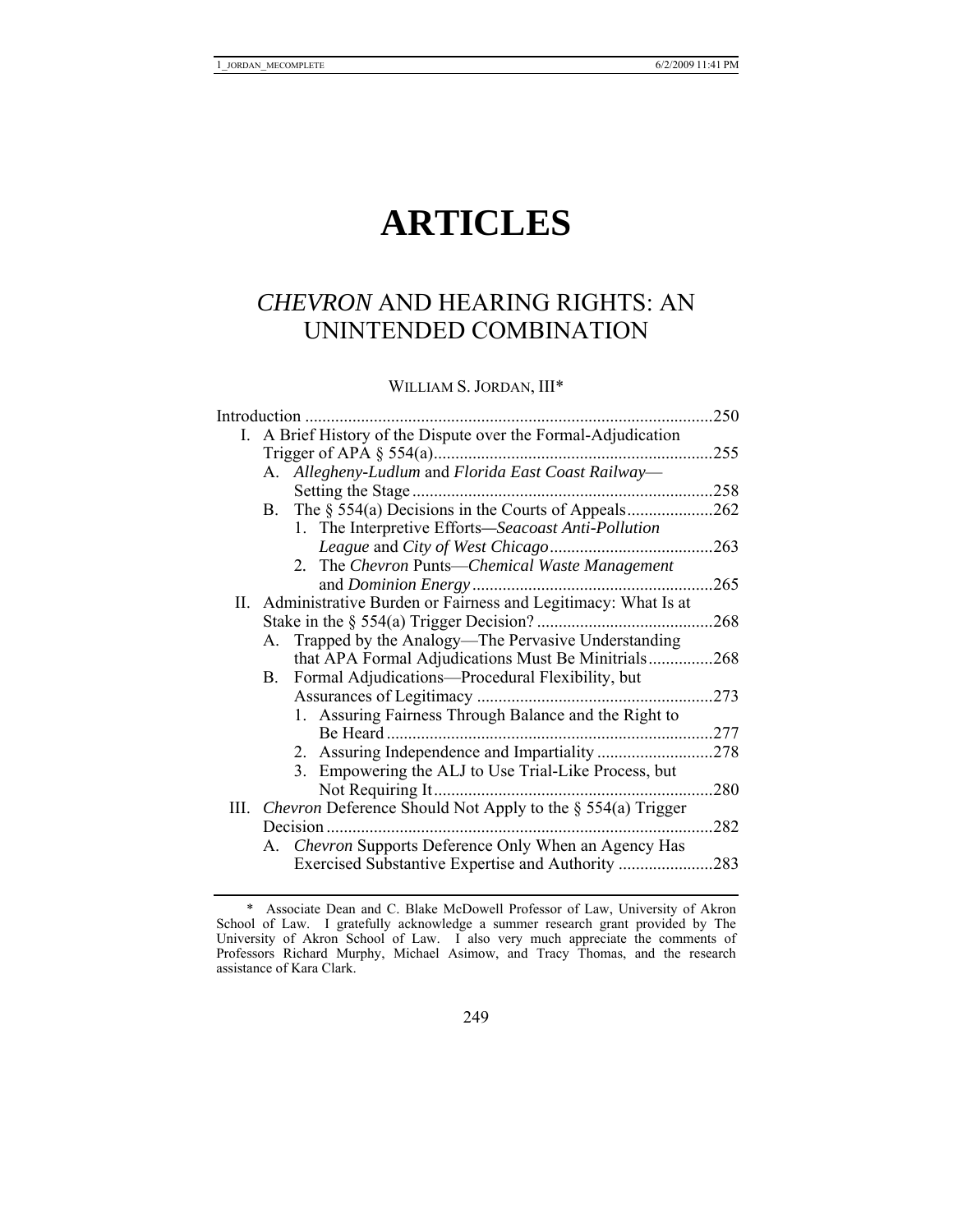|            | B. Determining the Applicability of Chevron—A Matter of |      |
|------------|---------------------------------------------------------|------|
|            |                                                         | .289 |
|            | C. The Significance of the APA Provisions Ensuring      |      |
|            | Impartiality and Protecting Adjudicatory Integrity      | .297 |
|            | 1. The APA Congress Would Not Have Intended             |      |
|            |                                                         | .298 |
|            | 2. Post-APA Developments Confirm that Congress          |      |
|            | Would Not Intend Deference to the $\S$ 554(a) Trigger   |      |
|            |                                                         | 313  |
|            | 3. The APA Creates a Presumption Against Applying       |      |
|            | <b>Chevron Deference to Later Statutory Provisions</b>  |      |
|            | Requiring Hearings for Adjudicatory Decisions318        |      |
| Conclusion |                                                         | 320  |
|            |                                                         |      |

#### **INTRODUCTION**

It is striking that so many smart people . . . could be so wrong for so long about the requirements of the APA.<sup>1</sup> —Judge Kermit V. Lipez

So wrote Judge Lipez in frustration concerning the Nuclear Regulatory Commission's (NRC's) dogged argument in *Citizens Awareness Network, Inc. v. United States* that the so-called formal-adjudication provisions of the Administrative Procedure Act (APA) were not triggered by the hearing requirement of § 189(a) of the Atomic Energy Act (AEA). Judge Lipez's frustration arose from the fact that the NRC's argument on this point was entirely unnecessary to the court's decision. Rather, the First Circuit ultimately held that the agency's hearing procedures fully complied with the very requirements it had sought to avoid. As Judge Lipez explained, the NRC's compliance argument "was largely an afterthought of the NRC in the effort to justify its new rules."<sup>2</sup> Judge Lipez ascribed the NRC's conceptual myopia to "the power of analogy and the endurance of unexamined legal theories."<sup>3</sup>

The same may be said of panels of the D.C. Circuit and the First Circuit, which accepted without thorough analysis the proposition that *Chevron* deference should apply to the question of whether a statutory hearing requirement triggers  $\S 554(a)$  of the APA.<sup>4</sup> Section 554(a) provides that

<sup>1.</sup> Citizens Awareness Network, Inc. v. United States, 391 F.3d 338, 355 (1st Cir. 2004) (Lipez, J., concurring).

<sup>2</sup>*. Id*.

<sup>3</sup>*. Id*.

<sup>4</sup>*. See infra* text accompanying notes 85–100 (discussing Chemical Waste Management, Inc. v. EPA, 873 F.2d 1477 (D.C. Cir. 1989), and Dominion Energy Brayton Point, LLC v. Johnson, 443 F.3d 12 (1st Cir. 2006)). Ironically, Judge Lipez was on the *Dominion Energy* panel, which overcame the problem of what to do about the First Circuit's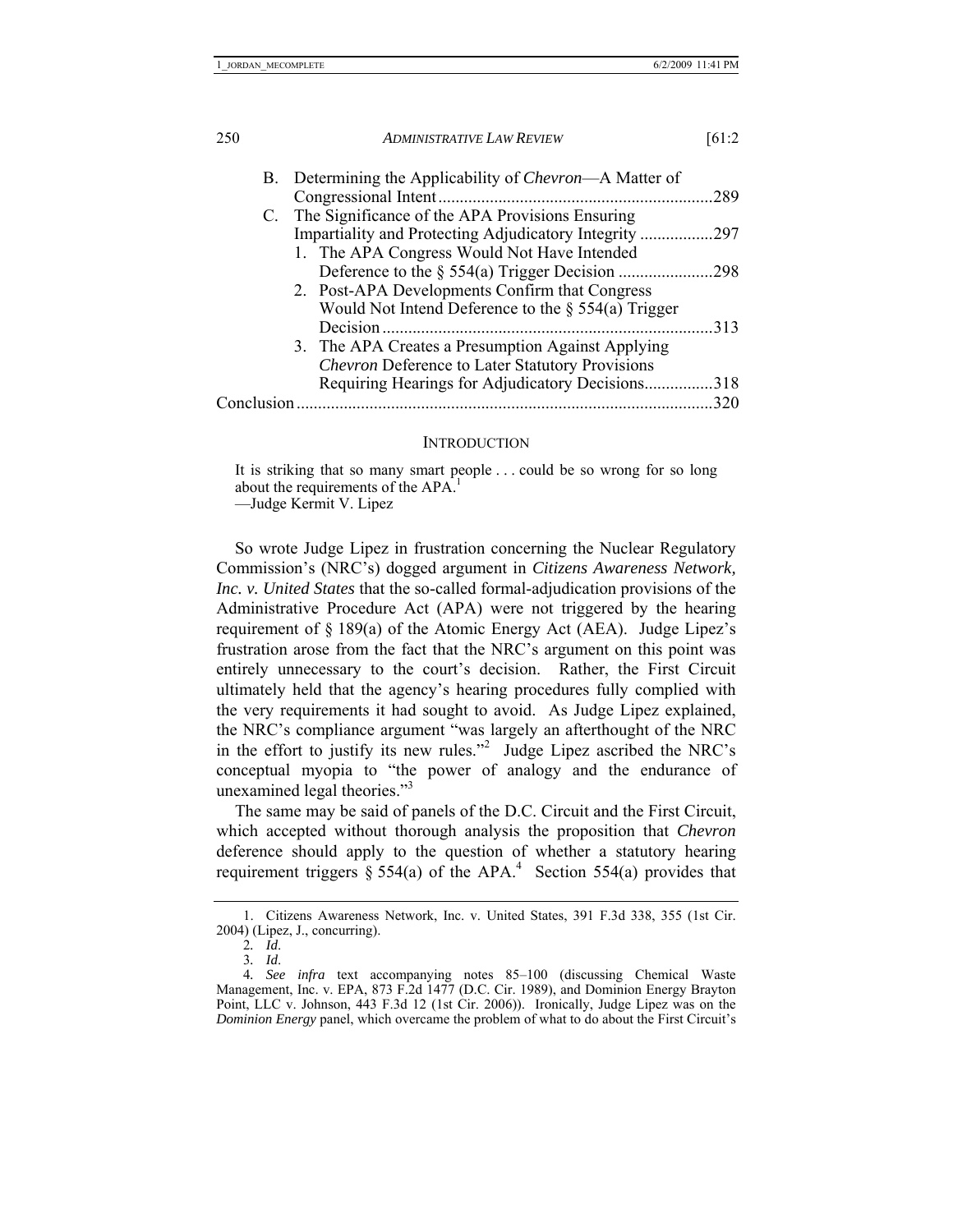the formal-adjudication provisions of the APA apply "in every case of adjudication required by statute to be determined on the record after opportunity for an agency hearing."5 If a statutory hearing provision triggers  $\S$  554(a), the APA requires that the hearing be presided over by an impartial, independent administrative law judge  $(ALJ)$ . For practical purposes, ALJs are independent of the agencies whose cases they hear, thereby enhancing both the real and perceived legitimacy of the agencies' decisions.<sup>7</sup> When § 554(a) is triggered, the APA also prohibits both ex parte contacts and combination of the functions of investigation, prosecution, and decision.<sup>8</sup> Thus, granting judicial deference to an agency's application of  $\S$  554(a) to a particular statutory hearing requirement essentially permits the agency to decide whether it should be governed by these provisions. Ironically, *Chevron* deference protects the legitimacy of policy decisions by assigning them to the political branches rather than the courts,<sup>9</sup> but *Chevron* deference undermines the legitimacy of agency hearing decisions when it allows the agency to choose the extent of the procedural protections provided to the parties.

 Section 3105 and related provisions of the APA provide that administrative law judges (ALJs) "may not perform duties inconsistent with their duties and responsibilities as administrative law judges," that the compensation and advancement of ALJs are determined by the Office of Personnel Management, *id.* § 3105, and that ALJs may be dismissed or otherwise disciplined only "for good cause established and determined by the Merit Systems Protection Board," *id.* § 7521.

7*. See, e.g.*, Butz v. Economou, 438 U.S. 478, 514 (1978) (describing the provisions "designed to guarantee the independence of hearing examiners"). James Moliterno insists that ALJs are impartial as a result of the APA's provisions but that they are not independent because they are bound by agency policies. James E. Moliterno, *The Administrative Judiciary's Independence Myth*, 41 WAKE FOREST L. REV. 1191, 1192 (2006). In administrative law parlance, however, they are generally considered to be independent, particularly because their salaries and positions are protected and because the APA requires separation of the functions of investigation and prosecution from the ALJ's function of decision. Moliterno is correct that the agency controls policy, but the ALJ is both independent and impartial as to factual decisions.

 $8.$  5 U.S.C.  $\S$ § 554(d), 557(d). Section 557(b) also enhances the accountability of agency decisionmaking by requiring, with limited exceptions, that the ALJ prepare either a recommended or initial decision. *Id.* § 557(b).

own earlier conflicting outcome in *Seacoast Anti-Pollution League v. Costle*, 572 F.2d 872 (1st Cir. 1978), but failed to examine the far more important question of whether an agency should be entitled to *Chevron* deference with respect to the question of whether the agency is governed by the various requirements of §§ 554, 556, and 557 of the APA.

 <sup>5. 5</sup> U.S.C. § 554(a) (2006).

<sup>6</sup>*. Id.* § 556(b)(3). This provision also allows the agency head or one or more members of a multimember agency to preside, but this is rarely done. *Id.* § 556(b)(1)–(2). This provision also permits the use of "boards or other employees specifically provided for by or designated under statute." *Id.* § 556(b). The NRC hearings at issue in *Citizens Awareness Network* are presided over by an Atomic Safety and Licensing Board provided for by the Atomic Energy Act, so this sort of procedural protection was not at issue in that decision.

 <sup>9.</sup> Chevron U.S.A. Inc. v. Natural Res. Def. Council, Inc., 467 U.S. 837, 866 (1984).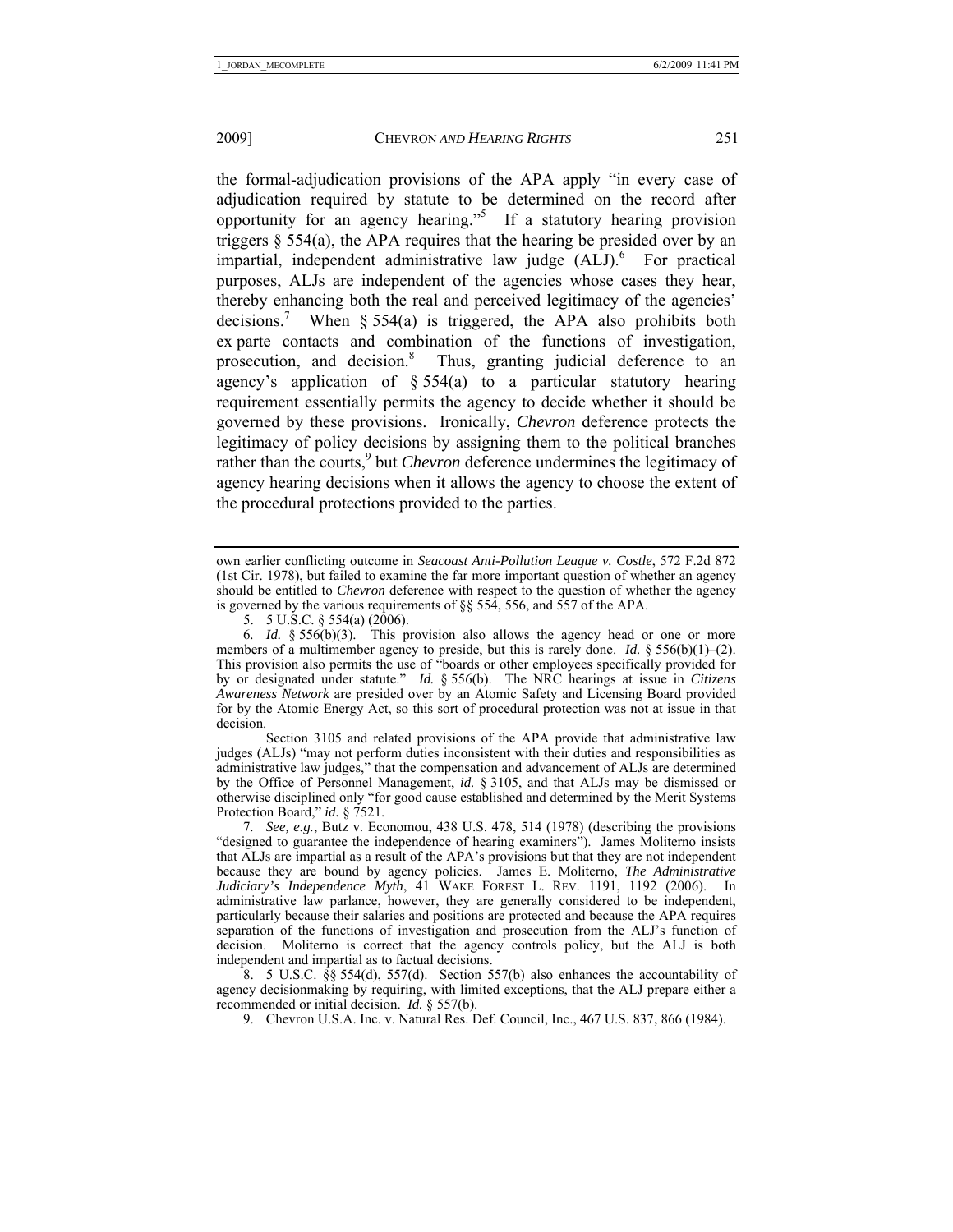Although §§ 554, 556, and 557 of the APA are often said to require "trial-like" proceedings, $^{10}$  this is the very trap of analogy to which Judge Lipez referred. As *Citizens Awareness Network* held, for example, the APA does not require agencies to provide for discovery, and it permits agencies to require a showing of necessity as a condition of engaging in cross-examination.11 Only by breaking free of the longstanding practice of analogizing APA hearings to judicial trials could the *Citizens Awareness Network* court independently examine the APA's procedural requirements and see that the agency could either dispense with or tightly control procedures so central to courtroom litigation.

Unfortunately, the D.C. Circuit and the First Circuit in *Chemical Waste Management, Inc. v. EPA*<sup>12</sup> and *Dominion Energy Brayton Point, LLC v. Johnson*, 13 respectively, fell into the trap of inadequately examined analogy when they held that *Chevron* deference applies to an agency's determination that its statutory hearing provision does not trigger the requirements of §§ 554, 556, and 557 of the APA. As to mechanical matters such as discovery and cross-examination, which were at issue in *Citizens Awareness Network*, this proposition seems insignificant. Indeed, it is consistent with the *Vermont Yankee* principle that an agency is the best judge of the procedures needed to decide issues within its purview.<sup>14</sup> But those matters pale by comparison to the legitimizing provisions of APA formal adjudication—the assurance of an impartial decisionmaker, the prohibition on undue influence and combination of functions, and the prohibition on ex parte communications.<sup>15</sup> The D.C. Circuit and the First Circuit have said, in effect, that they must defer to an agency's decision not to provide an impartial decisionmaker or to hear one side without hearing the other. Under this principle, reviewing courts may consider only whether the agency's interpretation of its statutory hearing requirement is

<sup>10</sup>*. See, e.g.*, 1 KENNETH CULP DAVIS, ADMINISTRATIVE LAW TREATISE 408 (1958) (expressing a preference for the terms "trial" and "trial type of hearing").

 <sup>11.</sup> Citizens Awareness Network, Inc. v. United States, 391 F.3d 338, 350–51 (1st Cir. 2004).

 <sup>12. 873</sup> F.2d 1477 (D.C. Cir. 1989).

 <sup>13. 443</sup> F.3d 12 (1st Cir. 2006).

<sup>14</sup>*. See* Vt. Yankee Nuclear Power Corp. v. Natural Res. Def. Council, Inc., 435 U.S. 519, 543 (1978) ("Absent constitutional constraints or extremely compelling circumstances the 'administrative agencies should be free to fashion their own rules of procedure and to pursue methods of inquiry capable of permitting them to discharge their multitudinous duties.'" (quoting FCC v. Schreiber, 381 U.S. 279, 290 (1965))). In *Vermont Yankee*, the D.C. Circuit had imposed procedural requirements beyond those required by the APA for informal rulemaking. Here, by contrast, the question is how to determine what procedures are required by the APA in combination with a statutory hearing provision. In other words, the issue here is how to engage in the statutory interpretation at issue, while in *Vermont Yankee* the question was whether a court could impose procedures that clearly went beyond the statute.

 <sup>15. 5</sup> U.S.C. §§ 554(d), 556(b), 557(d) (2006).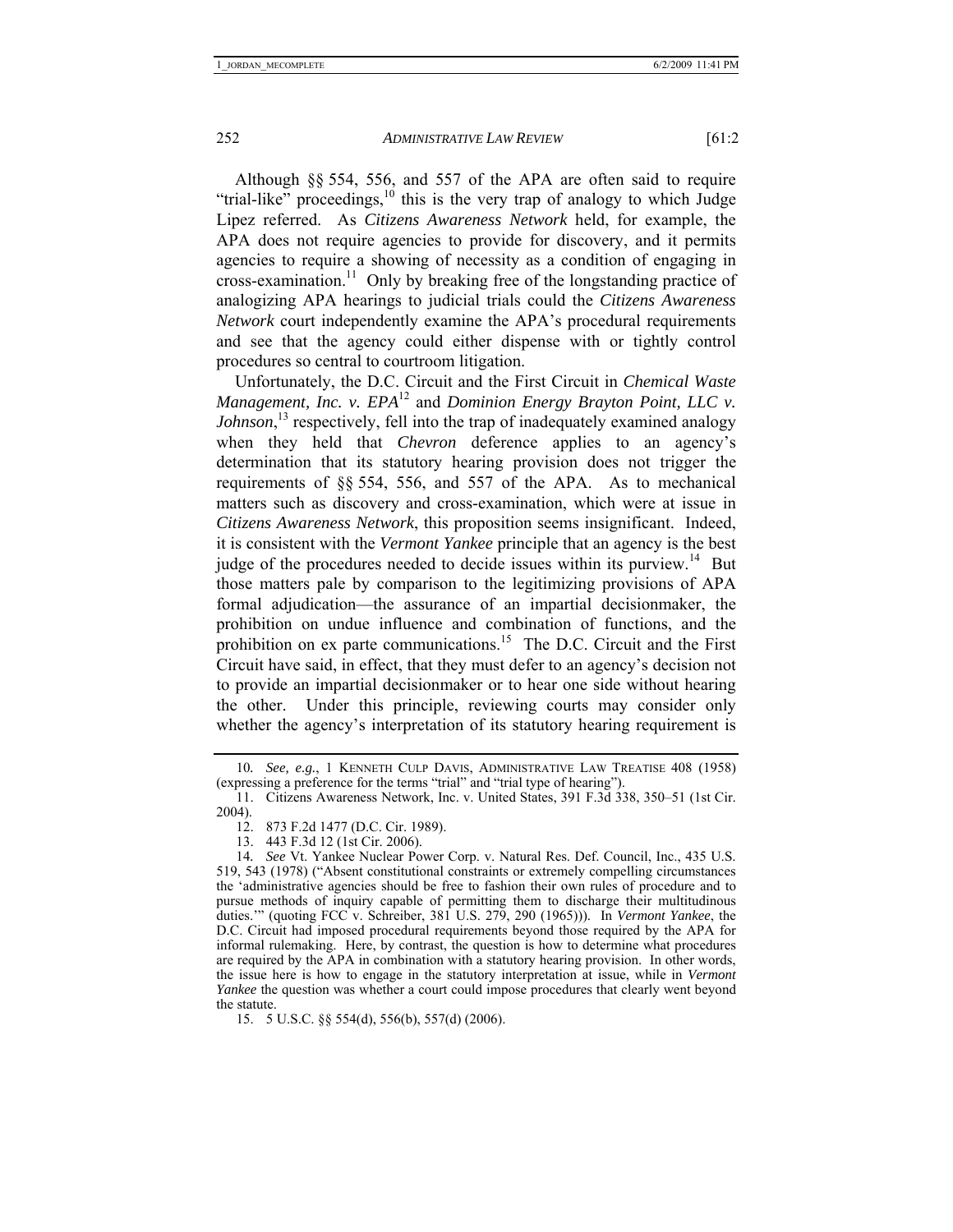somehow reasonable, not whether it is correct. When seen in this light, these decisions are extraordinary. If the issues had been articulated in this way, it is hard to imagine that these courts would have reached the same conclusions.

Without adequate analysis, the D.C. Circuit and the First Circuit considered the ambiguous procedural provisions of the AEA to be comparable to the ambiguous substantive provisions of the multitude of other statutes to which *Chevron* deference has been applied.<sup>16</sup> They were wrong. Fortunately, scholars have begun to make the arguments needed to rectify this error. In particular, Professor Melissa M. Berry argues that *Chevron* deference should not apply to these decisions.<sup>17</sup> As she explains, *Chevron* deference is premised primarily upon "implied delegation" and secondarily upon "concerns about institutional competency and separation of powers and . . . on the greater accountability and policymaking expertise of agencies over courts."18 She then applies these principles to the context of the APA formal-adjudication trigger and finds them wanting. She finds that an implied delegation is unlikely given the procedural nature of this decision, the lack of any superior agency competence in making such a procedural decision, the obvious agency self-interest in the outcome, and concerns with fundamental fairness.19 Rejecting even *Skidmore* deference, she concludes that the interpretive question of whether a statutory hearing provision triggers  $\S$  554(a) of the APA should be subject to de novo review in the context of each case, with no presumption one way or the other.<sup>20</sup>

This Article builds on the firm foundation provided by Professor Berry. While she argues at a relatively conceptual level that Congress would not have intended to delegate this decision in light of concerns such as agency self-interest or fundamental fairness, this Article examines in detail both the legislative history and the historical context of the APA. In light of this history, it is inconceivable that the 79th Congress would have intended to delegate to agencies the authority to determine whether they needed to use the independent decisionmakers we now know as *administrative law judges*. 21 But that does not fully answer the question at hand because all

<sup>16</sup>*. See infra* text accompanying notes 190–208.

 <sup>17.</sup> Melissa M. Berry, *Beyond* Chevron*'s Domain: Agency Intepretations of Statutory Procedural Provisions*, 30 SEATTLE U. L. REV. 541 (2007); *see also* John F. Stanley, Note, *The "Magic Words" of § 554: A New Test for Formal Adjudication Under the Administrative Procedure Act*, 56 HASTINGS L.J. 1067 (2005) (arguing that the application of § 554(a) to a particular statutory hearing provision should be subject only to *Skidmore* deference).

 <sup>18.</sup> Berry, *supra* note 17, at 574–75.

<sup>19</sup>*. Id.* at 584–94.

<sup>20</sup>*. Id*. at 595–601.

 <sup>21.</sup> Nor is it conceivable that Congress would have intended such deference when it later amended the APA. *See infra* text accompanying notes 331–59.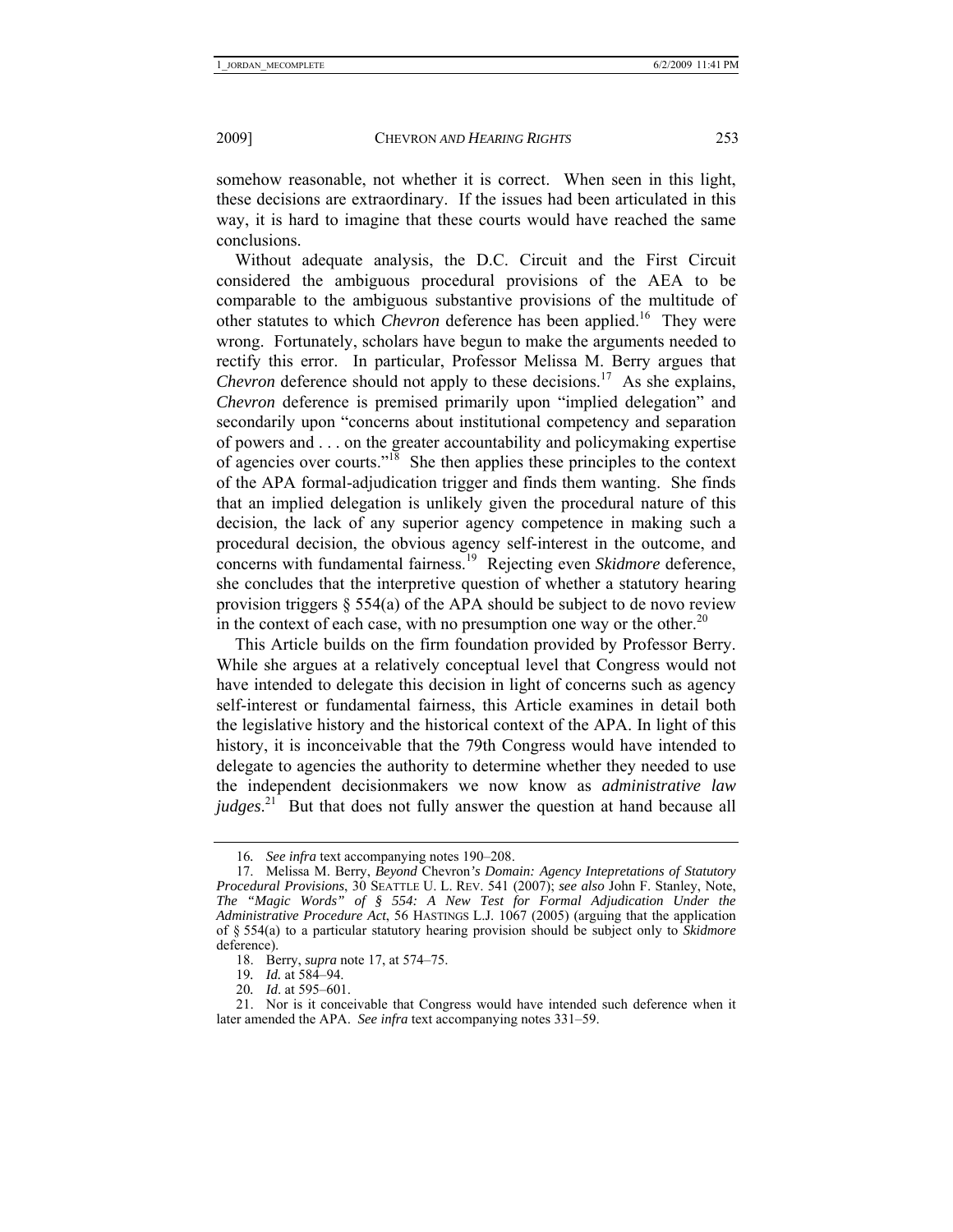such determinations involve the interplay between the APA and the substantive statute imposing the particular hearing requirement at issue. It is possible that the Congress enacting the substantive statute could have intended to delegate the procedural decision to the agency. Professor Berry

cogently argues that this is highly unlikely as a general proposition. I suggest that the APA plays a hitherto unrecognized role with respect to the degree of deference, if any, to apply to this procedural decision.

To date, the discussion has focused on the meaning of the on-the-record requirement in  $\S 554(a)$  and whether a particular statutory hearing provision triggers that requirement. There have been, in essence, two distinct interpretive questions, the meaning of the APA on the one hand, and the meaning of the other statute's hearing provision on the other. While it is well established that interpretations of the APA are not subject to *Chevron* deference,<sup>22</sup> the D.C. Circuit and the First Circuit treated the *Chevron* question as if it were merely a matter of interpreting the ambiguous statutory hearing provision. This is incorrect. The statutory hearing requirement must be interpreted in the context created by the APA. The APA should be understood to create a presumption that courts are to determine de novo whether a particular hearing provision triggers the procedural rights of §§ 554, 556, and 557. Unless Congress clearly indicates the contrary, agencies are not entitled to deference, *Chevron* or otherwise, with respect to this question.

Part I of this Article briefly provides the background for this discussion. Part II addresses a question suggested by *Citizens Awareness Network* but not adequately addressed in the literature—what is at stake in deciding whether an agency must follow the APA's provisions for formal adjudication. It argues that mechanical aspects of hearing procedures, such as discovery and cross-examination, are relatively unimportant, largely because the APA permits agencies to impose tight controls on these proceedings and does not require them to be operated as minitrials. More importantly, Part II asserts that the most important provisions are the ones designed to assure the fundamental fairness and legitimacy of agency adjudicatory decisions—the requirement of an ALJ and the prohibitions on combinations of functions and ex parte contacts. Part III argues that the courts should not defer to agency interpretations of whether adjudicatory hearing requirements implicate the formal procedures of the APA. After demonstrating that *Chevron* does not support deference to agency procedural decisions, this Part shows that the Supreme Court has decided that *Chevron* deference is a question of implied delegation that is to be

<sup>22</sup>*. E.g.*, Thomas W. Merrill & Kristin E. Hickman, Chevron*'s Domain*, 89 GEO. L.J. 833, 896–97 (2001).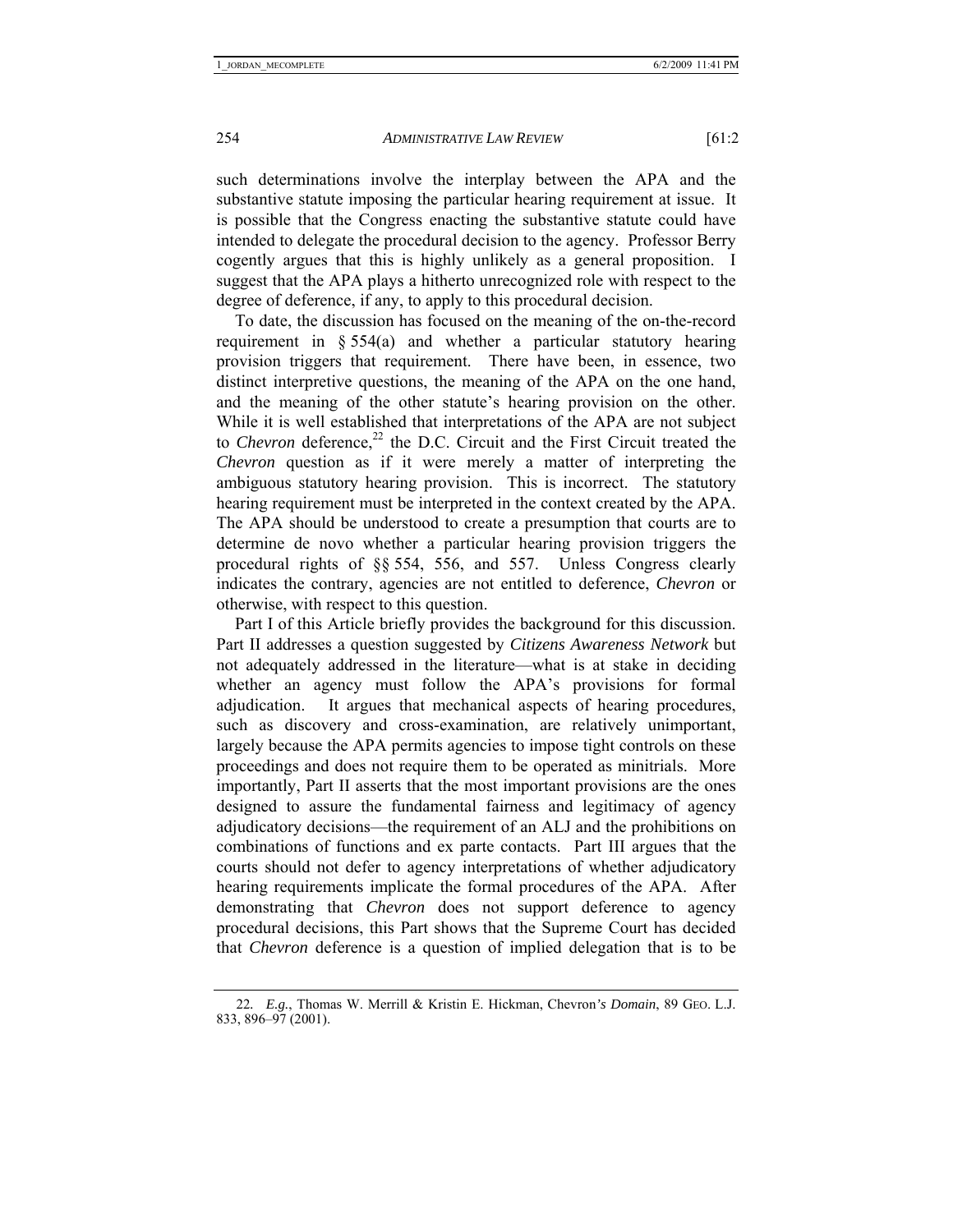determined in light of the likely intent of Congress. It then addresses the interplay of the APA and statutory hearing requirements and examines at length the legislative history and historical context of the APA, both of which demonstrate that Congress would not have intended courts to defer to agencies with respect to this question. It concludes by arguing that the APA should be seen as creating a presumption that courts are not to defer to agencies on this procedural question unless Congress clearly indicates the contrary.

#### I. A BRIEF HISTORY OF THE DISPUTE OVER THE FORMAL-ADJUDICATION TRIGGER OF APA § 554(A)

The APA is something of a constitution for the administrative state.<sup>23</sup> Intended to impose a degree of uniformity upon the chaotic variety of agency procedures, $24$  it explicitly recognized the now-familiar distinction between adjudication and rulemaking, and it created the procedural frameworks within which those types of decisions are to be made.<sup>25</sup> As to adjudication, Congress provided in §§ 554, 556, and 557 for procedures that have come to be known as trial-like formal adiudications.<sup>26</sup> These procedures include the right to be heard by the agency head or an impartial  $ALJ<sub>1</sub><sup>27</sup>$  a prohibition on the combination of prosecutorial and decisional functions,<sup>28</sup> the right to notice and the opportunity to present "oral or documentary evidence," the right to "conduct such cross-examination as may be required for a full and true disclosure of the facts,"<sup>29</sup> prohibitions on ex parte communications,  $30$ and a right to have a recommended or initial decision prepared by the person who presided at the hearing, typically an independent ALJ.<sup>31</sup> It is noteworthy that the original versions of §§ 554, 556, and 557—and of § 3105 providing for the appointment of hearing examiners (now

<sup>23</sup>*. See* Christopher M. Pietruszkiewicz, *Discarded Deference: Judicial Independence in Informal Agency Guidance*, 74 TENN. L. REV. 1, 27 n.183 (2006) ("'Like a constitution, the APA establishes a set of fundamental ground rules . . . according to which many particularized governmental decisions are made.'" (quoting Steven P. Croley, *The Administrative Procedure Act and Regulatory Reform: A Reconciliation*, 10 ADMIN. L.J. AM. U. 35, 35 (1996))).

<sup>24</sup>*. See* Wong Yang Sung v. McGrath, 339 U.S. 33, 41 (1950) ("One purpose was to introduce greater uniformity of procedure and standardization of administrative practice among the diverse agencies whose customs had departed widely from each other.").

 <sup>25. 5</sup> U.S.C. §§ 551(4)–(7), 553, 554, 556, 557 (2006).

 <sup>26.</sup> As originally enacted, these provisions were §§ 5, 7, and 8. The APA was recodified in its current form in 1966. Pub. L. No. 89-554, 80 Stat. 384 (1966). This Article refers to these and other provisions by their modern designations.

 <sup>27. 5</sup> U.S.C. § 556(b).

<sup>28</sup>*. Id.* § 554(d).

<sup>29</sup>*. Id.* § 556(d).

<sup>30</sup>*. Id.* §§ 554(d), 557(d).

<sup>31</sup>*. Id.* § 557(b).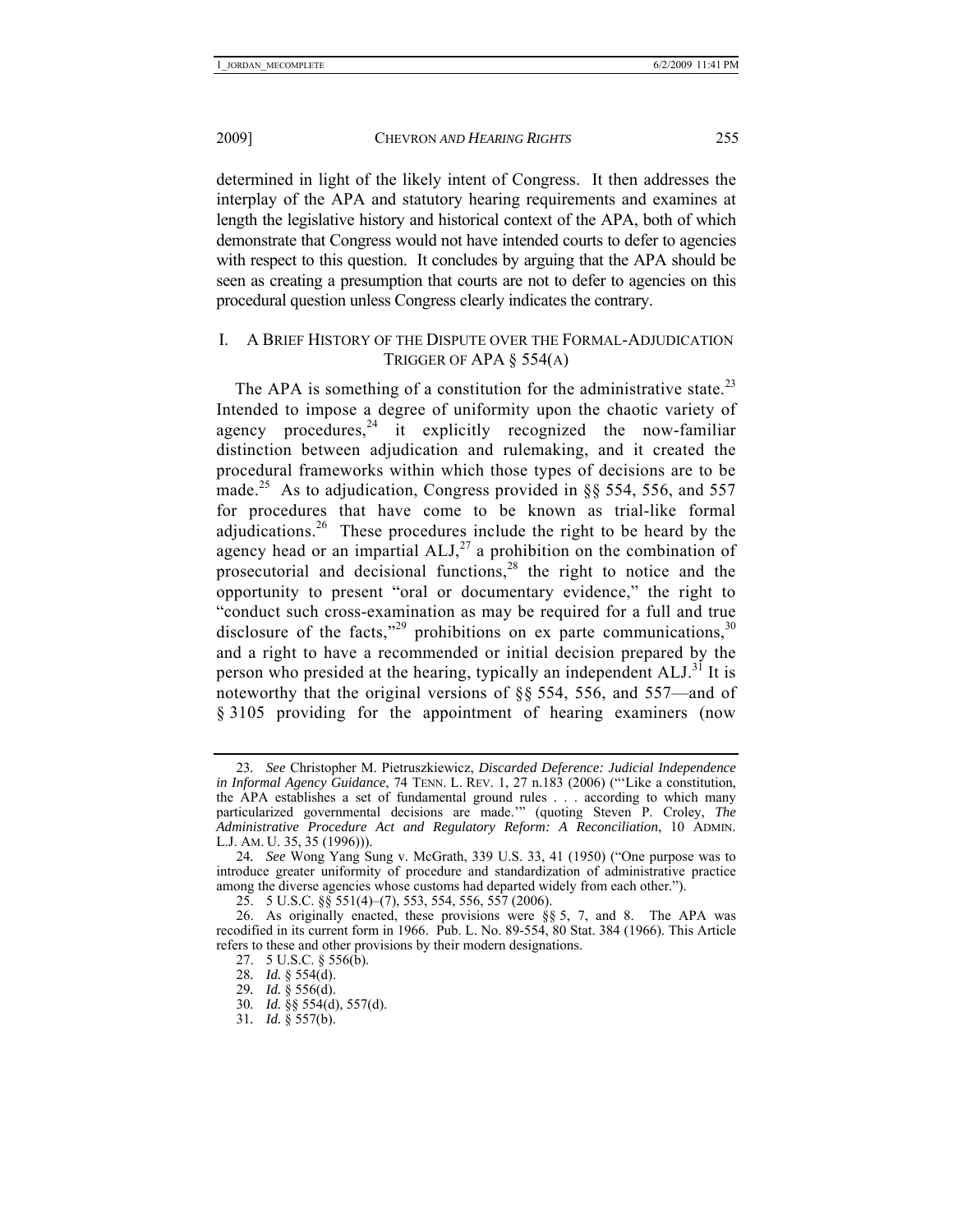ALJs)<sup>32</sup>—constituted approximately 38% of the original text of the APA.<sup>33</sup>

Despite the apparent importance of these provisions, the APA did not impose them on all agency adjudications. Rather, § 554(a) provides that these various procedures must be followed "in every case of adjudication required by statute to be determined on the record after opportunity for an agency hearing."<sup>34</sup> Thus, the availability of these important procedural rights ultimately depends upon the interpretation of the hearing requirement of a distinct federal statute.

The APA establishes a similar procedural framework for rulemaking, but with a crucial difference. Section 553 requires, with various exceptions, that agencies follow a notice-and-comment process in order to promulgate rules with the force of law. Unlike § 554's treatment of adjudications, however, this requirement applies across the board. The APA then adds a sentence under which a rulemaking proceeding must comply with §§ 556 and 557 of the APA if a particular statute requires the rule "to be made on the record after opportunity for an agency hearing."35 Thus, the APA establishes definite procedural rights with respect to the newly recognized rulemaking procedure, but it leaves adjudicatory rights (and the prospect of formal rulemaking) at the mercy of the statute imposing the particular hearing requirement. At the time, formal adjudication was the dominant paradigm for agency decisionmaking.<sup>36</sup>

In 1950, the Supreme Court addressed the reach of § 554(a) in *Wong*  Yang Sung v. McGrath,<sup>37</sup> which concerned the question of whether an alien subject to deportation was entitled to an APA formal adjudication. The Department of Justice regulations provided for a hearing before a "presiding inspector," but the immigration statute did not provide for a hearing at all. $38$  Despite the absence of a statutory hearing requirement, the Court held that the situation triggered the APA's provisions for formal adjudication. The Court had earlier held that due process requires immigration legislation to be construed to provide for hearings in cases of

 <sup>32.</sup> Congress amended the APA in 1978 to change the language from "hearing examiners" to "administrative law judges." Pub. L. No. 95-251, 92 Stat. 183 (1978) (amending scattered sections of Title 5 of the U.S.C.).

 <sup>33.</sup> This figure is derived from the text of the APA as it appears in Appendix A of the *Attorney General's Manual*. U.S. DEP'T OF JUSTICE, ATTORNEY GENERAL'S MANUAL ON THE ADMINISTRATIVE PROCEDURE ACT, app. A, at 111–22 (1947), *reprinted in* 15 ICC PRAC. J. 5 (1948). The statute has a total of 423 lines, of which 160 are devoted to formal adjudication.

 <sup>34. 5</sup> U.S.C. § 554(a). This requirement is subject to various exceptions, including "proceedings in which decisions rest solely on inspections, tests, or elections." *Id.* 

<sup>35</sup>*. Id.* § 553(c).

<sup>36</sup>*. See infra* text accompanying notes 252–330.

 <sup>37. 339</sup> U.S. 33 (1950).

<sup>38</sup>*. Id.* at 45.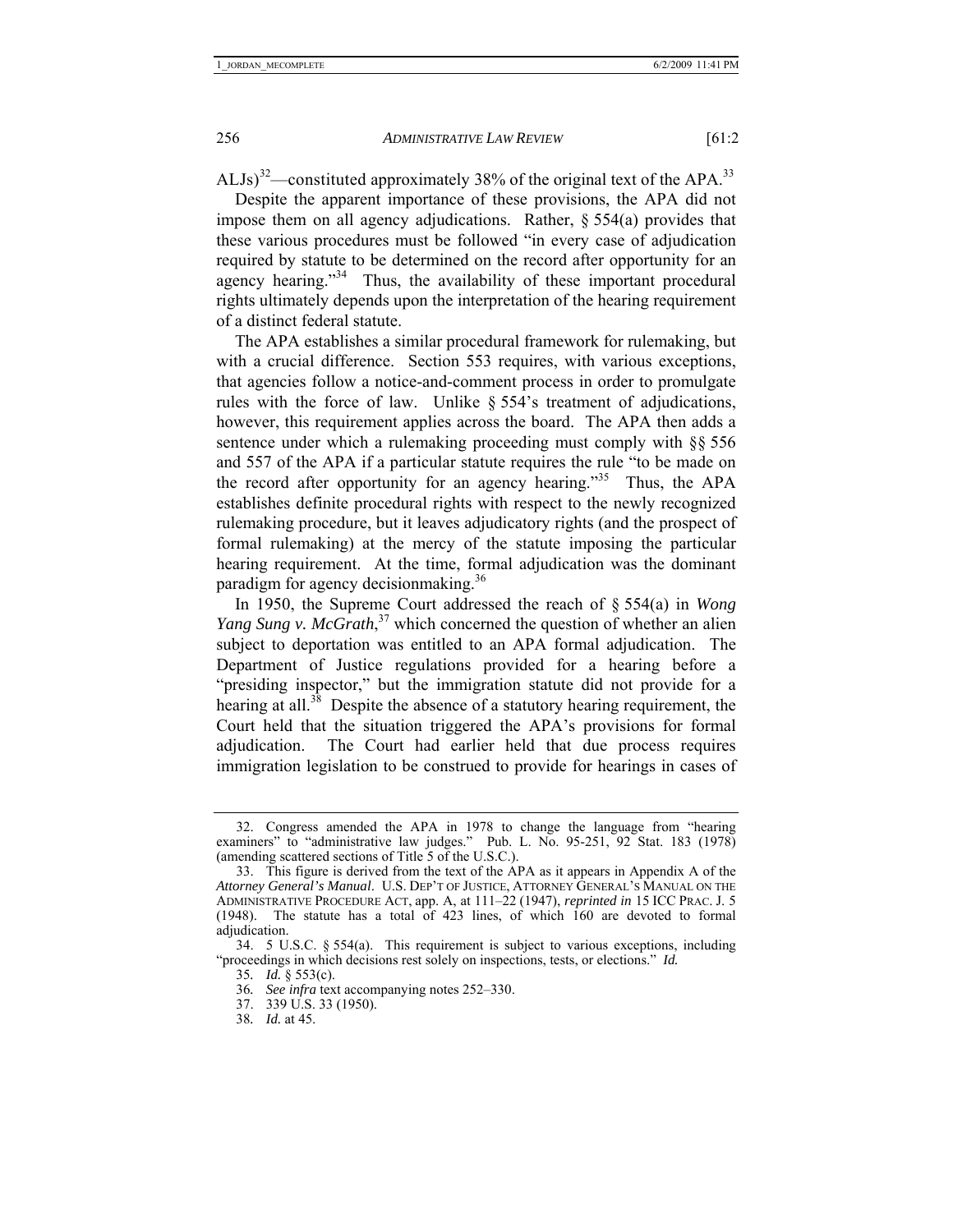deportation.39 To this ruling, the Court added the proposition that the language "required by statute" of the APA "exempts from that section's application only those hearings which administrative agencies may hold by regulation, rule, custom, or special dispensation; not those held by compulsion."40 Since deportation hearings were compelled by virtue of the Court's earlier construction of immigration statutes, they were subject to the formal-adjudication provisions of the APA.

*Wong Yang Sung* has several implications with respect to the interpretation of the on-the-record threshold requirement of  $\S 554(a)$ .<sup>41</sup> The issue here, however, is not how to interpret  $\frac{1}{2}$  554(a). Rather, the issue is whether *Chevron* deference should be applied to agency interpretations related to that provision. As discussed below,<sup>42</sup> the answer to this question depends upon whether Congress would have intended, implicitly or otherwise, to delegate the primary decision on this issue to the agencies. As to this point, the Court's opinion strongly suggests otherwise. The Court's recital of the APA's legislative history demonstrates that "[c]oncern over administrative impartiality"43 was shared by all parties to the debate. If the congressional concern was administrative impartiality, it is implausible that Congress would have delegated to the agencies themselves the question of whether they are required to have impartial ALJs preside over their internal hearings.<sup>44</sup>

The Court's broad reach in *Wong Yang Sung*—importing constitutionally required hearings into the APA formal-adjudication context even if not required by statute—appears to have diverted attention from the narrower question of what is meant by the on-the-record limitation of § 554(a). In 1975, an excellent student note examined the Court's commingling of procedural due process jurisprudence with construction of the APA and argued that *Wong Yang Sung* should be rejected or

- 42*. See infra* text accompanying notes 211–250.
- 43*. Wong Yang Sung*, 339 U.S. at 37.

<sup>39</sup>*. Id.* at 49–50.

<sup>40</sup>*. Id.* at 50.

 <sup>41.</sup> For example, the Court noted that one purpose of the APA

was to introduce greater uniformity of procedure and standardization of administrative practice among the diverse agencies whose customs had departed widely from each other. . . . More fundamental, however, was the purpose to curtail and change the practice of embodying in one person or agency the duties of prosecutor and judge.

*Id.* at 41. Referring to the statutory goals, the Court emphasized the need, "so far as the terms of the Act warrant, to give effect to its remedial purposes where the evils it was aimed at appear." *Id*. These statements strongly suggest that the on-the-record requirement is to be construed liberally in order to increase uniformity and to assure, as far as statutes permit, that adjudicatory decisions are made by impartial hearing officers who are not subject to inappropriate influences.

<sup>44</sup>*. See also infra* text accompanying notes 254–332.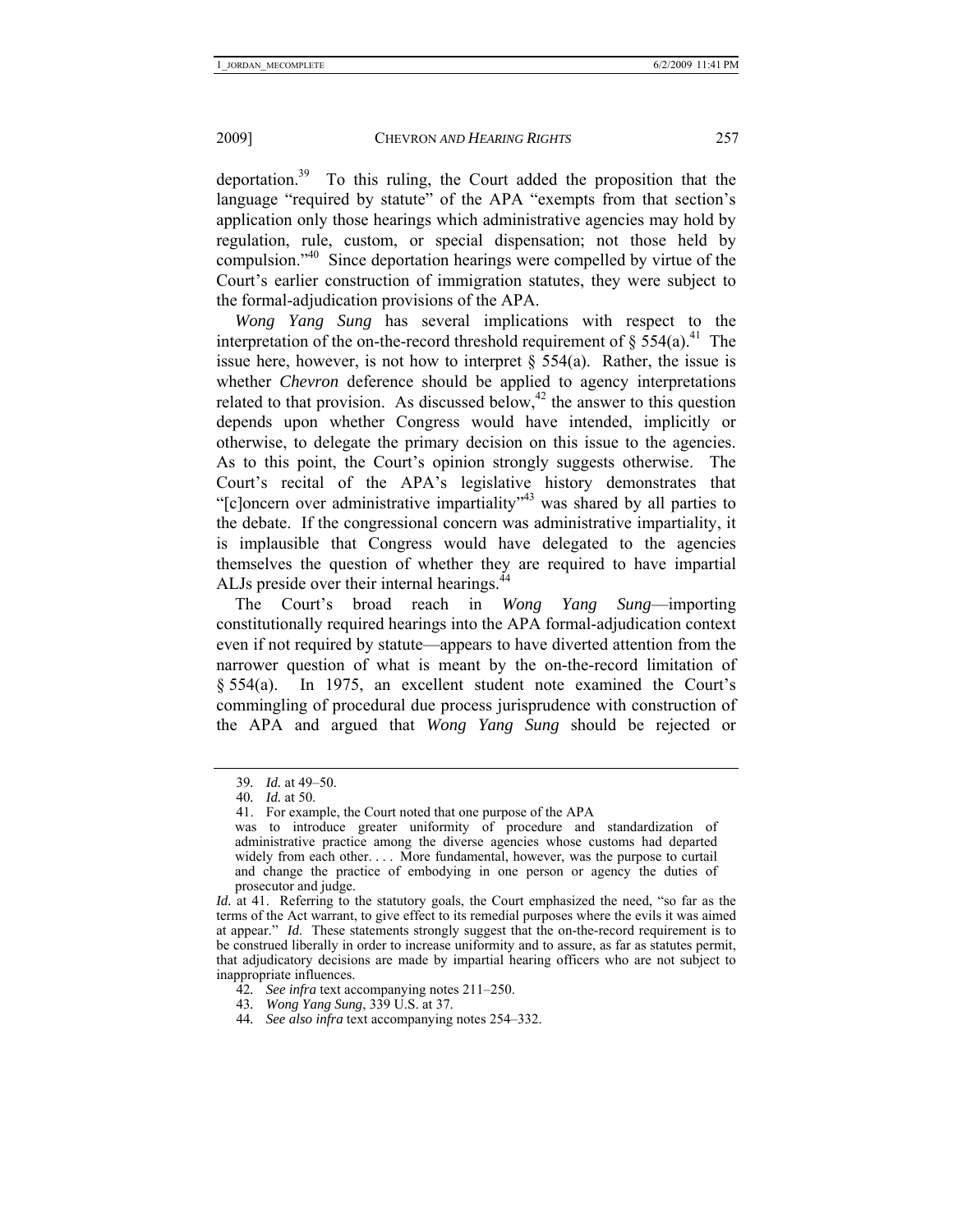significantly narrowed so that the focus is on what Congress intended with a particular hearing requirement.<sup>45</sup> Three decades later, Professor William Funk argued that *Wong Yang Sung* should be revived in order to recapture its "promise of establishing uniformity and predictability in the procedure through which adjudication would take place under the  $APA$ .<sup> $46$ </sup> He argued that, contrary to the purposes of the APA, federal administrative adjudication had become "either indeterminate or subject to the whim of the agency providing the adjudication. $147$ 

Several commentators have described how we came to this unsatisfactory situation, each offering a particular remedy.<sup>48</sup> The following discussion briefly describes the six decisions that have brought us where we are today. The first two are from the Supreme Court and serve primarily to frame the discussion of adjudicatory procedures as quite distinct from the discussion of rulemaking procedures. The other four decisions reveal that the courts of appeals ultimately punted to the agencies by hiding behind the doctrine of *Chevron* deference.

# *A.* Allegheny-Ludlum *and* Florida East Coast Railway*—Setting the Stage*

Both *United States v. Allegheny-Ludlum Steel Corp.*49 and *United States v. Florida East Coast Railway Co.*<sup>50</sup> involved challenges to rules issued by the Interstate Commerce Commission (ICC or Commission) to alleviate chronic freight-car shortages on the nation's railroads. In both cases, the question was whether a statutory authorization to issue rules "after [a] hearing" triggered the last sentence of  $\S 553(c)$  of the APA, which imposes the requirements of §§ 556 and 557 when "rules are required by statute to be made on the record

<sup>45</sup>*.* Robert E. Zahler, Note, *The Requirement of Formal Adjudication Under Section 5 of the Administrative Procedure Act*, 12 HARV. J. ON LEGIS. 194, 243 (1975).

 <sup>46.</sup> William Funk, *The Rise and Purported Demise of* Wong Yang Sung, 58 ADMIN. L. REV. 881, 881 (2006).

<sup>47</sup>*. Id.*

<sup>48</sup>*. See, e.g.*, Berry, *supra* note 17, at 550–51 (opposing deference to an agency's application of § 554(a) to a statutory hearing provision); Cooley R. Howarth, Jr., *Federal Licensing and the APA: When Must Formal Adjudicative Procedures Be Used?*, 37 ADMIN. L. REV. 317, 318, 338–43 (1985) [hereinafter Howarth, *Federal Licensing and the APA*] (arguing for broader application of formal adjudicatory procedures); Cooley R. Howarth, Jr., *Restoring the Applicability of the APA's Adjudicatory Procedures*, 56 ADMIN. L. REV. 1043, 1044 (2004) [hereinafter Howarth, *Restoring the Applicability*] (same); Gary J. Edles, *An APA-Default Presumption for Administrative Hearings: Some Thoughts on "Ossifying" the Adjudication Process*, 55 ADMIN. L. REV. 787, 821 (2003) (opposing a presumption of formal adjudication); Stanley, *supra* note 17, at 1070 (suggesting *Skidmore* deference to an agency's application of § 554(a) to a statutory hearing provision).

 <sup>49. 406</sup> U.S. 742 (1972).

 <sup>50. 410</sup> U.S. 224 (1973).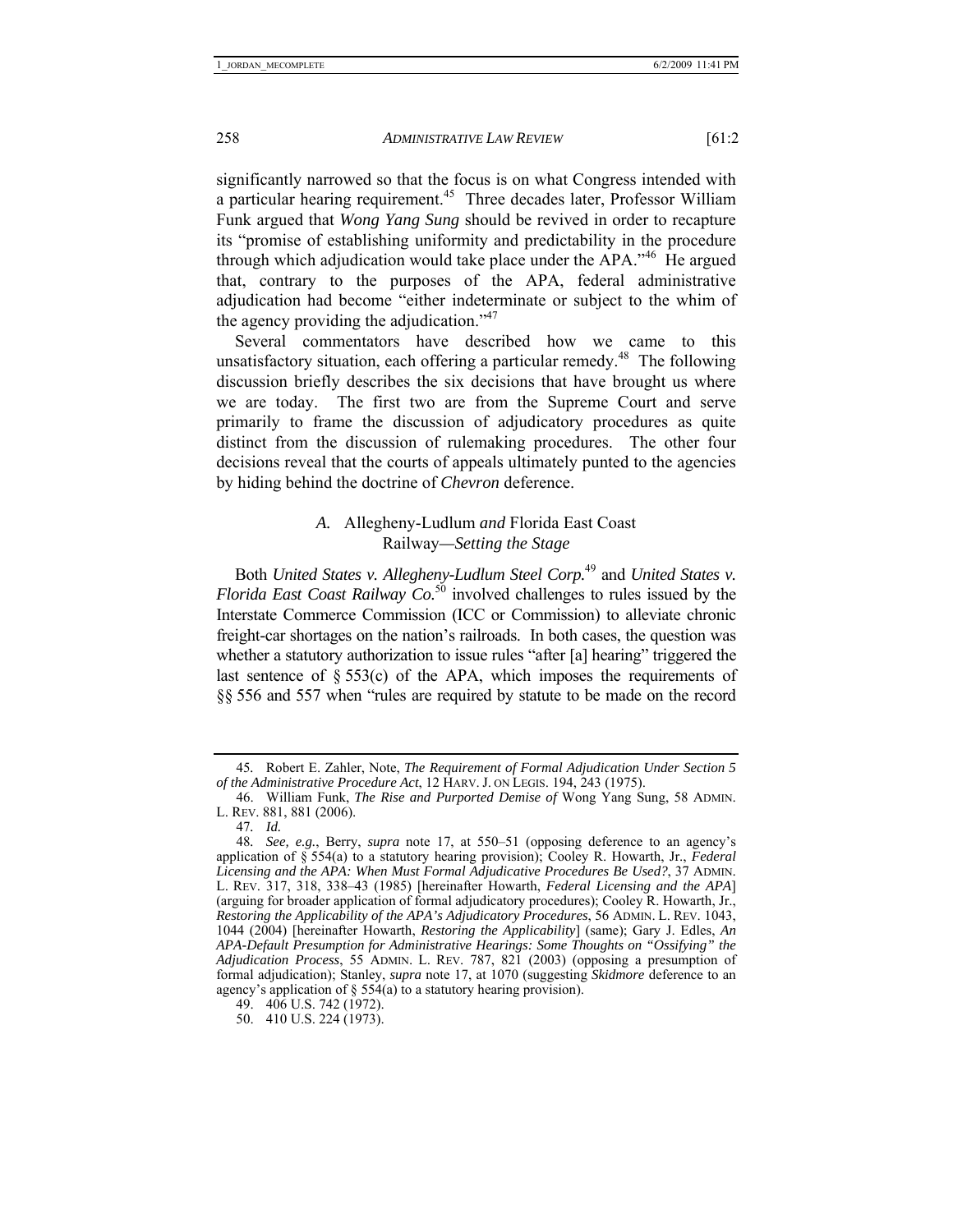after opportunity for agency hearing.<sup> $51$ </sup> This is essentially the same language as the triggering provision of  $\delta$  554(a) with respect to adjudications.

The Court in *Allegheny-Ludlum* rejected the argument that the "precise words 'on the record'" must be used to require formal rulemaking, but it held that the mere language "after hearing" was insufficient to impose formal APA procedures upon proceedings for the purpose of issuing rules.<sup>52</sup> The Court in *Florida East Coast Railway* followed suit. It also rejected the argument that the language "after hearing" in the Interstate Commerce Act (ICA) required a fully adjudicatory process by its own terms.<sup>53</sup>

Although some have argued that §§ 553(c) and 554(a) should be read *in*  pari materia,<sup>54</sup> and some courts have essentially so held,<sup>55</sup> close examination of both Supreme Court opinions establishes that the Court quite consciously drew a distinction between rulemaking and adjudication in holding that formal proceedings were not required in those cases. First, the Court in *Allegheny-Ludlum* emphasized that "the proceedings under review were an exercise of legislative rulemaking power rather than adjudicatory hearings" of the sort at issue in *Wong Yang Sung*. 56 The Court quoted from Professor Kenneth Culp Davis to the effect that "[a] good deal of significance lies in the fact that some statutes do expressly require determinations on the record."<sup>57</sup> When read in isolation, this sentence suggests that the lack of an explicit record requirement would also be significant with respect to a statutory adjudicatory hearing. But when the statement is read in the context of Professor Davis's treatise and in light of the rest of the *Allegheny-Ludlum* opinion, it bears no such meaning. In the treatise, Professor Davis wrote that the language of  $\S 554(a)^{58}$  "has been especially troublesome," first because of confusion about when a hearing is considered to be "required by statute," second because "[m]any statutes explicitly require hearings, but very few explicitly require determinations on the record."59 He then went on to explain how hearings had been held to require a record in various circumstances, including *Wong Yang Sung.*  When his statement is viewed in his own context, he is simply saying that an explicit record requirement is significant because it resolves this difficult question. He is not saying that the lack of an explicit record

55*. See* Funk, *supra* note 46, at 888–89 n.64 (citing decisions to that effect).

57*. Id.*; 2 DAVIS, *supra* note 10, at 225.

59. 2 DAVIS, *supra* note 10, at 223, 225 (internal quotation marks omitted).

 <sup>51. 5</sup> U.S.C. § 553(c) (2006).

 <sup>52. 406</sup> U.S. at 757.

 <sup>53. 410</sup> U.S. at 238–46.

 <sup>54.</sup> Zahler, *supra* note 45, at 242 & n.220.

 <sup>56. 406</sup> U.S. at 757.

 <sup>58.</sup> Writing in the late 1950s, Professor Davis referred to the provision as § 5. *See supra* note 26 (explaining the recodification).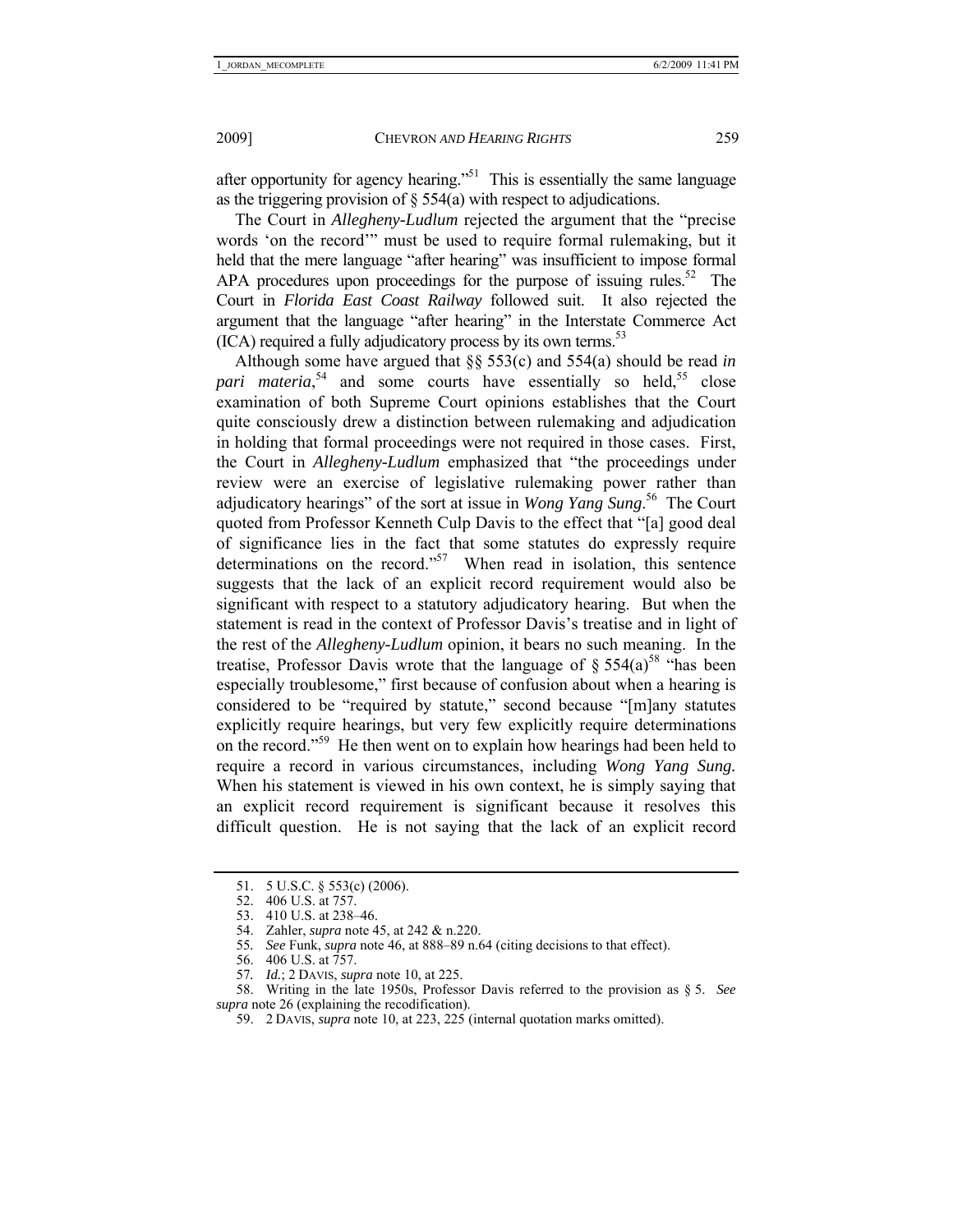requirement is of great significance. Moreover, the Court followed Professor Davis's statement with citations to two decisions in which the rulemaking nature of the agency's decision had been determinative in establishing that an on-the-record hearing was not required.<sup>60</sup>

When the Court reached *Florida East Coast Railway* a year after *Allegheny-Ludlum*, the Court seemed to have realized that it needed to explain further the significance of the distinction between adjudication and rulemaking. Strictly speaking, the issue in *Florida East Coast Railway* was the meaning of the term *after hearing* in the ICA as applied to a rulemaking decision. Despite the fact that the hearing provision had been enacted nearly thirty years before the APA, the Court's analysis placed great emphasis on the fact that the rulemaking proceeding arose from authority granted to the ICC in 1966, well after the APA had recognized and provided particular proceedings for rulemaking. Noting that the meaning of the term *hearing* "undoubtedly will vary, depending on whether it is used in the context of a rulemaking-type proceeding or in the context of a proceeding devoted to the adjudication of particular disputed facts,"61 the Court despaired of finding guidance as to what Congress had meant in 1917. It concluded, "What is apparent, though, is that the term was used in granting authority to the Commission to make rules and regulations of a

 <sup>60.</sup> The first decision is *Siegel v. Atomic Energy Commission*, in which Siegel challenged both the issuance of a construction permit for a nuclear power plant (an adjudication) and a previously issued regulation. 400 F.2d 778 (D.C. Cir. 1968). The court rejected the first challenge on the ground that the agency had correctly decided that the issue Siegel had raised was not within the purview of the Atomic Energy Act. The discussion of adjudicatory procedures assumed, however, that the agency had complied with §§ 556 and 557 with respect to that proceeding. *Id.* at 784–85. As to the rulemaking proceeding, the court first noted that the hearing provision of the "Atomic Energy Act does not, in its reference to a hearing, distinguish in terms between adjudicatory and rule-making proceedings" and then emphasized that the Commission had consistently distinguished between the two types of proceedings. *Id.* at 785. The court then upheld the rulemaking because the statute did not "in terms or by clear implication" require the proceeding to be on the record. *Id.* The distinction between adjudication and rulemaking was clearly significant to this decision.

The second decision referred to by the Court in *Allegheny-Ludlum* is *Joseph E. Seagram & Sons, Inc. v. Dillon*, in which the court rejected an argument that a labeling rule had to be issued on the basis of a record. 344 F.2d 497, 500 (D.C. Cir. 1965). With no statutory requirement that the rule be "on the record," no record was required. Again, the Supreme Court emphasized that the rulemaking nature of a given decision is important in deciding how to apply the on-the-record language of the APA.

The Court also noted *First National Bank of McKeesport v. First Federal Savings and Loan Ass'n of Homestead*, which rejected the application of *Wong Yang Sung* to the particular facts and held, without significant explanation, that formal procedures were not triggered where the statute did not require a hearing at all. 225 F.2d 33, 36 (D.C. Cir. 1955). This citation seems merely to emphasize that there must be some statutory hearing provision. It has no bearing on the meaning of the on-the-record requirement.

 <sup>61.</sup> United States v. Fla. E. Coast Ry. Co., 410 U.S. 224, 239 (1973).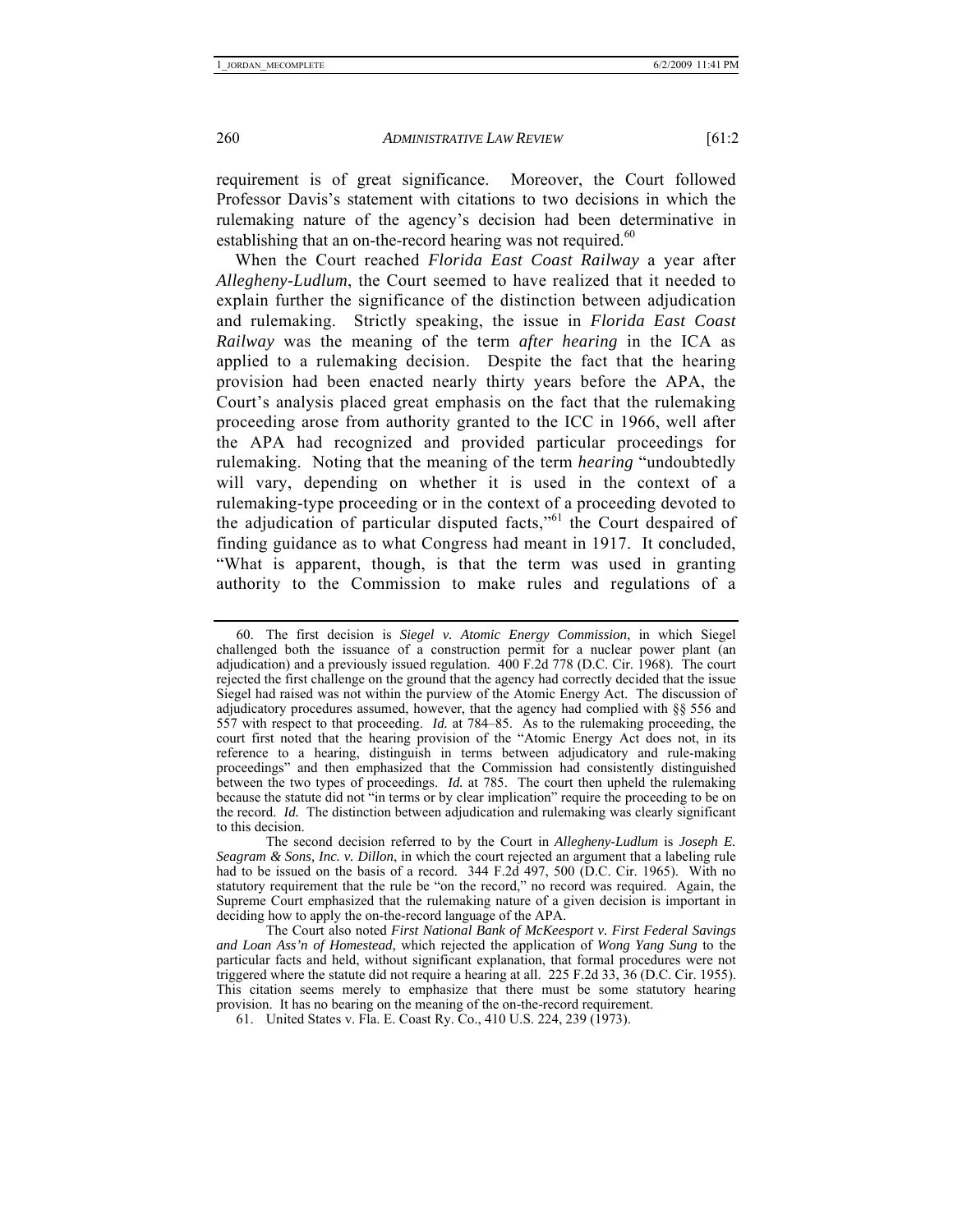prospective nature."62 The Court then combined that conclusion with the APA's intervening extensive treatment of rulemaking to hold that the after-hearing requirement did not require formal procedures for this rulemaking.63 Central to the Court's decision was the fact that "the Commission was acting under the 1966 statutory rulemaking authority that Congress had conferred upon it."<sup>64</sup>

In reaching this conclusion, the Court had to deal with *ICC v. Louisville & Nashville Railroad Co.*, 65 in which the Court had referred to a previous ICA after-hearing provision as involving a "quasi-judicial" proceeding, presumably one of the sort that would be required by §§ 554, 556, and 557 of the APA. The Court emphasized that the setting of rates for a single carrier, as in that decision, differed substantially from ordering "nationwide incentive payments" by all affected railroads. The difference at hand was the difference between rulemaking and adjudication. The Court went on to discuss that distinction as demonstrated by the classic decisions in *Londoner v. City & County of Denver*<sup>66</sup> and *Bi-Metallic Investment Co. v. State Board of Equalization*, 67 concluding that, "[w]hile the line dividing them may not always be a bright one, these decisions represent a recognized distinction in administrative law between proceedings for the purpose of promulgating policy-type rules or standards, on the one hand, and proceedings designed to adjudicate disputed facts in particular cases on the other."<sup>68</sup>

Far from establishing that explicit language or some other clear indication of congressional intent is always required to trigger the on-therecord language in the two APA provisions, *Florida East Coast Railway* demonstrates that  $\S$  553(c) and 554(a) are to be interpreted distinctly in light of the profound differences between the types of decisions to which they apply. Although the boundary between rulemaking and adjudication is not always clear, rulemaking does not generally raise the due processtype concerns that are central to adjudication. As in *Londoner*, the individual target of government action needs and is entitled to procedural protection against the power of the state, while as in *Bi-Metallic* those affected by a widely applicable rulemaking proceeding can, in theory at least, try to organize those affected and use the political process to protect their interests. That is the framework perceived by the Supreme Court in both *Londoner* and *Bi-Metallic*, and in *Florida East Coast Railway*. It is

62*. Id*.

- 64*. Id.* at 241.
- 65. 227 U.S. 88 (1913).
- 66. 210 U.S. 373 (1908).
	- 67. 239 U.S. 441 (1915).
	- 68*. Fla. E. Coast Ry.*, 410 U.S. at 245.

<sup>63</sup>*. Id.* at 240–41.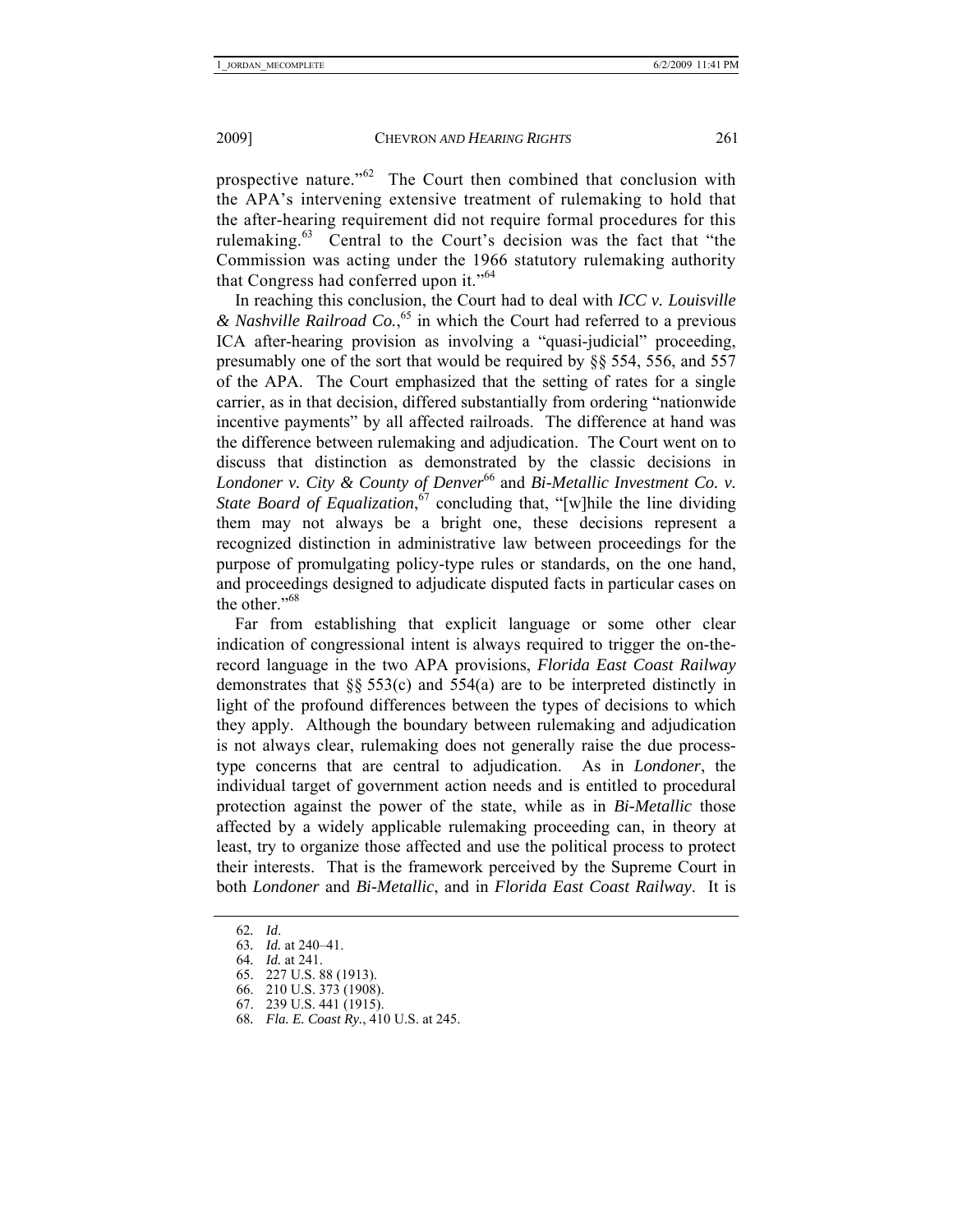also the framework adopted by Congress in the APA. As the Court in *Londoner* understood the importance of protecting the individual target of government action, so Congress has consistently understood the importance of protecting parties to agency adjudications.<sup>69</sup>

Thus, *Allegheny-Ludlum* and *Florida East Coast Railway* set the stage for discussion of the on-the-record requirement of  $\S$  554(a) of the APA, as distinct from the nearly identical language found in § 553(c). Section 554(a) must be interpreted in light of its application to adjudications affecting individual interests, just as  $§ 553(c)$  must be interpreted in light of its application to rulemaking proceedings.<sup>70</sup>

#### *B. The § 554(a) Decisions in the Courts of Appeals*

Several commentators have described in detail the various opinions addressing the scope of  $\S 554(a)$  of the APA.<sup>71</sup> For the purpose of this

 This assertion is correct to the extent that it argues that adjudications may be handled largely through written exchanges of views. As discussed below, agencies have a great deal of flexibility to avoid the trial-like trappings of the adjudicatory process and to implement formal adjudications largely, if not entirely, as a written exchange of views. *See infra* text accompanying notes 160–85. The assertion that the *Florida East Coast Railway*  reasoning applies to the interpretation of § 554(a) is incorrect, however, for the reasons stated in the text. Moreover, *Vermont Yankee* does not support the proposition that § 554(a) must be interpreted to require an explicit or clear indication of congressional intent to trigger the on-the-record requirement. While it is true, as argued by Davis and Pierce, that *Pension Benefit Guarantee Corp. v. LTV Corp.*, 496 U.S. 633 (1990), applied *Vermont Yankee* to agency adjudications,  $id$ , at  $654-55$ , it did so in a context in which there was no statutory hearing requirement. In a classic formulation, the Court said, "*Vermont Yankee* stands for the general proposition that courts are not free to impose upon agencies specific procedural requirements that have no basis in the APA." *Id.* at 654. The argument over whether a particular statutory hearing requirement triggers  $\S$  554(a) of the APA hinges on the meaning of § 554(a), not on some attempt to add requirements that are beyond the scope of that provision.

 Further, the Davis–Pierce argument emphasizes that the term *hearing* "can mean a written exchange of views," 1 DAVIS & PIERCE, *supra*, at 384, but it ignores the crucial requirements of §§ 554, 556, and 557, which assure the legitimacy and accuracy of the decision by requiring an independent ALJ and prohibiting ex parte contacts or combination of functions below the level of the agency head. These requirements are central to the question of whether *Chevron* deference should apply to an agency's interpretation of a statutory hearing requirement.

71*. See supra* note 48.

<sup>69</sup>*. See infra* text accompanying notes 254–262.

 <sup>70.</sup> Professors Davis and Pierce have taken a contrary view, arguing that *Vermont Yankee Nuclear Power Corp. v. NRDC*, 435 U.S. 519 (1978), and *Florida East Coast Railway*, taken together, dictate a narrow reading of the on-the-record requirement such that, as with formal rulemaking, formal adjudication is required only upon a clear indication of congressional intent to impose the requirements of §§ 554, 556, and 557 of the APA. Taking these cases together with recent circuit court opinions, they argue that the *Florida East Coast Railway* reasoning, that "'hearing' can mean a written exchange of views, applies to adjudications as well as to rulemakings." 1 KENNETH CULP DAVIS & RICHARD J. PIERCE, JR., ADMINISTRATIVE LAW TREATISE § 8.2, at 381–87 (3d ed. 1994); 1 RICHARD J. PIERCE, JR., ADMINISTRATIVE LAW TREATISE § 8.2, at 530–40 (4th ed. 2002).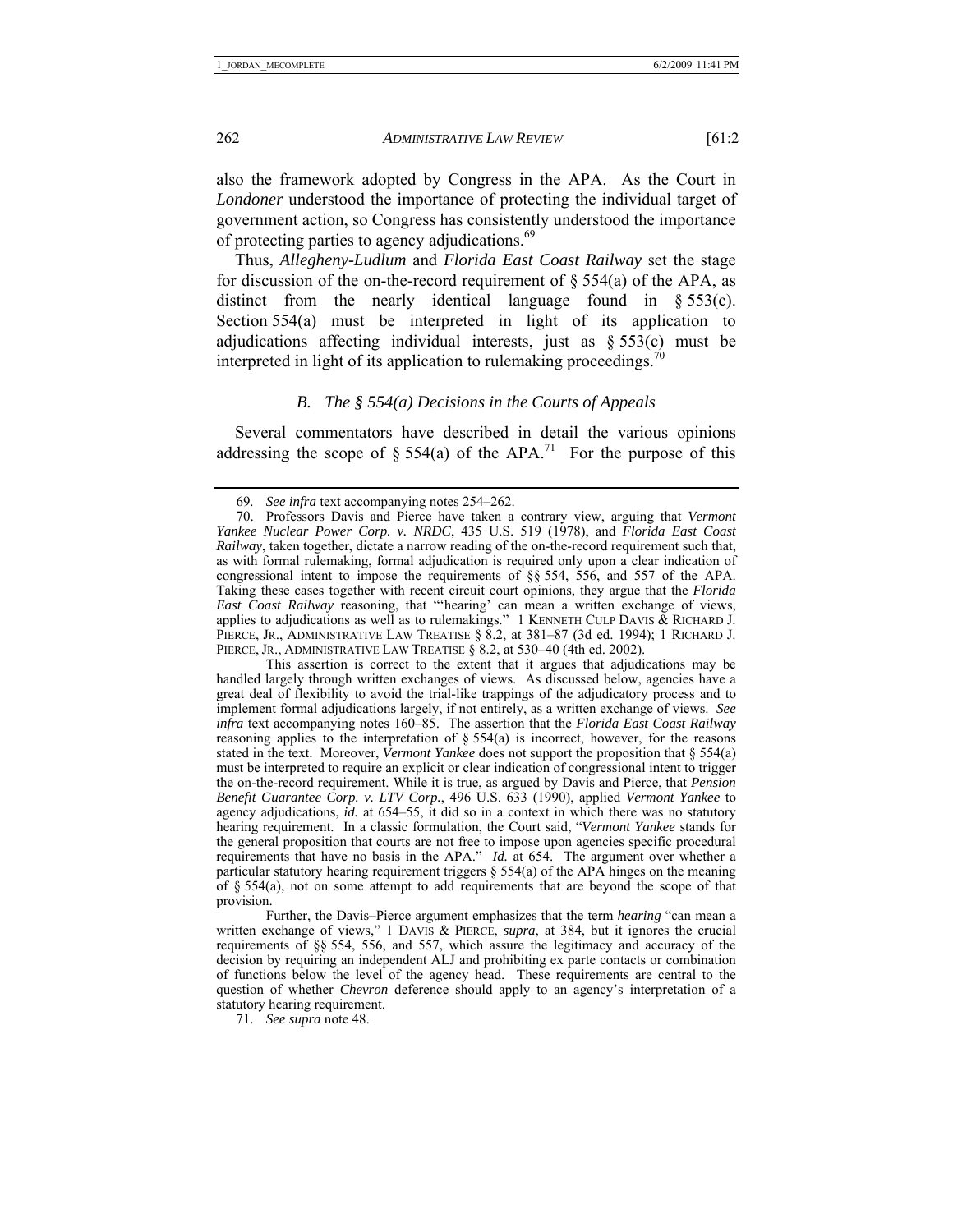discussion, the important point is that the courts initially reached diametrically opposing interpretations, one essentially adopting a presumption that all agency adjudicatory hearings must be formal unless Congress was clear to the contrary, the other requiring a clear congressional indication that formality is required—precisely the opposite presumption. In the wake of *Chevron*, however, the courts of appeals eschewed any effort to resolve or refine that conflict and decided instead to defer to agency decisions about whether they should have to provide the protections of §§ 554, 556, and 557 of the APA. The following discussion briefly describes these developments as a prelude to arguing that Congress would never have intended the courts to defer to such decisions.

# *1. The Interpretive Efforts—*Seacoast Anti-Pollution League *and* City of West Chicago

*Seacoast Anti-Pollution League v. Costle*72 has become the leading case for the proposition that a statutory hearing requirement generally triggers  $§$  554(a) of the APA unless there is a significant reason to believe Congress did not intend that result.73 *Seacoast* involved the question of whether the statutory language "after opportunity for public hearing" required the Environmental Protection Agency (EPA) to comply with the formal adjudicatory requirements of the APA in issuing a permit under the Clean Water Act (CWA). Ironically, the EPA held a formal adjudicatory hearing before an ALJ, seemingly in full compliance with the APA.<sup>74</sup> When the case reached the Administrator, however, he had a panel of in-house technical advisors prepare a report on various issues.<sup>75</sup> Since the technical advisors and ultimately the Administrator relied upon information that was not in the hearing record, the court found a violation of  $\S 556(e)$  of the APA.<sup>76</sup> This result depended, however, upon the conclusion that the

 76. Section 556(e) provides that "[t]he transcript of testimony and exhibits, together with all papers and requests filed in the proceeding, constitutes the exclusive record for

 <sup>72. 572</sup> F.2d 872 (1st Cir. 1978).

<sup>73</sup>*. Seacoast* cites two previous decisions that reached similar conclusions: *Marathon Oil Co. v. EPA*, 564 F.2d 1253 (9th Cir. 1977), and *United States Steel Corp. v. Train*, 556 F.2d 822 (7th Cir. 1977). The reasoning of these decisions differs somewhat, but the central point is that they construed hearing provisions as triggering  $\S$  554(a) of the APA despite the absence of a clear indication that the hearings were to be "on the record."

<sup>74</sup>*. Seacoast*, 572 F.2d at 875. Since it is possible for an agency to use an ALJ but not otherwise comply fully with §§ 554, 556, and 557 of the APA, it is not certain that the ALJ aspect of the proceeding fully complied with the APA. It is clear, however, that the only challenges involved actions of the Administrator upon review of the decision that had been made by the Regional Administrator based upon the record certified by the ALJ.

<sup>75</sup>*. Id.* He also sought additional evidence from one of the parties, while allowing comment from the opposing parties. This resulted in a remand to determine whether the opponents had a right to cross-examine with respect to this information, but it seems likely that this issue alone would not have been enough to prompt a remand. *Id.* at 879–80.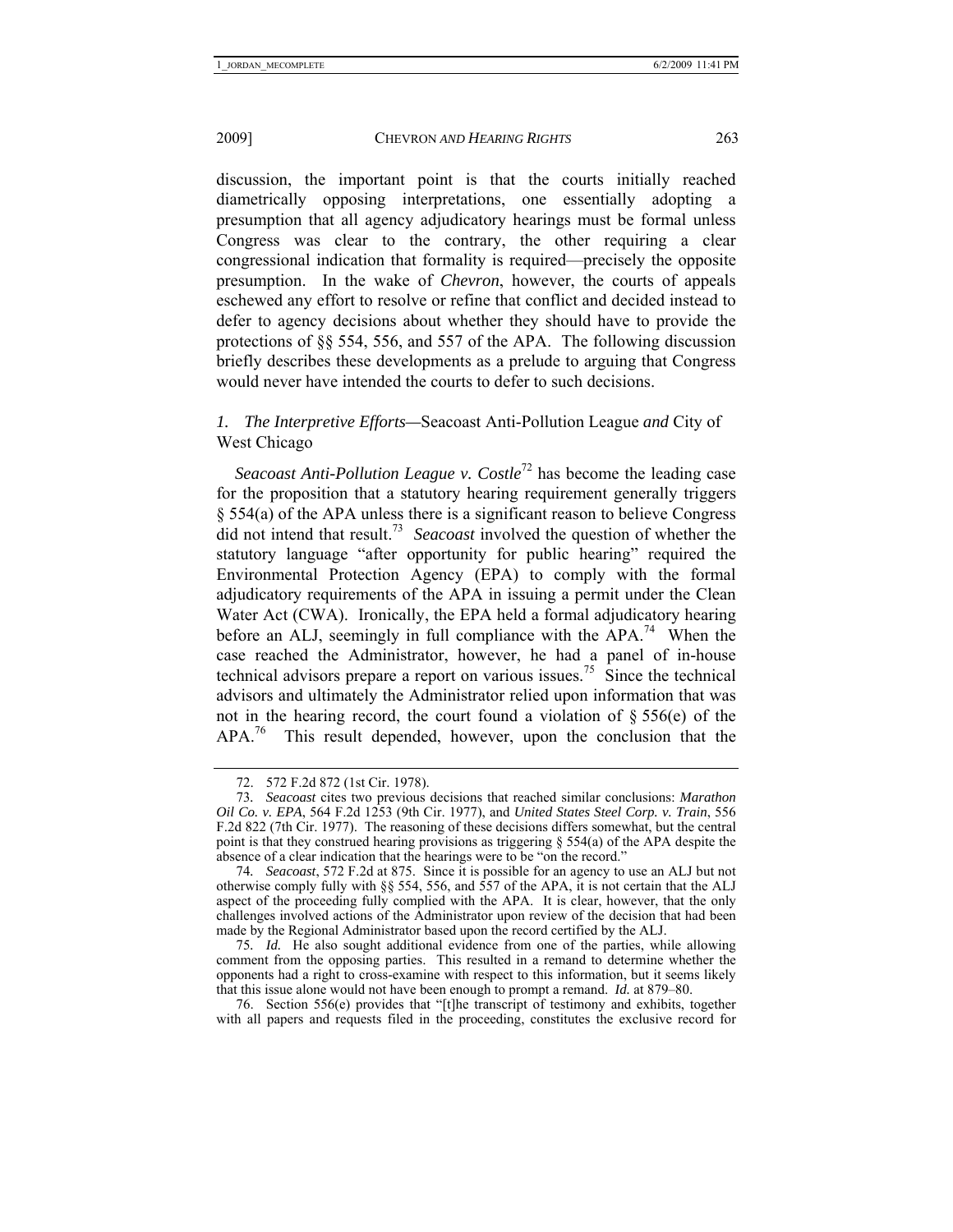public-hearing requirement of the CWA required the EPA's decision to be made "on the record" under the terms of  $\S$  554(a).

As to that issue, the court noted that the Supreme Court in *Florida East Coast Railway* had rejected the proposition that the words *on the record* are necessary to trigger the last sentence of  $\S 553(c)$  with respect to formal rulemaking. Asserting that "the resolution of this issue turns on the substantive nature of the hearing Congress intended to provide," the court emphasized that the EPA's decision involved "specific factual findings" affecting "the rights of the specific applicant."<sup>77</sup> According to the First Circuit, these are precisely the sorts of disputes as to which adversarial hearings are helpful, not only in reaching the decision within the agency, but also in creating the record for judicial review.<sup>78</sup> The court then discussed the language and legislative history of the APA to support its ultimate holding that "[w]e are willing to presume that, unless a statute otherwise specifies, an adjudicatory hearing subject to judicial review must be on the record."<sup>79</sup> In short, the First Circuit undertook a serious, fairly traditional analysis of the APA, its legislative history, and its relationship to the  $CWA$ <sup>80</sup>

Seacoast stands in sharp contrast to *City of West Chicago v. NRC*<sup>81</sup>, which reached the opposite conclusion. In opposing a nuclear materials license amendment, the City of West Chicago argued that the language "shall grant a hearing" in  $\S$  189(a) of the AEA<sup>82</sup> required the NRC to provide a hearing that complied with §§ 554, 556, and 557 of the APA. After citing *Seacoast* for the proposition that the words *on the record* are not needed to trigger § 554(a), the Seventh Circuit noted that "even the City agrees that in the absence of these magic words, Congress must clearly indicate its intent to trigger the formal, on-the-record hearing provisions of the  $APA.^{983}$  If that is correct, the City appears to have given up its strongest weapon, the presumption of formality articulated in *Seacoast*. In any case, the court then undertook its own analysis of the issue, with particular attention to the various provisions and legislative history of the

- 80*. Id.* at 876–78.
- 81. 701 F.2d 632 (7th Cir. 1983).

decision in accordance with section 557 of this title." 5 U.S.C.  $\S 556(e)$  (2006). As an additional irony, this section also provides that "[w]hen an agency decision rests on official notice of a material fact not appearing in the evidence in the record, a party is entitled, on timely request, to an opportunity to show the contrary." *Id.* It is quite possible that the Administrator could have relied upon the mechanism of official notice to consider this information and thereby would have avoided the remand.

<sup>77</sup>*. Seacoast*, 572 F.2d at 876.

<sup>78</sup>*. Id.* at 876–77.

<sup>79</sup>*. Id*.

 <sup>82. 42</sup> U.S.C. § 2239(a)(1)(A) (2000).

<sup>83</sup>*. City of W. Chi.*, 701 F.2d at 641 (internal citation omitted).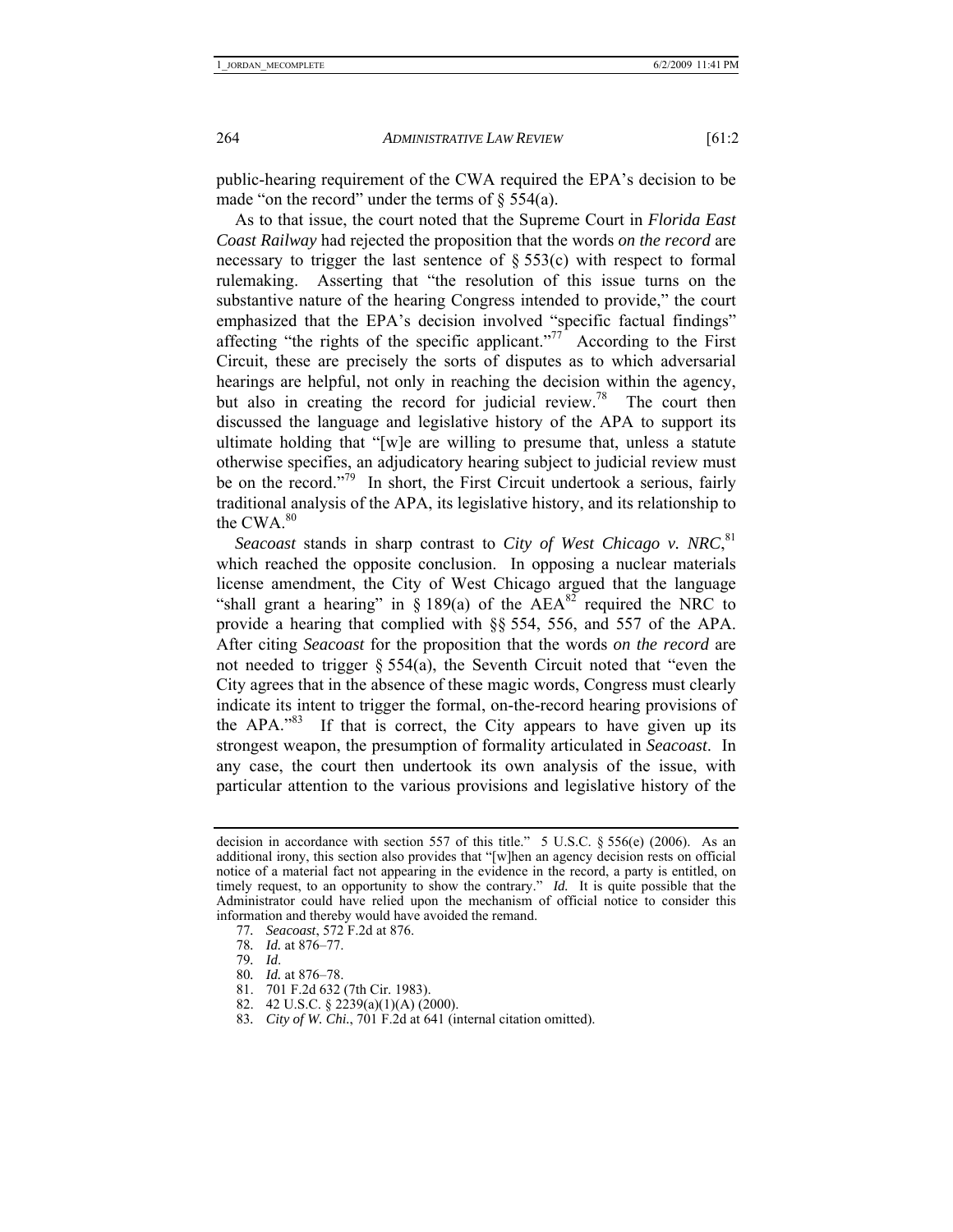AEA, distinguishing in the process both *Seacoast* and the various other conflicting decisions. This left an extremely clear split among the circuits—some presuming that adjudicatory hearings are intended to be formal unless Congress is clear to the contrary, some presuming just the opposite.

Were this a college football game (these days, at least), there would be a tiebreaker, in which each team would be given the ball at its opponent's twenty-five yard line. The teams would have the same opportunities to score until one was ahead after an even number of attempts.<sup>84</sup> This is not football but litigation, in which there are few ties because the outcome of important disputes is determined by a nine-member body, the Supreme Court. As we will see, however, instead of allowing this issue to go to its standard tiebreaker, the two courts of appeals to rule on this issue in the wake of *Seacoast* and *City of West Chicago* decided instead to give one of the teams a distinct advantage. By applying *Chevron* deference to agency decisions on this issue, the courts have decided to let agencies referee their own games, subject to minimal oversight. Not surprisingly, the agency teams have been winning.

# *2. The* Chevron *Punts—*Chemical Waste Management *and* Dominion Energy

In 1989, six years after *City of West Chicago* but five years after *Chevron*, the D.C. Circuit for the first time directly addressed the question of whether a particular statutory-hearing requirement implicates the formaladjudication provisions of the APA. The statute in question was the Resource Conservation and Recovery Act, under which the EPA must "conduct a public hearing" with respect to certain orders that the agency issues against private parties. $85$  The EPA had initially issued regulations providing formal adjudicatory procedures for the civil penalty and permit suspension or revocation proceedings to which the public-hearing requirement applied. The statute was then amended to authorize the EPA to issue corrective-action orders to clean up harmful spills of hazardous wastes. This provision included both the authority to order cleanup and the authority to seek civil penalties. The amendment subjected these orders to the same public-hearing provision under which the EPA had previously adopted formal adjudicatory procedures. The EPA then amended its regulations to bring any civil-penalty orders under the formal procedures but to establish informal procedures for the issuance of cleanup orders.

<sup>84</sup>*. College Football Gets Tie Breakers*, N.Y. TIMES, Feb. 16, 1996, at B8, *available at* http://query.nytimes.com/gst/fullpage.html?res=9A02E4D81239F935A25751C0A960958260.

<sup>85.</sup>  $\vec{42}$  U.S.C. § 6928(b) (2000).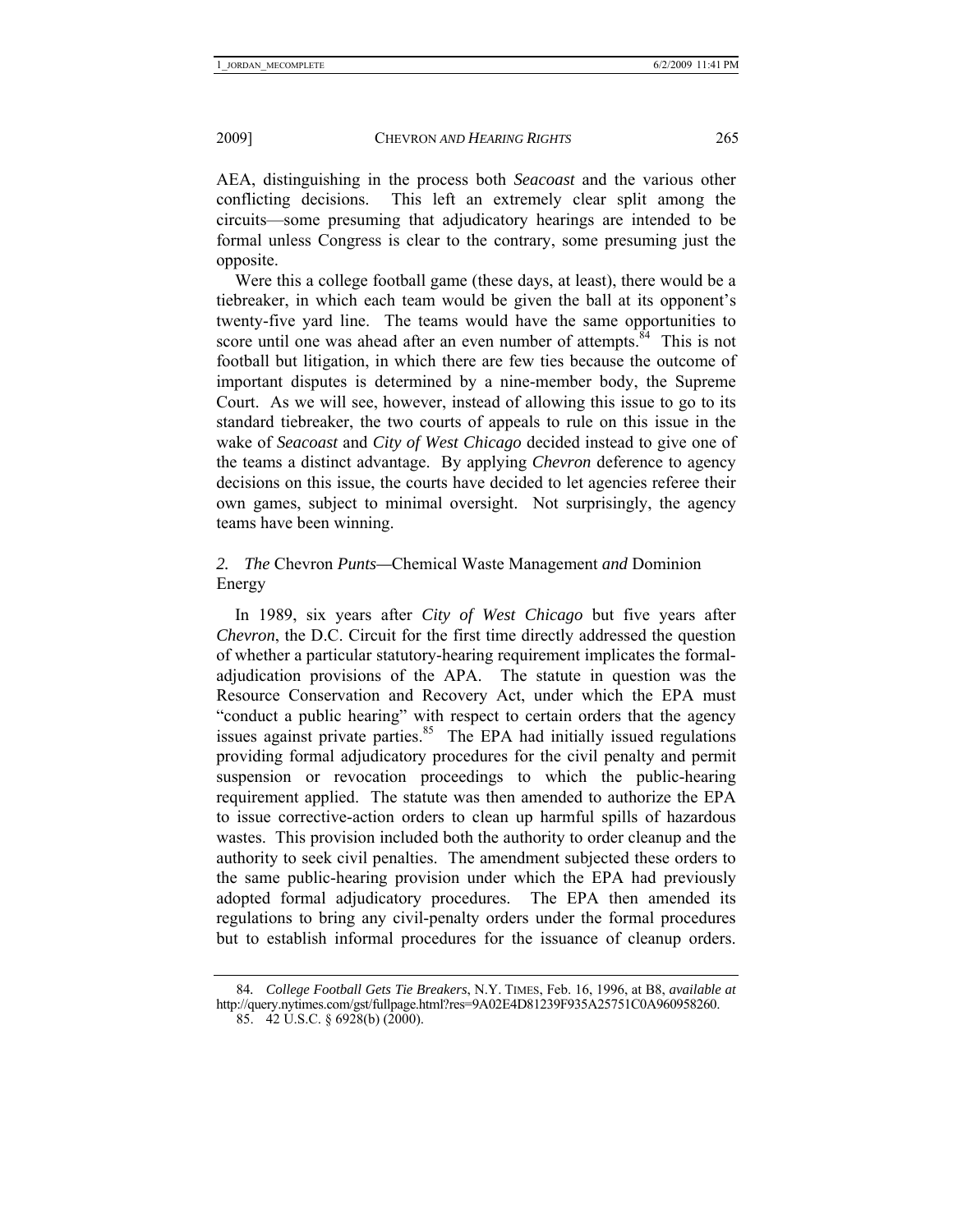Among other things, the informal proceeding could be held before an agency attorney, not an ALJ, and direct- and cross-examination would not be permitted except by the Presiding Officer. In *Chemical Waste Management, Inc. v. EPA*,<sup>86</sup> the D.C. Circuit applied *Chevron* deference in upholding the informal-proceeding regulations as reflecting a reasonable interpretation of the underlying statute. $87$ 

The substance of the court's application of *Chevron* is not important here.<sup>88</sup> The question is why the court applied *Chevron* to a procedural matter of this sort, when *Chevron* itself involved deference to an agency's substantive statute, as to which the agency was both the expert and, by virtue of that expertise, the body delegated to make the decision. $89$  As to this question, the court said absolutely nothing. It simply assumed that it had to follow the "framework that the Supreme Court decreed in *Chevron* . . . for judicial review of an agency's interpretation of a statute under its administration."<sup>90</sup> This may well have been understandable at the time, but the Court's *Chevron* jurisprudence since that time has clearly established that an agency is not always entitled to *Chevron* deference as to every aspect of a statute "under its administration."<sup>91</sup>

Seventeen years after *Chemical Waste Management*, the First Circuit returned in *Dominion Energy Brayton Point, LLC v. Johnson* to the question of whether the public-hearing provisions of the CWA that had been at issue in *Seacoast* still trigger the formal procedures of §§ 554, 556, and 557 of the APA. $^{92}$  The factual situation was quite similar, involving the application for a permit for a power plant along the Atlantic coast. This

The D.C. Circuit also had to dispense with its own prior decision, *Union of Concerned Scientists v. NRC*, in which the court had accepted the *Seacoast* presumption in a footnote. 735 F.2d 1437, 1444 n.12 (D.C. Cir. 1984). The court first noted that this statement had been dictum, unnecessary to the decision, and then relied upon the intervening *Chevron* decision to render its own prior decision irrelevant. Candor requires the disclosure that the author was the prevailing counsel in *Union of Concerned Scientists* and is understandably distressed that the D.C. Circuit has, by a vote of the full court no less, *id.* at 1482, revoked its acceptance of his argument. *Chem. Waste Mgmt.*, 873 F.2d at 1481–82.

89*. See infra* text accompanying notes 187–208.

90*. Chem. Waste Mgmt.*, 873 F.2d at 1480.

 91. Moreover, as argued below, agencies should not be considered to "administer" statutory hearing provisions as those provisions relate to § 554(a) of the APA. *See infra* text accompanying notes 187–208.

 <sup>86. 873</sup> F.2d 1477 (D.C. Cir. 1989).

<sup>87</sup>*. Id.* at 1480–83.

 <sup>88.</sup> The substance involved a fairly standard finding of statutory ambiguity, followed by a holding that it was reasonable for the EPA to distinguish between penalty-type proceedings as requiring formal process and corrective action proceedings as needing only informal procedures. Among other things, the informality for corrective-action proceedings was reasonable due to technical issues related to the need for clean up, as opposed to questions of whether a company has committed violations of the Act or regulations as to which penalties might be imposed. *Id.*

 <sup>92.</sup> Dominion Energy Brayton Point, LLC v. Johnson, 443 F.3d 12 (1st Cir. 2006).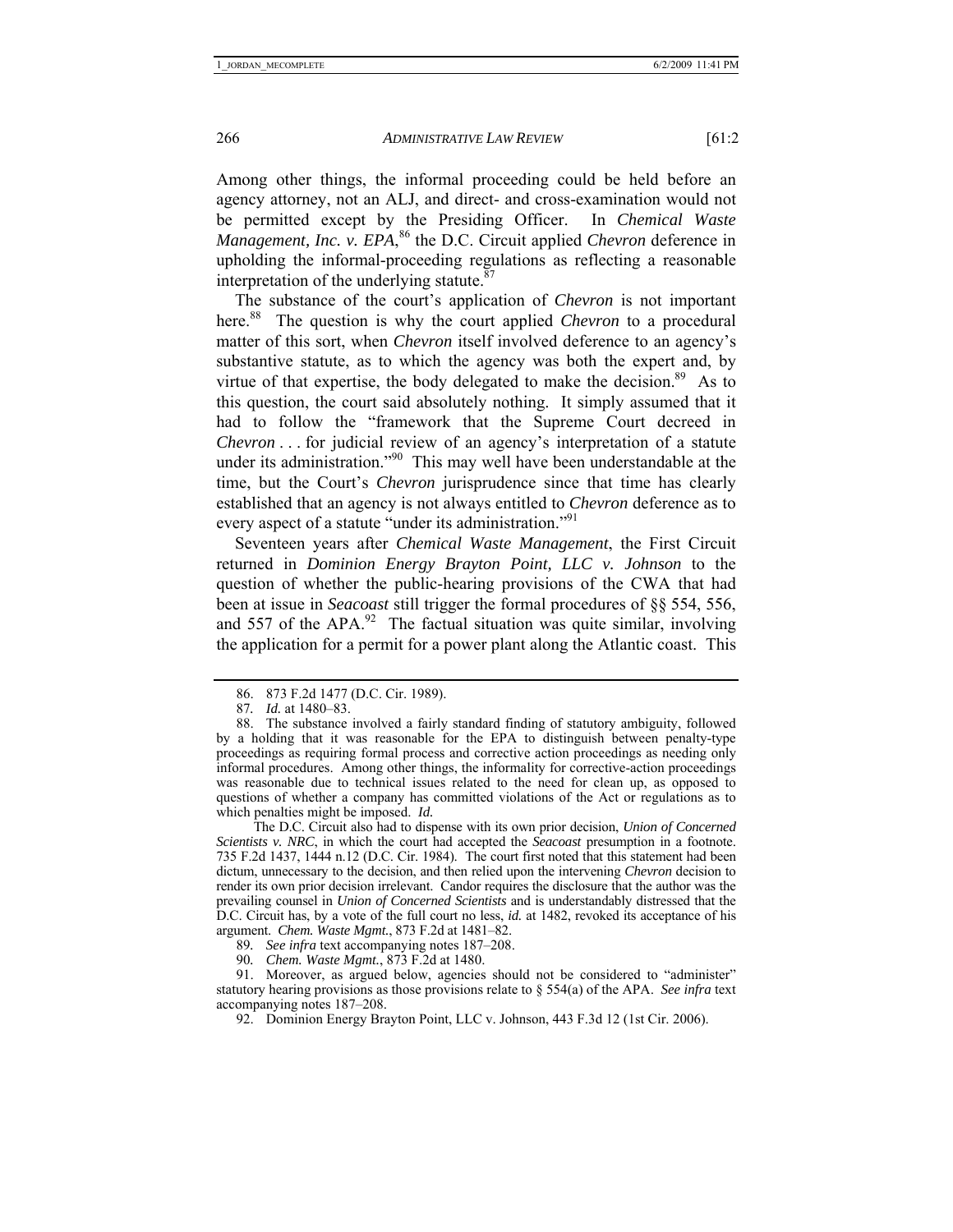time, however, the agency relied upon post-*Chevron* regulations explicitly asserting that formal process was not required, and the challenger was the utility whose permit renewal request had been denied, rather than a citizen group opposing the request. Otherwise, the factual considerations and the nature of the issues were precisely those that had prompted the *Seacoast* court to hold that the hearing must meet the requirements of the APA. Indeed, the court noted that it "in no way disparage[d] the soundness of *Seacoast*'s reasoning" in holding that a contrary conclusion was required by the intervening decision in *Chevron*. 93

Why did the First Circuit apply *Chevron* to this highly sensitive procedural question, particularly at this much later point, when the Supreme Court had made clear that there are several threshold questions that must be answered before *Chevron* can be applied to a particular agency interpretation?<sup>94</sup> Noting that it had anticipated "this situation" two years earlier in *Citizens Awareness Network*<sup>95</sup> and "with guidance from the Supreme Court's last term lighting [its] path," the court "conclude[d] that, as to the CWA's public hearing language, the *Chevron* doctrine trumps the potential application of stare decisis principles."96

In reaching this conclusion, the First Circuit appropriately addressed the question of whether its own *Seacoast* precedent prevented it from reaching a contrary conclusion through *Chevron* deference. The answer to that question, quite clearly provided by the Supreme Court's 2005 decision in *National Cable & Telecommunications Ass'n v. Brand X Internet Services*, 97 was that the First Circuit could reach a different conclusion as long as its *Seacoast* opinion had not held that Congress had clearly required that outcome. Since it had not, the *Seacoast* decision did not preclude the court from applying *Chevron* deference to the question at hand.<sup>98</sup>

Perhaps the *Dominion Energy* court's struggle with its own precedent distracted it from the more important question of whether *Chevron* applied at all. Just as *Chevron* intervened after *Seacoast* to suggest that deference could overcome the previous outcome, so *United States v. Mead Corp.*99 and other decisions have since intervened to establish a threshold test for determining when *Chevron* applies to agency interpretations.<sup>100</sup> As argued below, had the court applied that threshold test, it would have rejected *Chevron* deference in this context.

<sup>93</sup>*. Id.* at 18.

<sup>94</sup>*. See infra* text accompanying notes 209–48.

 <sup>95. 391</sup> F.3d 338, 348 n.4 (1st Cir. 2004).

<sup>96</sup>*. Dominion Energy*, 443 F.3d at 16.

 <sup>97. 545</sup> U.S. 967 (2005).

<sup>98</sup>*. Dominion Energy*, 443 F.3d at 17.

 <sup>99. 533</sup> U.S. 218 (2001).

<sup>100</sup>*. See* discussion *infra* text accompanying notes 211–250.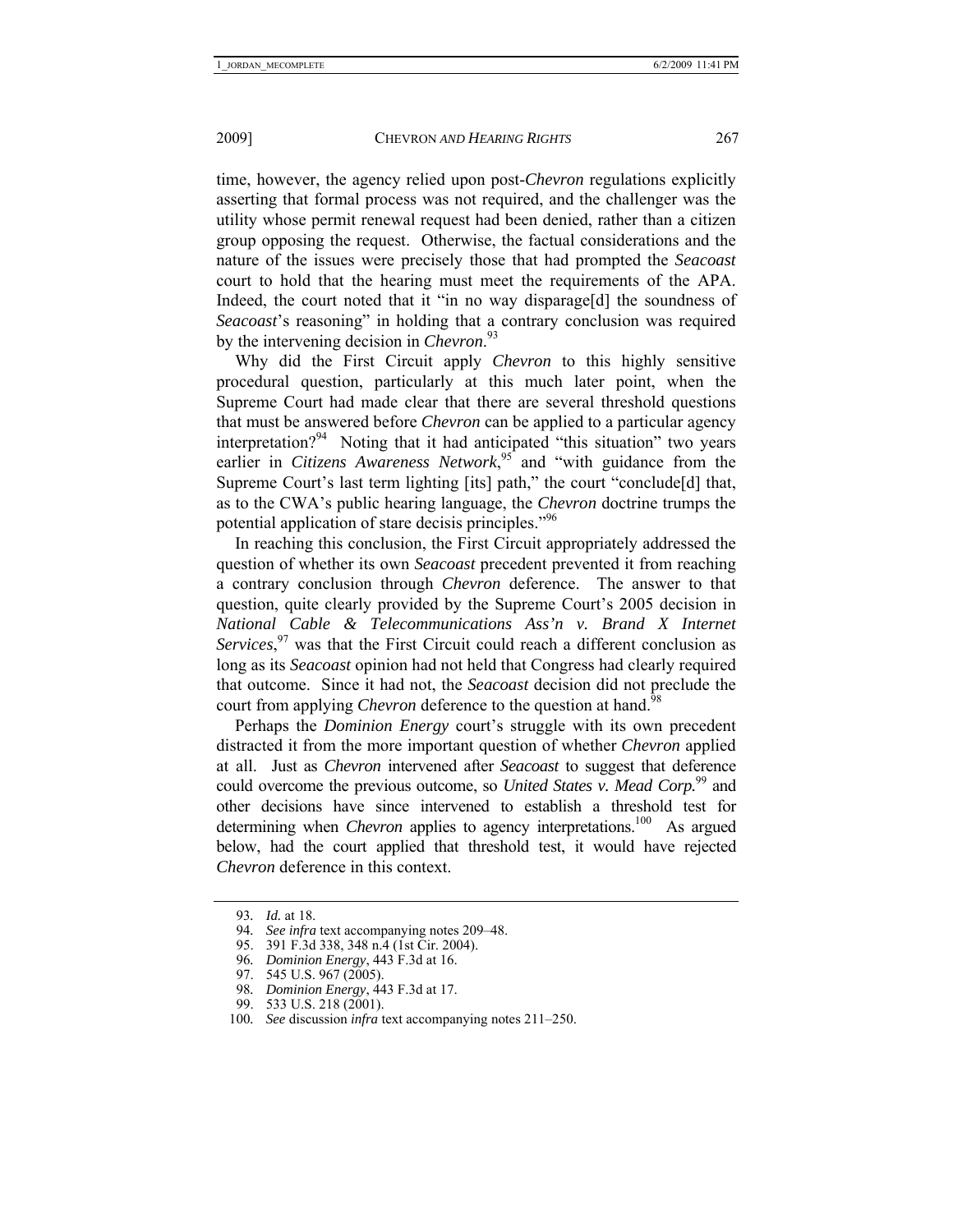## II. ADMINISTRATIVE BURDEN OR FAIRNESS AND LEGITIMACY: WHAT IS AT STAKE IN THE § 554(A) TRIGGER DECISION?

Just what is it that *Chevron* deference might permit an agency to avoid in this dispute? As *Citizens Awareness Network* suggests, agencies and their counsel apparently believed that they needed to avoid APA formal adjudication altogether in order to free themselves from the cumbersome trappings of discovery, cross-examination, and other trial-like processes. This belief derived from the widely held understanding that the APA requires essentially trial-like procedures. The following discussion first examines this understanding. It then demonstrates that the understanding is largely inaccurate. Agencies have very broad discretion to dispense with or control many of the trappings of trial-like process as long as they implement the core legitimizing requirements of the use of an ALJ and the prohibition of combination of functions and improper ex parte contacts.

#### *A. Trapped by the Analogy—The Pervasive Understanding that APA Formal Adjudications Must Be Minitrials*

Commentators have complained for decades about the seemingly heavy reliance upon trial-type procedures in formal adjudications under the APA.<sup>101</sup> In 1960, for example, Dean James M. Landis reported to the President-elect that the APA "ha[d] achieved some uniformity of procedure, some assurance of the application of fairer standards, but with its emphasis on 'judicialization' ha[d] made for delay in the handling of many matters before these agencies."<sup>102</sup> In 1975, Judge Henry J. Friendly noted the long-standing "illusion" that issues of adjudicative fact must be heard in a "full trial-type hearing."<sup>103</sup> Sharing Dean Landis's concern,

<sup>101</sup>*. See, e.g.*, 3 KENNETH CULP DAVIS, ADMINISTRATIVE LAW TREATISE 3 (2d ed. 1980) ("The major malady that cuts deeply into efficiency is grossly excessive use of trial procedure . . . ."); MARTIN SHAPIRO, WHO GUARDS THE GUARDIANS? 40–41 (1988) (characterizing formal adjudications as "trial-like"); Walter Gellhorn, *The Administrative Procedure Act: The Beginnings*, 72 VA. L. REV. 219, 232 (1986) (complaining of judicialization of the process and that ALJs "sometimes flaunt their robes a bit too obtrusively for my taste"); Loren A. Smith, *Judicialization: The Twilight of Administrative Law*, 1985 DUKE L.J. 427, 462 (complaining of overreliance upon judicialized decisionmaking); Craig A. Rolfe, Comment, *The Requirement of Formal Adjudication Under the Administrative Procedure Act: When Is Section 554(a) Triggered so as to Require Application of Sections 554, 556, and 557?*, 11 ENVTL. L. 97, 98–104 (1981) (complaining of the burdens of a "laundry list" of trial-like requirements in formal adjudications under the Clean Water Act).

 <sup>102.</sup> CHAIRMAN OF THE SUBCOMM. ON ADMIN. PRACTICE AND PROCEDURE, 86TH CONG., REPORT ON REGULATORY AGENCIES TO THE PRESIDENT-ELECT 16 (Comm. Print 1960) (written primarily by James M. Landis) [hereinafter REPORT ON REGULATORY AGENCIES].

 <sup>103.</sup> Henry J. Friendly, *Some Kind of Hearing*, 123 U. PA. L. REV. 1267, 1268 (1975). Judge Friendly wrote in response to the "due process explosion" following *Goldberg v. Kelly*, 397 U.S. 254 (1970), but his discussion reflects the prevailing assumptions as to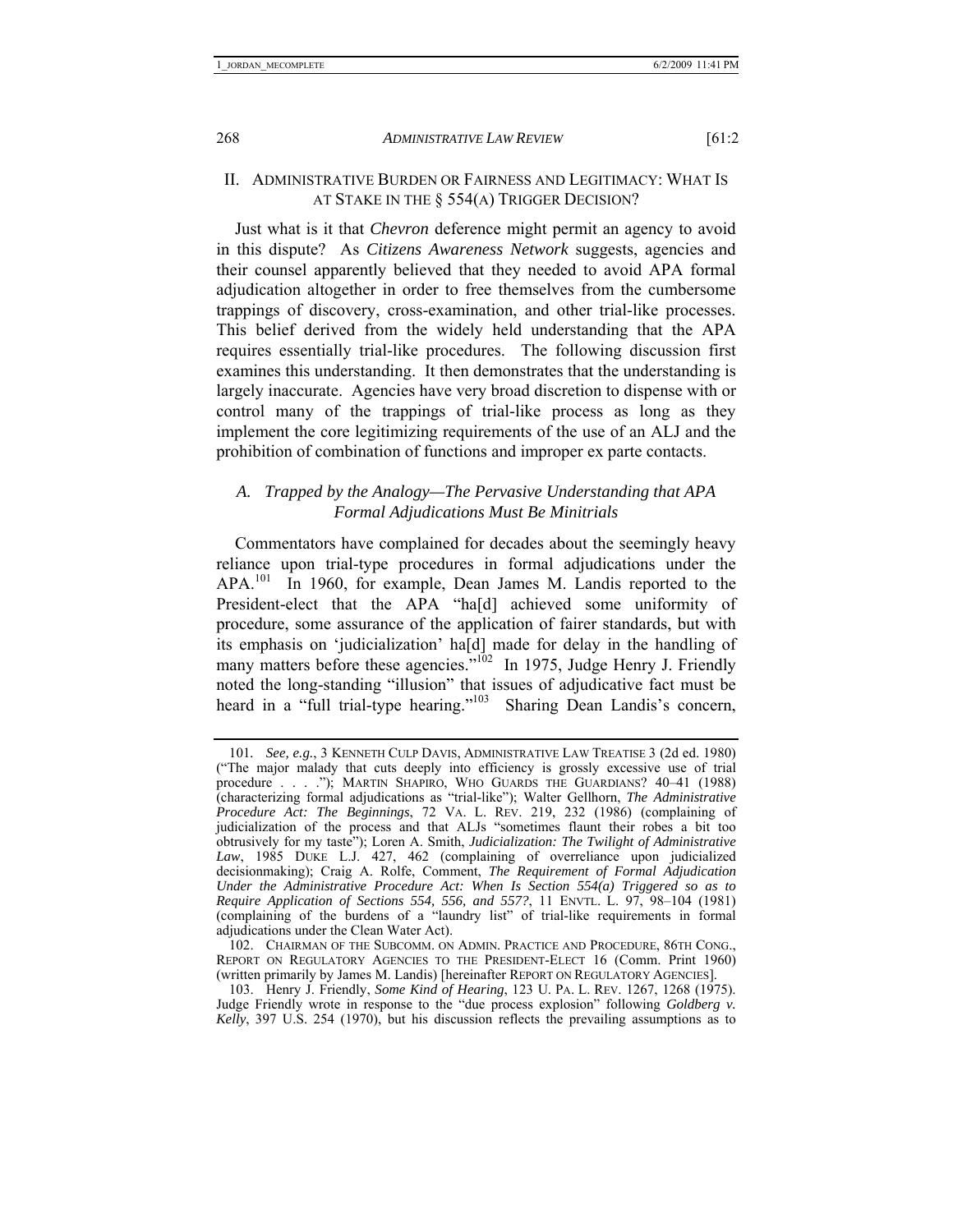Judge Friendly argued that we could often "do with less than full trial-type hearings even on what are clearly adjudicative issues."<sup>104</sup>

In perhaps the most prominent critique, Professor Roger C. Cramton lamented Congress's disposition to require trial-type hearings.<sup>105</sup> Although recognizing that trial-type hearings have advantages such as "special opportunities for party participation, especially those of presenting evidence and cross-examining opposing witnesses," and "forced rationality," he argued that these procedures were inappropriate for the complex decisions involved in the licensing of nuclear power plants. He expressed two major concerns. First, the issues in trial-type hearings "must be severely compressed and put in a bipolar form" such that the outcome was driven too much by "justice in the individual case," and did not allow adequate consideration of broader issues such as long-term planning or alternatives to the proposed action.<sup>106</sup> Second, he noted that the specialized nature of trial procedure meant that the hearings were dominated by lawyers even on nonlegal issues and that "trial procedures are enormously expensive and often dilatory."<sup>107</sup> He urged a turn away from trial-type procedures in order to allow attention to the underlying values of "*accuracy*," "*efficiency*," and "*acceptability*."108 In so doing, he emphasized the need to address policy concerns beyond those of the individual case, the gross inefficiency of trial-type procedures in "the polycentric administrative case," and "the indispensable virtues of procedures that are considered fair by those whom they affect, as well as by the general public."<sup>109</sup>

In addressing the question of *Chevron*'s applicability to § 554(a) trigger decisions, for example, Professor Berry characterizes APA formal procedures as providing "protections that are generally comparable to those available in a civil judicial trial" and describes the APA as establishing "a 'feast or famine' paradigm for adjudicatory procedures."110 The choice of feast or famine is between "a set of trial-type procedures" that "provide a

statutory as well as constitutional hearing requirements.

<sup>104</sup>*.* Friendly, *supra* note 103, at 1268.

 <sup>105.</sup> Roger C. Cramton, *A Comment on Trial-Type Hearing in Nuclear Power Plant Siting*, 58 VA. L. REV. 585, 590 (1972).

<sup>106</sup>*. Id*.

<sup>107</sup>*. Id*.

<sup>108</sup>*. Id.* at 592–93.

<sup>109</sup>*. Id.* at 592–93. As to "*acceptability*," he argued that "[u]sually this translates into meaningful participation in the decisional process." *Id.* at 593. Verkuil similarly argued for less rigid attention to trial-type procedures and greater attention to the values of "fairness, efficiency, and satisfaction." Paul R. Verkuil, *The Emerging Concept of Administrative Procedure*, 78 COLUM. L. REV. 258, 280 (1978).

<sup>110</sup>*.* Berry, *supra* note 17, at 548 (citing GARY LAWSON, FEDERAL ADMINISTRATIVE LAW 198 (3d ed. 2004)).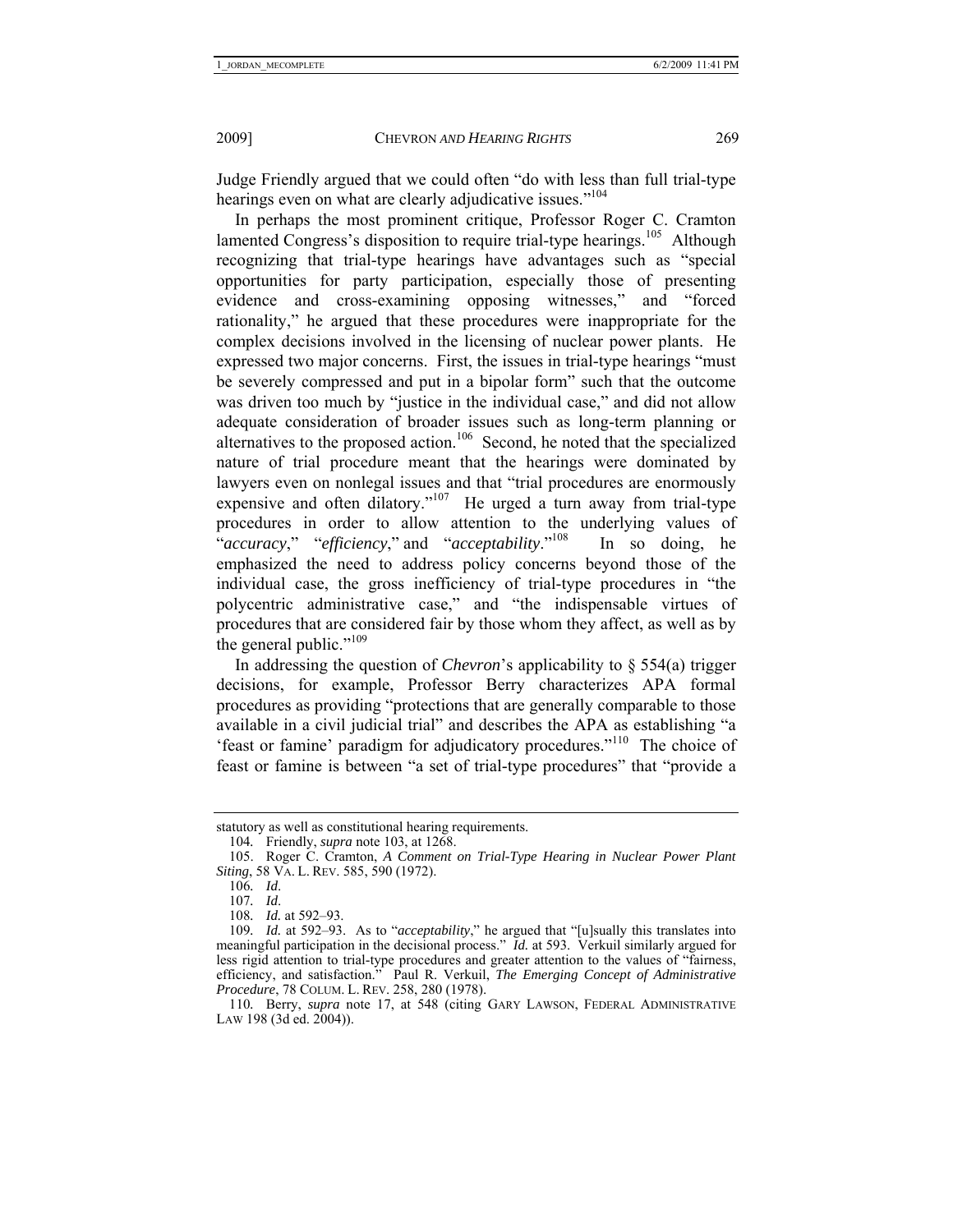host of procedural protections" (including "in most situations ... [the opportunity] to conduct cross-examination") and the minimal procedures of § 555 of the APA.111

But is it truly feast or famine? Must this process be trial-like, as we usually conceive of it? Must it involve extensive, sometimes dilatory discovery or cross-examination? Professor Davis reveals much in his struggle with the nature of formal adjudication under the APA. In 1951, he explained that "[a]djudication procedure includes pre-trial, trial, and posttrial procedure," $\frac{1}{2}$  which suggests a fairly trial-like process, with all that a trial would entail. He went on, however, to emphasize that the centerpiece of APA formal adjudication was the newly strengthened position of hearing examiner, which we now know as administrative law judge.<sup>113</sup> And in something of a prelude to the decision in *Citizens Awareness Network*, he said,

Upon close examination even the most elementary propositions about fair hearings are often found to have unexpected exceptions. Even though the APA deals only with minimum requirements of an elementary sort, it is necessarily shot through with hortatory provisions and with provisions allowing administrative discretion to depart from its requirements in special circumstances.114

For the purpose of this discussion, the exceptions to formal process tell us little or nothing about the process itself. But the emphasis on "minimum requirements of an elementary sort" and on the prevalence of "hortatory provisions" strongly suggests that APA formal adjudications do not need to operate much like judicial trials.

Unfortunately, this apparent insight seems to have become lost in the struggle over the handling of issues of legislative fact in formal adjudications. As early as 1942, and still in 1958, Professor Davis had come to emphasize the difference between legislative and adjudicative fact, arguing that trial-type process was not appropriate for issues of legislative fact.<sup>115</sup> As to adjudicative fact, however, he said that "[t]he true principle is that a party who has a sufficient interest or right at stake in a determination of governmental action should be entitled to an opportunity to know and to meet, with the weapons of rebuttal evidence, cross-examination, and argument, unfavorable evidence of adjudicative

 <sup>111.</sup> *Id.* at 548–49.

 <sup>112.</sup> KENNETH CULP DAVIS, ADMINISTRATIVE LAW 273 (1951).

<sup>113</sup>*. Id.* at 309.

<sup>114</sup>*. Id.* at 326.

 <sup>115.</sup> Kenneth Culp Davis, *The Requirement of Opportunity to Be Heard in the Administrative Process*, 51 YALE L.J. 1093, 1100 (1942) [hereinafter Davis, *The Requirement of Opportunity to Be Heard*]; DAVIS, *supra* note 112, at 413–14.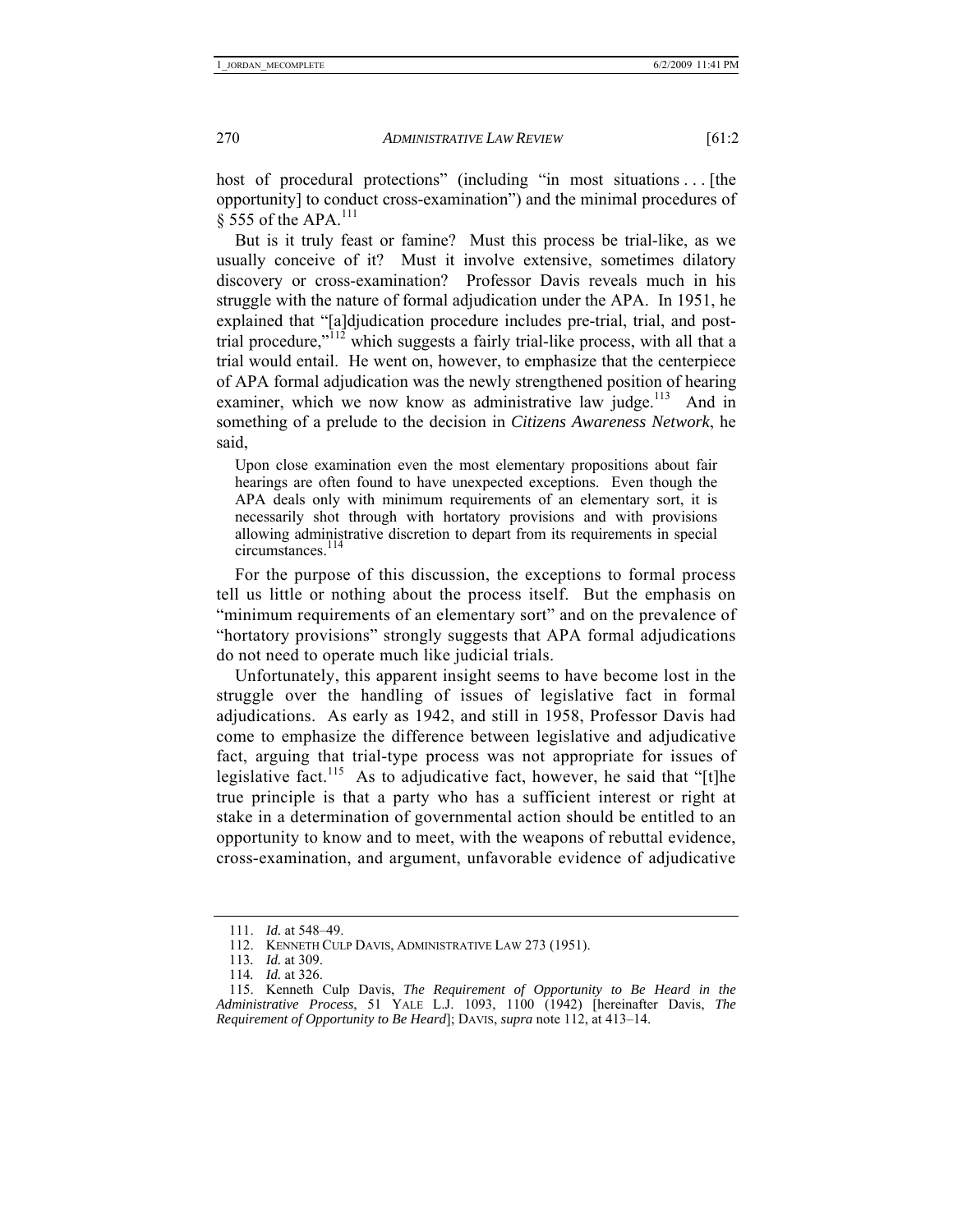facts."116 In seeking a proper term to use for proceedings governed by §§ 554, 556, and 557 of the APA, he expressed a preference for "trial" and "trial type of hearing" as "simpler and more satisfactory" than "quasi-judicial hearing" or "adversary hearing."<sup>117</sup> Here we have the analogy whose power was recently so strongly criticized by Judge Lipez in *Citizens Awareness Network*. The premier commentator on administrative law viewed formal adjudications essentially as trials.

When Professor Davis published the second edition of his treatise in 1979, his work reflected several important developments. First, the Supreme Court's decisions in *Allegheny–Ludlum* and *Florida East Coast Railway* had assured that legislative rulemaking could be conducted through "a proceeding of notice and written comments, with no trial procedure" unless Congress specifically required otherwise.<sup>119</sup> Thus, Davis's concern about procedures for the resolution of legislative facts had been largely resolved with respect to rulemaking.

Second, the First Circuit had decided *Seacoast*, with its presumption that statutorily required adjudicatory hearings are to be on the record unless Congress has clearly indicated the contrary.<sup>120</sup> Calling it an "atrocious result,"121 Professor Davis was highly critical of the *Seacoast* opinion for two reasons. First, he asserted that the First Circuit had failed "to take into account that the facts about effect of hot water on marine life were legislative facts," for which trial procedure is inappropriate.<sup>122</sup> Second, he argued that the First Circuit's remand erred in holding that "the panel of EPA scientists [consulted by the Administrator] could provide extra record information 'as witnesses, but not as deciders."<sup>123</sup> As he then explained, the court should have permitted the agency to consider such information through the process of official notice, under which each party must simply be given "an opportunity to show the contrary."<sup>124</sup>

Ironically, despite having recognized the flexibility imparted by the APA's lenient treatment of official notice, Davis strongly asserted that "a hearing on the record is the equivalent of a trial," that "*it is governed* 

 <sup>116. 1</sup> DAVIS, *supra* note 10, at 412.

<sup>117</sup>*. Id.* at 408.

 <sup>118.</sup> Citizens Awareness Network, Inc. v. United States, 391 F.3d 338, 355 (1st Cir. 2004) (Lipez, J., concurring).

 <sup>119. 2</sup> DAVIS, *supra* note 101, at 330–31 (1979).

 <sup>120. 572</sup> F.2d 872, 877 (1st Cir. 1978); *see also* discussion *supra* text accompanying notes 72–80.

 <sup>121. 2</sup> DAVIS, *supra* note 119, at 325.

<sup>122</sup>*. Id.* at 434.

<sup>123</sup>*. Id.* at 435.

<sup>124</sup>*. Id.* (quoting 5 U.S.C. § 556(e) (1976)).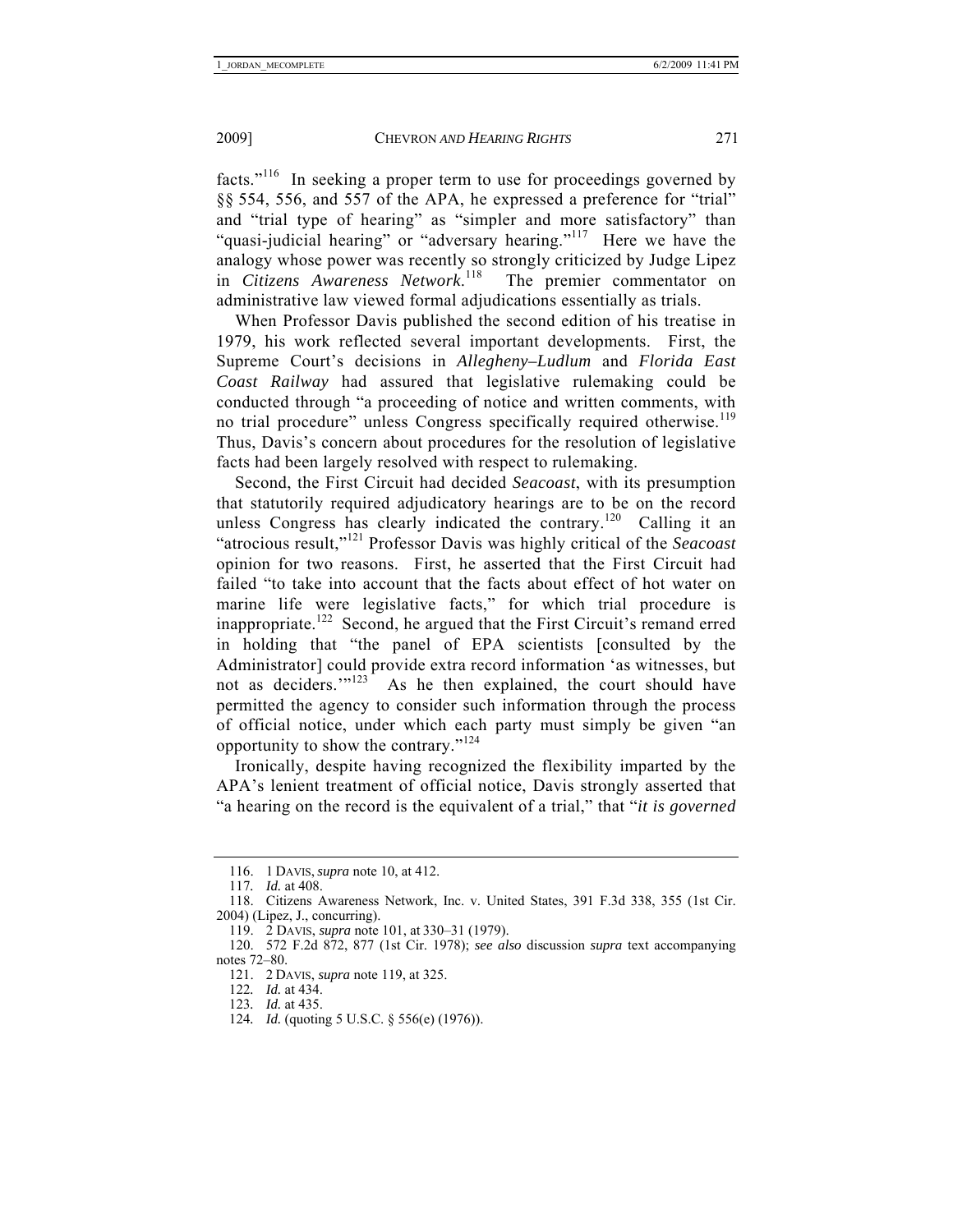*by trial procedure*," and that "*§ 556 clearly requires trial procedure.*"125 Perhaps he emphasized these procedural burdens in reaction to the third major development since the first edition of his treatise, the evolution of procedural due process from *Wong Yang Sung v. McGrath*126 to *Goldberg v. Kelly*<sup>127</sup> and ultimately through *Goss v. Lopez*.<sup>128</sup> Recall that *Wong Yang Sung* appeared to hold that if due process required a hearing under a particular statutory regime, the statute would be interpreted as requiring a hearing on the record, thereby triggering the formal-adjudication procedures of the APA.<sup>129</sup> This proposition could easily be reconciled with *Goldberg v. Kelly*, which "*explicitly* required the ten main elements of  $\ldots$  a trial."<sup>130</sup> But Davis believed it could not be reconciled with *Goss v. Lopez*, which had held that due process could sometimes be satisfied by mere notice and an "opportunity to explain his version of the facts."<sup>131</sup> At that point, Davis saw a need to allow courts "to require hearings 'on the record' to the extent that a party will have a chance to rebut or explain all adverse evidence the tribunal considers, without triggering the introductory clause of § 554 so as to require the application of all the provisions of  $\S$ § 554, 556, and 557."<sup>132</sup> Thus, Davis perceived a need to break from *Wong Yang Sung*, but he also believed that the APA provisions in question did not permit substantial procedural flexibility well short of a trial.

Professor Davis's concerns about *Seacoast* and inappropriate procedural burdens were valid, but perhaps they could have been addressed through attention to the provisions of §§ 554, 556, and 557, without regard to the analogy to actual trials. The next Part demonstrates that commentators have long perceived considerable flexibility in these provisions and that the essential requirements involve (1) assuring fairness through balance, the right to be heard, and the right to a decision on the record, (2) assuring impartiality through assigning an independent ALJ and prohibiting inappropriate influence on the ALJ, and (3) empowering the ALJ to take various actions in administering the hearing but not requiring a trial-like proceeding. As reflected in *Citizens Awareness Network*, these requirements may frequently be met through a proceeding that occurs entirely in

- 131*. Id.* at 335 (quoting *Goss*, 419 U.S. at 582).
- 132*. Id.* at 336.

<sup>125</sup>*. Id.* at 332–33.

 <sup>126. 339</sup> U.S. 33 (1950).

 <sup>127. 397</sup> U.S. 254 (1970).

 <sup>128. 419</sup> U.S. 565 (1975).

<sup>129</sup>*. See supra* text accompanying notes 37–40.

 <sup>130. 2</sup> DAVIS, *supra* note 119, at 327 (1979).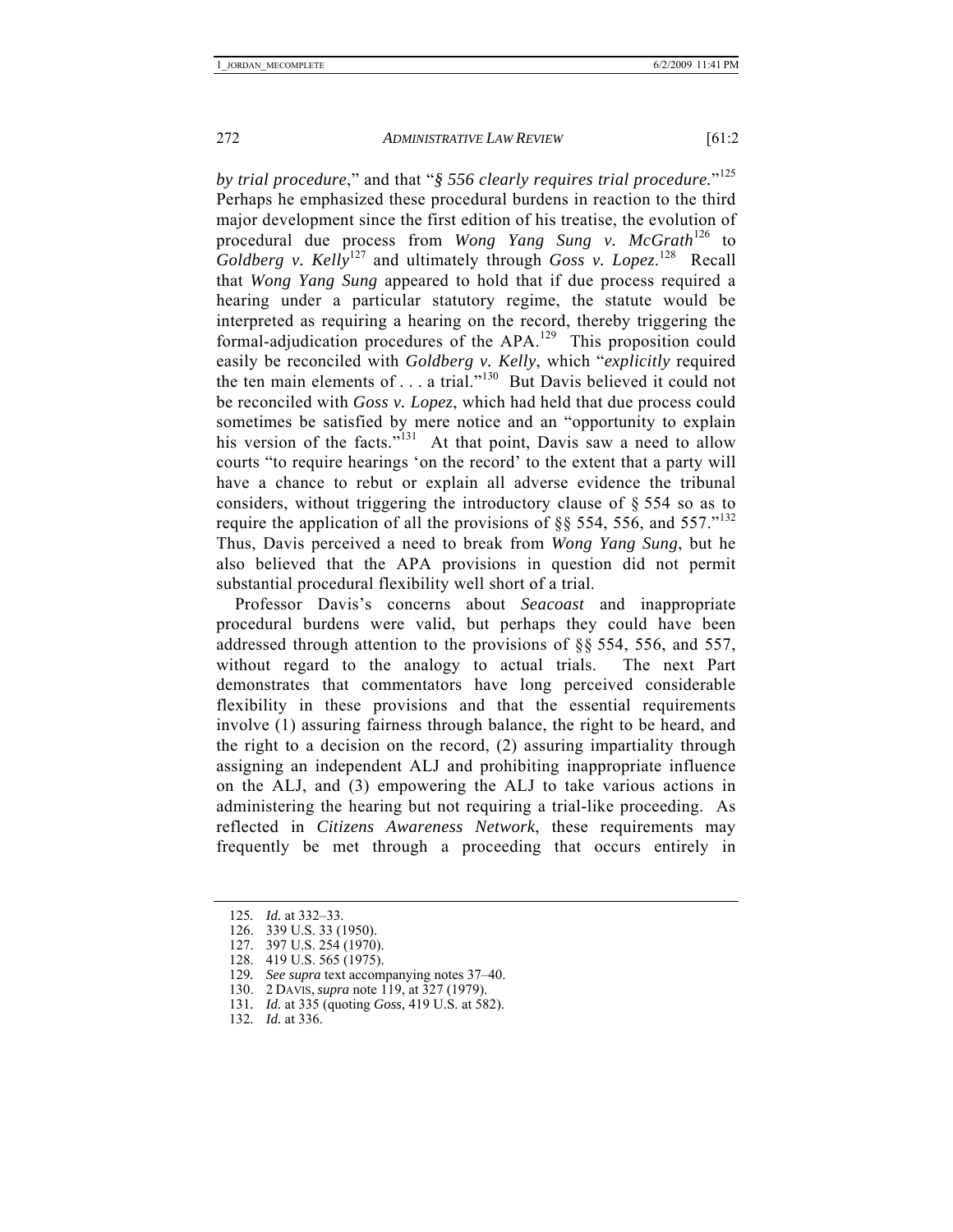writing.<sup>133</sup> Indeed, it is possible to implement an APA formal

adjudication in a way that responds to concerns that trial-type proceedings are inappropriate for decisions involving complex scientific issues or decisions heavily laden with policy considerations.<sup>134</sup>

#### *B. Formal Adjudications—Procedural Flexibility, but Assurances of Legitimacy*

Although APA formal adjudications tended to harden into trial-like proceedings, §§ 554, 556, and 557 have never required trials. They have provided the authority necessary to implement trial-like proceedings, but a creative agency could comply with these sections of the APA through proceedings that would not seem familiar to a trial lawyer. As discussed below, the formal-adjudication provisions of the APA serve three distinct purposes. First, they assure fairness and balance by requiring appropriate notice, prohibiting ex parte communications, assuring that participants can respond to assertions with which they disagree, requiring that the decision be based upon the record, and requiring cross-examination "as may be necessary for a full and true disclosure of the facts."<sup>135</sup> Second, they protect the actual and perceived legitimacy of the agency's decision by assuring an independent decisionmaker (now called an ALJ) and by prohibiting participation in the decision by anyone "engaged in the performance of investigative or prosecuting functions."<sup>136</sup> Third, they

<sup>133</sup>*. See* Howarth, *Federal Licensing and the APA*, *supra* note 48, at 341–42 (stating that "the APA's hearing procedures do *not* mandate full-scale judicial trials in every agency adjudication" and that the APA allows agencies to report "paper hearings").

<sup>134</sup>*. See infra* Part II.B.3 (describing the procedural flexibility available to agencies under §§ 554, 556, and 557 of the APA). See, in particular, 5 U.S.C. § 556(e) (2006), which authorizes agencies to rely upon official notice as long as they give the parties an opportunity to respond.

 <sup>135. 5</sup> U.S.C. § 556(d)–(e); *see also* 5 U.S.C. §§ 554(b), 554(d), 557(d); *infra* text accompanying notes 151–59.

 <sup>136. 5</sup> U.S.C. § 554(d); 5 U.S.C. § 556(b); *see also infra* text accompanying notes 160– 172. Unfortunately, assuring the independence and legitimacy of the ALJ does not necessarily assure a high quality or even politically unbiased decision. That depends upon the process for selecting ALJs, which has been the subject of considerable criticism in recent years. The Section of Administrative Law and Regulatory Practice of the American Bar Association recently asserted, for example, that the Office of Personnel Management "has made changes in the ALJ selection process that raise significant concerns about the fairness of that selection process and about the potential reduction of the caliber of candidates on the resulting Register for filling ALJ vacancies." Letter from H. Russell Frisby, Jr., Chair, ABA Section of Administrative Law and Regulatory Practice, to Sally Katzen, Obama–Biden Transition Team (Jan. 8, 2009) (on file with author); *see also* Letter from Eleanor D. Kinney, Chair, ABA Section of Administrative Law and Regulatory Practice, to Mark Doboga, Office of Personnel Management (Feb. 21, 2006) (on file with author) (commenting on proposed regulations for the Administrative Law Judge Program). Indeed, if the selection process injects any political bias or results in the appointment of poorly qualified ALJs, the virtual life tenure and general independence of ALJs may be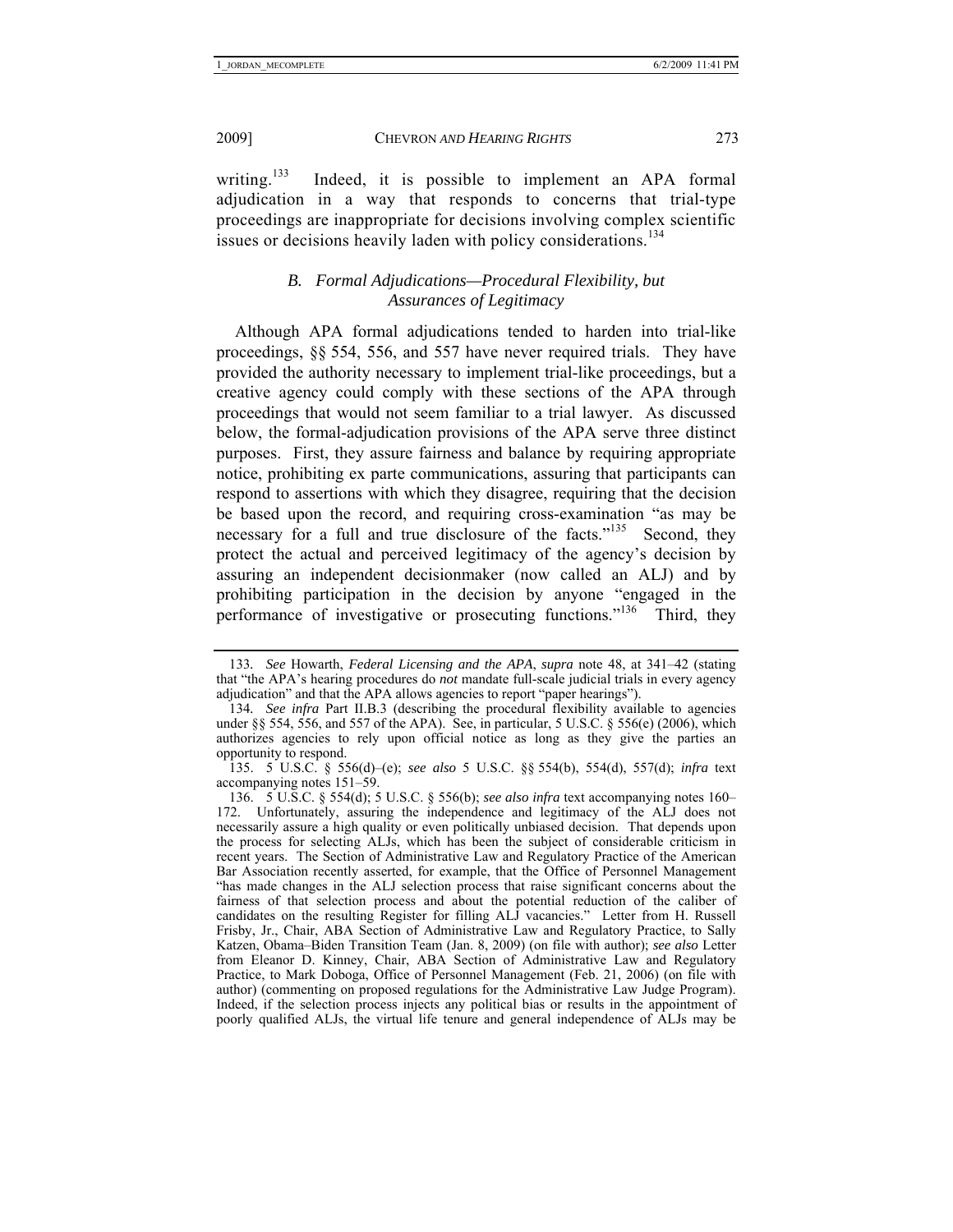provide the ALJ and the agency with a variety of tools with which to manage the proceeding, but the availability of those tools does not require that they be used to implement a trial-like proceeding.<sup>137</sup>

Immediately after enactment of the APA, Senator Pat McCarran, Chairman of the Senate Committee on the Judiciary, which had proposed the APA, reflected on both the strength of the trial analogy and the fundamental protections the APA was intended to achieve. Speaking at the Annual Meeting of the American Bar Association, he said, "Statutory hearings, whether in the field of rule making or adjudication, must generally conform to the accepted modes of receiving proof in non-jury cases and of testing proof."<sup>138</sup> This sounds ominously like a requirement for trial-type proceedings, but Senator McCarran eschewed discussion of procedural details to emphasize what he considered to be "the real significance of these provisions":

that the exclusive record for decision be made in open hearing,  $[139]$  that decisions be made by, or with the recommendations of, hearings officers, and that the private parties concerned be given full opportunity to participate in the decision process. . . .

 The fundamental requirement respecting statutory hearings and decisions is that administrative action must be taken "upon consideration of the whole record . . . and as supported by and in accordance with the reliable, probative and substantial evidence."<sup>140</sup>

Senator McCarran's emphasis on these fundamentals indicates that Congress was concerned primarily with ensuring an open process in which all interested parties have the right to be heard by an impartial decisionmaker and in which the decision will be based only upon information that has been available to the parties. Within these parameters, there is much room for diversity of procedure.

The tension between an assumption of trial-like process and the reality of great statutory flexibility revealed itself at a gathering of administrative

more of a detriment than a benefit to the regulatory process.

 <sup>137. 5</sup> U.S.C. § 556(c); *see also infra* text accompanying notes 162–187.

 <sup>138.</sup> Pat McCarran, *Improving "Administrative Justice": Hearings and Evidence; Scope of Judicial Review*, 32 A.B.A. J. 827, 830 (1946).

 <sup>139.</sup> In a footnote to this reference to "open hearing," Senator McCarran cited § 7(d) of the APA as originally enacted, which today is codified at 5 U.S.C. § 556(e). McCarran, *supra* note 138, at 831 n.17. This provision requires an "open hearing" in the sense that the decision must be based exclusively upon the testimony, exhibits, and other materials that were entered into the record during the proceeding. By virtue of other provisions of the APA (e.g.,  $\S$  554(d), prohibiting ex parte communication on a "fact in issue," and  $\S$  557(d), prohibiting ex parte communications with those outside the agency), all of these materials would be available to the parties. This provision does not by its terms require an open hearing in the sense of an open hearing room where the public may enter and watch the proceedings.

<sup>140</sup>*.* McCarran, *supra* note 138, at 831.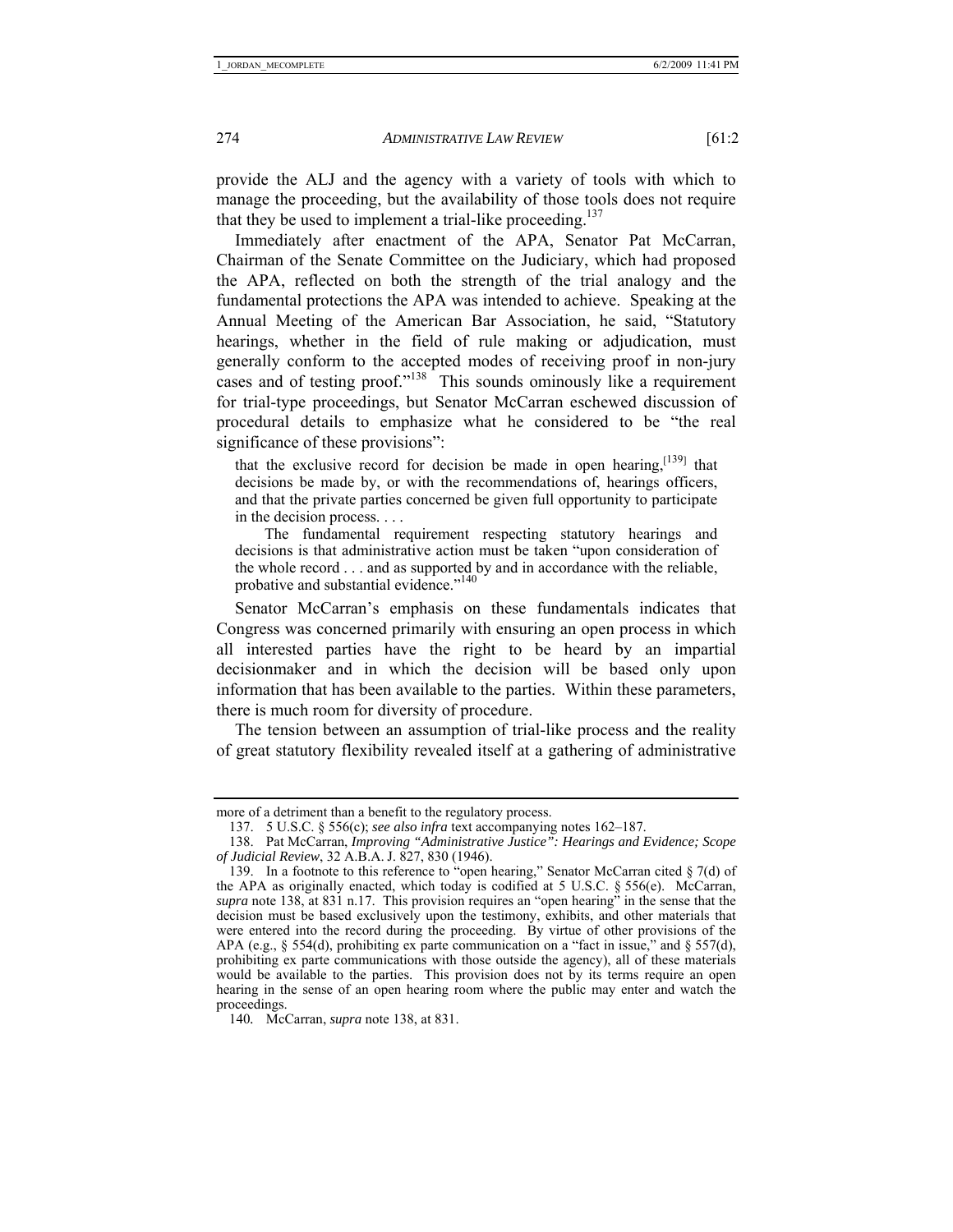law experts at New York University in  $1947<sup>141</sup>$  Perhaps the strongest critic of the APA in this gathering was Frederick Frank Blachly, a Lecturer in Public Administration at The American University and author of an earlier study on the administrative process.<sup>142</sup> Mr. Blachly, a nonlawyer, argued that the procedural requirements of the APA imposed undue burdens on the administrative process. He complained, in particular, of "a fixed hearing procedure instead of a flexible procedure, necessary to meet the different functions that are being carried on."143 In response, Robert Benjamin, a lawyer and prominent expert in administrative law, said, "I do not feel the difficulty that Mr. Blachly feels; that the provisions with regard to hearing are pretty general. Except for the section on evidence as to which I have some questions. They do not confine the agency to any particular form of hearing procedure."<sup>144</sup> Thus, a careful student of administrative law quickly perceived a substantial degree of flexibility in the formaladjudication provisions of the APA.

Soon thereafter, Professor Davis wrote in his 1951 treatise that "the most elementary propositions about fair hearings are often found to have unexpected exceptions," noting that the APA's procedural requirements are "necessarily shot through with hortatory provisions and with provisions allowing administrative discretion to depart from its requirements in special circumstances."145 Responding to concerns about overjudicialization of the APA hearing process, Professor Cooley R. Howarth in 1985 described in some detail the flexibility permitted by the APA's formal-adjudication provisions, concluding that paper-hearing procedures could satisfy the APA's requirements "in a particular context" with an adequate showing by the agency that such procedures would not prejudice the participants in the proceeding.146 Similarly, in 1993 Professor Funk argued that APA formal

 <sup>141.</sup> N.Y. UNIV. SCH. OF LAW, THE FEDERAL ADMINISTRATIVE PROCEDURE ACT AND THE ADMINISTRATIVE AGENCIES: PROCEEDINGS OF AN INSTITUTE CONDUCTED BY THE NEW YORK UNIVERSITY SCHOOL OF LAW ON FEBRUARY 1–8, 1947 (George Warren ed., 1947) [hereinafter NYU INSTITUTE].

 <sup>142.</sup> FREDERICK F. BLACHLY & MIRIAM E. OATMAN, ADMINISTRATIVE LEGISLATION AND ADJUDICATION (1934).

 <sup>143.</sup> NYU INSTITUTE, *supra* note 141, at 43.

<sup>144</sup>*. Id.* at 64. The text refers only to "Mr. Benjamin" at this point, but it is clear from another reference in the text, *id.* at 9 & n.42, that this was Robert M. Benjamin, a New York lawyer who had presided over the preparation of a substantial report on administrative law in New York. ADMINISTRATIVE ADJUDICATION IN THE STATE OF NEW YORK (1942). Mr. Benjamin is worthy of study in his own right. Case Editor of the *Harvard Law Review*, he was a secretary to Oliver Wendell Holmes and later one of the chief defense lawyers for Alger Hiss. More pertinent to this discussion, he spoke at a Harvard Law School Forum on December 13, 1946, with James N. Landis on "Bureaucracy and the Legal Order." Harvard Law School Past Speakers, http://www.law.harvard.edu/students/orgs/forum/40s.html (last visited Jan. 23, 2009).

 <sup>145.</sup> DAVIS, *supra* note 112, at 326.

 <sup>146.</sup> Howarth, *Federal Licensing and the APA*, *supra* note 48, at 342.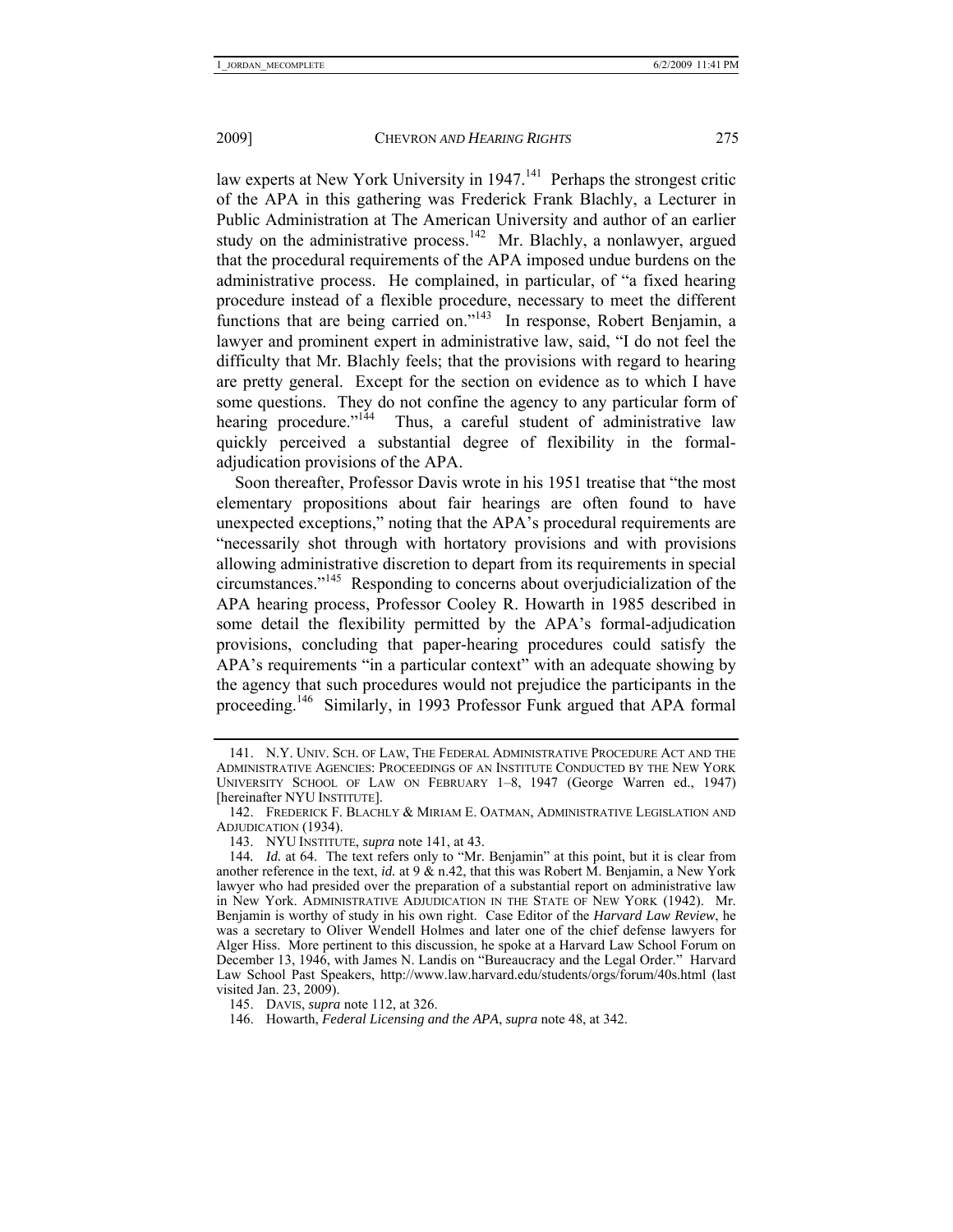adjudications need not be unduly burdensome because the agency has the flexibility to limit depositions, exclude irrelevant material, and limit crossexamination "that is not required for a full and true disclosure of the facts $"$ <sup>147</sup>

The courts finally recognized the flexibility of the APA's requirements in *Citizens Awareness Network*, discussed above, in which the First Circuit held that NRC hearing procedures complied with §§ 554, 556, and 557, although they did not provide for discovery and authorized cross-examination only upon a showing that it was necessary for a full and true disclosure of the facts.<sup>148</sup> It is important to understand this flexibility in considering whether *Chevron* deference should be granted to agency decisions concerning whether statutory hearing provisions trigger the formal requirements of the APA.

The following discussion examines the requirements of §§ 554, 556, and 557 in detail. First, however, it is important to establish the statutory procedural baseline that governs all agency adjudications. As the Supreme Court recognized in *Pension Benefit Guarantee Corp.* v. LTV Corp.,<sup>149</sup> § 555 of the APA sets the "minimal requirements" for informal adjudication.<sup>150</sup> Section 555 provides that any participant in an agency adjudication may appear before the agency in person or with counsel or another qualified representative, that the agency must conclude the matter "within a reasonable time," that the agency must give "[p]rompt notice" of the denial of any written request, and that the agency must provide "a brief statement of the grounds for denial."<sup>151</sup> There is no requirement for a neutral decisionmaker, no prohibition on ex parte contacts, and no limitation on internal combinations of functions that could inappropriately influence the outcome.

So what are the provisions of §§ 554, 556, and 557? They fall into three categories: (1) assuring fairness through balance, the right to be heard, and

 <sup>147.</sup> William Funk, *Close Enough for Government Work? Using Informal Procedures for Imposing Administrative Penalties*, 24 SETON HALL L. REV. 1, 64–65 (1993); *see also* Edles, *supra* note 48, at 809–11 (describing "the development of formal hearings [as having] involved highly pragmatic and idiosyncratic elements designed to mesh procedural requirements to programmatic needs," and noting that Social Security Administration ALJs preside over nonadversarial hearings, all of which suggests that the APA's requirements are quite flexible).

 <sup>148.</sup> Citizens Awareness Network, Inc. v. United States, 391 F.3d 338, 355 (1st Cir. 2004).

 <sup>149. 496</sup> U.S. 633 (1990).

<sup>150</sup>*. Id.* at 655; Berry, *supra* note 17, at 549–50 nn.49–52. As reflected in Professor Berry's discussion, due process may at times require a right to be heard and other forms of process, but in light of *Goss v. Lopez* and *Mathews v. Eldridge*, those rights are themselves minimal (e.g., a right to know the charges and to respond, as in *Goss*), and they are determined by a balancing process that provides little guidance to agencies in developing their procedures. Berry, *supra* note 17, at 549–50 nn.49–52.

 <sup>151. 5</sup> U.S.C. §§ 555(b), 555(e) (2006).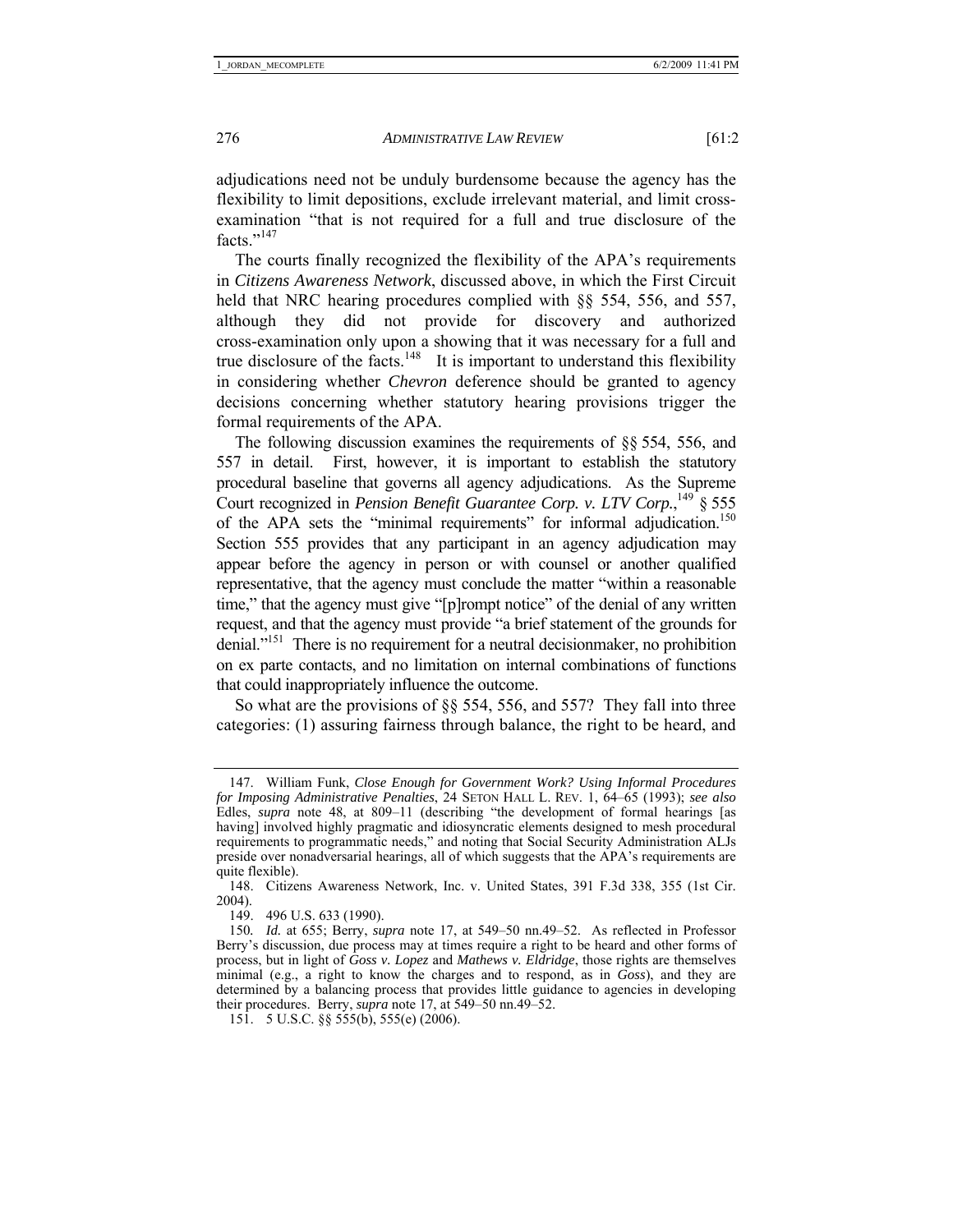the right to a decision on the record, (2) assuring impartiality through assigning an independent ALJ and prohibiting inappropriate influence on the ALJ, and (3) empowering the ALJ to take various actions in administering the hearing. The net effect of these provisions is to assure the legitimacy of the decision while authorizing, but not requiring, procedures comparable to judicial trials.

# *1. Assuring Fairness Through Balance and the Right to Be Heard*

As noted above, § 555 provides each party a right to appear in an agency proceeding. This right would be of little value if the party did not know of the proceeding or what it involved. It also would be of little value if the party did not know the evidence or arguments of other participants or did not have an equal right to influence the outcome. Sections 554, 556, and 557 address those concerns.

Section 554(b) takes the first step toward making the hearing right meaningful by requiring notice of the "time, place, and nature," "legal authority and jurisdiction," and "the matters of law and fact asserted."<sup>152</sup> Thus, a party to a formal adjudication has the right to know about the proceeding and what the proceeding will be about. Similarly,  $\S 554(c)(1)$ gives "interested parties" the opportunity to submit facts, arguments, offers of settlement, and the like, and a hearing pursuant to §§ 556 and 557 should settlement not be possible.<sup>153</sup> Once the hearing begins, each party is "entitled to present his case by oral or documentary evidence, to submit rebuttal evidence, and to conduct such cross-examination as may be required for a full and true disclosure of the facts."154 Thus, all parties have equal status in the hearing.

Several other provisions assure balance and transparency in the hearing process. Two achieve those goals by prohibiting ex parte contacts. Section 554(d)(1) prohibits the ALJ from consulting with "a person or party on a fact in issue *unless on notice and opportunity for all parties to participate*."<sup>155</sup> Similarly, § 557(d) prohibits any "interested person outside the agency" from engaging in "an ex parte communication relevant to the merits of the proceeding" with the ALJ, an agency head, or an agency employee "who is or may be reasonably expected to be involved in the decisional process."156 It is important to note that these provisions do not

<sup>152</sup>*. Id.* § 554(b).

<sup>153</sup>*. Id.* § 554(c).

<sup>154</sup>*. Id.* § 556(d).

<sup>155</sup>*. Id.* § 554(d)(1) (emphasis added).

<sup>156</sup>*. Id.* § 557(d)(1)(A). The remainder of § 557(d)(1) prohibits comparable contacts by the ALJ or other agency decisionmaker and provides for notice of all such contacts and for possible penalties, including dismissal or denial of the claims of the violator.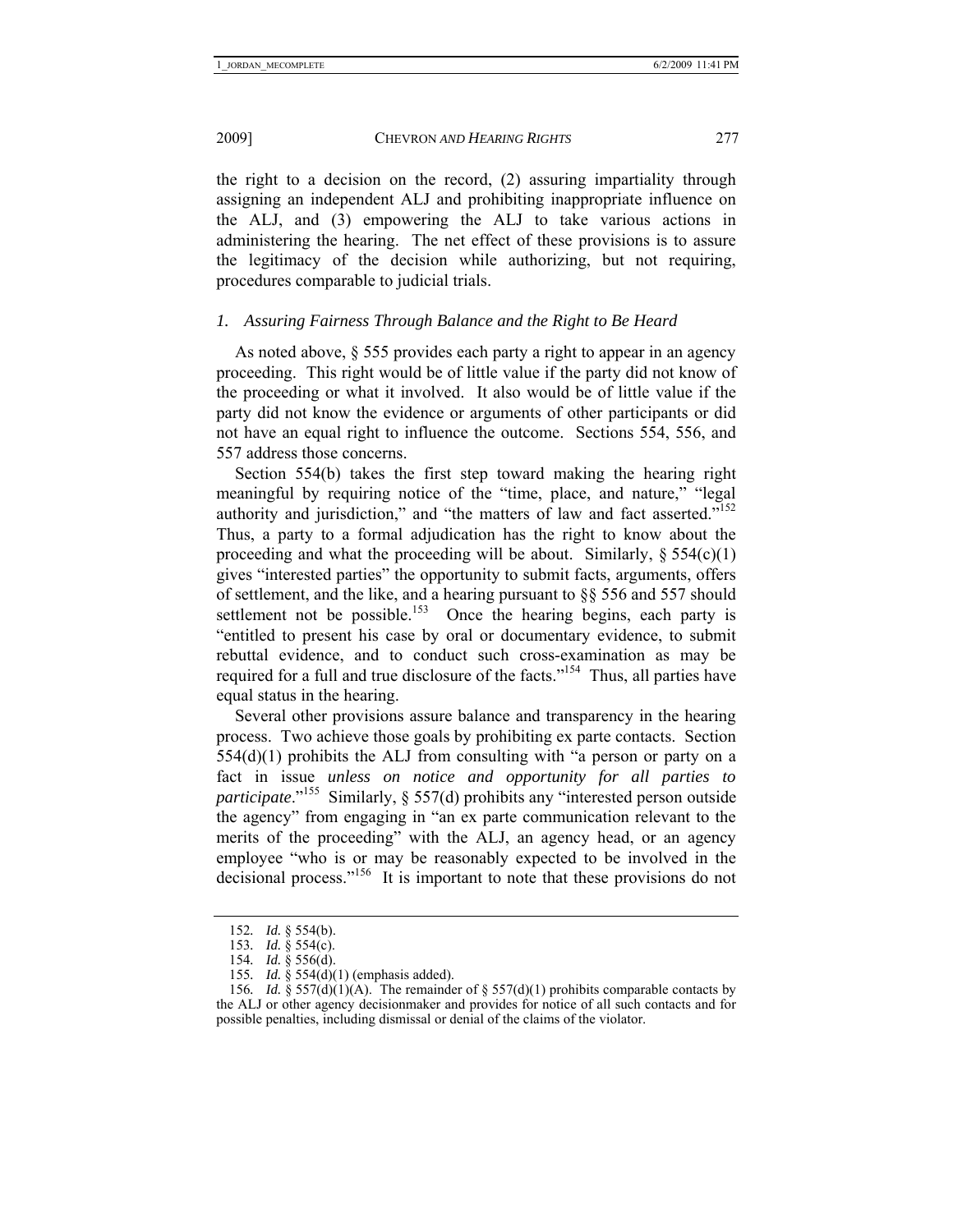prohibit all communications or contacts with agency personnel or others involved in the proceeding. They merely require that such contacts be taken with appropriate notice to and participation of all the parties to the proceeding.

There would be little point to the right to be heard or to the prohibition on ex parte contacts if the agency could make its decision without regard to what the parties had said in the hearing. Section 556(e) addresses this obvious but fundamental concern by providing that the transcript and evidence gathered in the hearing "constitutes the exclusive record for decision."<sup>157</sup> Section 556(e) further provides that if a decision is to be Section  $556(e)$  further provides that if a decision is to be based upon official notice of facts not appearing in the record, "a party is entitled, on timely request, to an opportunity to show the contrary."<sup>158</sup> The APA's formal-adjudication provisions thus assure that the parties have had the opportunity to present their own evidence and to hear and respond to any other evidence on which the agency might base its decision.

Section 557(c) takes the additional step of assuring balance and the opportunity to be heard in the ALJ's consideration of the evidence. Each party has the right to submit proposed findings and conclusions, exceptions to ALJ decisions, and reasons for the various findings, exceptions, or conclusions.159 Moreover, the ALJ's decision must respond to all of these submissions and arguments such that the record will "show the ruling on each finding, conclusion, or exception presented."<sup>160</sup>

#### *2. Assuring Independence and Impartiality*

In "one of the most important provisions in the act,"<sup>161</sup>  $\frac{8}{3}$  556(b) requires that an independent ALJ preside over any formal adjudication. The APA ensures the ALJ's independence by providing that an ALJ may be removed (or punished through reduction in pay or otherwise) only "for good cause" as determined by the Merit Systems Protection Board after an on-therecord hearing.<sup>162</sup> Thus, ALJs are protected against pressure from the agency whose cases they hear. For practical purposes, ALJs have tenure for life and decisional independence comparable to the federal courts.<sup>163</sup>

The APA specifically requires that formal adjudications "be conducted in an impartial manner." $164$  To assure this requirement is more than a

<sup>157</sup>*. Id*. § 556(e).

<sup>158</sup>*. Id*.

<sup>159</sup>*. Id.* § 557(c).

<sup>160</sup>*. Id*.

 <sup>161.</sup> U.S. DEP'T OF JUSTICE, *supra* note 33, at 132. The *Attorney General's Manual* refers to  $\S$  7(a), which is now  $\S$  556(b).

 <sup>162. 5</sup> U.S.C. § 7521.

<sup>163</sup>*. See* discussion *supra* notes 7 and 8.

 <sup>164. 5</sup> U.S.C. § 556(b).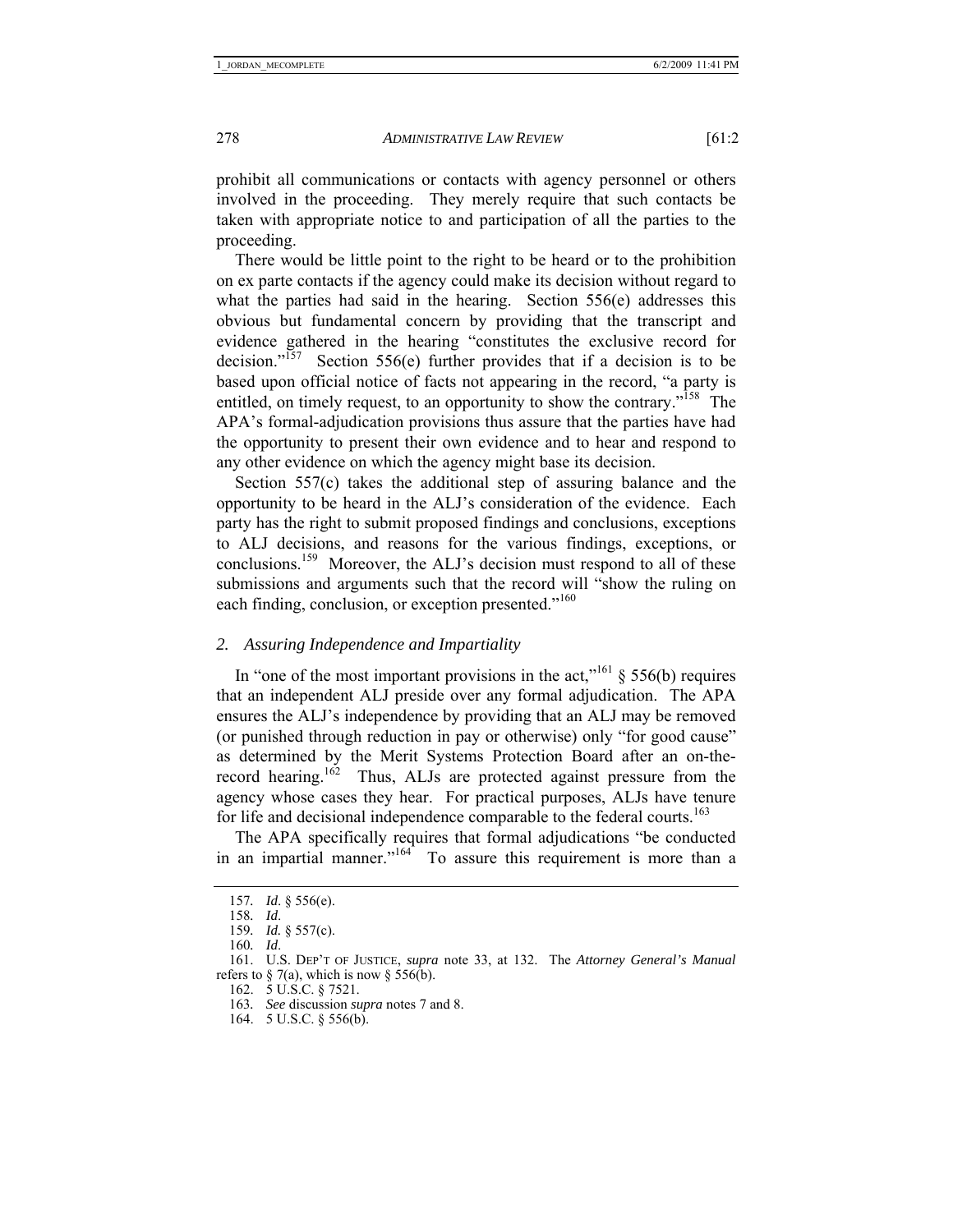hortatory admonition, the APA provides that an ALJ may be removed for "personal bias or other disqualification."<sup>165</sup> Section 554(d) protects impartiality by prohibiting the combination of prosecutorial and judicial functions that would undermine both the fairness and legitimacy of the ALJ's decision. Section  $554(d)(2)$  both prohibits the agency from requiring the ALJ to "be responsible to or subject to the supervision or direction of an employee or agent engaged in the performance of investigative or prosecuting functions for an agency" and prohibits any such investigating or prosecuting employee from participating or advising in the decision "except as a witness or counsel" in the hearing itself.<sup>166</sup> According to Professor James Freedman, "The creation of these sources of independence constituted a signal advance from the situation prevailing before the Administrative Procedure Act became law."<sup>167</sup>

Although the ALJ presides over receipt of the evidence, the decision is ultimately up to the agency, either on review of the ALJ or on reaching its own decision.<sup>168</sup> This could well undermine the real and perceived legitimacy of the ultimate decision, but the APA generally ensures that the agency must address the conclusions reached by the ALJ. Section 557(b) gives particular significance to the ALJ's independence by requiring, with limited exceptions, that the ALJ render either an "initial decision," which is subject to review by the agency, or a recommended decision where the agency itself will be making the actual decision.<sup>169</sup> Thus, in most cases the independent ALJ will not only gather the evidence but also assess and report upon the significance of the evidence, resolving disputes and reaching conclusions without regard to any political imperatives or other influences that might affect the agency itself in reaching the ultimate decision. Moreover, the agency's ultimate decision, if there is one, "shall include a statement of—(A) findings and conclusions, and the reasons or basis therefor, on all the material issues of fact, law, or discretion presented on the record."170 As the Supreme Court held in *Universal Camera Corp. v. NLRB*, the record includes the ALJ's report for the purpose of judging

<sup>165</sup>*. Id.*

<sup>166</sup>*. Id.* § 554(d)(2).

 <sup>167.</sup> JAMES O. FREEDMAN, CRISIS AND LEGITIMACY: THE ADMINISTRATIVE PROCESS AND AMERICAN GOVERNMENT 163 (1978).

 <sup>168.</sup> Where the ALJ issues an initial decision, the agency on review "has all the powers which it would have in making the initial decision," and the agency may opt to make the decision itself. 5 U.S.C. § 557(b).

<sup>169</sup>*. Id.* The agency may avoid an initial decision by the ALJ where the agency requires, "either in specific cases or by general rule, the entire record to be certified to it for decision." *Id.* It may avoid a recommended decision where the agency itself will issue a tentative decision or "timely execution of its functions imperatively and unavoidably so requires." *Id*. § 557(b)(1)–(2).

<sup>170</sup>*. Id.* § 557(c)(3)(A).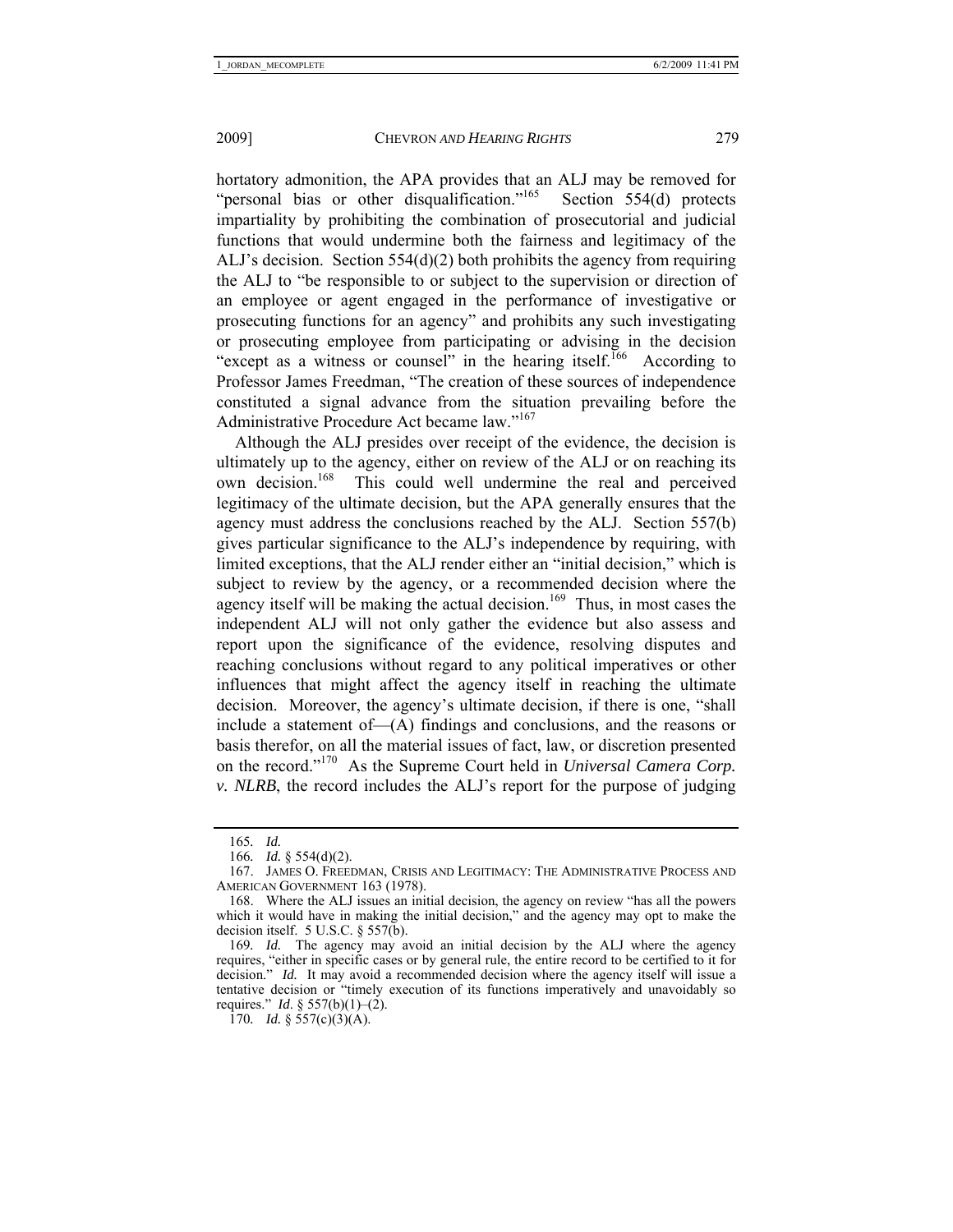the substantiality of the evidence.171 Indeed, the *Universal Camera* Court noted "indications in the legislative history that enhancement of the status and function of the trial examiner was one of the important purposes of the movement for administrative reform."<sup>172</sup> When an ALJ is required, the agency cannot escape the independent judgment of the ALJ in reaching its ultimate decision.

#### *3. Empowering the ALJ to Use Trial-Like Process, but Not Requiring It*

The formal-adjudication provisions of the APA empower the ALJ to implement the hearing through administering oaths, issuing subpoenas, ruling on offers, and otherwise regulating the course of the hearing,  $173$  but they do not require the agency or the ALJ to employ trial-like process. To the contrary, as Judge Bruce M. Selya recognized in *Citizens Awareness Network*, "The APA lays out only the most skeletal framework for conducting agency adjudications, leaving broad discretion to the affected agencies in formulating detailed procedural rules."174 As he characterized it, the APA requires only the balanced participation and neutral and independent decisionmaker described above, plus the right "to conduct such cross-examination as may be required for a full and true disclosure of the facts."175

In light of the skeletal nature of the APA's requirements, the First Circuit in *Citizens Awareness Network* held that severely streamlined NRC hearing procedures complied with §§ 554, 556, and 557 of the APA despite the fact that they eliminated the opportunity for discovery,<sup>176</sup> provided that the ALJ would conduct most of the questioning,  $177$  prohibited crossexamination except as "necessary to ensure the development of an adequate

 <sup>171. 340</sup> U.S. 474, 492–96 (1951).

<sup>172</sup>*. Id*. at 494.

 <sup>173. 5</sup> U.S.C. § 556(c)(1)–(11).

 <sup>174.</sup> Citizens Awareness Network, Inc. v. United States, 391 F.3d 338, 349 (1st Cir. 2004).

<sup>175</sup>*. Id.* (quoting 5 U.S.C. § 556(d)).

 <sup>176.</sup> In place of discovery, the NRC imposed a disclosure requirement under which the parties must disclose much of their case, such as expert-witness reports and the like. Although the court noted this requirement in upholding the elimination of discovery, *id.* at 350, the disclosure requirement probably was not necessary to the court's decision. Since the APA nowhere mentions discovery, and the court did not consider discovery to be necessary to develop a satisfactory record for judicial review, *id.*, the agency probably would have been able to eliminate discovery without substituting the disclosure requirement in its place.

 <sup>177.</sup> To simplify this discussion, I will use the term *ALJ* here despite the fact that NRC hearings are held before a three-person panel known as the Atomic Safety and Licensing Board, and the NRC's rule referred to the "presiding officer," the Board member chairing the hearing. The new rules authorized the parties to submit suggested questions but did not require the ALJ to use them. *Id.* at 345.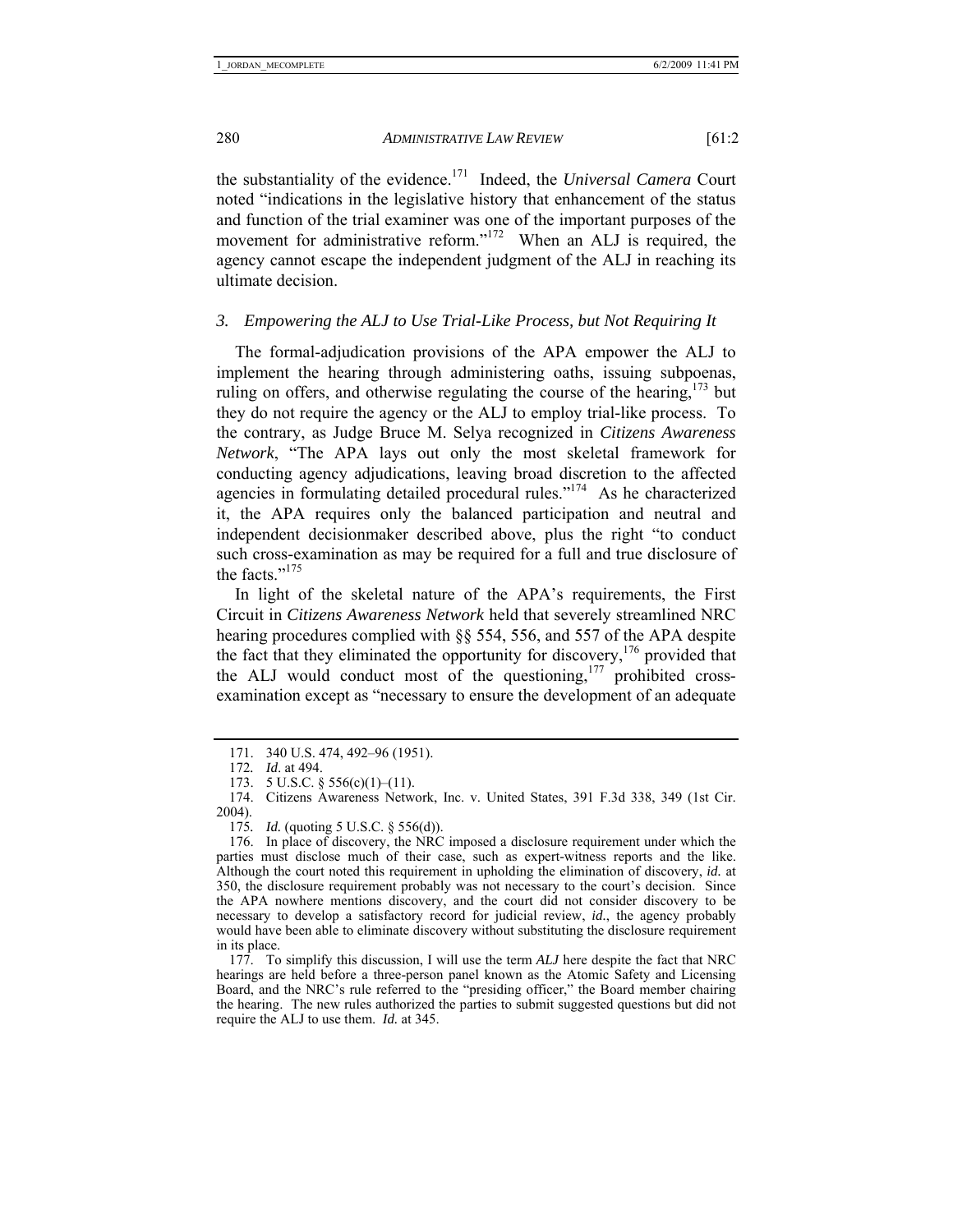record for decision," and required the filing of cross-examination plans when cross-examination is permitted.<sup>178</sup> In so doing, the court also emphasized the *Vermont Yankee* principle that a court "may not impose procedural requirements in administrative cases above and beyond those mandated by statute (here, the APA)."<sup>179</sup>

Although the NRC could not see it coming in *Citizens Awareness Network*, this proposition is hardly new. As Judge Lipez noted, "sources contemporaneous with the APA's passage suggest that flexibility has always been a hallmark of the APA, and that agencies have always had considerable discretion to structure on-the-record hearings to suit their particular needs."<sup>180</sup> Professors Funk and Howarth have both made this point in slightly different contexts, Professor Howarth noting that the APA's formal-adjudication provisions "do not even require the use of any oral procedures in many cases."181

This is not to say the agencies may ignore or completely dispense with trial-like process in formal adjudications. Although § 556(c) does not require the ALJ to deploy any particular trapping of a formal trial, $182$ § 556(d) grants the right "to conduct such cross-examination as may be required for a full and true disclosure of the facts."183 As generous as the First Circuit was in *Citizens Awareness Network*, it found the limits on cross-examination to be a closer question than the elimination of discovery. Noting ALJ statements that cross-examination is sometimes helpful in resolving some issues and in deterring exaggeration in written direct testimony, the court emphasized that the NRC had not completely eliminated cross-examination. Then, in upholding the NRC's limitations on cross-examination, the court added the caveat that "cross-examination must be allowed in appropriate instances."<sup>184</sup>

In sum, the agency has a great deal of discretion to structure formal

*Id.* at 356 (Lipez, J., concurring).

180*. Id*. at 361.

<sup>178</sup>*. Id.* (quoting 10 C.F.R. § 2.1204).

<sup>179</sup>*. Id*. at 349. Judge Lipez's concurring opinion notes,

Most of these provisions relate to the conduct and responsibilities of the presiding officer or the basis for agency orders (on the record). Only a few relate to the conduct of the hearing itself. These APA requirements leave agencies with a great deal of flexibility in tailoring on-the-record hearing procedures to suit their perceived needs.

 <sup>181.</sup> Howarth, *Restoring the Applicability*, *supra* note 48, at 1050; *see also* Howarth, *Federal Licensing and the APA*, *supra* note 48, at 341–42, 352 (stating that the APA permits a deviation from traditional judicial techniques, and even does not guarantee an absolute right to cross-examination); Funk, *supra* note 147, at 64–65 (discussing how the APA allows ALJs to conduct hearings informally).

 <sup>182. 5</sup> U.S.C. § 556(c) (2006).

<sup>183</sup>*. Id.* § 556(d).

<sup>184</sup>*. Citizens Awareness Network*, 391 F.3d at 354.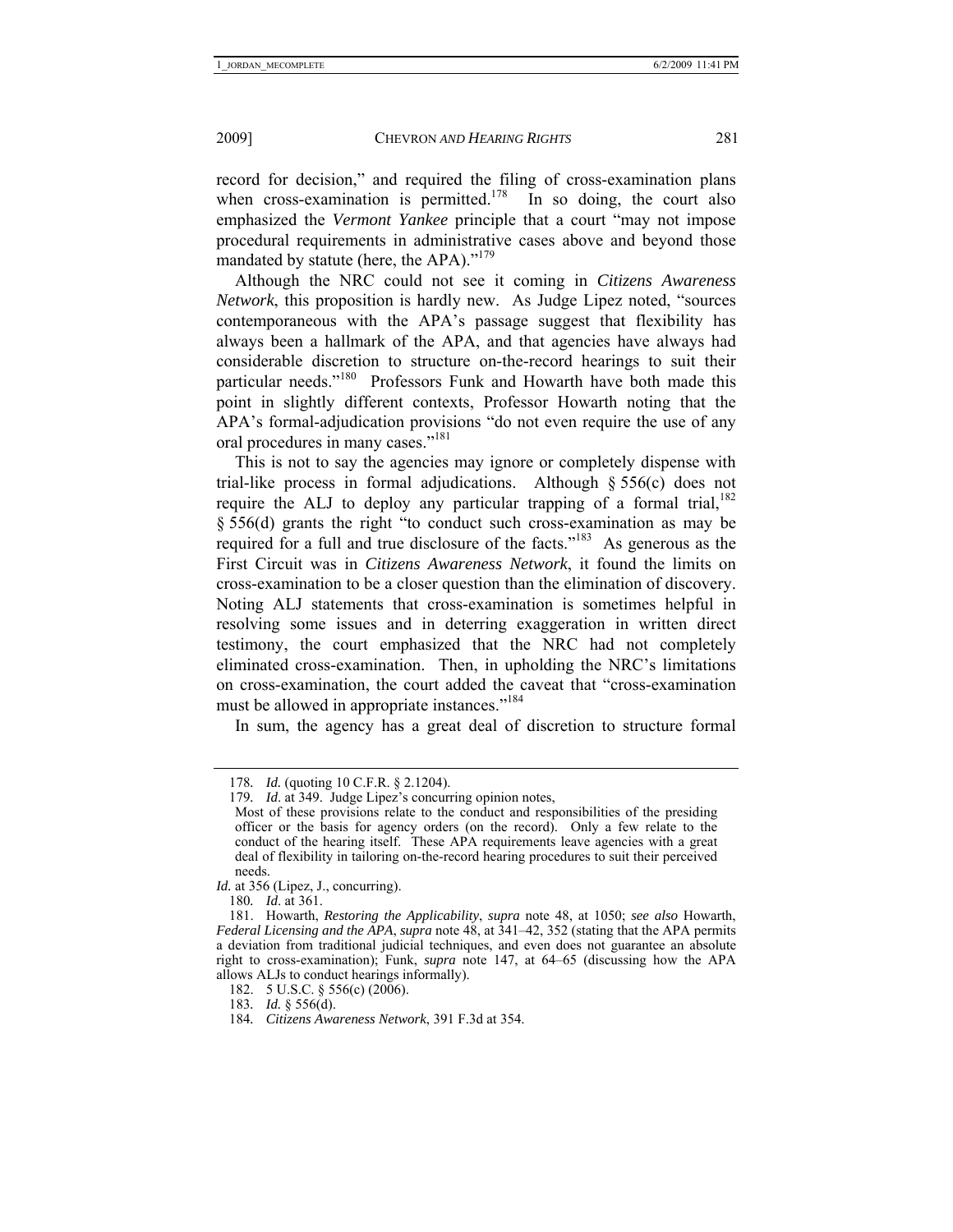adjudications without all the trappings of a trial, perhaps largely or entirely in writing, except in the relatively rare instances where cross-examination is "required for a full and true disclosure of the facts."185 This could be done in any number of ways, such as written filings and cross-filings, questioning by the ALJ, and cross-examination at the discretion of the ALJ. Although history suggests that there might be some difficulty in moving the litigators and ALJs away from the trial model, $186$  an agency could adopt stringent rules, as the NRC has done. Indeed, Judge Friendly long ago suggested a very similar procedural format, and Professor Funk has argued that agencies could adopt expedited procedures in formal adjudications.<sup>187</sup>

For the purpose of this discussion, it does not matter precisely how this discretion is to be implemented. The crucial point is that Congress had two overriding concerns, ensuring the independence and impartiality of the presiding officer, and ensuring balance in the presentation and consideration of the evidence and arguments. These concerns, in turn, are central to the real and perceived legitimacy of the process. They also are the reason that *Chevron* deference should not apply to the question of whether an agency must comply with §§ 554, 556, and 557 under a particular statutory hearing provision.

#### III. *CHEVRON* DEFERENCE SHOULD NOT APPLY TO THE § 554(A) TRIGGER DECISION

The ultimate question here is whether *Chevron* deference should apply at all to an agency's determination that a statutory right to a hearing does not trigger  $\S$  554(a) of the APA—a determination that would avoid the neutral

<sup>185.</sup> The final sentence of  $\S 556(d)$  complicates the matter somewhat by providing that "[i]n rule making or determining claims for money or benefits or applications for initial licenses an agency may, when a party will not be prejudiced thereby, adopt procedures for the submission of all or part of the evidence in written form."  $5 \text{ U.S.C.}$   $\hat{\text{S}}$   $556(d)$ . This language suggests that the main body of formal adjudications could not admit even part of the evidence in written form. This would be absurd, as it would require submission of all written exhibits through oral testimony. Perhaps the term *evidence* in this provision was meant to refer to direct testimony, in which case all direct testimony would have to be provided orally in person, but this conflicts with the common practice of requiring direct testimony to be submitted in writing. It also conflicts with the very broad authority to rely upon official notice as long as the parties have been given notice and an opportunity to respond. *Id*. § 556(e).

<sup>186</sup>*. See* Funk, *supra* note 147, at 65 (noting that agencies often conflict with ALJs over ALJ independence); Friendly, *supra* note 103, at 1285 (questioning whether hearing officers will be able to control cross-examination effectively due to their own memories of their own dazzling performances).

<sup>187</sup>*. See* Funk, *supra* note 147, at 65–66 (discussing prospects for and disadvantages of expedited formal-adjudication procedures); Friendly, *supra* note 103, at 1289 (suggesting consideration of abandoning the adversary system in favor of one in which the hearing officer would assume a much more active role, including even calling his own expert witnesses).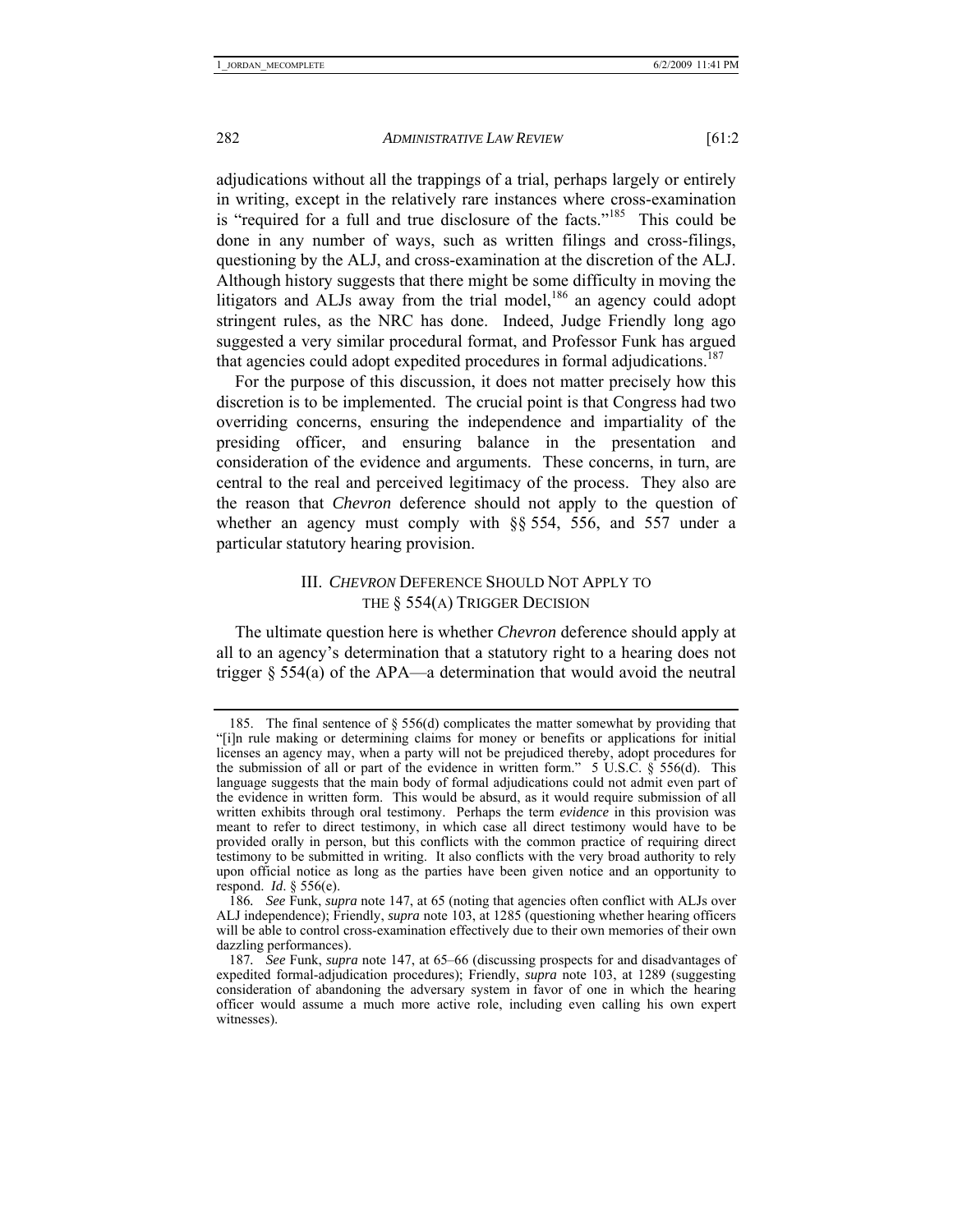decisionmaker, ex parte prohibitions, and other provisions of §§ 554, 556, and 557. The answer depends upon the principles that govern when *Chevron* applies. As discussed below, there are two limitations on the application of *Chevron* deference. First, *Chevron* itself supports deference only when an agency has exercised substantive authority. Second, the Supreme Court has definitively established that deference is ultimately a matter of congressional intent. Although the Court has not addressed this point, the substantive-authority limitation may simply be subsumed within the question of congressional intent. If Congress intended deference with respect to a particular procedural interpretation, such deference would be appropriate.

Some, including some of the Justices, say that the inference of intent to delegate is a convenient fiction.<sup>188</sup> That may frequently be the case, but where Congress clearly would not have intended deference to a particular agency interpretation, that discernable intent should surely govern. As demonstrated below, there is no doubt that Congress would not have intended deference to agency decisions concerning the application of the APA's formal-adjudication protections to agency hearings.

#### *A.* Chevron *Supports Deference Only When an Agency Has Exercised Substantive Expertise and Authority*

We begin with surely the most quoted judicial language of the past quarter century, perhaps longer:

 When a court reviews an agency's construction of the statute which it administers, it is confronted with two questions. First, always, is the question whether Congress has directly spoken to the precise question at issue. If the intent of Congress is clear, that is the end of the matter; for the court, as well as the agency, must give effect to the unambiguously expressed intent of Congress. If, however, the court determines Congress has not directly addressed the precise question at issue, the court does not simply impose its own construction on the statute, as would be necessary in the absence of an administrative interpretation. Rather, if the statute is silent or ambiguous with respect to the specific issue, the question for the court is whether the agency's answer is based on a permissible construction of the statute.<sup>189</sup>

Although commentators quickly identified this as the *Chevron*  Two-Step,<sup>190</sup> even this language included an earlier step. These principles

 <sup>188.</sup> Antonin Scalia, *Judicial Deference to Administrative Interpretations of Law*, 1989 DUKE L.J. 511, 517.

 <sup>189.</sup> Chevron U.S.A. Inc. v. Natural Res. Def. Council, Inc., 467 U.S. 837, 842–43 (1984) (footnotes omitted).

 <sup>190.</sup> Panel Discussion, *Judicial Review of Administrative Action in a Conservative Era*, 39 ADMIN. L. REV. 353, 360–61 (1987) (remarks of Kenneth W. Starr).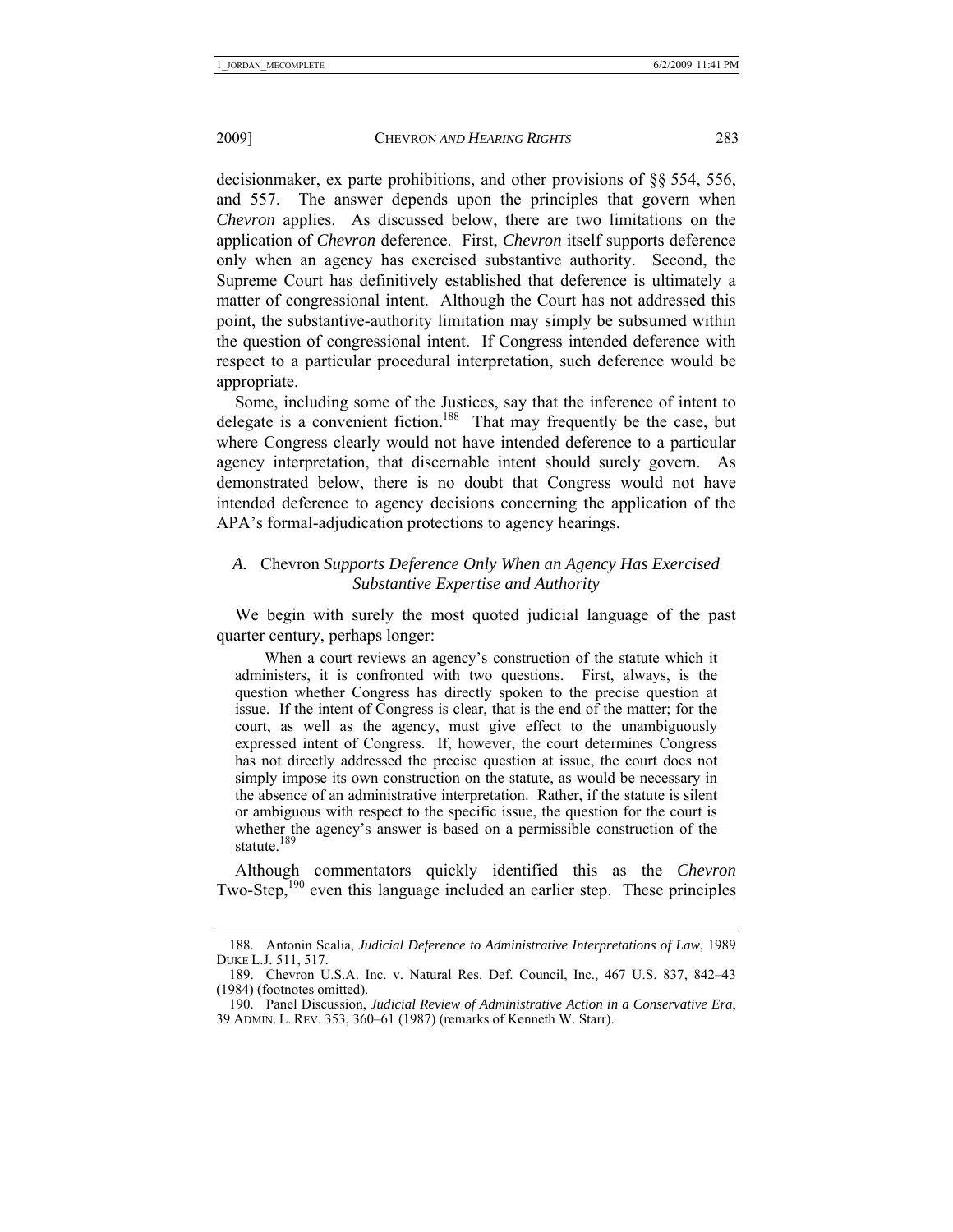apply only to "an agency's construction of the statute *which it administers.*"<sup>191</sup> *Chevron* clearly met this test,<sup>192</sup> so the Court had no need to explore what it means to "administer" a statute.<sup>193</sup> We later learned that agencies do not administer generally applicable statutes such as the APA or the Freedom of Information Act so as to be entitled to *Chevron* deference,<sup>194</sup> but there remains the question of whether an agency may be said to administer all provisions of its own statutes so as to qualify for *Chevron* deference. The important point here is that the core language of *Chevron* strongly suggests the courts must address an initial question whether *Chevron*-type deference applies at all to the statutory interpretation at issue. To think, had we recognized this at the time, we could have been dancing the *Chevron* Waltz all these years.

Beyond this reference to a statute that an agency "administers," *Chevron* provides additional clues to the likely boundaries of its doctrine. Quoting *Morton v. Ruiz*,<sup>195</sup> the Court wrote that "[t]he power of an administrative agency to administer a congressionally created . . . program necessarily requires the formulation of policy and the making of rules to fill any gap left, implicitly or explicitly, by Congress."196

*Morton* involved the agency's power to allocate the funds available for certain welfare services for Native Americans, a decidedly substantive question. Similarly, all of the cases cited by the Court in discussing the availability of deference involved implementation of the agencies' substantive mandates.<sup>197</sup> For example, *FEC v. Democratic Senatorial* 

<sup>191</sup>*. Chevron*, 467 U.S. at 842 (emphasis added).

<sup>192</sup>*. Chevron* involved EPA's exercise of the legislative rulemaking process to implement  $\S 7502(c)(5)$  of the Clean Air Act, under which states must submit pollution control plans that "require permits for the construction and operation of new or modified major stationary sources." 42 U.S.C. § 7502(c)(5) (2000). In defining the term *stationary source*, EPA was administering the core substantive provisions of the Clean Air Act.

 <sup>193.</sup> Others have explored this question. *See, e.g.*, Jack M. Beermann & Gary Lawson, *Reprocessing* Vermont Yankee, 75 GEO. WASH. L. REV. 856, 879 n.141 (2007) (concluding that an agency interpretation of its own statute's hearing provision would be entitled to *Chevron* deference, while its interpretation of the APA would not be).

 <sup>194.</sup> It is well established, for example, that an agency such as EPA does not "administer" the APA, the Freedom of Information Act, or other statutes applicable to a wide range of agencies. Merrill & Hickman, *supra* note 22, at 896; CHARLES H. KOCH, JR. ET AL., ADMINISTRATIVE LAW: CASES AND MATERIALS 727 (5th ed. 2006).

 <sup>195. 415</sup> U.S. 199, 231 (1974).

<sup>196</sup>*. Chevron*, 467 U.S. at 843.

 <sup>197.</sup> The Court cited the following decisions in footnote 11 for the proposition that, "if the statute is silent or ambiguous with respect to the specific issue, the question for the court is whether the agency's answer is based on a permissible construction of the statute": *Fed. Elec. Comm. v. Democratic Senatorial Campaign Comm.*, 454 U.S. 27, 39 (1981) (upholding FEC's interpretation of the scope of a prohibition on political expenditures); *Zenith Radio Corp. v. United States*, 437 U.S. 443, 449 (1978) (upholding Treasury's interpretation of whether a Japanese tax constituted a "bounty or grant" triggering the imposition of a countervailing duty); *Train v. Natural Res. Def. Council, Inc.*, 421 U.S. 60,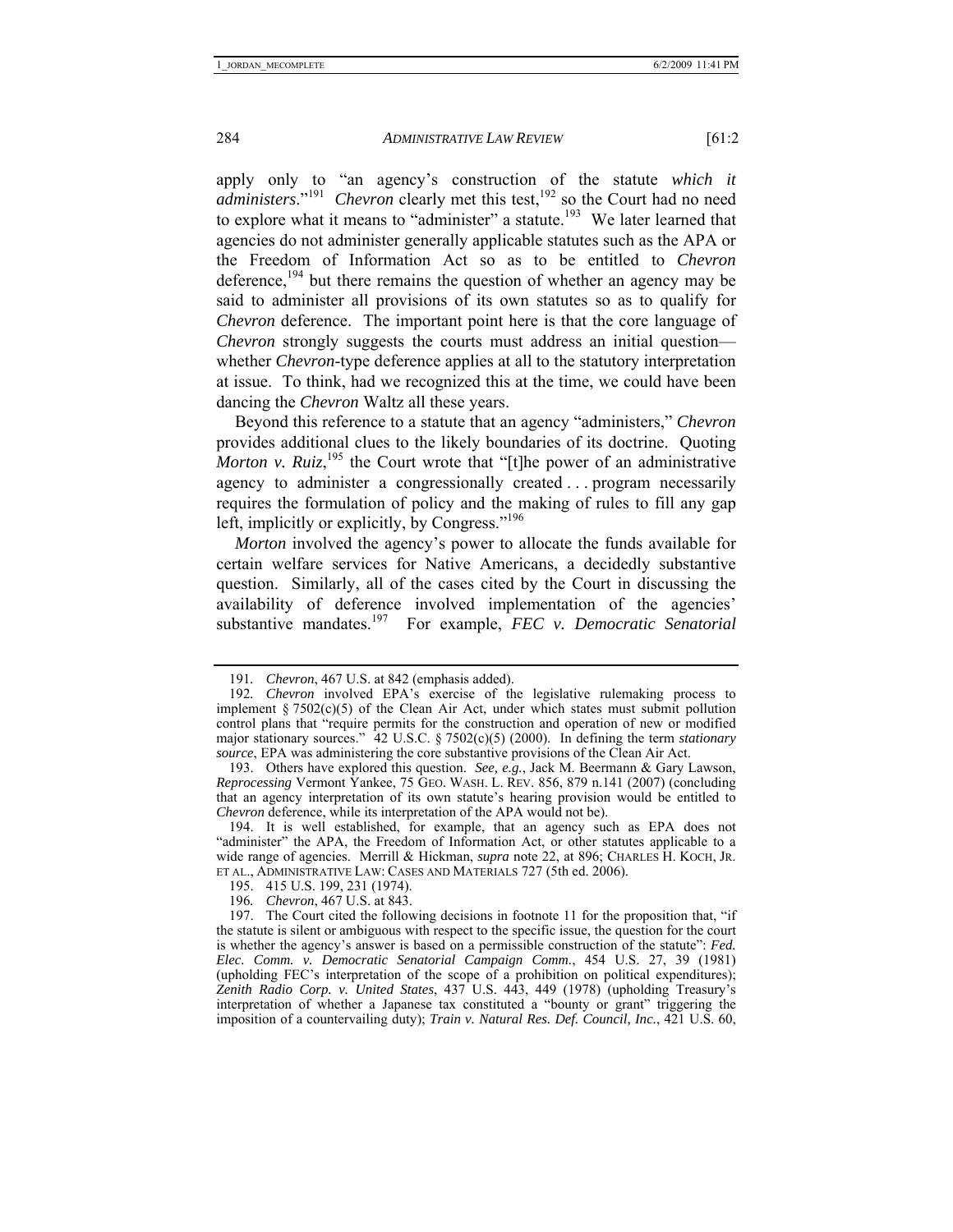75 (1975) (upholding EPA's interpretation of the Clean Air Act as allowing a state to provide for variances from compliance by particular sources as long as the ambient standards were still to be met by the statutory deadline); *Udall v. Tallman*, 380 U.S. 1, 16 (1965) (upholding the Secretary of the Interior's interpretation of an Executive Order as prohibiting the issuance of oil and gas leases on certain lands); *Unemployment Comp. Comm'n of Alaska v. Aragon*, 329 U.S. 143, 153 (1946) (upholding the agency's determination that a "labor dispute" was in "active progress" on certain facts); *McLaren v. Fleischer*, 256 U.S. 477, 480–81 (1921) (upholding agency interpretation of statutory provision of the time period during which a homesteader could enter and claim land).

The Court cited the following decisions in footnote 13 for the proposition that "[s]ometimes the legislative delegation to an agency on a particular question is implicit rather than explicit. In such a case, a court may not substitute its own construction of a statutory provision for a reasonable interpretation made by the administrator of an agency": *INS v. Jong Ha Wang*, 450 U.S. 139, 144 (1981) (upholding an INS decision that respondents' prediction of economic deprivation did not constitute "extreme hardship" that would prevent them from being deported); *Train*, 421 U.S. at 75.

The Court cited the following decisions in footnote 14 for the proposition that "[w]e have long recognized that considerable weight should be accorded to an executive department's construction of a statutory scheme it is entrusted to administer": *Aluminum Co. of Am. v. Cent. Lincoln Peoples' Util. Dist.*, 467 U.S. 380, 386, 389 (1984) (upholding agency's determination that a statutory requirement to offer power contracts for "an amount of power equivalent" to the amount of a previous contract did not prevent including a new provision authorizing interruption of power as needed when the previous contract required uninterruptable power); *Blum v. Bacon*, 457 U.S. 132, 141 (1982) (deferring to Secretary's interpretation of statute and regulation governing relationship between state aid programs and Aid to Families with Dependent Children in welfare recipient's dispute with state); *Union Elec. Co. v. EPA*, 427 U.S. 246, 256 (1976) (upholding on plain meaning of statute Administrator's view that EPA could not reject a state implementation plan on grounds of economic or technical infeasibility); *Inv. Co. Inst. v. Camp*, 401 U.S. 617, 626–27 (1971) (acknowledging principle of deference to the Comptroller in determining what banks may do under the banking laws, but ruling against the Comptroller on the particulars); *Aragon*, 329 U.S. at 153–54; *NLRB v. Hearst Publ'ns*, 322 U.S. 111, 131 (1944) (upholding Board's application of the term *employee* to certain "newsboys"); *McLaren*, 256 U.S. at 480–81; *Webster v. Luther*, 163 U.S. 331, 342 (1896) (acknowledging principle of deference "practical construction" by the agency in a case involving nature property rights under homestead legislation, but deciding contrary to alleged agency practice based on clarity of statute); *Brown v. United States*, 113 U.S. 568, 570–71 (1885) (upholding an agency determination that the term *officer* in a provision relating to forced retirement referred to warrant officers as well as commissioned officers); *United States v. Moore*, 95 U.S. 760, 763 (1877) (acknowledging "respectful consideration" of the view of an agency executing a statute concerning whether for pay-rate purposes "after the date of appointment" refers to original appointment to position of "assistant surgeon," or to appointment as "passed assistant surgeon" after passing exam); *Edwards' Lessee v. Darby*, 25 U.S. 206, 210 (1827) (acknowledging deference to a contemporaneous interpretation by a responsible official with respect to a statute authorizing private appropriation of some lands but excluding others from appropriation).

The Court cited the following decisions at pages 844 and 845, in footnote 41, and on page 866 to support the proposition that courts should defer to an agency's "reconciling conflicting policies," particularly where "a full understanding of the force of the statutory policy in the given situation has depended upon more than ordinary knowledge respecting the matters subjected to agency regulations": *Nat'l Broad. Co. v. United States*, 319 U.S. 190 (1943) (accepting agency's interpretation of Communications Act as granting broad regulatory authority); *Hearst Publ'ns*, 322 U.S. 111; *Republic Aviation Corp. v. NLRB*, 324 U.S. 793, 800 (1945) (recognizing the value of the Board's "appreciation of the complexities of the subject" in upholding the Board's determination of an unfair labor practice); *SEC v. Chenery Corp.*, 332 U.S. 194 (1947) (upholding SEC's interpretation of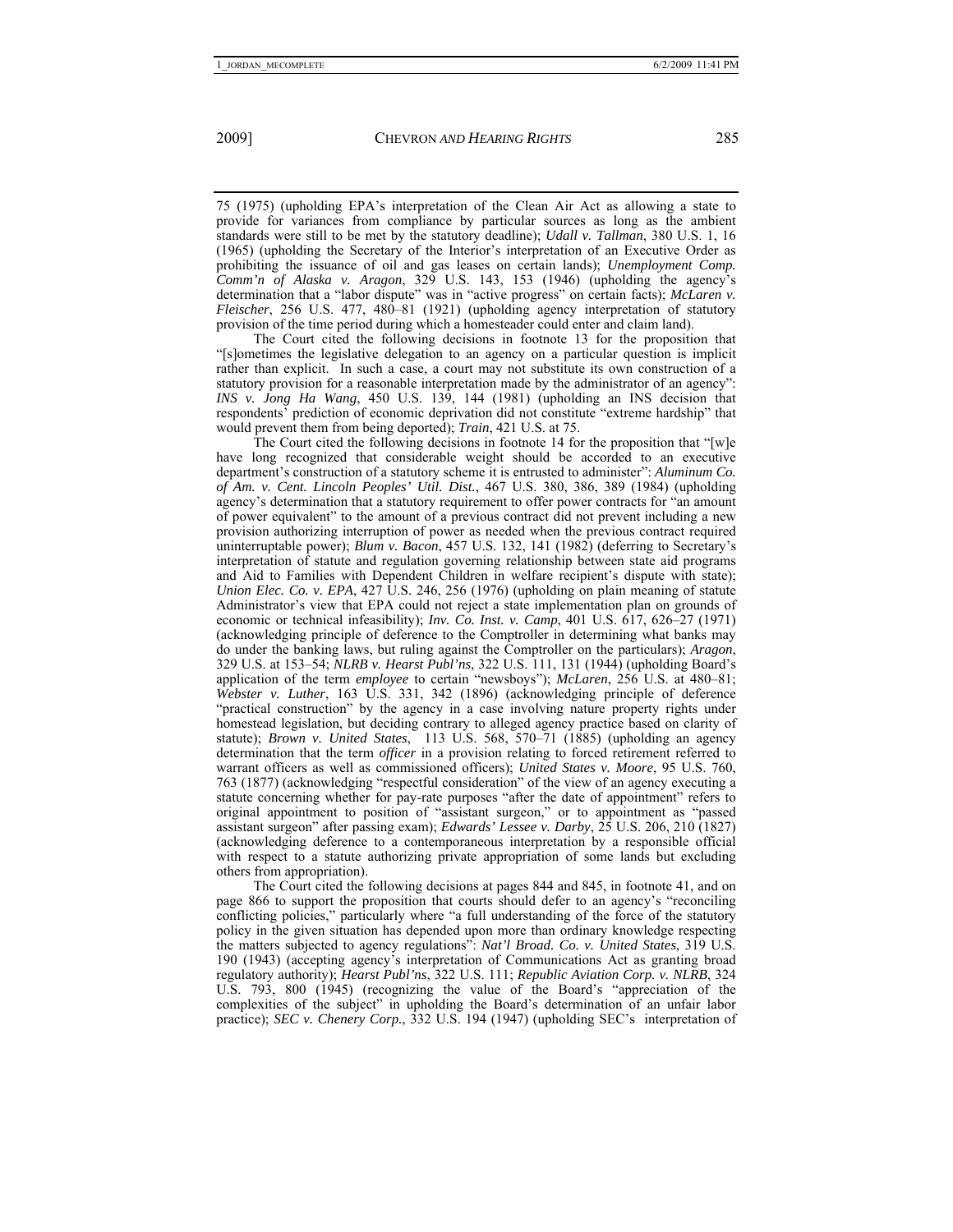*Campaign Committee*<sup>198</sup> involved the interpretation of the scope of a prohibition on political expenditures, not any procedures that might be available to those affected. Similarly, *Aluminum Co. of America v. Central Lincoln Peoples' Utility District*<sup>199</sup> involved the interpretation of a statutory requirement governing the amount of power to be offered by a utility, not the procedures that might be available to affected parties.<sup>200</sup>

*Chevron* itself involved the question of whether the substantive goals of Congress could better be achieved by regulating every individual source of pollution (every smokestack, for example) as a "stationary source" or by regulating an entire facility (in effect, all of the smokestacks together under a "bubble") as a "stationary source." Characterizing the relevant statutory provision as "one phrase" in a "small portion" of "a lengthy, detailed, technical, complex, and comprehensive response to a major social issue,"201 the Court examined the statutory language and legislative history, only to

In footnote 39, the Court cited *Central Lincoln*, 467 U.S. at 390, for the proposition that an agency is entitled to deference where it reconciles conflicting interests and "the regulatory scheme is technical and complex."

In footnote 40, the Court cited the following decisions for the proposition that deference is due to an agency where it considered the matter in "a detailed and reasoned fashion": *SEC v. Sloan*, 436 U.S. 103, 117–18 (1978) (noting deference to detailed consideration, but failing to find it on the facts and emphasizing the Court's duty to enforce limits of statutory mandate); *Adamo Wrecking Co. v. United States*, 434 U.S. 275, 287 n.5 (1978) (rejecting under the statute EPA's argument that a work place practice constituted an "emissions standard" for the purpose of a criminal prosecution and rejecting *Skidmore*-style deference for lack of specific consideration or explanation); *Skidmore v. Swift & Co.*, 323 U.S. 134, 140 (1944) (requiring deference to interpretation of "hours worked" expressed in Interpretive Bulletin and amicus brief based on its persuasive power).

198. 454 U.S. 27 (1981).

199. 467 U.S. at 380.

 200. One can make too much of obscure citations in major cases, but it is interesting to note that the Court rejected the agency's position in *SEC v. Sloan*, 436 U.S. 103 (1978), which arguably involved a question of procedure rather than substance. The issue was whether the SEC could impose successive ten-day suspensions on a securities trader for the same violation. Although it referred to the general possibility of *Hearst*-style deference, the Court emphasized that the courts are the final authority on matters of statutory interpretation and found that the statute precluded the agency's position. *Id.* at 119. In the process, the Court seems at most to have applied *Skidmore* deference, noting that "without a concomitant exegesis of the statutory authority," the agency's reasons lacked the "power to persuade." *Id.* at 118. The Court's refusal to hold for the agency in order to achieve the substantive regulatory purpose of the statute suggests it is reluctant to defer to agency views as to formal adjudicatory procedures even where it would defer on the substance.

201*. Chevron*, 467 U.S. at 848–49.

requirements of securities legislation); *NLRB v. Seven-Up Bottling Co.*, 344 U.S. 344 (1953) (upholding an NLRB back-pay order, emphasizing responsibility and experience with respect to such decisions); *United States v. Shimer*, 367 U.S. 374, 382–83 (1961) (upholding Veteran's Administration (VA) position on recovery of loan guarantee payments where VA regulations resolved relevant policy concerns differently from state law); *Capital Cities Cable, Inc. v. Crisp*, 467 U.S. 691, 699–700 (1984) (deferring to the Federal Communications Commission decision to preempt all state regulation of cable television content, resolving conflict between national cable system needs and state interests including control of alcohol advertising).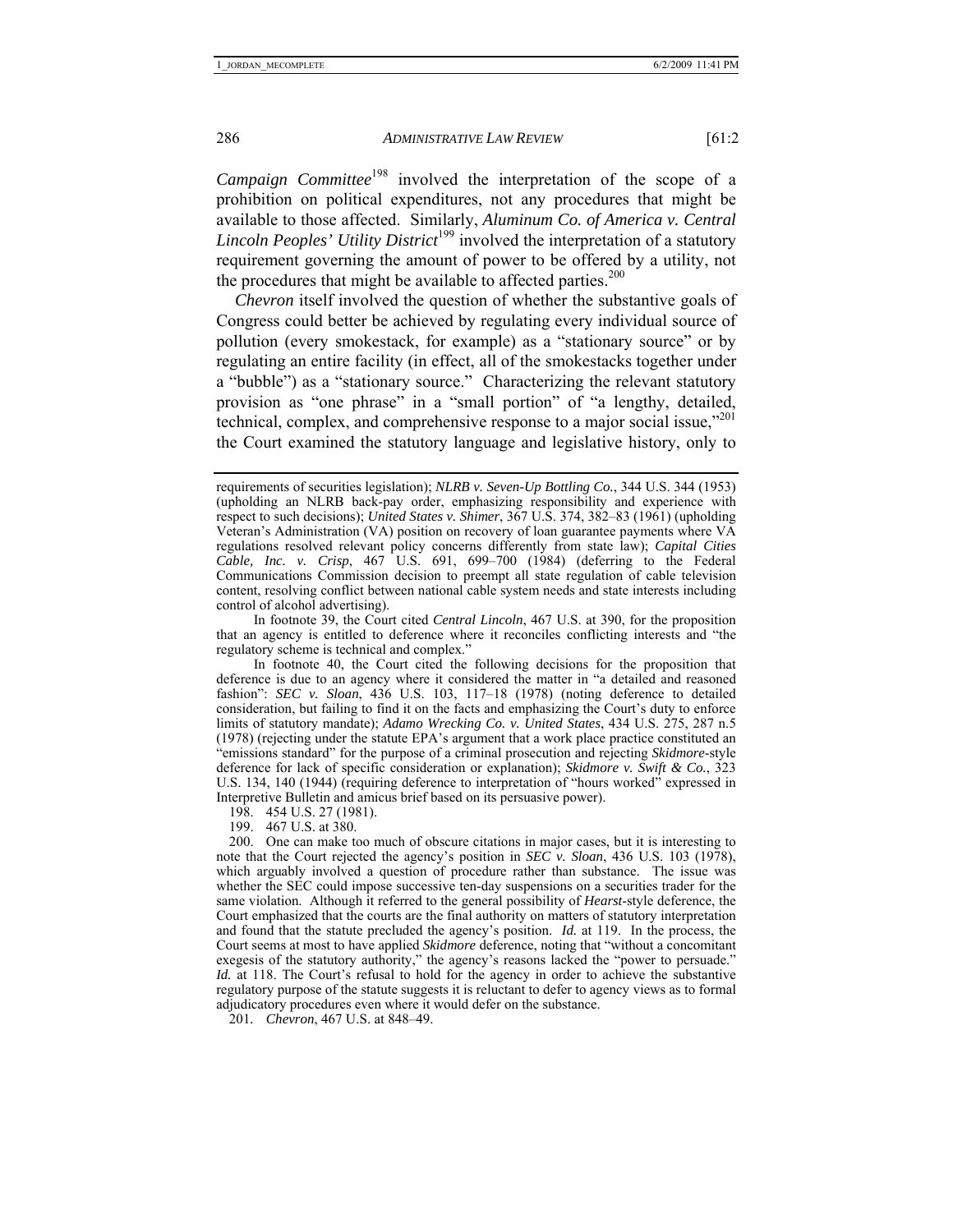find that they did not address the question of whether the "bubble" concept was a permissible construction of the statute. The Court determined from the legislative history, however, that Congress wanted to reconcile the conflict between economic growth and environmental protection.<sup>202</sup>

After discussing the twists and turns of the EPA's treatment of the issue over the years, the Court noted the EPA's explanation that the pre-bubble approach created disincentives to modernization, which could "actually retard progress in air pollution control."203 As described by the Court, the EPA's decision involved the exercise of substantive expertise concerning the best way to achieve the goal of cleaner air, but more important, to accommodate the policy conflict between economic growth and environmental protection.<sup>204</sup>

Having emphasized the substantive nature of the issue at hand, the Court articulated a test that should have suggested the first step of the *Chevron* Waltz: "In these cases the Administrator's interpretation represents a reasonable accommodation of manifestly competing interests and is entitled to deference: the regulatory scheme is technical and complex, the agency considered the matter in a detailed and reasoned fashion, and the decision involves reconciling conflicting policies.<sup>205</sup> Shortly thereafter, the Court said, "Judges are not experts in the field," while the agency to which Congress has delegated "policy-making responsibilities" may "rely upon the incumbent administration's views of wise policy to inform its judgments."206 The "field" and the "policy-making responsibilities" to which the Court referred were the field of substance and the making of policy in a "technical and complex" arena requiring substantive expertise. Thus, the Court recognized that statutory ambiguity opens the door to the exercise of substantive policymaking by the agency to which Congress has delegated the substantive authority and responsibility.

As the preceding discussion suggests, the Court could well have read *Chevron* as requiring deference only when an agency exercises substantive authority—when it administers a statute.<sup>207</sup> It could have drawn a fairly

206*. Id.*

<sup>202</sup>*. Id.* at 851.

<sup>203.</sup> *Id.* at 858 (describing the justification EPA provided in its proposed rule).

 <sup>204.</sup> Similarly, the Court described EPA's decision as consistent with one of the policies underlying the statute, "the allowance of reasonable economic growth." *Id.* at 863. Again, the Court understood that the EPA had made a substantive policy choice in seeking to accommodate the seemingly conflicting goals of the statute.

<sup>205</sup>*. Id.* at 865 (internal footnotes omitted).

 <sup>207.</sup> Peter Shane reached essentially this conclusion:

If more than one plausible reading is available, the judge should then ask whether the ambiguity in the statute signals an occasion for genuine agency policy making.In other words, the court should determine whether the function of the agency, in filling the statutory gap at issue, entails balancing expert judgment and relevant political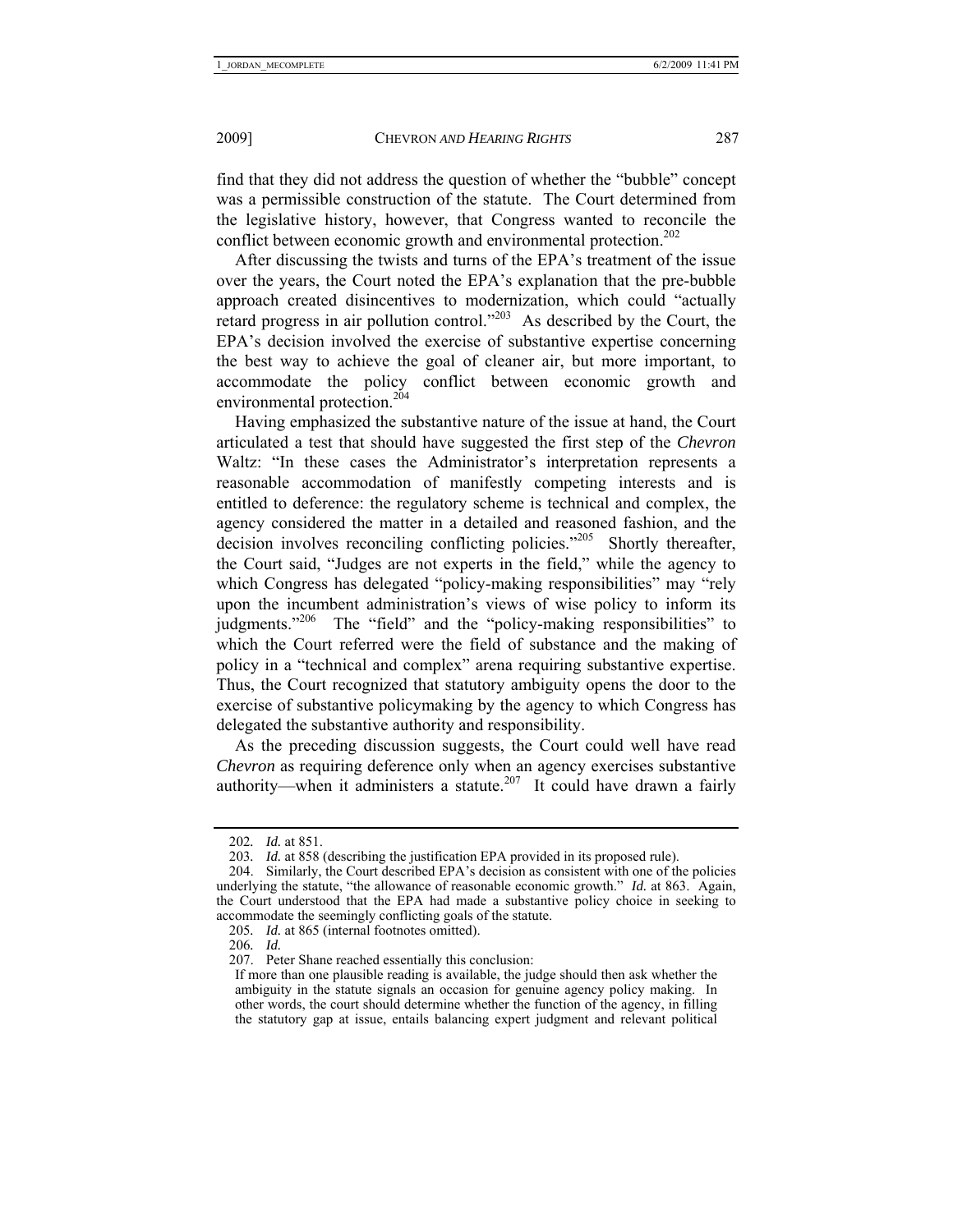familiar line between substance and procedure, at least procedure that affects the rights of particular individuals—adjudicatory procedure, with its concomitant due process implications. Since *Chevron*'s facts did not force that choice, *Chevron* itself did not make it. Thus, *Chevron* provides no support for deference to agency interpretations that do not rely upon substantive expertise and authority.

As discussed below, the Court later articulated a distinct basis for determining when agency interpretations are entitled to *Chevron* deference, one also presaged by *Chevron*'s language. In *Chevron* itself, the Court discussed agency authority as a matter of congressional delegation. Congress may expressly delegate authority to fill a gap in a statutory scheme, in which case the agency's decision is subject to arbitrary-andcapricious review. Sometimes, however, "the legislative delegation to an agency on a particular question is implicit rather than explicit. In such a case, a court may not substitute its own construction of a statutory provision for a reasonable interpretation made by the administrator of an agency."208 Similarly, near the end of its opinion, the Court said that, in contrast to courts,

an agency to which Congress has delegated policymaking responsibilities may, within the limits of that delegation, properly rely upon the incumbent administration's views of wise policy to inform its judgments. While agencies are not directly accountable to the people, the Chief Executive is, and it is entirely appropriate for this political branch of the Government to make such policy choices—resolving the competing interests which Congress itself either inadvertently did not resolve, or intentionally left to be resolved by the agency charged with the administration of the statute in light of everyday realities.<sup>209</sup>

The core concept embodied in these excerpts<sup>210</sup> is the proposition that

values in order to accommodate the competing interests that need to be taken into account to further Congress's objectives in enacting the statute.

Peter M. Shane, *Ambiguity and Policy Making: A Cognitive Approach to Synthesizing*  Chevron *and* Mead, 16 VILL. ENVTL. L.J. 19, 33 (2005).

<sup>208</sup>*. Chevron*, 467 U.S. at 844 (citations omitted).

<sup>209</sup>*. Id.* at 865–66.

 <sup>210.</sup> And elsewhere in *Chevron*:

Congress intended to accommodate both interests, but did not do so itself on the level of specificity presented by these cases. Perhaps that body consciously desired the Administrator to strike the balance at this level, thinking that those with great expertise and charged with responsibility for administering the provision would be in a better position to do so; perhaps it simply did not consider the question at this level; and perhaps Congress was unable to forge a coalition on either side of the question, and those on each side decided to take their chances with the scheme devised by the agency.

*Id.* at 865. And, "it is entirely appropriate for this political branch of the Government to make such policy choices—resolving the competing interests which Congress itself either inadvertently did not resolve, or intentionally left to be resolved by the agency charged with the administration of the statute in light of everyday realities." *Id.* at 865–66. Thus, either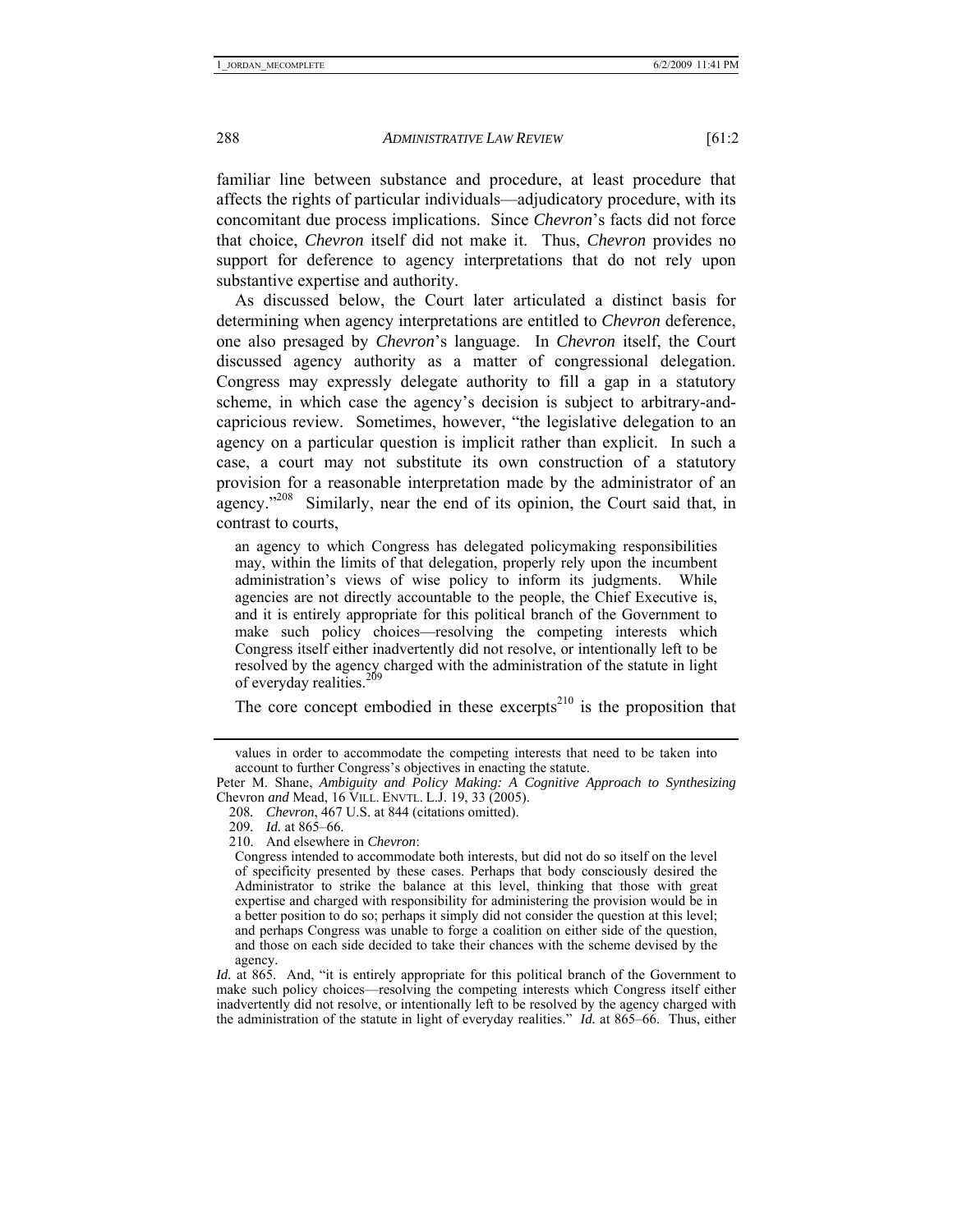Congress delegates the policymaking responsibilities and thereby decides the range of deference due to an agency's interpretation.

### *B. Determining the Applicability of* Chevron*—A Matter of Congressional Intent*

Although commentators quickly questioned the scope of *Chevron* deference,211 Justice Scalia asserted in 1989 that *Chevron* deference was a matter of congressional delegation and that *Chevron* had replaced any "statute-by-statute evaluation . . . with an across-the-board presumption that, in the case of ambiguity, agency discretion is meant."<sup>212</sup> His assertion was consistent with the Court's refusal the previous year to deny *Chevron*  deference to an agency decision concerning the scope of its own jurisdiction.<sup>213</sup> Thus, perhaps we should not be terribly critical of the D.C. Circuit's *Chemical Waste Management* decision that same year, which applied *Chevron* deference without examining the question of whether Congress would have intended deference to an agency on the question of whether a statutory hearing provision triggered the formal-adjudication requirements of §§ 554, 556, and 557 of the APA.<sup>214</sup> By the time the First Circuit did the same thing in  $2006$ <sup>215</sup> however, there was no excuse for the

215*. See* Dominion Energy Brayton Point, LLC v. Johnson, 443 F.3d 12, 16–17 (1st Cir. 2006) (holding the EPA's refusal to provide an evidentiary hearing after denying applicant's

inadvertently or intentionally, congressional action creates the delegation, and congressional intent governs the extent of the deference, if any, to agency interpretations.

<sup>211</sup>*. See, e.g.*, Stephen Breyer, *Judicial Review of Questions of Law and Policy*, 38 ADMIN. L. REV. 363, 372–73 (1986) (suggesting that deference "rests upon an agency's better knowledge of congressional intent" and "upon Congress' intent that courts give an agency legal interpretations special weight, an intent that (where Congress is silent) courts may impute on the basis of various 'practical' circumstances," and asserting that a blanket application of *Chevron* deference to all agency interpretations "would be seriously overbroad, counterproductive and sometimes senseless"); Cass R. Sunstein, *Factions, Self-Interest, and the APA: Four Lessons Since 1946*, 72 VA. L. REV. 271, 288 (1986) (arguing that *Chevron* "is an unacceptable basis for judicial review"); Eric M. Braun, Note, *Coring the Seedless Grape: A Reinterpretation of* Chevron U.S.A. Inc. v. NRDC, 87 COLUM. L. REV. 986, 1003–04, 1008 (1987) (arguing for a multifactor approach to whether Congress intended a delegation of interpretive authority, and asserting that Congress would not intend such a delegation as to "statutorily required procedures").

 <sup>212.</sup> Scalia, *supra* note 188, at 516. Justice Scalia suggested that in most cases Congress had no discernible intent, so he posited a "fictional, presumed intent" that "operates principally as a background rule of law against which Congress can legislate." *Id.* at 517.

 <sup>213.</sup> Miss. Power & Light Co. v. Mississippi *ex rel.* Moore, 487 U.S. 354, 380–81 (1988) (Scalia, J., concurring). The majority justified applying *Chevron* deference to a matter so seemingly in the agency's self-interest on two grounds. First, "there is no discernible line between an agency's exceeding its authority and an agency's exceeding authorized application of its authority." *Id.* at 381. Second, deference would be "consistent with the general rationale for deference: Congress would naturally expect that the agency would be responsible, within broad limits, for resolving ambiguities in its statutory authority or jurisdiction." *Id.* at 381–82.

 <sup>214.</sup> Chem. Waste Mgmt., Inc. v. EPA, 873 F.2d 1477, 1482 (1989).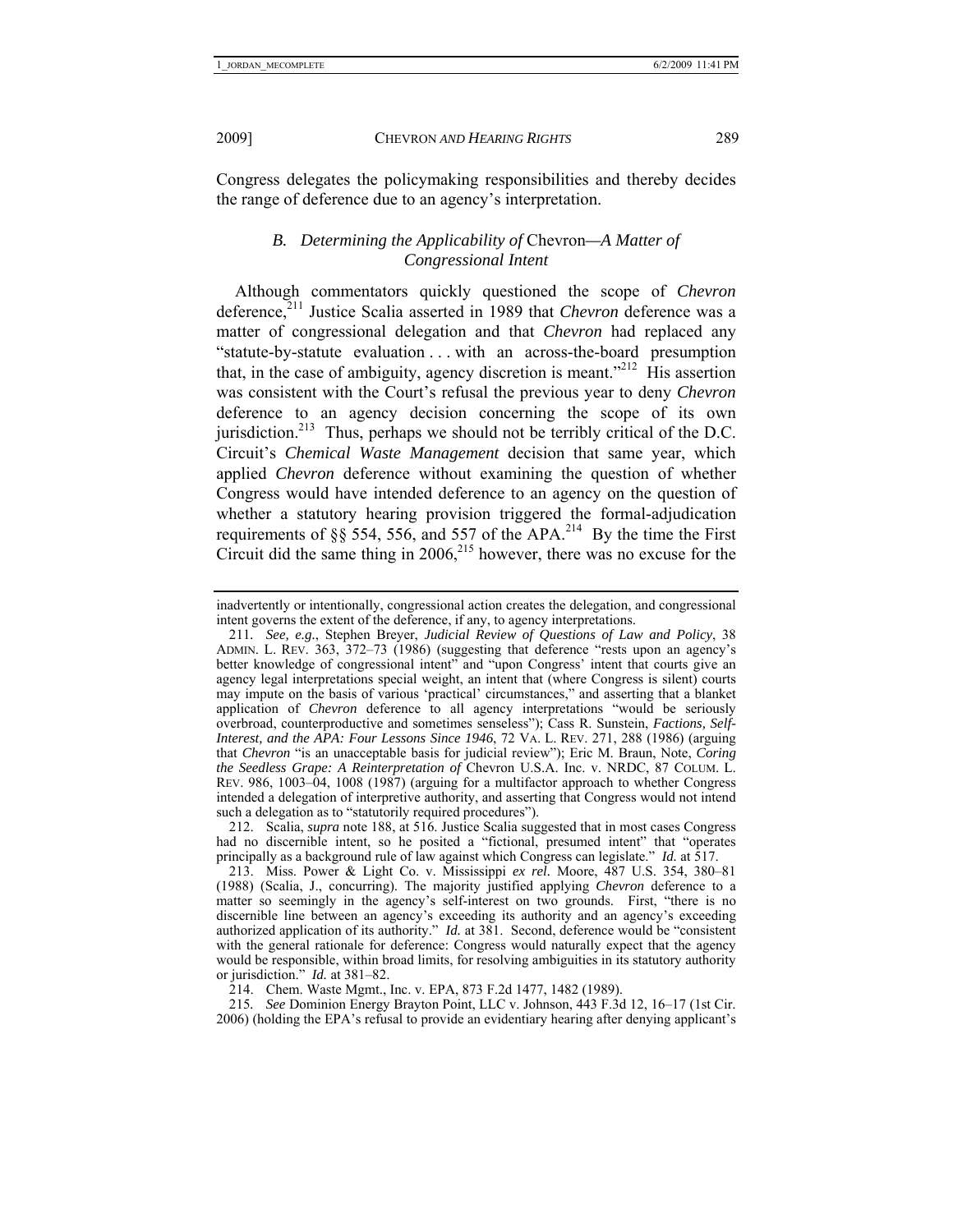court's failure to address what has come to be known as *Chevron* Step Zero.<sup>216</sup> By 2006, the Supreme Court had firmly established that the availability of *Chevron* deference is not to be presumed, but is a matter of congressional intent on the particular facts. $2^{17}$ 

Despite Justice Scalia's 1989 assertion of a presumption that *Chevron*  deference applies to agency interpretations, commentators challenged the application of *Chevron* deference to particular agency decisions either as a matter of policy or on the ground that Congress would not have intended such a delegation.<sup>218</sup> Following suit, the Court initially restricted Following suit, the Court initially restricted *Chevron*'s reach in decisions suggesting the question was controlled by whether the agency was authorized to promulgate or actually promulgated legislative rules with respect to the issues at hand. In *EEOC v. Arabian*  American Oil Co.,<sup>219</sup> the Court refused to apply *Chevron* deference where the statute "did not confer upon the EEOC authority to promulgate rules or regulations."220 Similarly, in *Christensen v. Harris County*, the Court denied *Chevron* deference to an opinion letter because it had not been "arrived at after, for example, a formal adjudication or notice-and-comment rulemaking," which would have the force of law.  $221$  Thus, it seemed that

217*. See* discussion *infra* accompanying notes 232–43.

219. 499 U.S. 244 (1991).

220*. Id*. at 257 (quoting Gen. Elec. Co. v. Gilbert, 429 U.S. 125, 141 (1976)). Much to Justice Scalia's chagrin, Arabian Am. Oil Co., 499 U.S. at 259–60 (Scalia, J., concurring), the Court subjected the EEOC's guidelines to *Skidmore* deference, under which the question is whether, given the agency's consideration of the matter, the agency's statement has the "power to persuade." *Id.* at 257 (quoting Skidmore v. Swift, 323 U.S. 134, 140 (1944)).

221. 529 U.S. 576, 587–88 (2000).

request for a National Pollution Elimination System permit to be a reasonable interpretation of the Clean Water Act under *Chevron*). The First Circuit did not do exactly what the D.C. Circuit had done in *Chemical Waste Management* because the First Circuit had to struggle with whether it could overcome its own prior decision in *Seacoast*. *See supra* text accompanying notes 90–98.

<sup>216</sup>*. See, e.g.*, Cass R. Sunstein, Chevron *Step Zero*, 92 VA. L. REV. 187 (2006) (contending that some of the most important questions regarding the application of *Chevron* occur at Step Zero—the initial decision of whether to apply *Chevron* deference—and arguing that the Step Zero analysis should be simplified to broaden the application of *Chevron*).

<sup>218</sup>*. See, e.g.*, Breyer, *supra* note 211, at 368–72 (arguing that superior agency knowledge and congressional intent are two distinct bases for *Chevron* deference); Braun, *supra* note 211, at 998–1004 (recognizing delegation as the theoretical basis for *Chevron* deference, arguing that "any factors that suggest a congressional delegation of interpretive authority are relevant to the deference analysis," and that Congress would not have intended to delegate interpretation of procedural provisions that "traditionally function to check abuses of agency authority"); Cass R. Sunstein, *Law and Administration After* Chevron, 90 COLUM. L. REV. 2071, 2076–77, 2091–101 (1990) (arguing that *Chevron* deference should apply "only in cases of congressional delegation of law-making authority," not as to issues of jurisdiction or agency self-interest); Ernest Gellhorn & Paul Verkuil, *Controlling*  Chevron*-Based Delegations*, 20 CARDOZO L. REV. 989, 992–94 (1999) (emphasizing expertise as the underpinning of *Chevron* deference and arguing against deference to matters of agency self-interest, particularly issues of agency jurisdiction).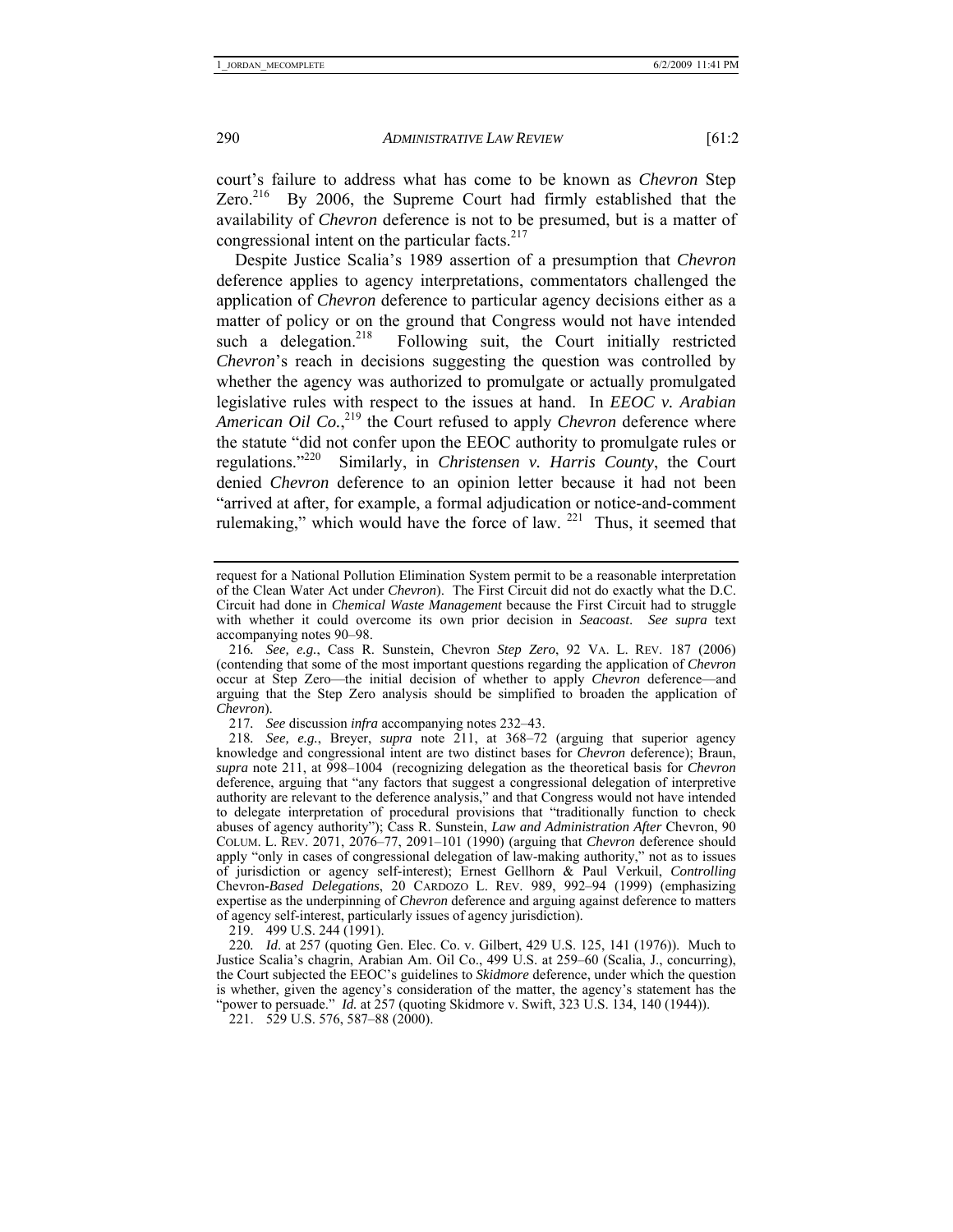*Chevron* deference might be limited to agency interpretations reached through such decisionmaking procedures.

There remained, however, the question of whether *Chevron* deference might apply to informal adjudications. With *Chevron*'s EPA rule at one end of the decisionmaking spectrum (force-of-law authority and action) and both the *Arabian American Oil* and *Christensen* informal issuances at the other (mere statements that did not decide the outcome of either a legislative rule or an adjudication), it was possible that *Chevron* might apply to an interpretation stated in the course of an informal adjudication in which the agency, pursuant to statutory authority, resolved the rights of a particular party but did not have to comply with statutorily required procedures.

*Chevron*, *Arabian American Oil*, and *Christensen* all involved ambiguous statutes whose meaning could not be resolved at *Chevron* Step One. Thus, they focused on when an agency is entitled to deference under *Chevron* Step Two. Meanwhile, the Court issued two Step One decisions strongly indicating that the availability of *Chevron* deference depends upon the intent of Congress. In *MCI Telecommunications Corp. v. AT&T Co.*,<sup>222</sup> the Court reviewed a rule through which the FCC had made tariff filing optional for all nondominant long-distance carriers despite the fact that the statute required that all tariffs be filed with the agency. Although the FCC relied upon explicit statutory authority to "modify any requirement made by or under . . . this section,"223 the Court held that the term *modify* could not authorize the elimination of "the essential characteristic of a rateregulated industry."224 Much of the Court's opinion is devoted to a dictionary-based explanation of the proposition that the term *modify* is not ambiguous with respect to the question of whether the FCC could make such a radical change in the regulatory scheme.<sup>225</sup> Ultimately, however, the Court directly addressed the propriety of deference in terms that appear to apply well beyond the narrow dispute over the meaning of *modify*: "It is highly unlikely that Congress would leave the determination of whether an industry will be entirely, or even substantially, rate-regulated to agency discretion—and even more unlikely that it would achieve that through such a subtle device as permission to 'modify' rate-filing requirements." $^{22\delta}$ 

At the time *MCI* was decided, there appeared to be two ways for the Court to avoid granting *Chevron* deference. The first, illustrated by *MCI*  itself, was to hold that the statutory term is not ambiguous. The other,

 <sup>222. 512</sup> U.S. 218 (1994).

 <sup>223. 47</sup> U.S.C. § 203(b)(2) (2000).

<sup>224</sup>*. MCI v. AT&T*, 512 U.S. at 231.

 <sup>225.</sup> *Id.* at 225–29.

<sup>226</sup>*. Id.* at 231.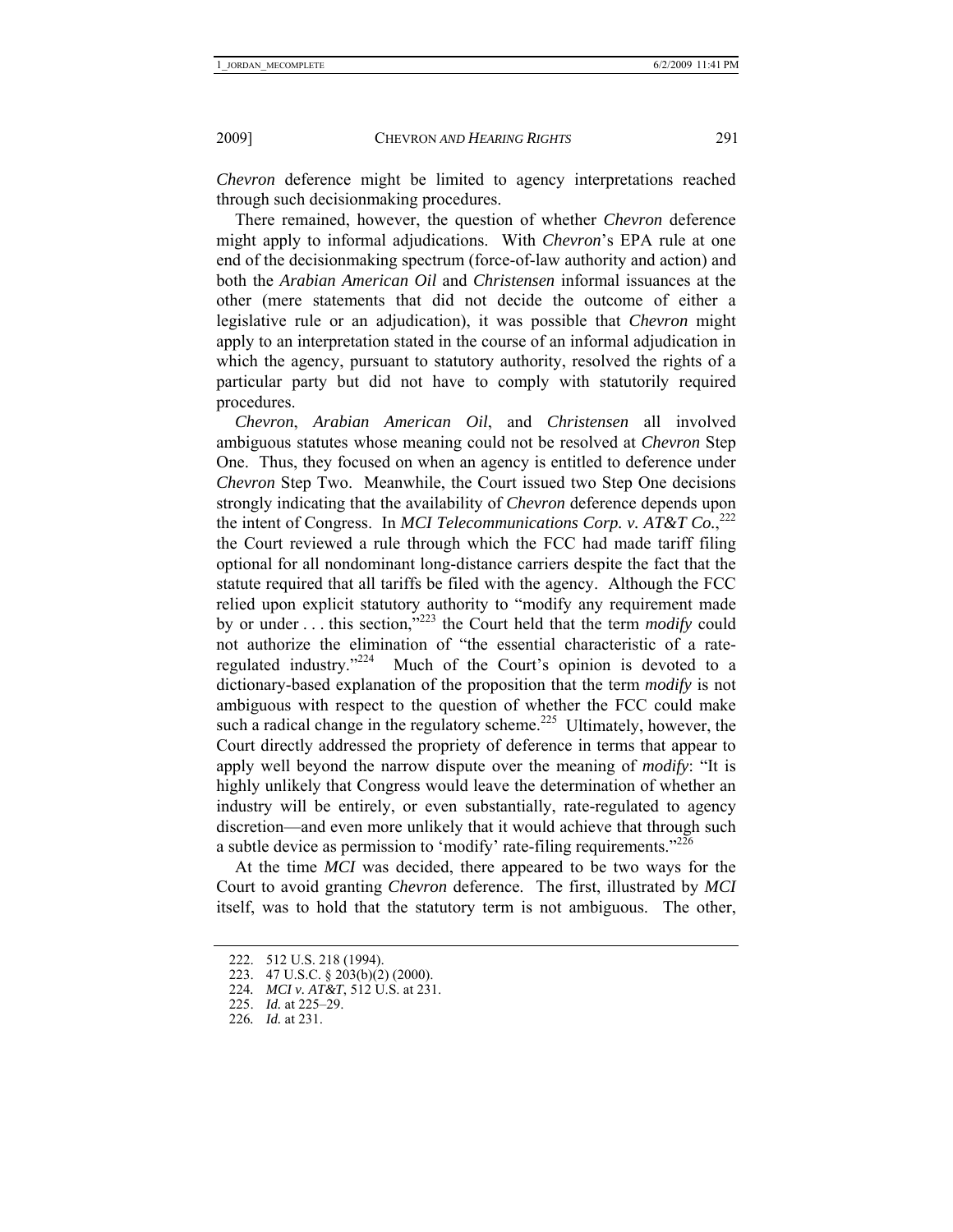illustrated by *Arabian American Oil* and *Christensen*, was to hold that the nature of the procedures used to issue the interpretation do not justify deference. The Court's "highly unlikely" statement in *MCI*, however, suggests a simpler, arguably more profound reason to deny (or to accord) deference, one that was obscured by attention to arguments over statutory ambiguity or the details of agency procedure. At base, the question is whether Congress intended to assign the particular issue to the agency in a way that required judicial deference to the agency's interpretation.

The Court repeated the *MCI* pattern in *FDA v. Brown & Williamson*  Tobacco Corp.,<sup>227</sup> in which it rejected the FDA's reading of the Food, Drug, and Cosmetic Act as applied to nicotine. As in *MCI*, the majority expounded at length about why the statute was unambiguous on this question.<sup>228</sup> In articulating the principles governing its review of a question of statutory interpretation, however, the Court explicitly stated the governing principle of congressional intent:

Deference under *Chevron* to an agency's construction of a statute that it administers is premised on the theory that a statute's ambiguity constitutes an implicit delegation from Congress to the agency to fill in the statutory gaps. In extraordinary cases, however, there may be reason to hesitate before concluding that Congress has intended such an implicit delegation.<sup>229</sup>

Similarly, in *Gonzales v. Oregon*,<sup>230</sup> the Court refused to recognize the Attorney General's assertion of authority over physician-assisted suicide because "Congress, we have held, does not alter the fundamental details of a regulatory scheme in vague terms or ancillary provisions—it does not, one might say, hide elephants in mouseholes."<sup>231</sup> In all of these cases, the question is whether Congress intended to delegate the particular policy decision to the agency. In *MCI*, *Brown & Williamson*, and *Gonzales v. Oregon*, the Court majority answered that question at *Chevron* Step One, using its own power to find clarity where the dissenters found ambiguity sufficient to support deference under *Chevron* Step Two.<sup>232</sup>

230. 546 U.S. 243 (2006).

231*. Id.* at 267 (quoting Whitman v. Am. Trucking Ass'ns, Inc., 531 U.S. 457, 468 (2001), and citing *Brown & Williamson*, 529 U.S. at 160).

232*. MCI v. AT&T*, 512 U.S. 218, 244–45 (1994) (Stevens, J., dissenting); *Gonzales v. Oregon*, 546 U.S. at 284 n.3 (Scalia, J., dissenting). Strictly speaking, the dissenters in *Brown & Williamson* did not need to find ambiguity because they found that the literal

 <sup>227. 529</sup> U.S. 120 (2000).

<sup>228</sup>*. Id.* at 132–42.

<sup>229</sup>*. Id.* at 159 (citation omitted). Earlier in its opinion, the majority reflected this principle in stating, "In addition, we must be guided to a degree by common sense as to the manner in which Congress is likely to delegate a policy decision of such economic and political magnitude to an administrative agency." *Id.* at 133. The Court later returned to this theme as it concluded its analysis: "As in *MCI*, we are confident that Congress could not have intended to delegate a decision of such economic and political significance to an agency in so cryptic a fashion." *Id.* at 160.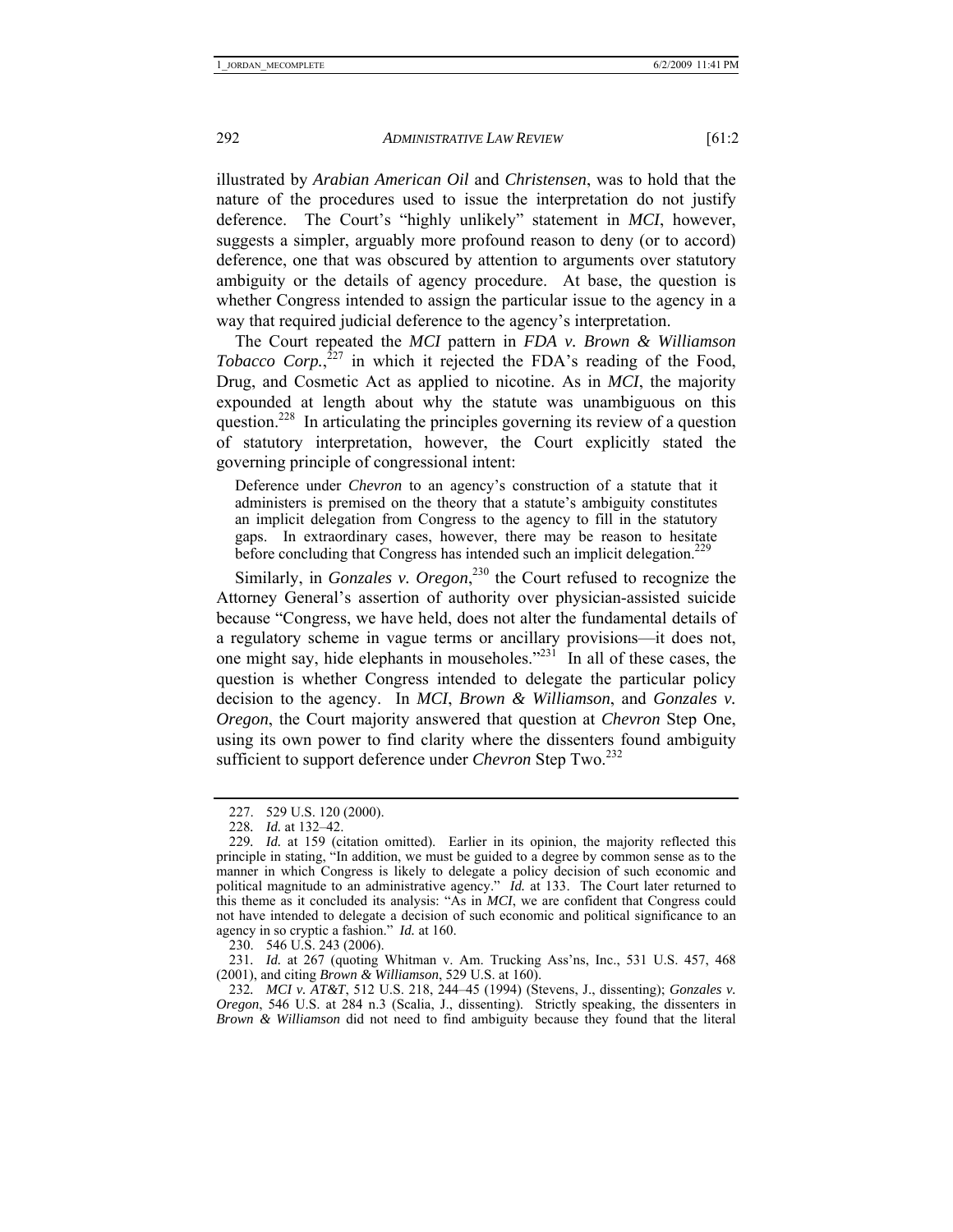Taken together, these decisions may be said to establish a major-issue exception to *Chevron* deference,<sup>233</sup> but when we read them together with *Mead*<sup>234</sup> and *Barnhart v. Walton*<sup>235</sup>, discussed below, we see an overarching question of whether Congress would have intended the agency power or deference at issue. It may be difficult to determine exactly what guides decisions about congressional intent in these disputes, but there is no single rule—"major issues" or otherwise—that provides clear guidance. The issue in each case is the likely congressional intent on the facts at hand.<sup>236</sup>

In *Mead*, the Court appeared to add two more steps to the *Chevron* dance, with an emphasis on procedure comparable to its earlier guidance from *Christensen*: "We hold that administrative implementation of a particular statutory provision qualifies for *Chevron* deference when it appears that Congress delegated authority to the agency generally to make rules carrying the force of law, and that the agency interpretation claiming deference was promulgated in the exercise of that authority."237 The Court followed this seemingly simple test with an explanation that the required delegation could be discerned in a variety of ways, including from "an agency's power to engage in adjudication or notice-and-comment rulemaking, or by some other *indication of a comparable congressional intent*."<sup>238</sup> It is important to note that the Court did not refer to a "*comparable indication of congressional intent*"—which would have suggested a search for procedural indicators comparable to formal adjudication or notice-and-comment rulemaking. To the contrary, the Court opened the door to any indicators of a "comparable congressional intent" as to the degree of delegation. One such indicator identified by the Court was the "personal authority" of the Comptroller of the Currency,239 but the ultimate question in each case is "whether a plausible case can be made that Congress would want such a delegation to mean that agencies enjoy primary interpretational authority."240

statutory language supported the FDA. "First, tobacco products (including cigarettes) fall within the scope of this statutory definition, read literally." *Brown & Williamson*, 529 U.S. at 162 (Breyer, J., dissenting).

<sup>233</sup>*. See* William N. Eskridge, Jr. & Kevin S. Schwartz, Chevron *and Agency Norm-Entrepreneurship*, 115 YALE L.J. 2623, 2628–29 (2006) (proposing that, in the absence of an explicit delegation, courts may refuse to defer to certain agency interpretations because they relate to major normative issues).

 <sup>234.</sup> United States v. Mead Corp., 533 U.S. 218 (2001).

 <sup>235. 535</sup> U.S. 212 (2002).

 <sup>236.</sup> Tom Merrill and Kristin Hickman documented this proposition brilliantly. Merrill & Hickman, *supra* note 22, at 872.

 <sup>237. 533</sup> U.S. at 226–27.

<sup>238</sup>*. Id.* at 227 (emphasis added).

<sup>239</sup>*. Id.* at 231 & n.13.

<sup>240</sup>*. Id.* at 230 n.11 (quoting Merrill & Hickman, *supra* note 22, at 872).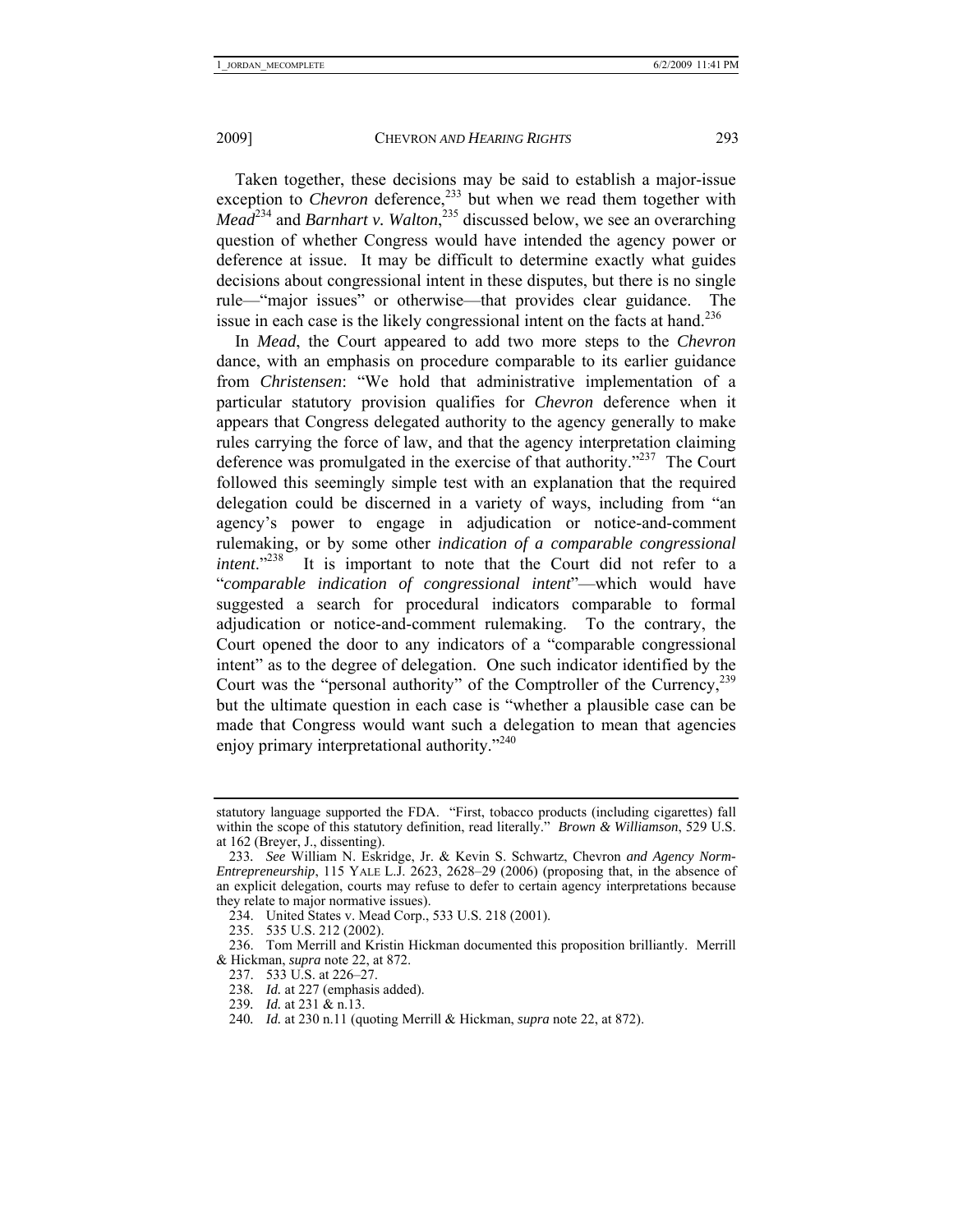Although *Barnhart*<sup>241</sup> seemed to reject the relatively clean *Chevron* Two Step in favor of the multifactor approach of a prior deference era,  $242$  its formulation is entirely consistent with a search for likely congressional intent.<sup>243</sup> Referring to the particulars of that dispute over Social Security disability, the Court said,

 In this case, the interstitial nature of the legal question, the related expertise of the Agency, the importance of the question to administration of the statute, the complexity of that administration, and the careful consideration the Agency has given the question over a long period of time all indicate that *Chevron* provides the appropriate legal lens through which to view the legality of the Agency interpretation here at issue.<sup>244</sup>

Each of those factors has a bearing on whether Congress would probably have intended a *Chevron* delegation. The "interstitial nature" factor is the opposite of the major-issue factors in *MCI*, *Brown & Williamson*, and *Oregon v. Gonzales*. The importance to the administration of the statute and the complexity of that administration reflect the facts of *Chevron* itself. The care in consideration of the issue reflects *Mead*'s reference to the likelihood of an intended delegation where an agency used formal adjudication or informal-rulemaking procedures to issue an interpretation. Crucially, however, the Court introduces the entire statement with the words, "[i]n this case," indicating that the deference decision depends upon the facts of each particular case, rather than upon some overriding rule. Each time, the question is whether Congress would have intended a *Chevron*-type delegation.

The Court's recent decision in *Long Island Care at Home, Ltd. v. Coke*245 confirms this approach to determining whether *Chevron* deference applies to a particular dispute. After reiterating that "the ultimate question is whether *Congress* would have intended, and expected, courts to treat an agency's rule, regulation, application of a statute, or other agency action as within, or outside, its delegation to the agency of gap-filling authority," the Court considered the particulars—"where the agency uses full notice-andcomment procedures to promulgate a rule, where the resulting rule falls

 <sup>241.</sup> Barnhart v. Walton, 535 U.S. 212 (2002).

<sup>242</sup>*. See* William S. Jordan, III, *Deference Revisited: Politics as a Determinant of Deference Doctrine and the End of the Apparent* Chevron *Consensus*, 68 NEB. L. REV. 454, 468–69, 483–86 (1989) (describing the pre-*Chevron* multifactor approach and arguing that *Chevron* actually applied that approach).

 <sup>243.</sup> Not surprisingly, because Justice Breyer wrote the majority opinion, *Barnhart v. Walton* is also entirely consistent with the deference analysis that he articulated soon after *Chevron* was decided. *See* Breyer, *supra* note 211, at 372 (arguing that one answer to the question of deference "rests upon Congress' intent that courts give an agency legal interpretation[] special weight, an intent that (where Congress is silent) courts may impute on the basis of various 'practical' circumstances").

<sup>244</sup>*. Barnhart*, 535 U.S. at 222.

 <sup>245. 127</sup> S. Ct. 2339 (2007).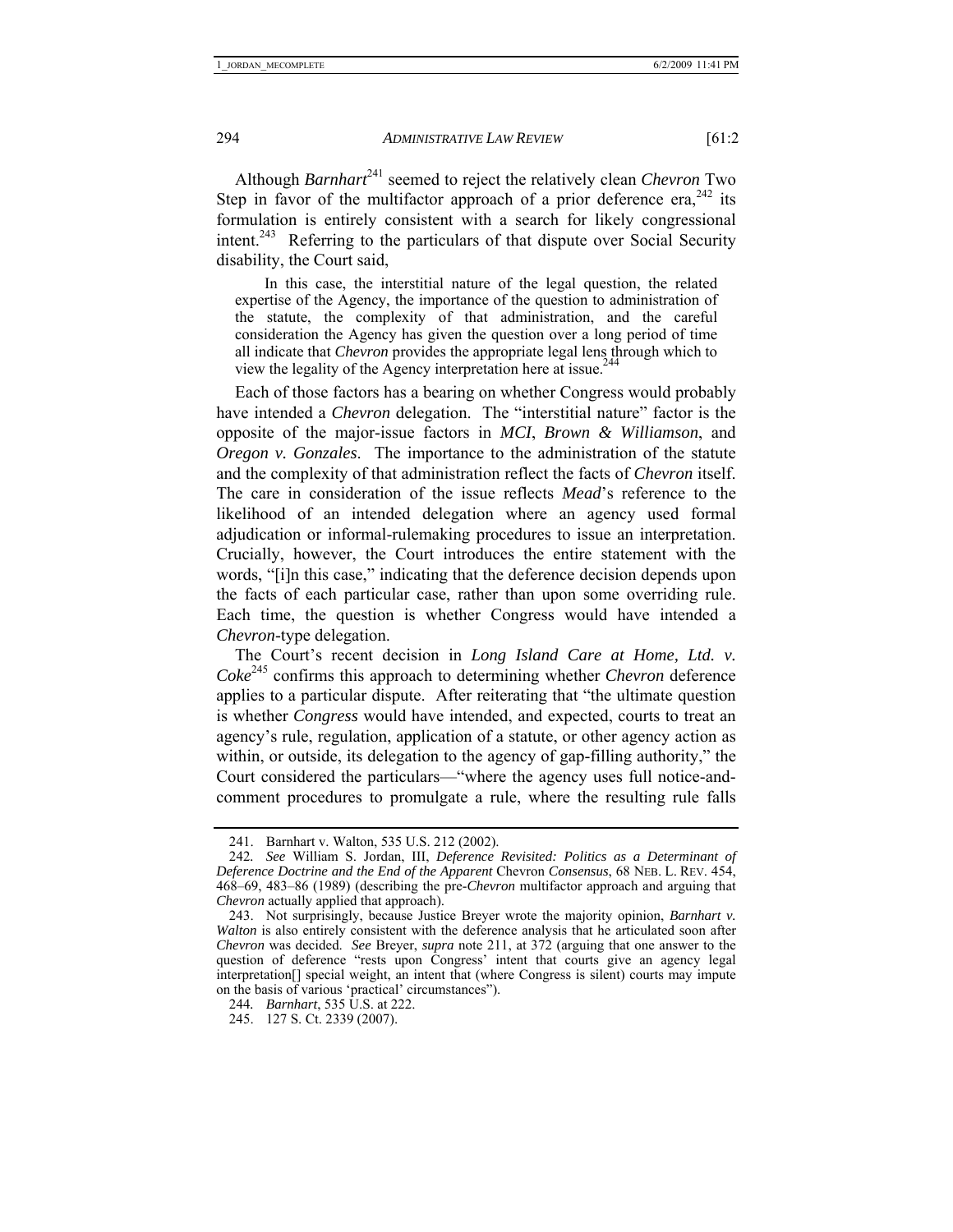within the statutory grant of authority, and where the rule itself is reasonable" to conclude that Congress intended deference to the agency's position.246

The Court has essentially adopted the approach then-Judge Breyer recommended in 1986, a complex determination of congressional intent through consideration of "many different types of circumstances, including different statutes, different kinds of application, different substantive regulatory or administrative problems, and different legal postures in which cases arrive."247 In the quarter-century since *Chevron*, commentators have offered several bases for *Chevron* deference and reasons not to apply *Chevron* deference, including arguments about when Congress would or would not have intended it to apply.<sup>248</sup> As demonstrated above, the Court has wrapped all of these arguments into the single mantle of congressional intent.<sup>249</sup> This intent may frequently be fictitious—the attempt to discover

 249. The Court issued two *Chevron*-related decisions early in its 2009 term. Both are consistent with the proposition that the availability of *Chevron* deference is a function of the likely congressional intent as to the particular situation.

 *United States v. Eurodif S.A.*, 129 S. Ct. 878 (2009), involved the question of

<sup>246</sup>*. Id.* at 2350–51.

 <sup>247.</sup> Breyer, *supra* note 211, at 373.

<sup>248</sup>*. See, e.g.*, *id.* at 372 (emphasizing "an agency's better knowledge of congressional intent"); Scalia, *supra* note 188, at 515–17 (emphasizing intent rather than separation of powers as the underpinning for *Chevron* deference, but asserting that a general intent to defer is a fiction, serving as a background rule against which Congress can act); Sunstein, *supra* note 216, at 2091–93 (emphasizing agency expertise and arguing against deference in cases of agency self-interest in order to maintain judicial role of constraint on agency power); Gellhorn & Verkuil, *supra* note 218, at 1007 (arguing against deference if Congress would not have intended it, particularly as to "a peripheral jurisdictional limitation" on *Chevron* deference); Lars Noah, *Interpreting Agency Enabling Acts: Misplaced Metaphors in Administrative Law*, 41 WM. & MARY L. REV. 1463, 1487–98, 1519 (2000) (emphasizing the need to control agencies as to jurisdiction and agency self-interest); Merrill  $\&$  Hickman, *supra* note 22, at 896–97 (emphasizing congressional intent and examining the various circumstances raising the question of *Chevron* deference); Eric R. Womack, *Into the Third Era of Administrative Law: An Empirical Study of the Supreme Court's Retreat from*  Chevron *Principles in* United States v. Mead, 107 DICK. L. REV. 289, 291 (2002) (emphasizing underlying nondelegation principles); Torrey A. Cope, Note, *Judicial Deference to Agency Interpretations of Jurisdiction After* Mead, 78 S. CAL. L. REV. 1327, 1339–40 (2005) (discussing bases for *Chevron* deference and identifying when Congress would not have wanted to defer as to jurisdictional issues); Timothy K. Armstrong, Chevron *Deference and Agency Self-Interest*, 13 CORNELL J.L. & PUB. POL'Y 203, 205 (2004) (arguing on policy grounds against deference as to self-interested rulings); David J. Barron & Elena Kagan, Chevron*'s Nondelegation Doctrine*, 2001 SUP. CT. REV. 201, 201–02, 212– 16 (2002) (characterizing intent as fictitious and emphazing that deference is justified by the personal responsibility of the decisionmaker); Ronald J. Krotoszynski, Jr., *Why Deference?: Implied Delegations, Agency Expertise, and the Misplaced Legacy of* Skidmore, 54 ADMIN. L. REV. 735, 737 (2002) (rejecting the "legal fiction of an implied delegation" and arguing for expertise as the basis for deference); Richard W. Murphy, *A "New" Counter-*Marbury*: Reconciling* Skidmore *Deference and Agency Interpretive Freedom*, 56 ADMIN. L. REV. 1, 22 (2004) (characterizing *Barnhart* as a search for thoughtful exercise of agency expertise); Eskridge & Schwartz, *supra* note 233, at 2629 (identifying a "major issue" exception to *Chevron* deference).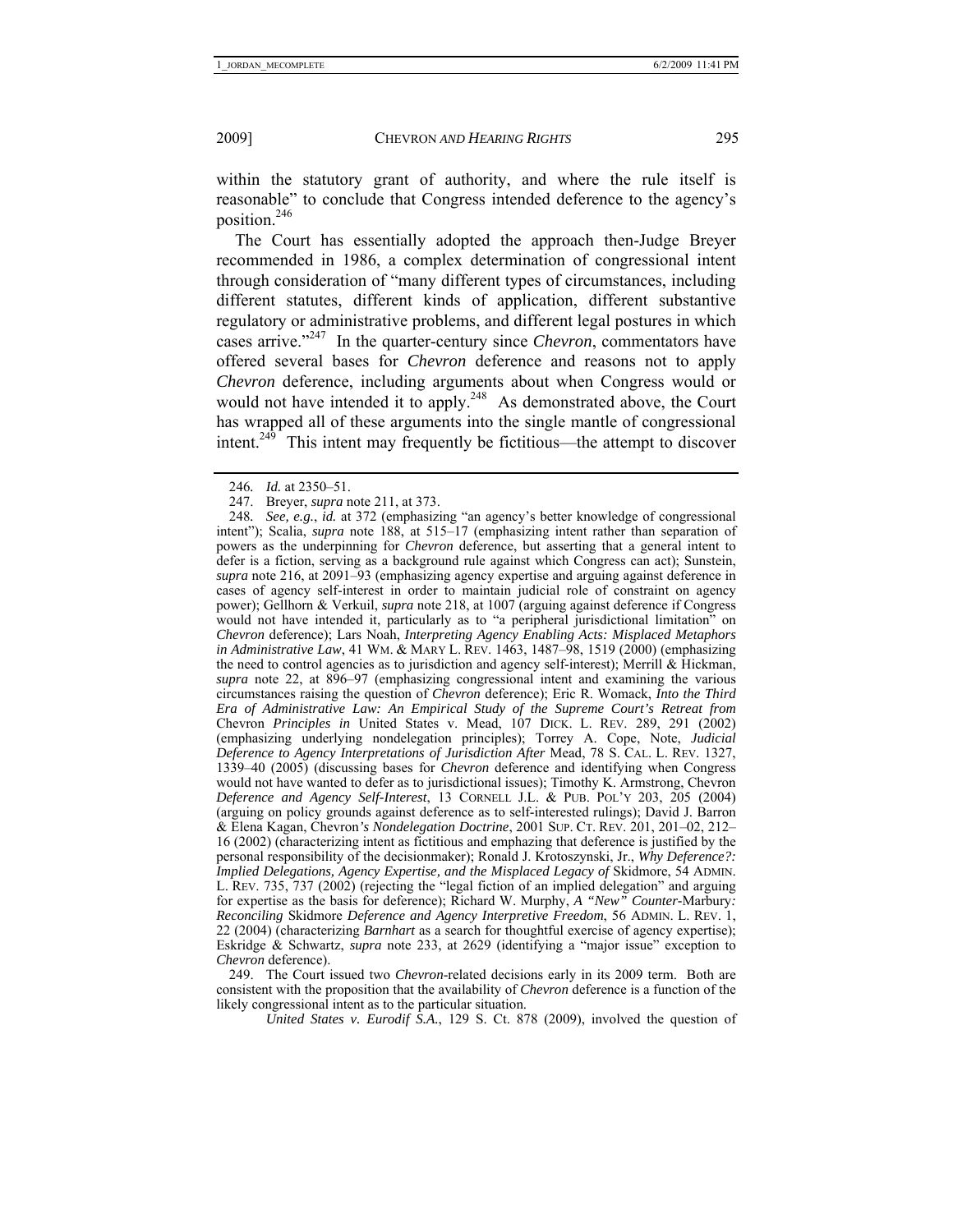whether a U.S. company's contract to obtain low enriched uranium (LEU) constituted the purchase of "foreign merchandise" or whether it constituted the provision of services by the foreign company. If the former, the purchase was subject to antidumping duties if the goods were sold at less than fair value. If the latter, the arrangement avoided such duties.

 As a factual matter, the issue arose because the U.S. company provided both cash and unenriched uranium to the foreign uranium enricher. The foreign company then returned the required amount of LEU to the U.S. company. Moreover, the companies considered their relationship to constitute the provision of enrichment services, as it appears The Commerce Department, however, ruled that the arrangement constituted the sale of goods, essentially because the foreign enricher did not return either the actual uranium sent by the U.S. company or the same amount of uranium. Thus, the Commerce Department viewed the U.S. company's provision of cash and uranium as a means of paying for a distinct supply of LEU. The enricher did not actually provide the service of enriching the uranium that had been supplied by the U.S. company.

 As described by Justice Souter, this arrangement fell in the midst of the following spectrum: "A customer who comes to a laundry with cash and dirty shirts is clearly purchasing cleaning services, not clean shirts. And a customer who provides cash and sand to a manufacturer of generic silicon processors is clearly buying computer chips rather than sand enhancement services." *Id.* at 888. According to Justice Souter, the complex decision about precisely when a comparable arrangement constitutes sales or service "is the very situation in which we look to an authoritative agency for a decision about the statute's scope, which is defined in cases at the statutory margin by the agency's application of it." *Id.*

 This result arguably conflicts with *United States v. Mead*, in which the Court denied *Chevron* deference to a Customs interpretation of a certain tariff, emphasizing the lack of significant procedures such as formal adjudication or notice-and-comment rulemaking. Both *Mead* and *Eurodif* apparently involved informal adjudications in the sense that neither fit nicely into the category of formal adjudication or formal or informal rulemaking. However, the Commerce Department in *Eurodif* conducted an extensive investigation of the matter in response to a petition from affected U.S. interests, and it published a notice of its investigation and provided copies to the representatives of affected foreign governments. *See* Notice of Final Determination of Sales at Less Than Fair Value: Low Enriched Uranium from France, 66 Fed. Reg. 65,877, 65,884 (2001), *cited in Eurodif*, 129 S. Ct. at 883 n.3. Unlike *Mead*, in which the initial decision occurred in one of forty-six Customs offices around the country, and which involved only the status of personal calendars or diaries, the *Eurodif* decision was taken at the Assistant Secretary level in the Department of Commerce and involved a major issue among our trading partners, possibly also an issue with national security implications.

 For these reasons, it seems likely that Congress would have intended the courts to defer to the agency's interpretation. Moreover, this is just the sort of interstitial decision as to which Congress would intend such deference. *See supra* note 245 and accompanying text.

 In *Negusie v. Holder*, 129 S. Ct. 1159 (2009), the majority held that *Chevron* deference applied to a decision of the Board of Immigration Appeals (BIA) concerning the status of an alien under the Immigration and Nationality Act (INA). Under the INA, an alien who fears persecution may normally seek refugee status in the United States, but refugee status is not available to an alien "who ordered, incited, assisted, or otherwise participated in the persecution of any person on account of race, religion, nationality, membership in a particular social group, or political opinion." The question in *Negusie v. Holder* was whether an Ethopian who had been incarcerated, beaten, and forced to be a prison guard in Eritrea had "assisted or otherwise participated in the persecution" of prisoners whose treatment constituted persecution from the prisoner's point of view. The Ethiopian argued that one who acts involuntarily or under duress cannot be considered to have assisted or participated in persecution.

 In reaching its own decision, the BIA had considered itself bound by a pre-*Chevron* Supreme Court decision concerning a closely related statute. The majority distinguished the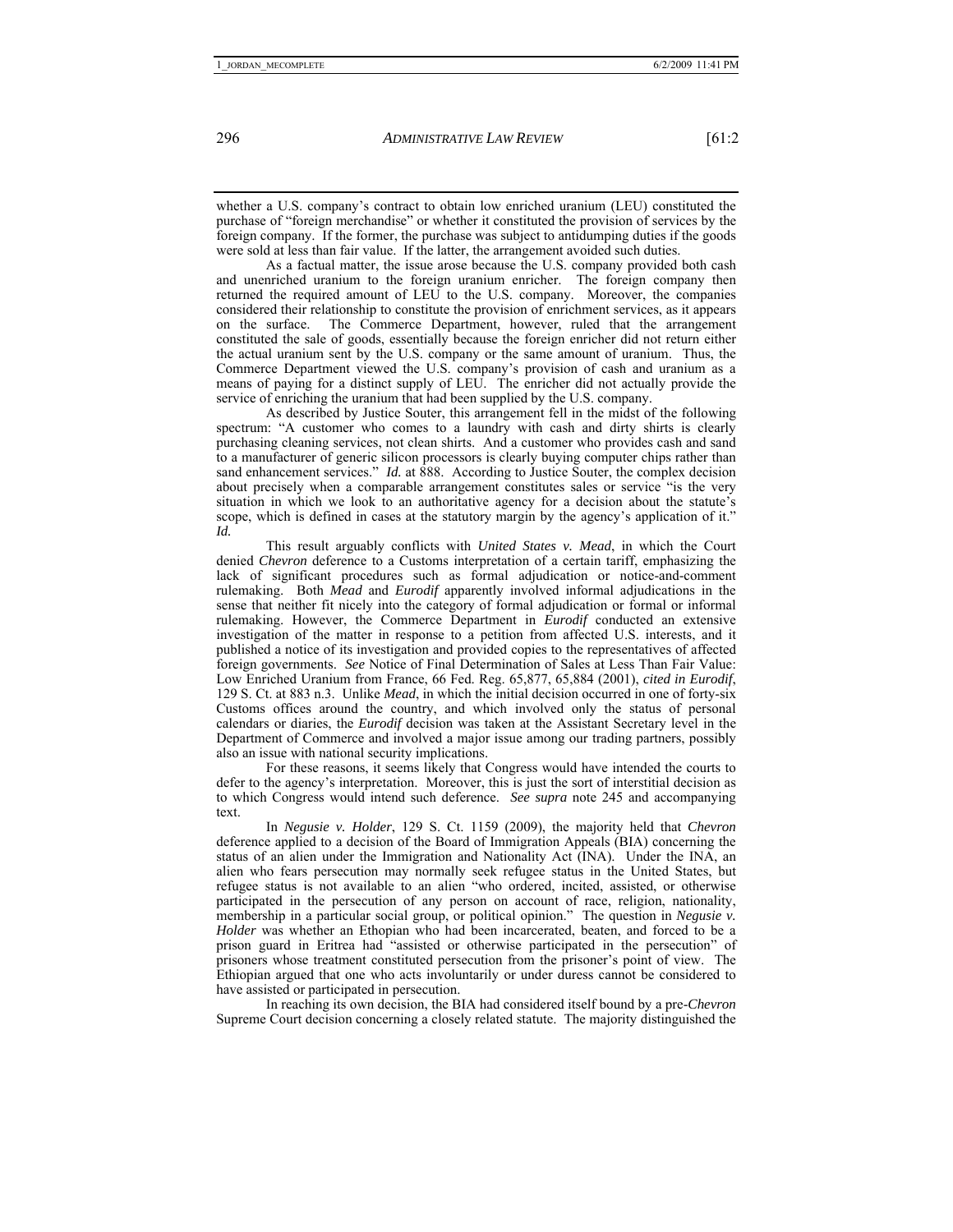it cumbersome and confusing<sup>250</sup>—but it may well be the most respectful of congressional authority. There is, however, at least one instance in which it is possible to determine the likely congressional intent as to the particular alleged delegation. As demonstrated below, it is inconceivable that Congress intended to delegate to agencies the question of whether the agencies themselves are governed by the requirement of a neutral decisionmaker, the prohibition on ex parte contacts, or the other procedural protections of §§ 554, 556, and 557 of the APA.

# *C. The Significance of the APA Provisions Ensuring Impartiality and Protecting Adjudicatory Integrity*

In determining the application of  $\S$  554(a) of the APA to a particular statutory hearing right, it is necessary first to determine the meaning of the § 554(a) language, "in every case of adjudication required by statute to be determined on the record after opportunity for an agency hearing.<sup>"251</sup> As discussed above,<sup>252</sup> *Seacoast* found in that language and the APA's legislative history a presumption that a statutorily prescribed adjudicatory hearing is to be on the record, while *City of West Chicago* held that Congress must clearly indicate an intent to trigger  $\S 554(a)$ . This Article does not address that dispute, except to emphasize that the ultimate decision involves the interplay of two statutes, the APA and the statute containing the hearing provision at issue. The question here is the role of *Chevron* deference in interpreting either of those statutes.

As to the meaning of  $\S 554(a)$ , it is well established that the agency's interpretation is not entitled to *Chevron* deference. The APA is an umbrella statute that Congress did not assign to any particular agency.<sup>253</sup>

two statutes and held that *Chevron* deference applied to the provision at issue because the INA itself provides that a "ruling by the Attorney General with respect to all questions of law shall be controlling."  $8 \text{ U.S.}$ C.  $\frac{8}{9}$  1103(a)(1) (2006). The majority considered the matter to be well settled in light of the Court's earlier decision in *INS v. Aguirre-Aguirre*, 526 U.S. 415 (1999), and it emphasized the propriety of deferring to the executive in matters involving foreign affairs. The Court directed that the matter be remanded to the BIA so that it could exercise its own judgment independent of the previous judicial decision. The majority's justification for *Chevron* deference reflects the principle that deference is a matter of congressional intent.

<sup>250</sup>*. See* Richard W. Murphy, *Judicial Deference, Agency Commitment, and Force of*   $Law$ , 66 OHIO ST. L.J. 1013, 1015–16 (2005) (characterizing the search as a confusing "mix of fiction and proceduralism" that reduces consistency and undermines the rule of law); William S. Jordan, III, *Judicial Review of Informal Statutory Interpretations: The Answer Is*  Chevron *Step Two, Not* Christensen *or* Mead, 54 ADMIN. L. REV. 719, 719 (2002) (arguing that *Christensen* and *Mead* "created a cumbersome, unworkable regime under which courts must draw increasingly fine distinctions using impossibly vague standards").

 <sup>251. 5</sup> U.S.C. § 554(a) (2006).

<sup>252</sup>*. See supra* text accompanying notes 72–84.

 <sup>253.</sup> Merrill & Hickman, *supra* note 22, at 896–97.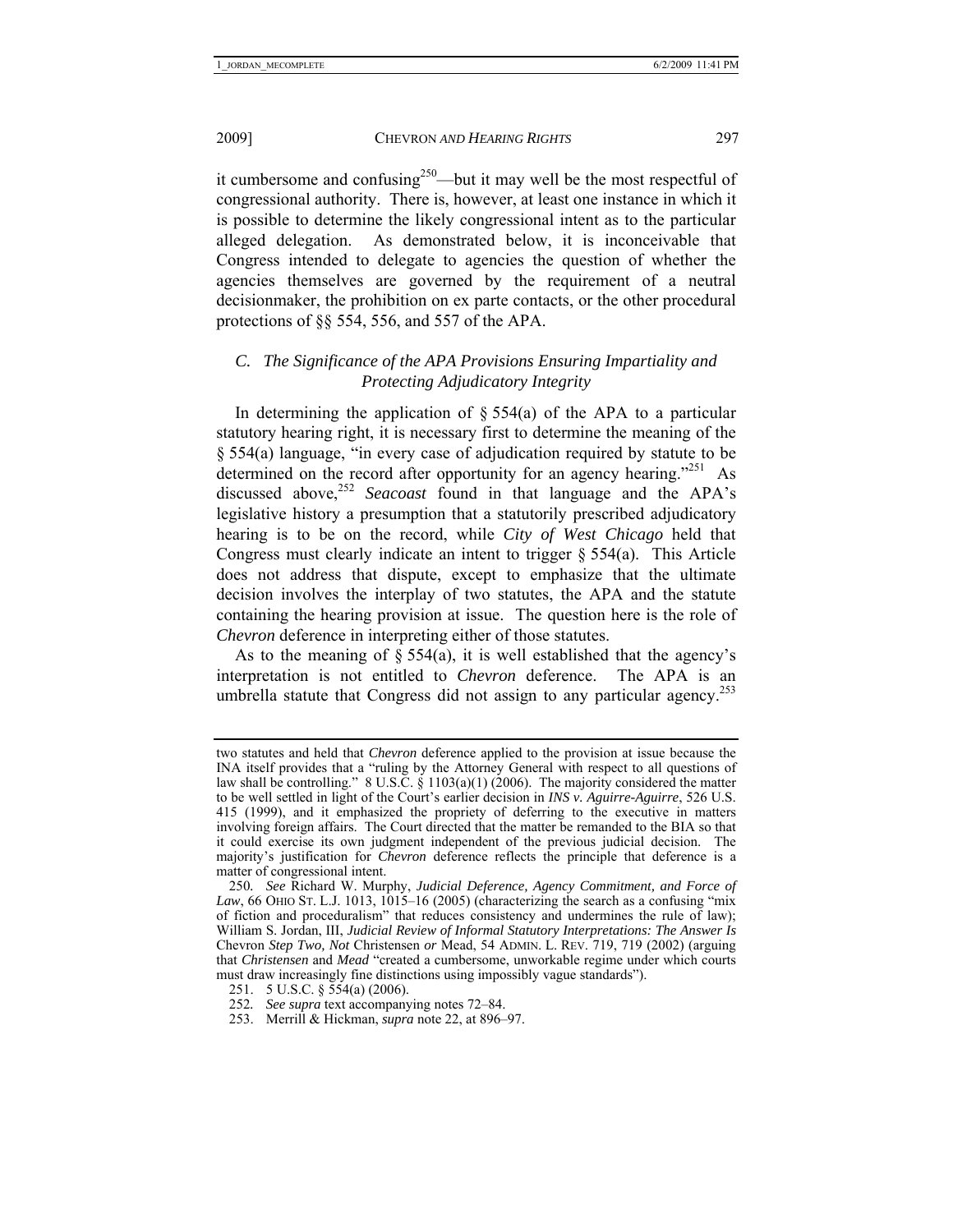The question, then, is whether *Chevron* deference applies to the agency's interpretation of a hearing provision in the statute the agency has been assigned to administer. As established in the previous section, the answer depends upon whether Congress would have intended deference to the particular interpretation. In a typical case involving a substantive delegation, such as *Chevron* itself, the court needs to examine only that particular statutory language and other indicators of congressional intent as to that provision. Here, however, the APA establishes the baseline for the interpretation of statutory provisions that might trigger its procedural protections. Thus, the threshold question is whether the Congress that enacted the APA or any of its relevant amendments would have intended the courts to defer to agencies as to later judgments about the applicability of the Act's protections. The answer is no.

### *1. The APA Congress Would Not Have Intended Deference to the § 554(a) Trigger Decision*

The on-the-record provision of  $\S 554(a)$  and the various procedural protections in formal adjudications, including the use of independent ALJs, represented a compromise after some fifteen years of intense effort by regulated interests to impose severe procedural restraints on agency decisionmaking. What began as an attempt to place virtually all agency decisions in the hands of independent administrative courts ultimately produced the rather modest APA, which embodied two innovative and fundamental concepts of interest to us here. First, the APA sought to separate policymaking (to be done through the newly developed legislative rulemaking process) from adjudication of the rights and interests of particular individuals or companies.<sup>254</sup> Second, the APA adopted an independent decisionmaker, now known as the  $ALJ<sup>255</sup>$  Throughout the political struggle, both sides may well have agreed on only one thing—the need for an impartial, independent tribunal when an agency decides a dispute about individual rights or interests.

Concern about bias and inappropriate influence in government decisionmaking about individuals was nothing new. It had been central to the Magna Charta<sup>256</sup> and had prompted the Framers to protect the writ of habeas corpus<sup>257</sup> and to adopt several provisions of the Bill of Rights.<sup>258</sup>

<sup>254</sup>*. Compare* 5 U.S.C. §§ 551(4)–(5), 553, *with* 5 U.S.C. §§ 551(6)–(7), 554–557.

 <sup>255. 5</sup> U.S.C. §§ 556(b), 3104, 7521.

 <sup>256.</sup> See the statutes at large from Magna Charta to the end of the last parliament, 1768, 25 Edw. 273–77 (Eng.) (providing various provisions prohibiting the unbridled use of power by the King).

<sup>257.</sup> U.S. CONST. art. I,  $\S$  9. Although the habeas corpus clause appears as a limitation on congressional power to suspend the writ, it functions to assure that the writ is available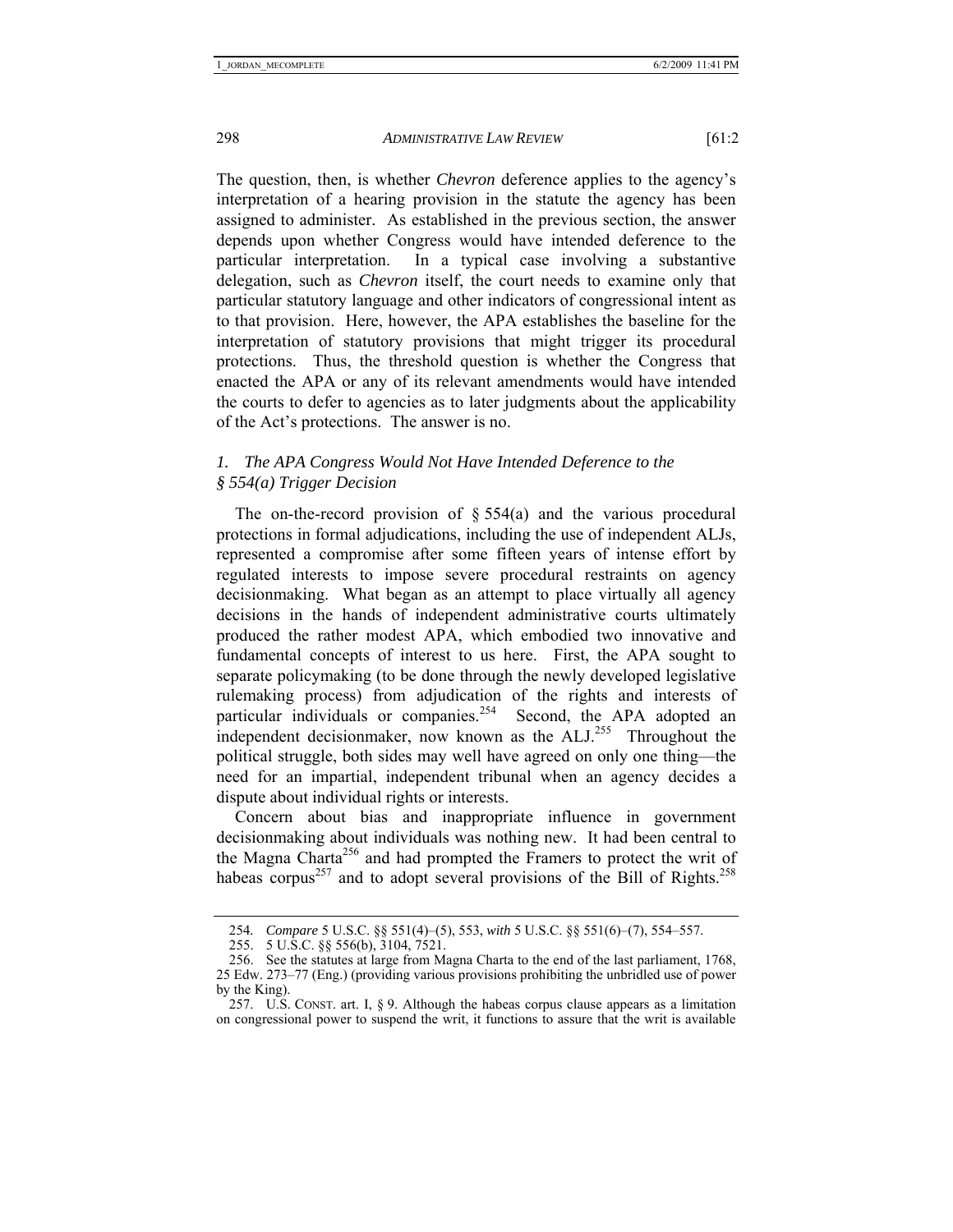Thirty years before the APA, Elihu Root, a distinguished former Secretary of War, Secretary of State, U.S. Senator, and recipient of the 1912 Nobel Peace Prize,<sup>259</sup> extolled the virtues but warned of the dangers of the thennascent federal bureaucracy. Referring to the new machinery of administrative regulation, he said,

We shall go on; we shall expand them, whether we approve theoretically or not, because such agencies furnish protection to rights and obstacles to wrong doing which under our new social and industrial conditions cannot be practically accomplished by the old and simple procedure of legislatures and courts in the last generation. Yet the powers that are committed to these regulating agencies, and which they must have to do their work, carry with them great and dangerous opportunities of oppression and wrong. If we are to continue a government of limited powers these agencies of regulation must themselves be regulated. The limits of their power over the citizen must be fixed and determined. The rights of the citizen against them must be made plain.<sup>260</sup>

Along similar lines, then-Professor Felix Frankfurter, lecturing at Yale in May 1930, spoke of the need for regulation,<sup>261</sup> but he also warned that "the power which must more and more be lodged in administrative experts, like all power, is prone to abuse unless its exercise is properly circumscribed and zealously scrutinized. For we have greatly widened the field of administrative discretion and thus opened the doors to arbitrariness."<sup>262</sup>

These men were not the antigovernment curmudgeons of their day. Quite the contrary, Root was a former head of two different Cabinet agencies who believed that agencies were needed to protect individual rights and address wrongdoing. Frankfurter was a future New Dealer. But both understood that the hydraulic pressures of power need to be resisted with appropriate checks on its exercise.

In 1929, even before Frankfurter spoke, Senator George W. Norris, a liberal Republican, had introduced a bill to create a consolidated administrative court, which would have made it easier to challenge agency actions. At the time, his target was presumably the agencies of a

and that the independent judiciary has the power to intercede on behalf of individuals imprisoned by executive authority. *E.g.*, Boumediene v. Bush, 128 S. Ct. 2229 (2008).

 <sup>258.</sup> U.S. CONST. amend. IV (warrant requirement); U.S. CONST. amend. V (grand jury and due process provisions); U.S. CONST. amend. VI (requiring "a speedy and public trial, by an impartial jury").

 <sup>259.</sup> Nobelprize.org, Elihu Root: Nobel Peace Prize 1912, http://nobelprize.org/nobel\_prizes/peace/laureates/1912/root-bio.html (last visited Jan. 22, 2009).

 <sup>260.</sup> Elihu Root, *Public Service by the Bar*, 39 REP. OF THE A.B.A. 355, 368–69 (1916), *quoted in* JOSEPH P. CHAMBERLAIN ET AL., THE JUDICIAL FUNCTION IN FEDERAL ADMINISTRATIVE AGENCIES 2 (1942).

<sup>261</sup>*. See* FELIX FRANKFURTER, THE PUBLIC & ITS GOVERNMENT 81–122 (1930) (discussing the need for regulation of public utilities).

<sup>262</sup>*. Id.* at 157–58.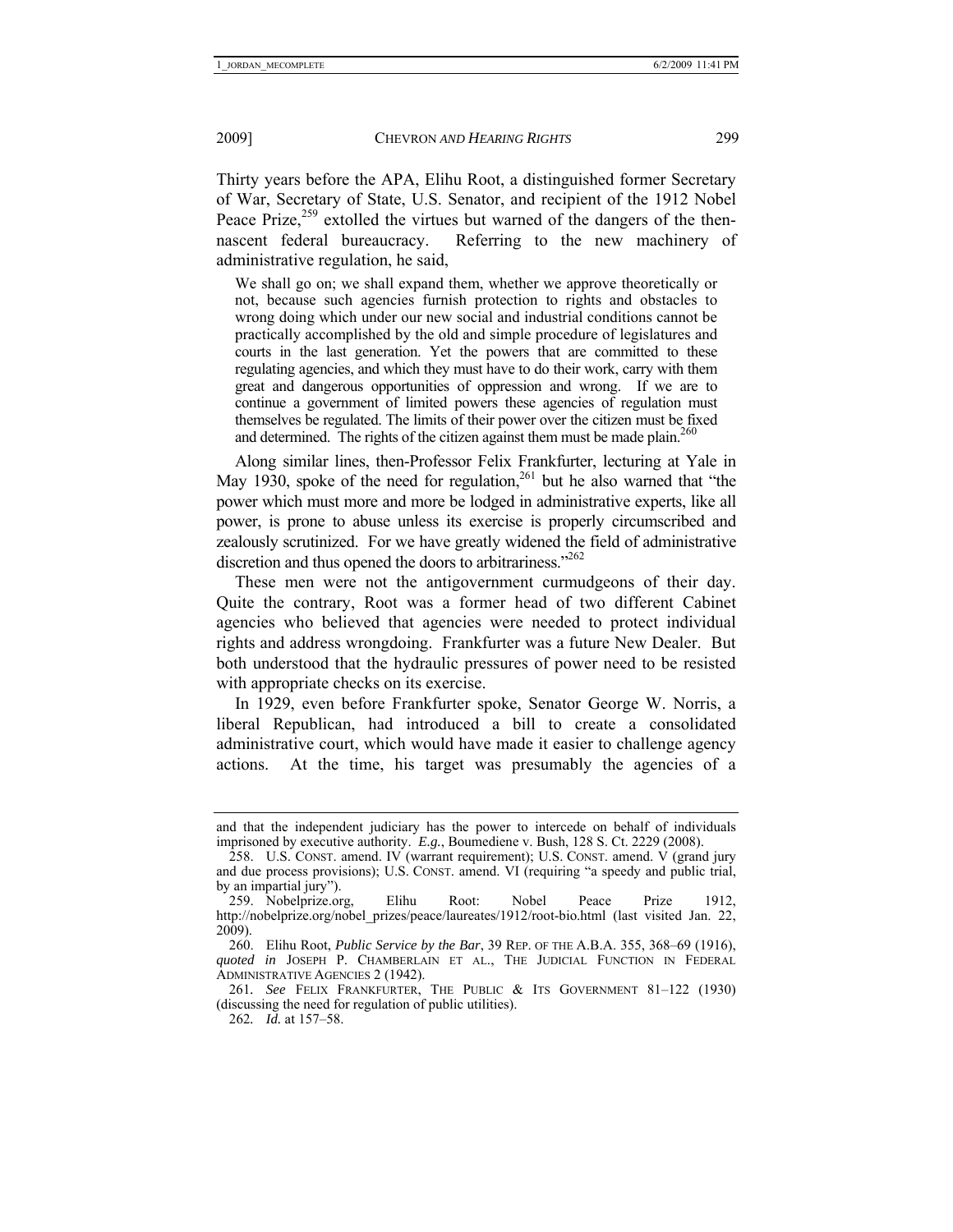conservative Republican administration.<sup>263</sup> For most of the next decade, however, the antigovernment curmudgeons of the American Bar Association (ABA) took the lead in proposing reforms that would tightly control agency decisionmaking. Walter Gellhorn placed the beginning of this story in 1933, when the ABA created the Special Committee on Administrative Law, which quickly proposed that the "judicial function" of administrative agencies be transferred to an independent tribunal.<sup>264</sup> The same year, Senator Marvel Mills Logan, a Democrat apparently motivated by fairness concerns rather than substantive opposition to regulation, introduced a bill that "sought both to impose strict court-like procedures on agencies and to permit the judiciary to conduct sweeping appellate review of agency decisions."265

In 1934, the ABA Committee's first formal report proposed a federal administrative court with branches or independent tribunals unencumbered<br>by legislative and executive functions.<sup>266</sup> Also in 1934, Professors by legislative and executive functions.<sup>266</sup> Frederick Blachley and Miriam Oatman of the Brookings Institution issued a balanced critique of administrative decisionmaking, recognizing the value of the administrative model, but strongly criticizing the combination of functions in adjudicatory decisions.<sup>267</sup> Summarizing their concerns about administrative adjudication, they said that administrative adjudicators,

because of being too strongly impregnated with the view of general public interest, . . . may lose sight of individual rights; . . . they are thinking too exclusively in terms of administration rather than in terms of adjudication; . . . the administrative authority may be at one and the same time a fact-finding, a prosecuting, and an adjudicating authority, and a party in the case. $268$ 

Professors Blachley and Oatman ultimately recommended a system of administrative courts that appears comparable to the modern state centralpanel systems,<sup>269</sup> with the proviso that policy should be controlled by

268*. Id.* at 255.

 <sup>263.</sup> George B. Shepherd, *Fierce Compromise: The Administrative Procedure Act Emerges from New Deal Politics*, 90 NW. U. L. REV. 1557, 1567 (1996).

 <sup>264.</sup> Gellhorn, *supra* note 101, at 219.

 <sup>265.</sup> Shepherd, *supra* note 263, at 1569.

<sup>266</sup>*. Id.* at 1574. These tribunals would not have been limited to the adjudication of particular facts of concern to us here, but would have reached all types of administrative decisions.

<sup>267</sup>*. See* FREDERICK F. BLACHLY & MIRIAM E. OATMAN, ADMINISTRATIVE LEGISLATION AND ADJUDICATION 220–23, 237–39 (1934) (praising reliance on administrative experts rather than courts because "[t]hey begin to see cases in relationship to social and economic situations, rather than merely in relationship to fixed and more or less arbitrary private rights," but arguing for a strict separation of functions and decisional independence in administrative adjudications).

<sup>269</sup>*. See id.* at 280–83 ("[Various administrative courts] should be composed of persons of great ability who are placed in as independent a position as possible. These persons should have a long or permanent tenure of office, should not be removable except for cause,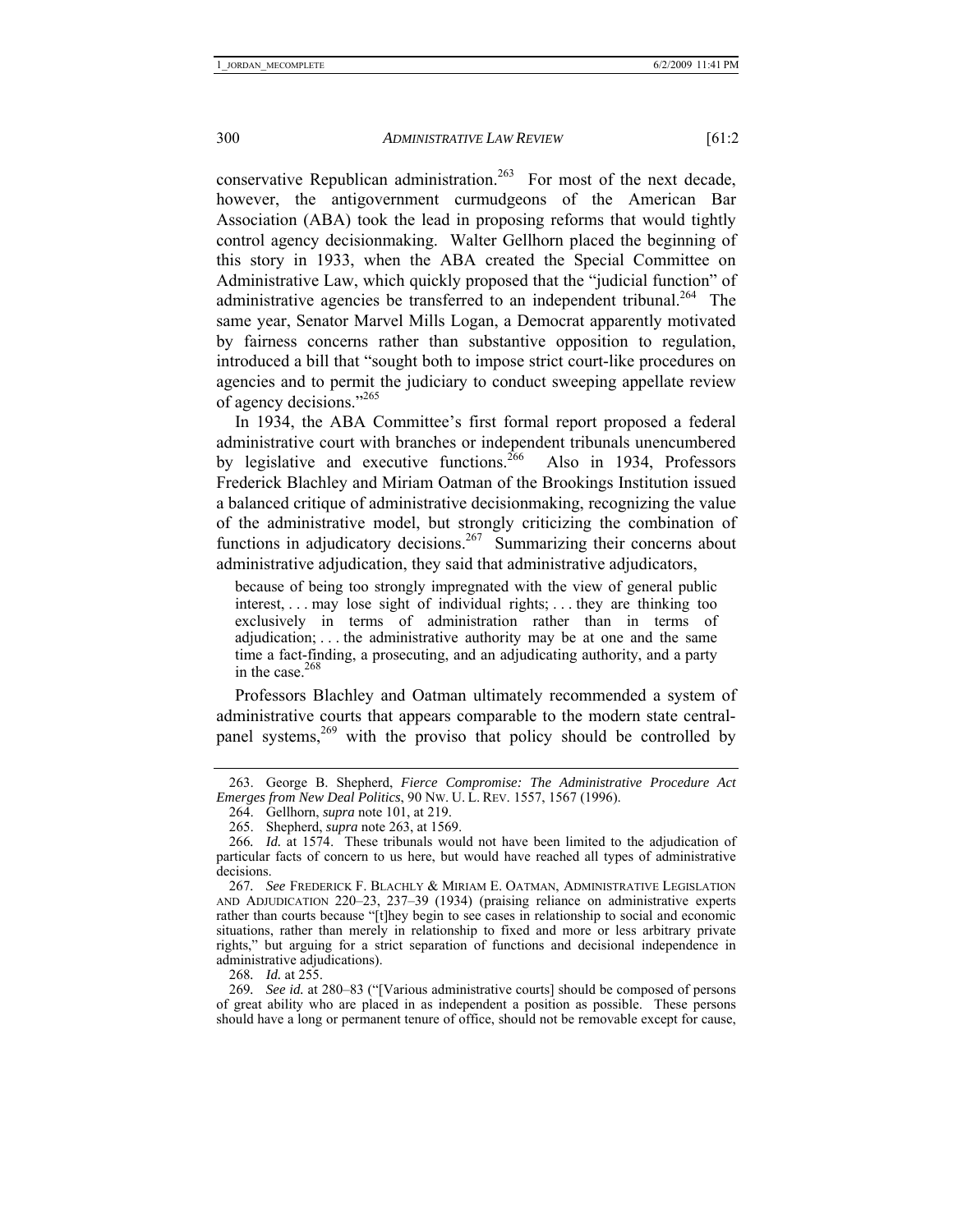political methods at the same time that "[j]udicial determinations must be controlled by judicial methods."<sup>270</sup> In light of the policy proviso, this can be seen as an early version of the independent-hearing-office scheme ultimately adopted in the APA—policy control by the agency but an independent consideration of the facts.

For the next several years, the ABA continued to press for some form of independent judicial or quasi-judicial control over agency decisionmaking, including a 1937 proposal for internal departmental review boards that would create a record as the basis for judicial review.<sup>271</sup> The ABA's effort came to an unfortunately strident head in 1938 with Dean Roscoe Pound as Chair of the ABA Committee. Charging that the "case for administrative absolutism  $\dots$  has made great headway," $^{272}$  Pound famously identified ten allegedly dangerous tendencies in administrative law, including the tendency "to decide without a hearing."<sup>273</sup>

Meanwhile, the President had appointed a Committee on Administrative Management in 1937 to study the federal bureaucracy and make recommendations for improvement. The Committee's report made several useful suggestions concerning management of the federal bureaucracy, including expanding the White House staff in order to keep track of administrative activity, strengthening the management and budgetary agencies, and expanding the merit-based civil service system to virtually all positions not responsible for making policy.<sup>274</sup> In large part, however, the report was an assault on the independent regulatory agencies, which Roosevelt could not control and characterized as "a headless 'fourth branch' of the Government," responsible to no one.<sup>275</sup> Professor Louis

and should have adequate salaries.").

<sup>270</sup>*. Id.* at 240.

 <sup>271.</sup> Professor Louis Jaffe described these efforts in his contemporaneous critique, Louis L. Jaffe, *Invective and Investigation in Administrative Law*, 52 HARV. L. REV. 1201, 1221–36 (1939); *see also* Gellhorn, *supra* note 101, at 219–22; Shepherd, *supra* note 263, at 1573–83.

 <sup>272.</sup> Jaffe, *supra* note 271, at 1232 (quoting the ABA Committee Report for 1938).

 <sup>273.</sup> Gellhorn, *supra* note 101, at 221–23.

 <sup>274.</sup> THE PRESIDENT'S COMMITTEE ON ADMINISTRATIVE MANAGEMENT, REPORT OF THE COMMITTEE WITH STUDIES OF ADMINISTRATIVE MANAGEMENT IN THE FEDERAL GOVERNMENT, at iv (1937) [hereinafter REORGANIZATION OF THE EXECUTIVE DEPARTMENTS].

<sup>275</sup>*.* MESSAGE FROM THE PRESIDENT OF THE UNITED STATES, REORGANIZATION OF THE EXECUTIVE DEPARTMENTS, S. Doc. No. 8, at 67 (1st Sess. 1937); *see* JOHN A. ROHR, TO RUN A CONSTITUTION: THE LEGITIMACY OF THE ADMINISTRATIVE STATE 152–53 (1986) (criticizing Roosevelt's overblown "fourth branch" rhetoric, which has come to taint the entire administrative state, although "[t]he committee had no intention of undercutting the legitimacy of the activities of the independent regulatory commissions. Their independence was the committee's target."). The committee wanted merely to bring the independent commissions under presidential control, but it lost that fight, and "the offensive 'fourth branch' language has survived and flourished as an unsettling monument to the law of unintended consequences." *Id.* at 153.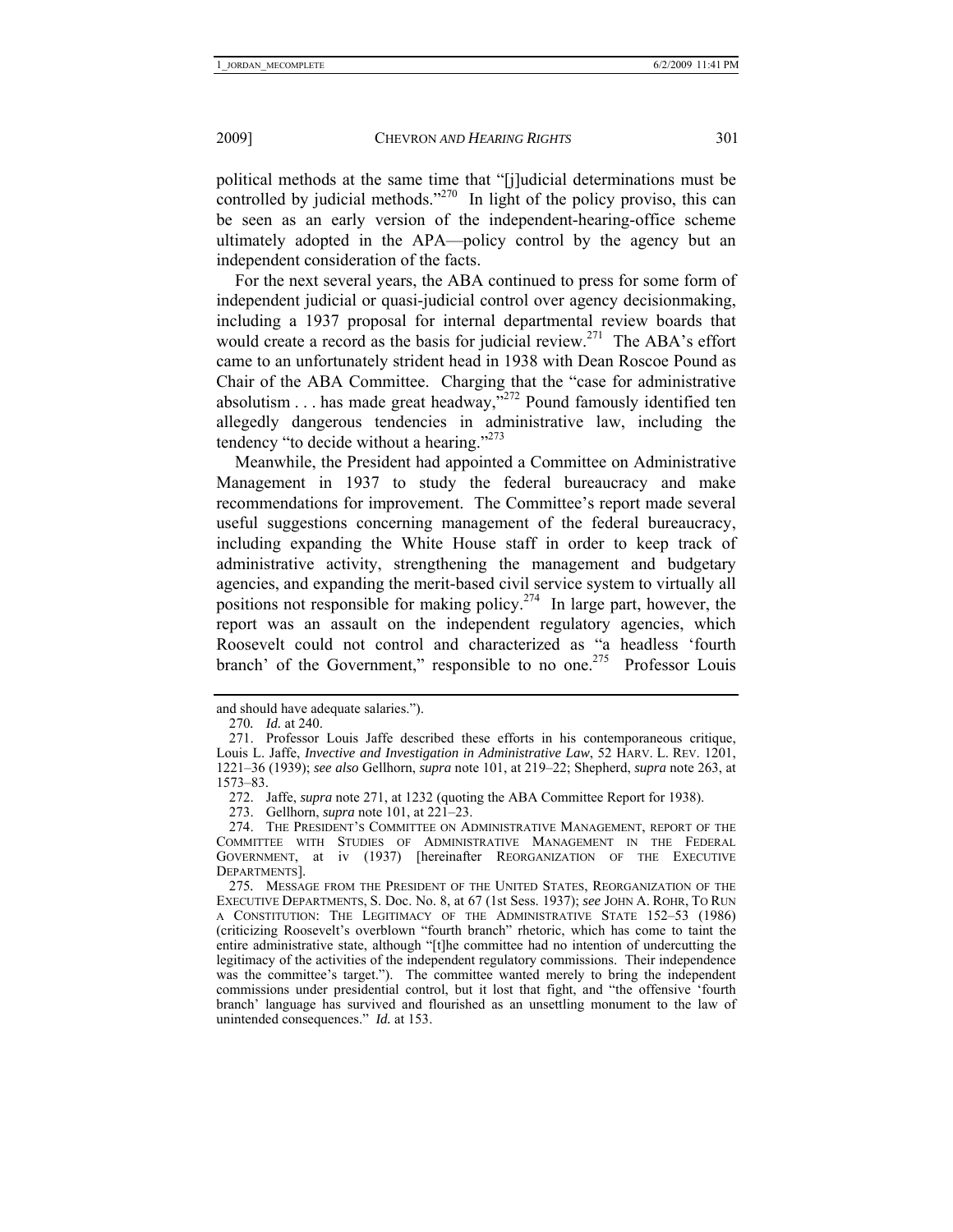Jaffe soon thereafter criticized the report's "indiscriminate condemnation" of independent agencies, arguing that the report had provided no proof of the serious charges levied against them. $276$ 

For our purposes, the question is how all of this history bears on whether the APA Congress in 1946 would have intended the courts to defer to an agency's decision that the agency was not bound by the independent decisionmaker, separation of functions, and other protections of §§ 554, 556, and 557 of the APA. The conservative-ABA side of the argument, reflecting a near mania about independent control of all agency decisions, both rulemaking and adjudication, would never have intended to authorize such deference. While rejecting most of the conservative critique, moderates and even New Deal proponents opposed the combination of functions in adjudications and sought independent decisionmakers. As noted, the Brookings Institution took that position in 1934. Representative Emanuel Celler, a leading New Deal Democrat, supported APA proposals in 1936 out of concern for procedural fairness.<sup>277</sup> Even the President's Committee, in its critique of independent agencies, emphasized the need for neutral decisionmaking in adjudications: "The most important work done by the independent commissions is either judicial or quasi-judicial. Such work calls for the highest measure of impartiality in order that justice may be done and public confidence may be maintained."<sup>278</sup> Concerned about the policy independence of independent commissions, the President's Committee recommended that the commissions be incorporated into regular executive departments.279 Once incorporated into an executive department, a commission would be broken down into two sections. One of these would be the Judicial Section, which "would be 'in' the department for the purposes of 'administrative housekeeping,'" but otherwise completely independent.<sup>280</sup>

Its members would be removable by the President only for incompetence or misconduct, and neither the Cabinet Secretary nor the President could review its decisions. This section would handle the judicial and quasi-judicial aspects of regulation.<sup>281</sup>

 <sup>276.</sup> Jaffe, *supra* note 271, at 1238–42.

 <sup>277.</sup> Shepherd, *supra* note 263, at 1578. Cellar changed course, however, by 1940, when it had become clear that "administrative reform" efforts were actually attacks on the New Deal. He then voted against the conservative proposals. *Id.*

 <sup>278.</sup> REORGANIZATION OF THE EXECUTIVE DEPARTMENTS, *supra* note 274, at 68.

<sup>279</sup>*. Id*. at 229.

<sup>280</sup>*. Id.* at 69.

<sup>281</sup>*. Id.* A 1938 review of the President's Committee Report noted that "the *Report* realizes, *of course*, that a commission engaged in quasi-judicial work should not be treated as a mere administrative adjunct to a government department," and praises the two-section proposal as "most ingenious." R. MacGregor Dawson, *Review of Books*, 4 CAN. J. OF ECON. & POL. SCI./REVUE CANADIENNE D'ECONOMIQUE ET DE SCIENCE POLITIQUE 279, 280 (1938)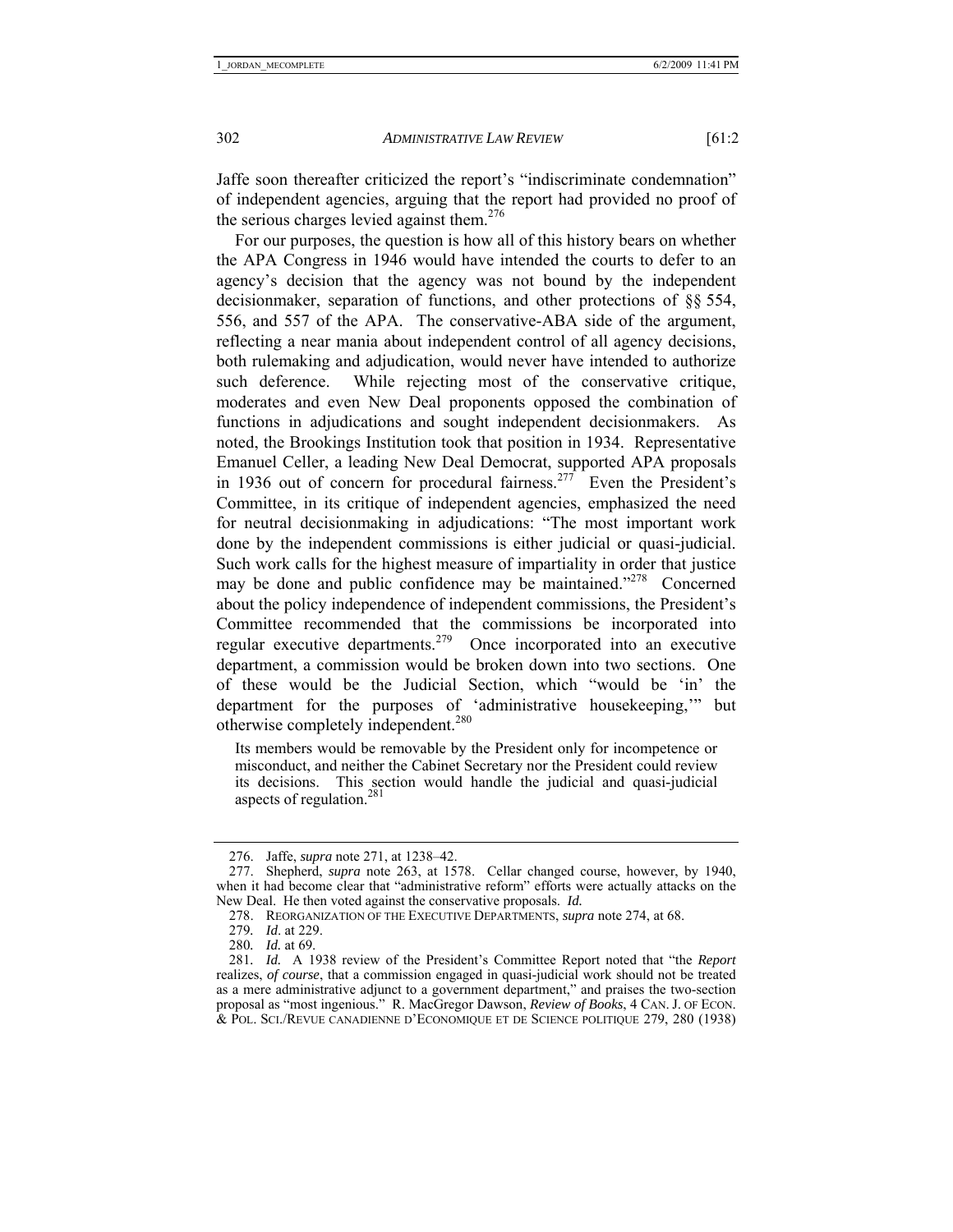In 1938, the year of Pound's diatribe, James Landis published *The Administrative Process*, 282 recently characterized as "promoting the concentration of power in administrative agencies" and "[t]he boldest call for judicial passivity in the face of administrative expertise.<sup>7283</sup> This New Deal icon wanted to limit judicial review, resisted agency independence of executive authority, and urged that "[t]he ultimate test of the administrative is the policy that it formulates; not the fairness as between the parties of the disposition of a controversy on a record of their own making.<sup> $284$ </sup> Still, he recognized the value of separated functions and independent decisionmakers in administrative adjudication:

Some gain against the consequences of so combining functions has been achieved by providing for the separation of those functions in the administrative agency's staff. Adjudication, as distinguished from the presentation of claims, is generally centered in trial examiners who, as a matter of internal organization, are not subordinated to any official other than to the Commission itself. The adequate development of these staffs would provide judges who have, as they should have, an understanding of the general policy of the administrative, indeed a proper bias toward its point of view, and yet, by having been entirely disassociated with the earlier phases of the proceeding, have no personal interest in its outcome.<sup>285</sup>

Thus, as the 1930s drew to a close, all sides in the debate essentially assumed that the adjudication of the facts concerning particular or individual circumstances should be conducted by an independent party who was not subject to the control or direction of political officials with respect to those factual judgments.<sup>286</sup>

- 284. LANDIS, *supra* note 282, at 39.
- 285*. Id.* at 103–04.

<sup>(</sup>emphasis added). The emphasized language suggests a very strong general assumption that quasi-judicial decisions should be made by independent decisionmakers. In 1986, Professor Rohr, referring to the popular name of the President's Committee Report, argued that "[t]he Brownlow Report is vulnerable in its treatment of individual rights." ROHR, *supra* note 275, at 149. This might suggest that the President's Committee was prepared to sacrifice the individual on the altar of efficient, agency-controlled adjudication. As the quotation from the President's Report demonstrates, this is not so. Read in context, Rohr's concern appears to derive from the Report's emphasis on centralized government administration as a means of achieving social goals, which Rohr saw as in tension with the Founders' primary emphasis on the protection of individual rights through separated powers. *Id.* at 146–49.

 <sup>282.</sup> JAMES M. LANDIS, THE ADMINISTRATIVE PROCESS (1938).

 <sup>283.</sup> Reuel E. Schiller, *The Era of Deference: Courts, Expertise, and the Emergence of New Deal Administrative Law*, 106 MICH. L. REV. 399, 418, 420 (2007).

 <sup>286.</sup> Freedman noted that, prior to the APA,

<sup>[</sup>s]uspicions were prevalent that hearing officers were chosen casually and for the wrong reasons, and that they did not discharge their duties with an impartiality of the character routinely assumed in federal judges. Moreover, these suspicions were accompanied by the conviction that administrative hearing officers could not be expected to preside impartially so long as they remained no more than staff members employed by their respective agencies, subservient to the direction and discipline of their superiors in making their proposed findings of fact and recommendations for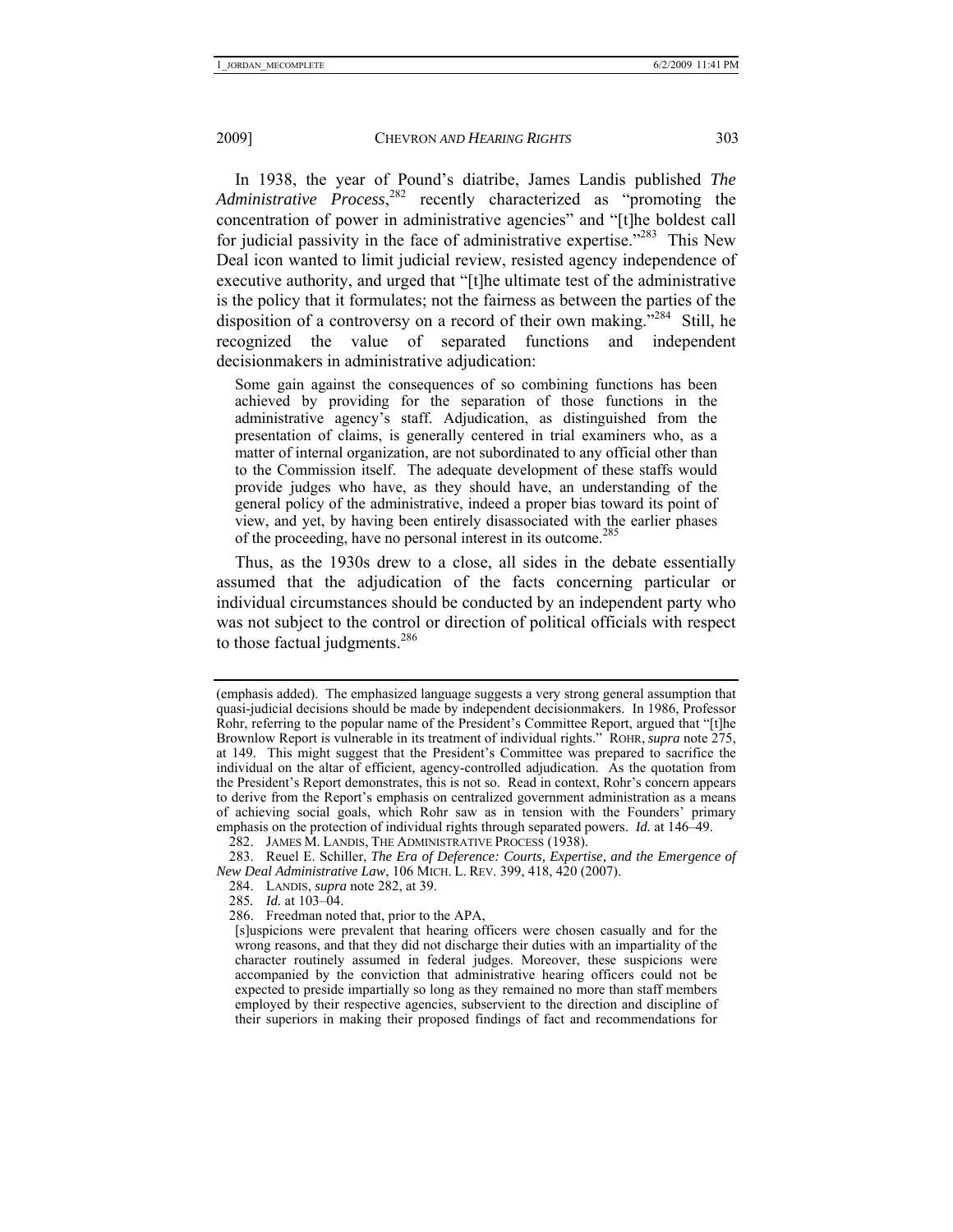As the ABA's restrictive position was gaining momentum in the form of the Walter–Logan Bill,287 President Roosevelt directed the Attorney General to appoint a committee to study the administrative process. FDR's directive did not slow down Walter–Logan, which Congress enacted in December 1940. Roosevelt promptly vetoed Walter–Logan, however, arguing that any general administrative law statute should await the report of the Attorney General's Committee.288 Of particular interest to this discussion, Paul Verkuil has suggested that the passage of Walter–Logan depended upon a coalition of New Deal opponents and New Deal supporters who nonetheless supported a judicial model of agency decisionmaking.<sup>289</sup> If that is true, both sides of the substantive New Deal

The problem of confining administrative action within the bounds of fair procedure and the limits set by law was from the outset felt to be pressing in cases of so-called administrative adjudication or quasi-judicial action—that is to say, cases where an administrative order is brought directly home to a particular applicant or defendant, and where it operates immediately to forbid or require someone to act. Here one of the abuses which it was thought should be corrected was the combination of the functions of prosecutor and judge in the same hands. There was also the problem of insuring to the parties adequate opportunity to present their case and a disinterested appraisal of the facts free from political interference or bureaucratic bias.

John Dickinson, *Administrative Procedure Act: Scope and Ground of Broadened Judicial Review*, 33 A.B.A. J. 434, 435 (1947).

 287. As Walter Gellhorn described it, "[p]roposals put forward by the American Bar Association were, with slight alterations, embodied in a bill sponsored by Senator Logan and Representative Walter." Gellhorn, *supra* note 101, at 224. As described by Paul Verkuil, Walter–Logan would have "judicialized administrative law by forcing all agency decisions into a trial type hearing mode." Kenneth C. Davis & Walter Gellhorn, *Present at the Creation: Regulatory Reform Before 1946*, 38 ADMIN. L. REV. 511, 512 (1986).

 288. Gellhorn, *supra* note 101, at 226. Gellhorn reports that Dean Pound attacked the veto message as "in keeping with the Marxian idea of the disappearance of law." *Id*. at 226 n.22.

289. Paul Verkuil wrote,

What makes [the Walter–Logan] episode relevant today is an understanding of the motivations of members of Congress and the bar who did not hold substantive objections to the New Deal programs, but nonetheless shared procedural objections. There must have existed a group who felt this way or else the vast body of New Deal legislation would not have become law in the first place. These legislators saw not the twin tyrannies, but only the procedural tyranny.... They were supportive of substantive intervention into the economy, but not supportive, if the analogy holds, of procedural intervention into the judicial system through development of a nonadversary system of administrative procedure.

Paul R. Verkuil, *The Emerging Concept of Administrative Procedure*, 78 COLUM. L. REV. 258, 274 (1978) (footnote omitted). *But see* McNollgast, *The Political Origins of the Administrative Procedure Act*, 15 J.L. ECON. & ORG. 180, 213 (1999) (arguing that Walter– Logan represented a victory for New Deal opponents who "sought to impose strict administrative procedures, granting courts significant powers to protect economic rights, as a way of fighting the New Deal").

judgment.

FREEDMAN, *supra* note 167, at 162.

John Dickinson noted an early emphasis on the need for separation of functions in administrative adjudications: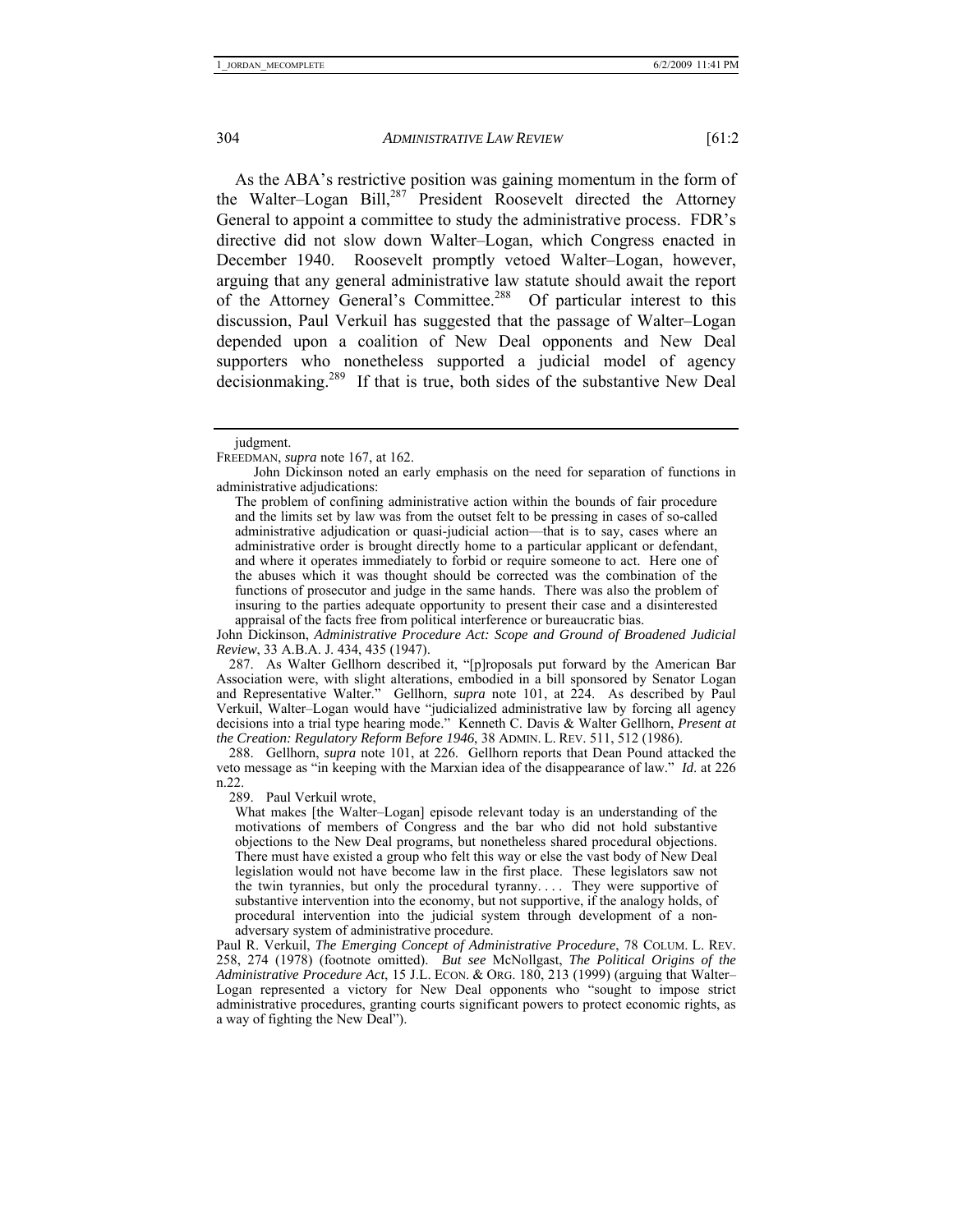disputes saw a need for judicial or judicial-like protections such as those later provided by §§ 554, 556, and 557 of the APA.

The staff of the Attorney General's Committee, directed by Walter Gellhorn, examined the administrative state in great detail, producing twenty-seven monographs thoroughly describing the operations of several agencies.<sup>290</sup> According to Gellhorn, those studies largely revealed that separation of functions was already considered to be good agency practice, such that the APA provisions "were not reforms in the sense that great masses of agencies had different procedures."<sup>291</sup> Despite that generalization, the monographs revealed and criticized many instances of combined functions.<sup>292</sup> Interestingly the monographs' level of concern about combination of functions waxed and waned in ways that parallel the  $APA$ 's later exceptions to formal adjudication.<sup>293</sup> For example, the monograph concerning the administration of the Grain Standards Act by the Department of Agriculture reflected little concern about a clear combination of functions in misrepresentation proceedings because the proof in such cases involved simply comparing a Federal Grain Inspection Certificate to an invoice,  $294$  a situation comparable to the APA's exemption for "inspections." These discussions again suggest a strongly shared view that administrative adjudications should be subject to the sorts of procedures required by §§ 554, 556, and 557 of the APA.

With war on the horizon, the Attorney General's Committee issued its Final Report in January  $1941^{295}$  Transmitting the Report to the Attorney General, Chairman Dean Acheson emphasized that issues related to the trial examiner—salary, qualifications, and the "relationship of the trial

293. For the APA exceptions in question, see 5 U.S.C.  $\S$  554(a)(3) (2006) (exempting "proceedings in which decisions rest solely on inspections, tests, or elections").

 295. FINAL REPORT OF THE ATTORNEY GENERAL'S COMM. ON ADMIN. PROCEDURE (1941) [hereinafter FINAL REPORT].

 <sup>290.</sup> Davis & Gellhorn, *supra* note 287, at 512.

<sup>291</sup>*. Id*. at 521. Thus, according to Gellhorn, "[t]he real reason the Administrative Procedure Act did not cause a great turmoil when it was enacted was that to a considerable extent it is declaratory." *Id*.; *see also* SHAPIRO, *supra* note 101, at 39 (describing the Attorney General's Report (and later the APA) as developing rules that "had to be derived pragmatically from existing agency practice," and asserting that the "new administrative law was to legitim[ize] what the New Deal was doing, not dictate rules to it that would hinder its activities").

<sup>292</sup>*. See, e.g.*, ADMINISTRATIVE PROCEDURE IN GOVERNMENT AGENCIES: MONOGRAPH OF THE ATTORNEY GENERAL'S COMM. ON ADMIN. PROCEDURE, S. DOC. NO. 186, pt. 1, at 3, 12, 16–18 (3d Sess. 1940) [hereinafter MONOGRAPHS] (noting the Department of Labor's reliance upon "an impartial representative" in Walsh–Healey Act disputes, but noting and criticizing posthearing communications and editing); *id*. pt. 3, at 32–35 (describing the examining system at the FCC, criticizing combination of functions), *id*. pt. 5, at 19–20 (describing attempts at separating functions at the Federal Alcohol Administration), *id*. pt. 10, at 11–12, 21 (criticizing combination of functions at the Department of Commerce— Bureau of Marine Inspection and Navigation).

 <sup>294.</sup> MONOGRAPHS, *supra* note 292, pt. 7, at 18.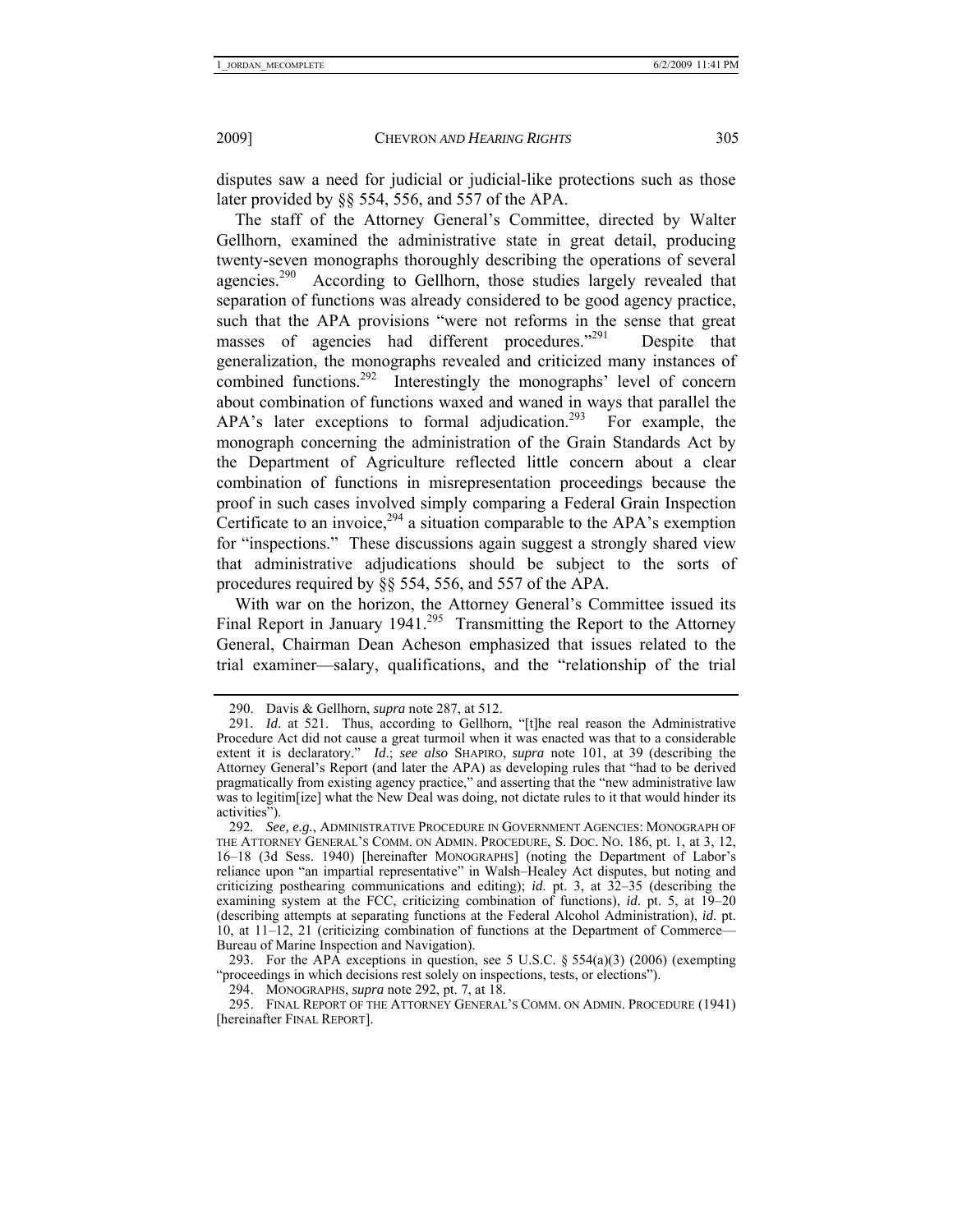examiner to the case which he has heard and to the agency which he has served . . . . go to the very heart of the adjudicative process."<sup>296</sup> The majority proposed a system of independent hearing officers with real decisional authority to hear formal adjudications, emphasizing the need for impartiality and separation of functions in the hearing process.<sup>297</sup> The majority emphasized, however, that the best approach was for its Report to guide administrators with respect to appropriate practices, rather than to enact a comprehensive procedural code.<sup>298</sup> The Committee minority―Messrs. McFarland, Stason, and Vanderbilt―sought, in particular, to strengthen the separation of prosecuting and judicial functions and proposed a detailed code of fair procedure.<sup>299</sup> Note that both the procedurally lenient majority and the more demanding minority emphasized the value of both impartiality and separation of functions. As Professor Brown wrote in 1947, "the most significant feature of [the majority's proposal] was a provision for independent 'hearing commissioners.'"300 Professor Rohr has argued that the Attorney General's Report returned to an emphasis on procedures to protect individual rights after the management emphasis of the President's Committee Report of 1937. He argued that the emphasis on rights and procedures "helped to integrate the public argument over the administrative state into the perennial American public argument."301 On all sides there was a very high expectation that administrative adjudications of any significance would be handled by an independent, impartial presiding officer, consistent with the prevailing understanding of how best to protect individual rights.

The interplay of two aspects of the Final Report is central to the continuing dispute over when a statutory hearing right triggers § 554(a) of the APA. First, the Attorney General's Committee envisioned administrative adjudication as having two distinct phases. The first, informal adjudication, would involve decisions made through inspections, conferences, or negotiations. This would resolve "all but a surprisingly small percentage of cases." The second phase, should informal methods fail, would be "formal adjudication . . . marked by hearings in which the testimony is taken, subject to cross-examination, and embodied into a

<sup>296</sup>*. Id.* at 258.

<sup>297</sup>*. Id.* at 6, 43–49, 55.

<sup>298</sup>*. Id.* at 191.

<sup>299</sup>*. See id.* at 203 (providing the additional views and recommendations of Messrs. McFarland, Stason, and Vanderbilt). Justice Groner urged an even stronger emphasis on separation of functions and impartiality. *Id*. at 248–50 (providing the views of Justice Groner). For a general description of the competing positions, see also Gellhorn, *supra* note 101, at 226–27.

 <sup>300.</sup> Ray A. Brown, *The Federal "Administrative Procedure Act*,*"* 1947 WIS. L. REV. 66, 67 n.6 (1947).

 <sup>301.</sup> ROHR, *supra* note 275, at 157.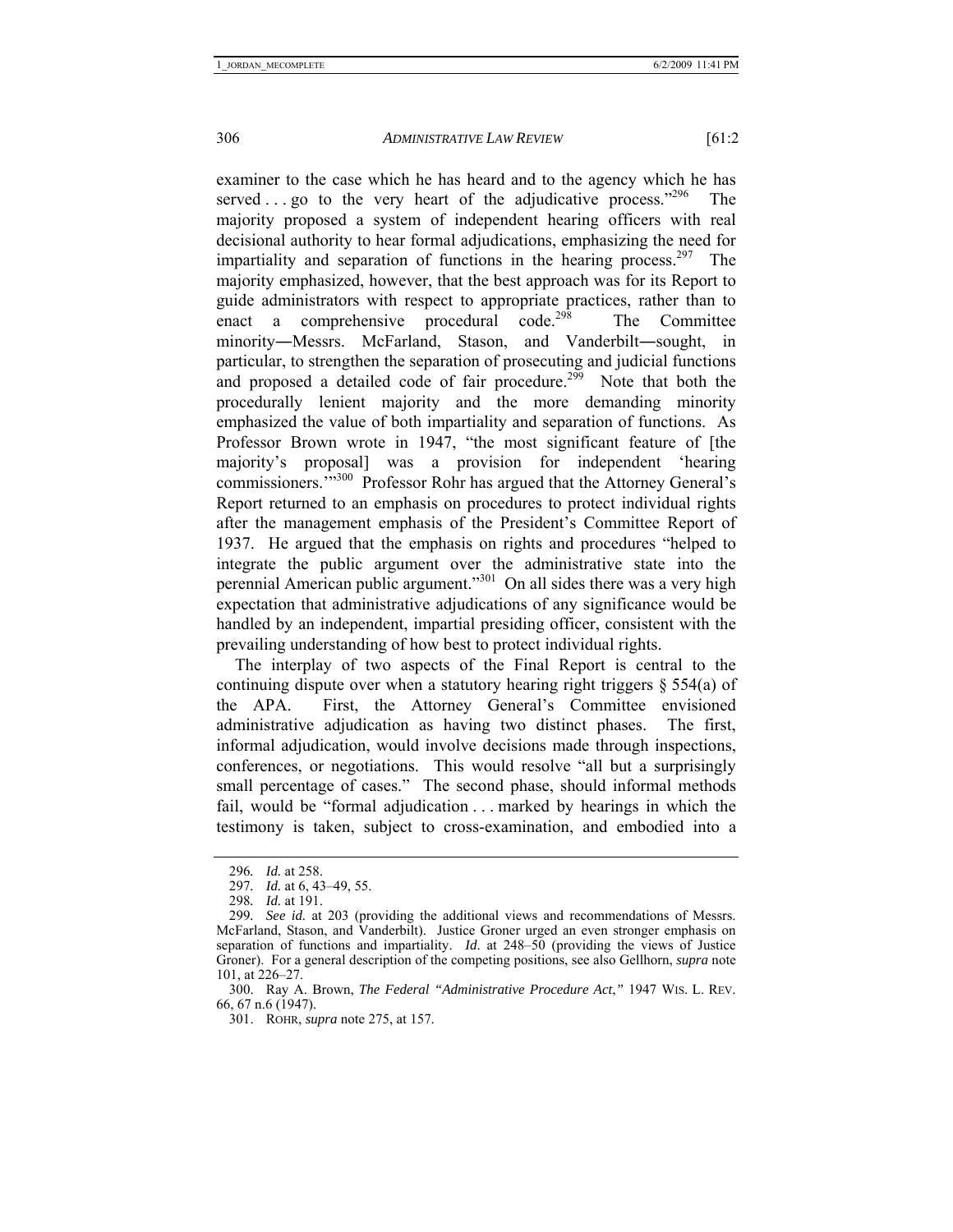record."302 We no longer understand the term *informal adjudication* in this way—essentially as a prehearing effort at settlement. The fact that the Committee did understand it this way again strongly suggests an expectation that most adjudicative disputes, if they could not be settled through the informal process, would proceed to a hearing with the protections that we now have in §§ 554, 556, and 557 of the APA.

Second, both the majority and the dissent proposed triggering language comparable to what we now have in  $\S$  554(a) of the APA. The majority's proposal would have applied its formal-adjudication requirements (particularly the use of independent hearing commissioners) to "proceedings wherein rights, duties, or other legal relations are required by law to be determined after opportunity for hearing, and, if a hearing be held, only upon the basis of a record made in the course of such hearing." $3^{03}$  The minority used essentially the same language. $3^{04}$  Thus, all members of the Attorney General's Committee agreed on two points: (1) the need to assign adjudications to independent, impartial hearing commissioners protected from agency pressure, and (2) the statutory language that would eventually govern the determination of whether those protections are available to parties appearing before administrative agencies. It is highly unlikely that either side on the Attorney General's Committee would have intended the courts to defer to agency decisions interpreting statutory hearing rights so as to avoid those protections.

For the next several years, reform of administrative law took a back seat to winning World War II, although the experience with massive government programs during the war may well have smoothed the way for eventual passage of the APA. $^{305}$  Even so, commentary from 1942 strongly

 <sup>302.</sup> FINAL REPORT, *supra* note 295, at 5 (internal quotation marks omitted); *see also id.* at 43–44 (explaining that formal procedures would be employed in two situations: (1) when the matter was of "such far reaching importance to so many interests that sound and wise government" dictate a formal hearing, and (2) when "the differences between private interests or between private interests and public officials have not been capable of solution by informal methods but have proved sufficiently irreconcilable to require settlement through formal public proceedings in which the parties have an opportunity to present their own and attack the others' evidence and arguments before an official body with authority to decide the controversy"); Verkuil, *supra* note 289, at 275–76 (recognizing that "informal adjudication"—including settlement conferences, stipulations, inspections, and tests—is essential to the administrative process, while "formal adjudication" enhances the protections of independent hearing commissioners).

 <sup>303.</sup> FINAL REPORT, *supra* note 295, at 195.

<sup>304</sup>*. See id.* at 232–33 ("[T]he provisions of this title shall apply to all proceedings in which statutory rights, duties, or other legal relations of any person are required by law to be determined only after opportunity for hearing and, if a hearing be held, only upon the basis of a record made in the course of such hearing . . . .").

 <sup>305.</sup> Walter Gellhorn has suggested that the heavy reliance on "civilian administration of massive dimensions" during the war had been reasonably successful and had changed perceptions such that administrative decisionmaking was no longer seen as tyrannical. He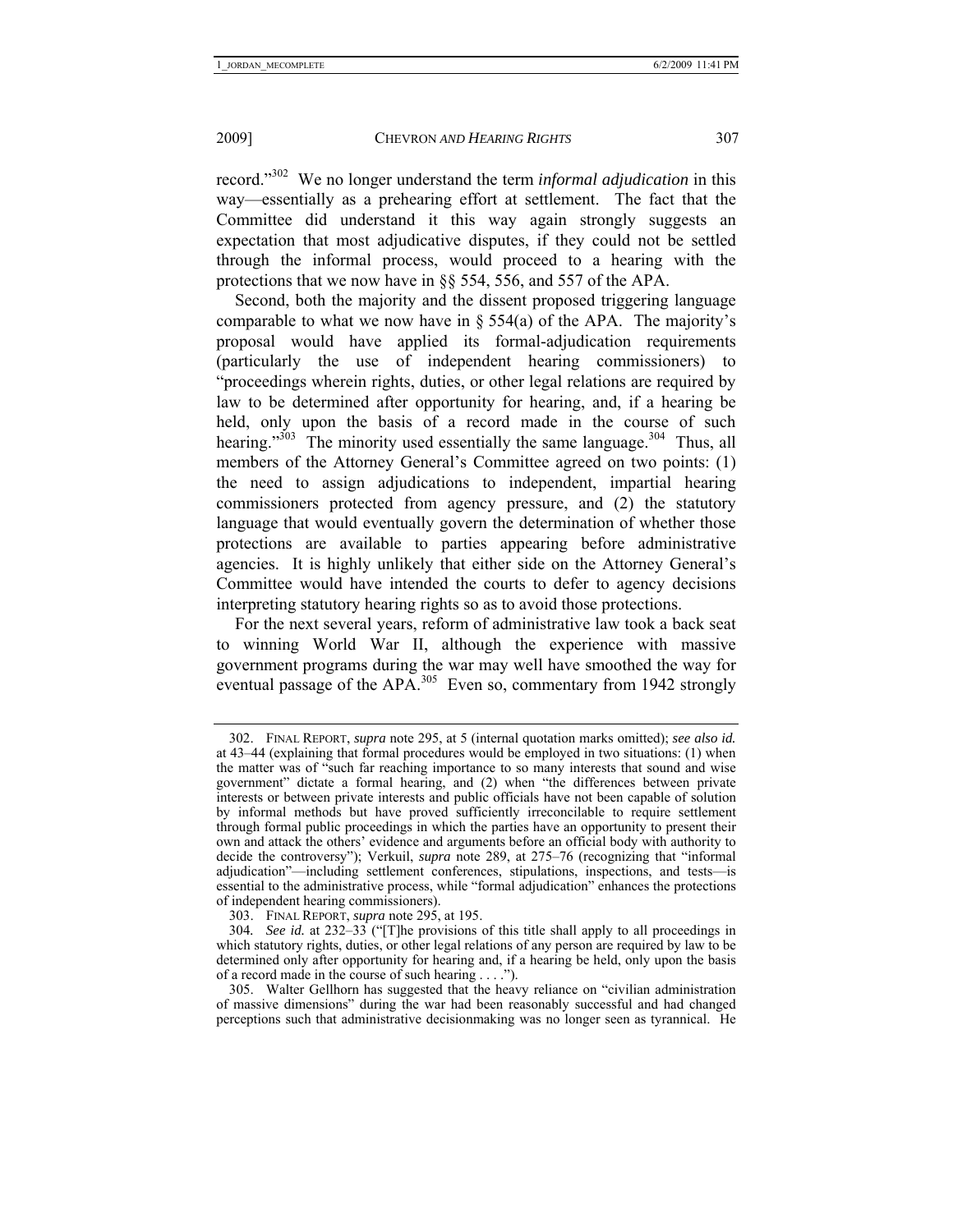suggests the widespread perception of the need for independent decisionmakers in agency adjudications and a suspicion that agencies would not provide appropriate procedures unless pressed to do so. Examining the adjudicative function in administrative agencies, Professors Joseph P. Chamberlain, Noel T. Dowling, and Paul R. Hays wrote that "[i]ts kernel is a hearing and order based on findings supported by evidence in the record."<sup>306</sup> They described both legislative decisionmaking and adjudications such as licensing as requiring "a formal order preceded by formal hearings" if previous informal dealings could not settle the matter. The APA later explicitly shuttled most legislative decisionmaking onto the informal-rulemaking track, but their understanding as to adjudications remained telling. They urged that the trial examiner be "independent of the legal staff[,] . . . separating as far as possible the prosecuting and the judicial functions of the agency," and that he "should have no other relation with the counsel for the government than with the counsel for private parties."307 Along similar lines, F. Trowbridge vom Baur's 1942 treatise described administrative adjudications as essentially judicial in nature, emphasizing the need for an unbiased tribunal and prohibition on ex parte contacts.<sup>308</sup>

Also in 1942, Kenneth Culp Davis examined at length the question of when a hearing should be required during an agency's decisionmaking process.<sup>309</sup> As he used the term, a "hearing" involved "the trial method" with "[t]he essential characteristics of  $\dots$  (1) requiring the findings to be based upon evidence in a formal record of the proceedings . . . , and (2) giving each party, within wide limits, full rights of cross-examination and rebuttal, as well as the right to offer affirmative proof."<sup>310</sup> For the most part, Davis argued for flexibility based upon his now-familiar distinction between legislative fact and adjudicative fact. He saw two primary decisionmaking models, the "public meeting" or "speech-making method" and the trial method.<sup>311</sup> He argued that the speech-making model is appropriate when a hearing is required with respect to legislative-type decisions but that the trial method should be employed "[w]hen

also suggested a perception that Walter–Logan would have severely hampered the war effort, which helped open the door to the less restrictive APA. Gellhorn, *supra* note 101, at 229–30.

 <sup>306.</sup> JOSEPH P. CHAMBERLAIN ET AL., THE JUDICIAL FUNCTION IN FEDERAL ADMINISTRATIVE AGENCIES 2 (1942).

<sup>307</sup>*. Id.* at 39; *id.* at 209–10.

 <sup>308. 1</sup> F. TROWBRIDGE VOM BAUR, FEDERAL ADMINISTRATIVE LAW 77, 142–53, 315, 322 (1942).

 <sup>309.</sup> Davis, *The Requirement of Opportunity to Be Heard*, *supra* note 115, at 1093.

<sup>310</sup>*. Id.* at 1094.

<sup>311</sup>*. Id.* at 1093–94.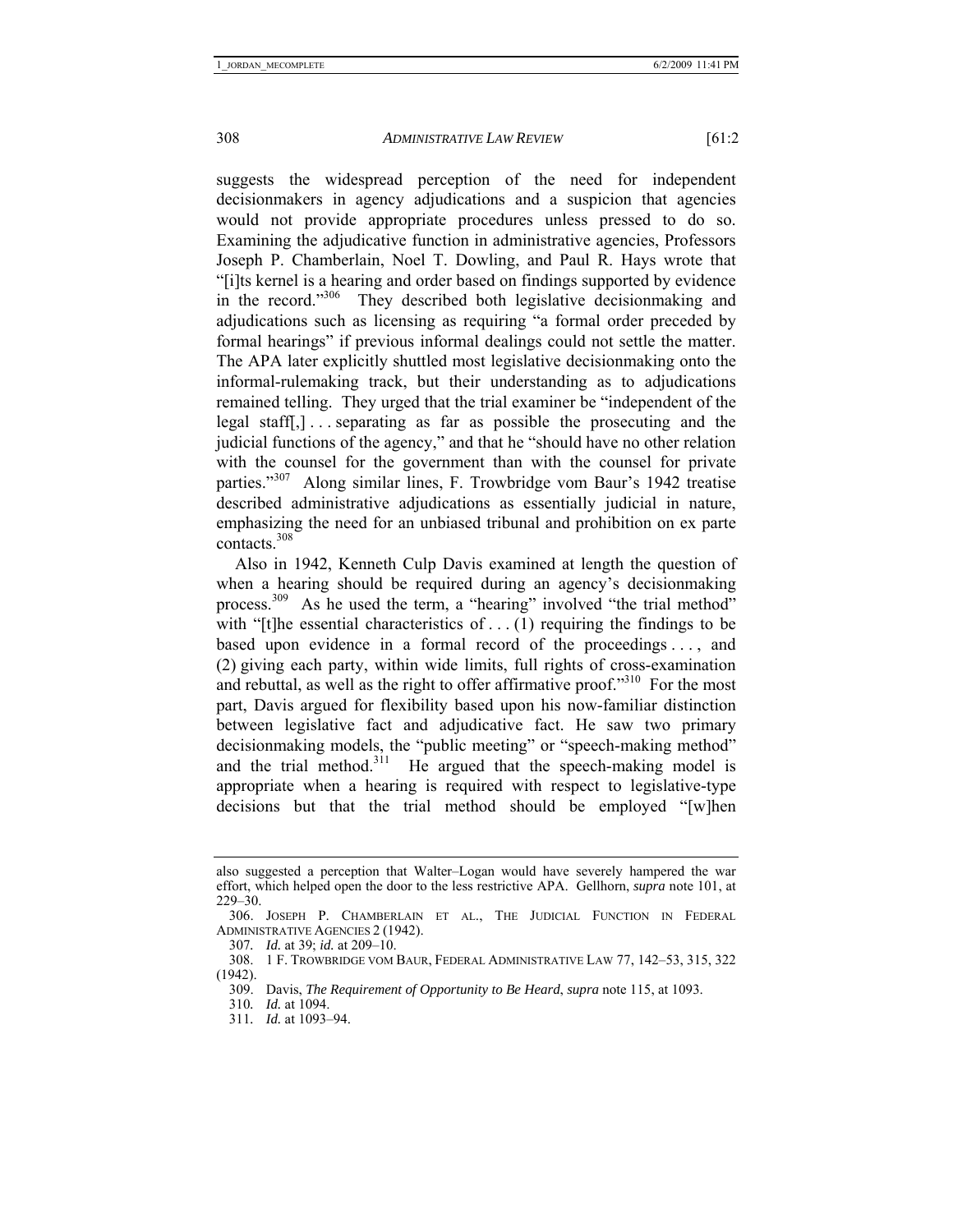adjudicative facts are disputed."312 He also expressed concern about the "tendency . . . especially pronounced among some state agencies" to provide the constitutionally minimum level of procedures whenever possible.<sup>313</sup> Here, then, is one of the godfathers of modern administrative law, an advocate of procedural flexibility, advocating trial-type methods in adjudicatory decisions and expressing concern that agencies will do the bare minimum if they can get away with it. Davis would not have advocated deferring to agencies on the question of whether they should be governed by the procedural protections of §§ 554, 556, and 557 of the APA.

In 1945, Dean Blythe Stason of the University of Michigan Law School reviewed the administrative law developments of the previous half decade. Writing from the conservative perspective as one of the three minority members of the Attorney General's Committee, he emphasized "certain powerful contemporary movements toward statutory reform of administrative procedure" that were seeking to achieve "the wise assimilation of modern administrative methods into a constitutional system in which bureaucratic absolutism finds itself a most unwelcome guest."<sup>314</sup> Describing a draft Model State Administrative Procedure Act, he referred to "[g]uaranties of fundamental fairness in administrative hearings, particularly in regard to rules of evidence and the taking of official notice in quasijudicial proceedings" as embodying "certain basic principles of common sense, justice, and fair play that are deemed to be an irreducible  $minimum$ <sup>315</sup>

His minority colleague on the Attorney General's Committee, Carl McFarland, now Chairman of the ABA Committee, in 1943 drafted the McCarran–Sumners Bill, which would, with some adjustments, become the APA.<sup>316</sup> That version distinguished rulemaking from adjudication and made room for what we now refer to as "informal adjudication" by requiring formal process only "if another statute independently required a hearing on the matter."<sup>317</sup> Thus, McFarland's understanding—having also

<sup>312</sup>*. See id.* at 1140–41 ("A trial is appropriate when a dispute arises about adjudicative facts, that is, facts which peculiarly relate to particular parties, their past conduct, or their circumstances, business or property.").

<sup>313</sup>*. Id.* at 1093 n.1. Professor Davis said, in full,

I wonder how much weight should be given to an agency's natural tendency to interpret a court's refusal to find a denial of due process as judicial approval of what the agency has done, with the practical result that the agency's practice coincides with the constitutional minimum. There are many signs that this tendency is especially pronounced among some state agencies.

*Id.*

 <sup>314.</sup> E. Blythe Stason, Comment, *Administrative Law—Developments: 1940–1945 (A Service for Returning Veterans)*, 44 MICH. L. REV. 797, 799 (1946).

<sup>315</sup>*. Id.* at 801 n.12.

 <sup>316.</sup> Shepherd, *supra* note 263, at 1649.

<sup>317</sup>*. Id.* at 1651. The bill, S. 2030, 78th Cong., 2d Sess. (1944), included the following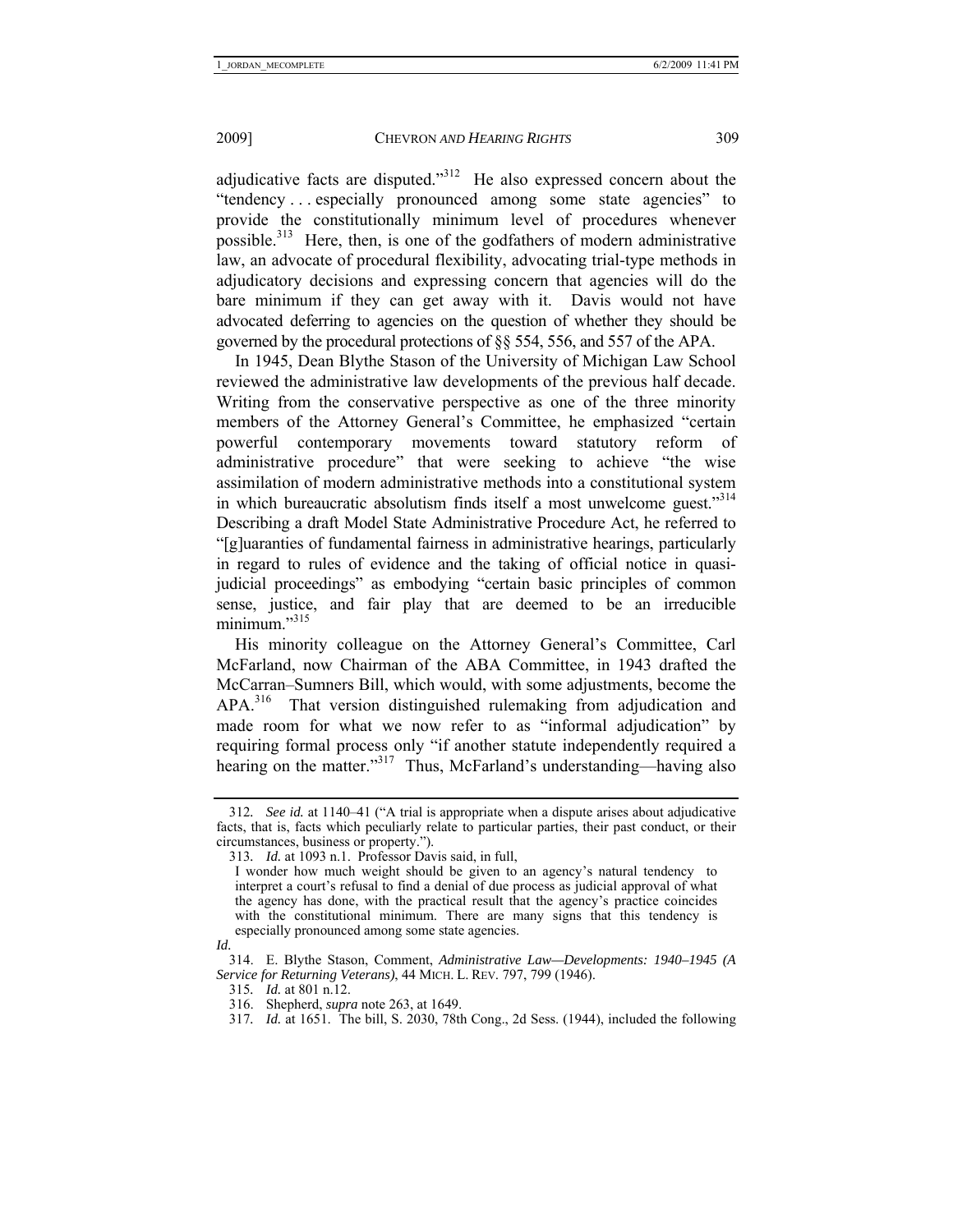endorsed the formal process trigger language of the Attorney General's Committee proposals—was that the central question was whether another statute required the hearing. If it did, formal process was required. If it did not, no hearing was required.

As Gellhorn described it, McFarland was "the central figure" after completion of the Final Report of the Attorney General's Committee. "The final APA was essentially what the minority of the committee brought in, and Carl is responsible for the success of that report."<sup>318</sup> Thus, the APA, including the trigger language of  $\S$  554(a), was largely the product of the conservative minority of the Attorney General's Committee, which had been particularly concerned about assuring procedures adequate to protect against administrative abuse.

Although Gellhorn later reported that the APA was enacted "in an atmosphere of happy accord, $3^{319}$  Shepherd characterized it as a "Fierce" Compromise" that was, not a happy agreement, but a political battle that extended beyond enactment of the APA to the writing and characterization of the legislative history. The *Attorney General's Manual* pressed the Administration's line, while the congressional committees sought more conservative interpretations.<sup>320</sup> The crucial point here is both sides agreed on the importance of impartial decisionmakers and other protections in adjudication of individual rights and circumstances.

Thus, Martin Shapiro described the APA as a "grand compromise" between the conservative view that all such disputes should be resolved in the "regular courts" and the New Deal view that agency employees should be able to make these decisions. That compromise permitted decisions by hearing officers employed by agencies, but only if they previously had nothing to do with the decision, they wrote a decision, the decision was based on substantial evidence in the record as a whole, and their decision was subject to judicial review. To Shapiro, the APA "legitimates agency adjudications" by imposing these trial-like requirements and subjecting the decisions to judicial review.<sup>321</sup> According to Shapiro, the New Deal lawyers of the Executive Branch essentially prevailed in molding the APA to serve the needs of the New Deal, but in the process the conservatives

triggering language in § 4:

In every administrative adjudication in which the rights, duties, obligations, privileges, benefits, or other legal relations of any person are required by statute to be determined only after opportunity for administrative hearing except to the extent that there is directly involved . . . any matter subject to a subsequent trial of the law and the facts de novo in any court . . . .

S. 2030, 78th Cong., § 4 (1944).

 <sup>318.</sup> Davis & Gellhorn, *supra* note 287, at 514 (emphasis omitted).

 <sup>319.</sup> Gellhorn, *supra* note 101, at 232.

 <sup>320.</sup> Shepherd, *supra* note 263, at 1661–76.

 <sup>321.</sup> SHAPIRO, *supra* note 101, at 40–41.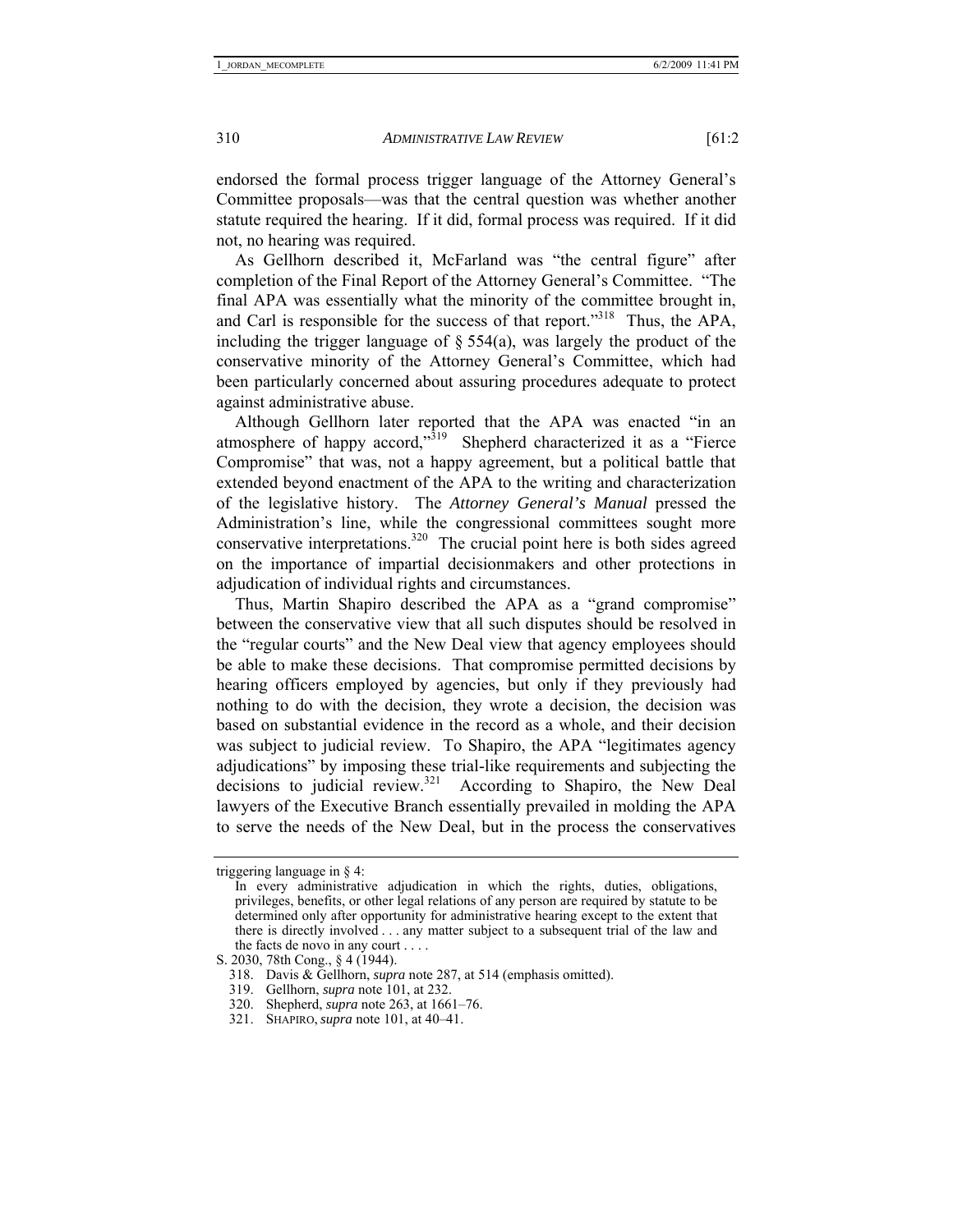essentially won the day with respect to adjudication—assuring "adjudicative-style procedures, presided over by a relatively independent hearing officer, and freely subject to relatively strict judicial review.<sup>3322</sup>

Similarly, James Freedman characterized the hearing requirements of the APA as "central to its design and to the legitimacy of the federal administrative process."<sup>323</sup> Freedman noted that pre-APA hearing officers were viewed with suspicion,

accompanied by the conviction that administrative hearing officers could not be expected to preside impartially so long as they remained no more than staff members employed by their respective agencies, subservient to the direction and discipline of their superiors in making their proposed findings of fact and recommendations for judgment. . . .

 [Thus,] as Justice Frankfurter wrote in *Universal Camera*, . . . "enhancement of the status and function of the trial examiner was one of the important purposes of the movement for administrative reform that culminated in enactment of the Administrative Procedure Act."324

According to Freedman, § 554(d) in particular was Congress's attempt to seek the proper balance, preventing ex parte contacts with the hearing officer and prohibiting combination of the functions of investigation, prosecution, and decision. $325$ 

 On the face of it, it looked like a victory for the old Walter–Logan forces who had earlier sought unsuccessfully to judicialize administrative procedure. Certainly some of the members of Congress who voted for the bill thought they were striking a blow against the old nemesis, administrative tyranny. But there were significant differences in the atmosphere surrounding the enactment of the APA, as well as in the substance of the legislation. In the first place, the sides were not clearly drawn; both the President and the ABA supported the 1946 legislation. Thus the APA was passed in a period of reconciliation and relative agreement about its goals and techniques. Moreover, the substance of the bill owed relatively little to Walter–Logan. It did not impose a procrustean procedural system on administrative agencies; rather it provided that the formal hearing provisions would be triggered by organic agency legislation. . . .

 On balance, the APA probably disappointed both the friends and the critics of the administrative process. It was not, because of limitations in scope, "comparable in many respects to the Judiciary Act of 1789," as Senator McCarran later stated; neither was it Walter–Logan reincarnate.

Verkuil, *supra* note 289, at 277–78 (footnotes omitted); *see also* REGINALD PARKER, ADMINISTRATIVE LAW: A TEXT 69–70, 81 (1952) (praising the "establishment of independent trial examiners," but lamenting the fact that such examiners are "required only where the law demands a formal hearing"). Still, nothing Verkuil or Parker says undermines the perceived importance of the independent, impartial hearing officer, the prohibition on ex parte contacts, or the prohibition on combination of functions. Their statements simply reflect the fact that the APA had a mechanism by which later statutes would govern the question of when such protections would be provided.

324*.* FREEDMAN, *supra* note 167, at 162–63 (quoting Universal Camera Corp. v. NLRB, 340 U.S. 474, 494 (1951)).

325*. Id.* at 172–73. Landis explained that procedural issues had been uppermost twenty

 <sup>322.</sup> Martin Shapiro, *APA: Past, Present, Future*, 72 VA. L. REV. 447, 453 (1986).

 <sup>323.</sup> FREEDMAN, *supra* note 167, at 150. Paul Verkuil saw the matter somewhat differently: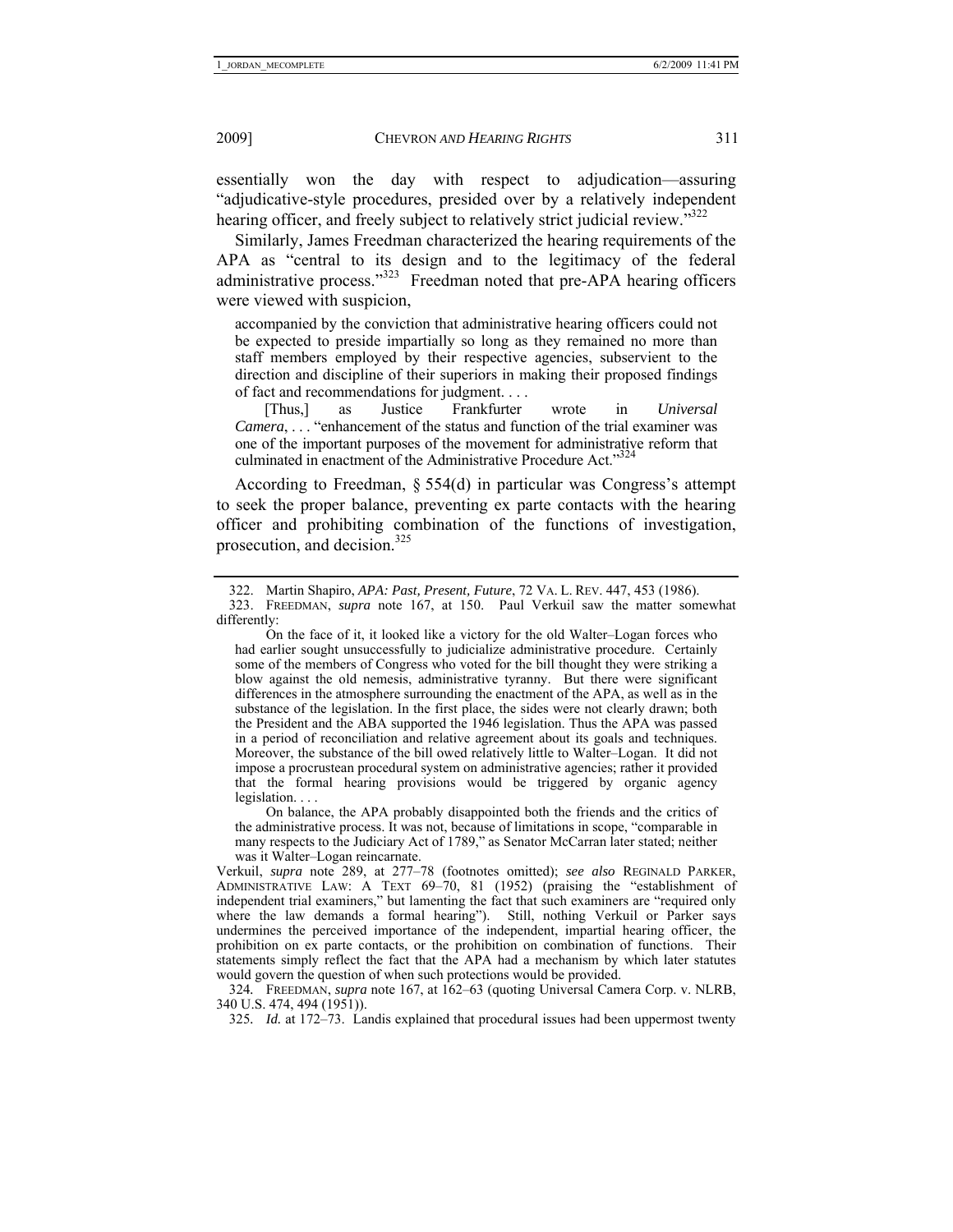The legislative history of the APA reflects the concerns discussed above. The Senate report referred, for example, to "the fundamental problem of the inconsistent union of prosecuting and deciding functions exercised by many executive agencies.<sup>"326</sup> Presenting the bill for Senate debate, Senator McCarran, the APA's primary sponsor, said that it was "a bill of rights for the hundreds of thousands of Americans whose affairs are controlled or regulated in one way or another by agencies of the Federal Government. It is designed to provide guarantees of due process in administrative procedure."327

The legislative history has been mined at length, particularly by the First Circuit in *Seacoast Anti-Pollution League v. Costle* and by several commentators, with respect to the question of whether particular statutoryhearing-right language triggers  $\S$  554(a) of the APA.<sup>328</sup> Perhaps the most prominent language from the pre-enactment legislative history is the Senate Committee's explanation that the limitation to hearings required to be on the record "excluded the great mass of administrative routine as well as pensions, claims, and a variety of similar matters in which Congress has usually intentionally or traditionally refrained from requiring an administrative hearing."<sup>329</sup> The Senate report also referred to "the separation of [hearing] examiners from the agencies they serve" as one of the "subjects long regarded as of the highest importance."<sup>330</sup>

While *Seacoast* and other commentators used statements of this sort to argue for a presumption of formal adjudications, I make no such argument. These statements are significant to this discussion because they demonstrate that the Senate Committee thought that the availability of independent hearing examiners was an important protection for cases other than "the great mass of administrative routine." Thus, the Senate Committee would not have intended to have the courts defer to agencies on

years earlier:

The prime emphasis then was placed on the combination of prosecuting and adjudicatory functions within the same agency. It was the concern with this problem that led eventually to the passage of the Administrative Procedure Act of 1946 with its emphasis upon the internal separation of these functions within the agency and the granting of some degree of independence to the hearing examiners.

REPORT ON REGULATORY AGENCIES, *supra* note 102, at 4.

 <sup>326.</sup> COMM. ON THE JUDICIARY, ADMINISTRATIVE PROCEDURE ACT, S. REP. NO. 79-752 (1945), *reprinted in* ADMINISTRATIVE PROCEDURE ACT: LEGISLATIVE HISTORY, 1944–46, at 189 (William S. Hein & Co. 1997).

 <sup>327. 92</sup> CONG. REC. 2149 (1946) (statement of Sen. McCarran), *reprinted in*  ADMINISTRATIVE PROCEDURE ACT: LEGISLATIVE HISTORY, *supra* note 326, at 298.

<sup>328</sup>*. See* authorities cited *supra* note 48.

 <sup>329.</sup> ADMINISTRATIVE PROCEDURE ACT: LEGISLATIVE HISTORY, S. DOC. NO. 248, at 22 (1946), *reprinted in* ADMINISTRATIVE PROCEDURE ACT, *supra* note 326, at 22.

 <sup>330.</sup> S. Rep. No. 79-752, at 30 (1945), *reprinted in* ADMINISTRATIVE PROCEDURE ACT: LEGISLATIVE HISTORY, *supra* note 326, at 216.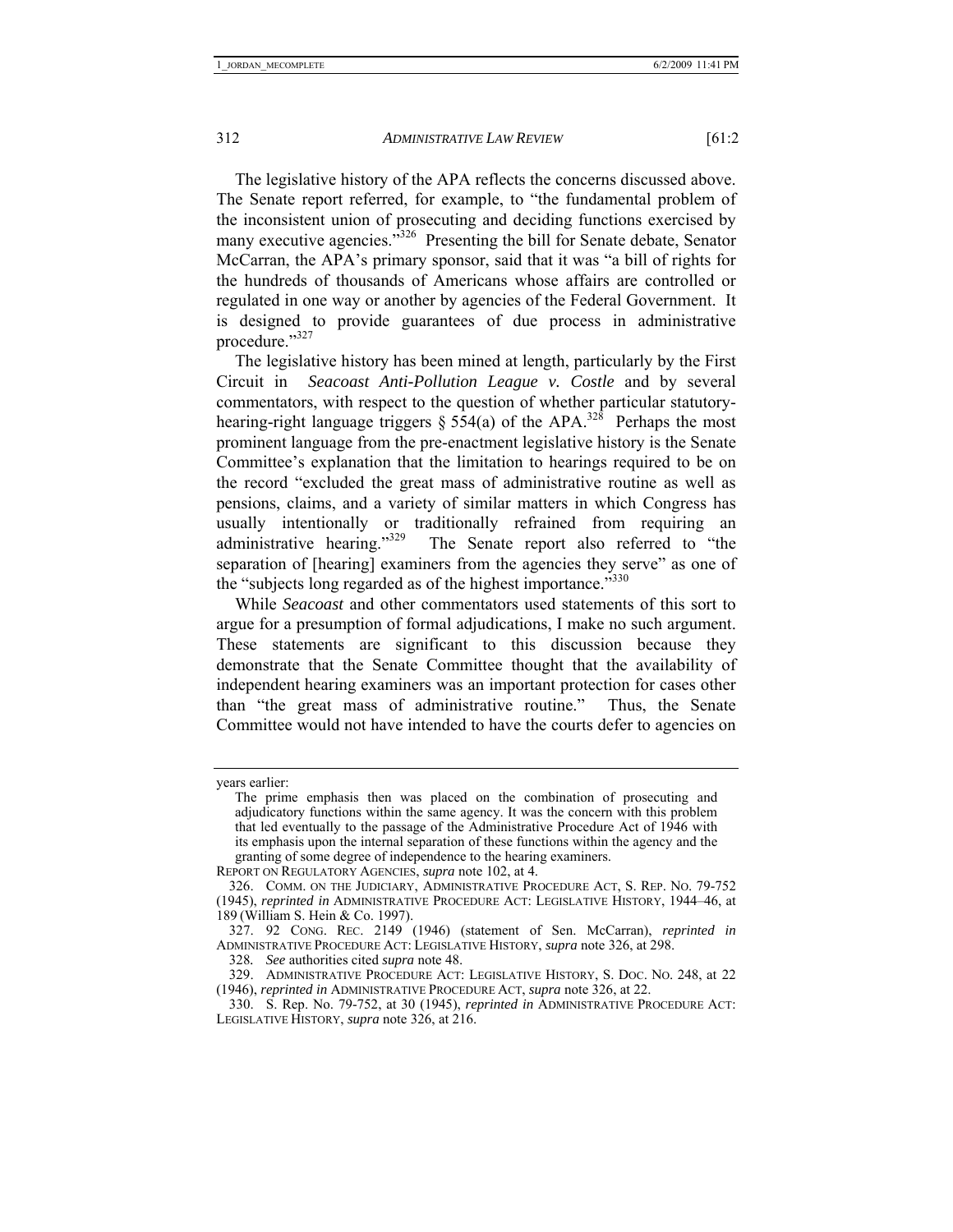the question of whether such independent examiners should be provided.

These statements all indirectly suggest that Congress would not have intended judicial deference to agency decisions under § 554(a) of the APA. Senator McCarran, presenting the bill on the floor of the Senate, was quite explicit on this point:

 Except in a few respects, this is not a measure conferring administrative powers, but is one laying down definitions and stating limitations. These definitions and limitations must, to be sure, be interpreted and applied by agencies affected by them, in the first instance. But the enforcement of the bill by the independent judicial interpretation and application of its terms is a function which, in the final analysis, is clearly conferred upon the courts.

 Therefore, it will be the duty of any reviewing courts to prevent avoidance of the requirements of the bill by any manner or form of indirection, and to determine the meaning of the words and phrases used, insofar as they have not been defined in the bill itself. $^{331}$ 

As Justice Scalia has said, the proposition that Congress intends *Chevron*-style deference in particular circumstances is a convenient fiction.<sup>332</sup> In reality, it is a reasonable supposition given that Congress sometimes purposefully enacts ambiguous language or addresses issues beyond its own expertise. Nowhere, however, in *Chevron* or any other decision, does the Court cite specific congressional statements with respect to the degree of judicial deference owed to agency interpretations. By contrast, here we have the prime congressional mover of the APA emphasizing that the "definitions and limitations" of the APA must be established "by the independent judicial interpretation and application of its terms." Wherever *Chevron* deference may be appropriate, it is not appropriate here.

## *2. Post-APA Developments Confirm that Congress Would Not Intend Deference to the § 554(a) Trigger Decision*

Developments in the wake of the APA strongly tend to confirm that Congress would not intend the courts to defer to agency decisions concerning whether a statutory hearing provision triggers  $\S$  554(a) of the APA and its attendant adjudicatory protections. As with all of the pre-APA discussions other than Senator McCarran's specific reference, the post-APA materials do not specifically address the question of deference. Rather, they emphasize the importance of the adjudicatory protections, particularly the newly independent hearing officer and the separation of functions. The only amendments to the APA relevant to this discussion

 <sup>331. 92</sup> CONG. REC. 2159 (1946), *reprinted in* ADMINISTRATIVE PROCEDURE ACT: LEGISLATIVE HISTORY, *supra* note 326, at 326.

<sup>332</sup>*. See supra* text accompanying note 187.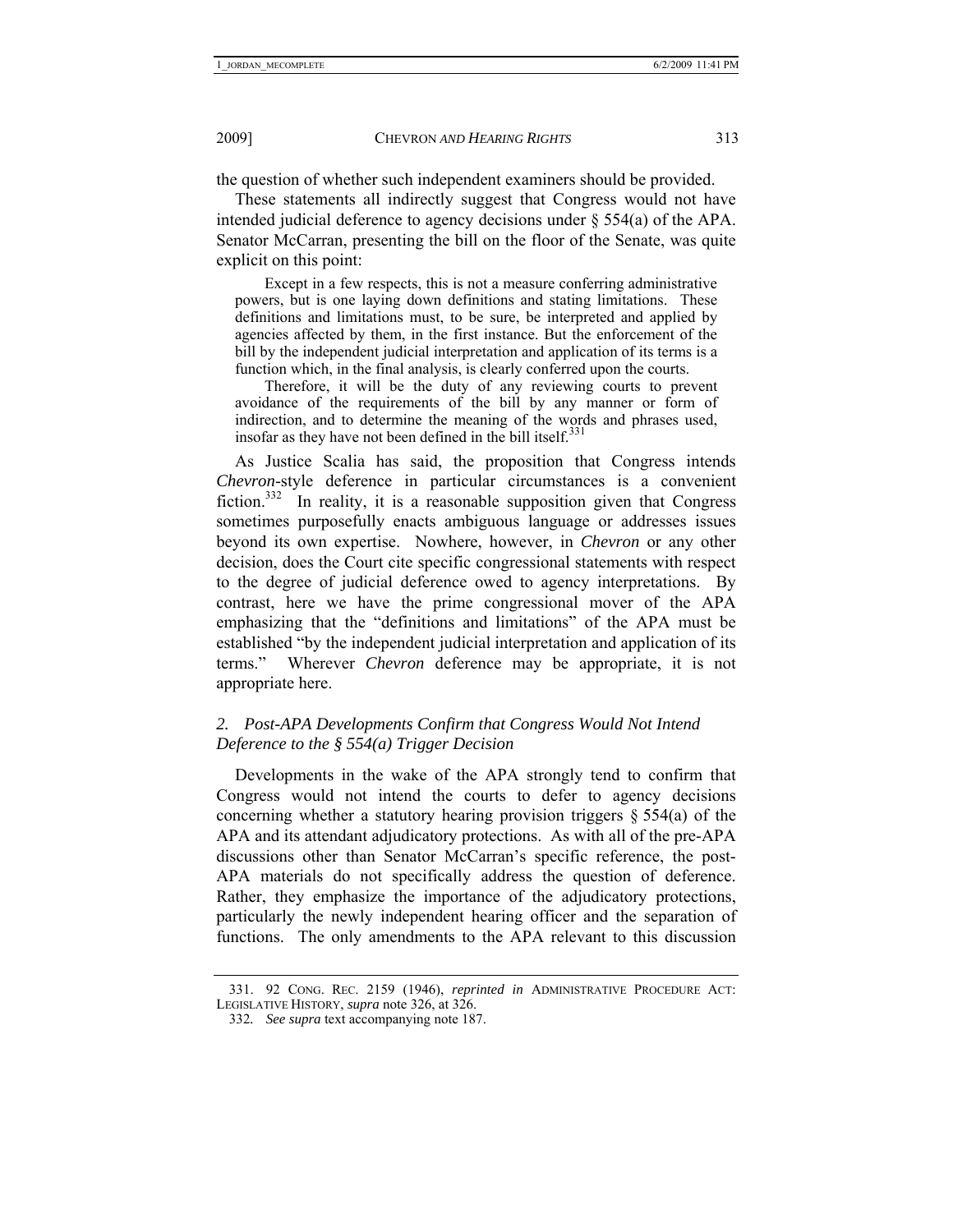further emphasize the importance of these protections. No Congress that considered these protections important would have intended deference to an agency's decision to avoid them.

Speaking to the ABA at its Annual Meeting in October 1946, some four months after the APA became law, Senator McCarran emphasized that, while discretion must play an important role in administration, it must be subject to the rule of law. $333$  As to adjudicatory hearings, he emphasized the separation of functions, noting that "the premise is that the exercise of judicial functions by administrative agencies must be truly judicial in essential form and actual substance.<sup>"334</sup> Referring to adjudicatory decisions as "the crux of administrative justice,"335 Senator McCarran spoke as if any statutory hearing requirement would trigger the APA's formal-adjudication protections and emphasized the requirements for a hearing officer, full party participation, and a decision on the whole record based upon substantial evidence.<sup>336</sup>

In February 1947, an impressive group of administrative law experts, including representatives of several federal agencies, participated in an Institute on the APA and administrative agencies held at New York University.337 Unlike the post-*Seacoast* debate's attention to the meaning of "on the record" in  $\S$  554(a), the NYU discussion focused on whether the APA's formal-adjudication provisions were limited to statutorily required hearings or applied also to hearings held at the agency's discretion.<sup>338</sup> There appears to have been a general understanding that statutorily required hearings triggered the APA's requirements.<sup>339</sup> In the same conference, Professor Blachly complained of the APA's "fixed hearing

 <sup>333.</sup> McCarran, *supra* note 138, at 829.

<sup>334</sup>*. Id*. at 830.

<sup>335</sup>*. Id.* at 831. Senator McCarran used the term *administrative decisions*, but in context it is clear he is referring to administrative decisions that are adjudicatory in nature.

<sup>336</sup>*. Id.*

 <sup>337.</sup> NYU INSTITUTE, *supra* note 141, at v.

<sup>338</sup>*. See, e.g.*, *id*. at 114 (statement of John H. Wanner, Civil Aeronautics Board) (discussing the likelihood that APA-like protections would be provided even where there is no statutory hearing requirement); *id.* at 181–82 (statement of Bradford Ross) (noting that the APA provisions apply to statutorily required hearings, but that it is unclear whether they apply to hearings that might impliedly be required by statute).

<sup>339</sup>*. See, e.g.*, *id.* at 205–06 (statement of Frank J. Delaney, Solicitor of the Post Office Department) (describing two statutory hearing requirements as triggering the APA: (1) a requirement that "a hearing shall have been granted to the parties interested," and (2) a requirement for "a full and fair hearing"—neither requirement referred to the hearing being "on the record"); *id.* at 236 (statement of Roger S. Foster, Solicitor of the Securities and Exchange Commission) (explaining that the Securities Act does not require a hearing for certain decisions, so the APA's requirements would not apply to those decisions); *id.* at 156–58 (statement of Ralph H. Dwan, Assistant Chief Counsel of the Bureau of Internal Revenue) (explaining that certain statutory hearing requirements (which make no reference to "on the record") were subject to the formal adjudicatory provisions of the APA).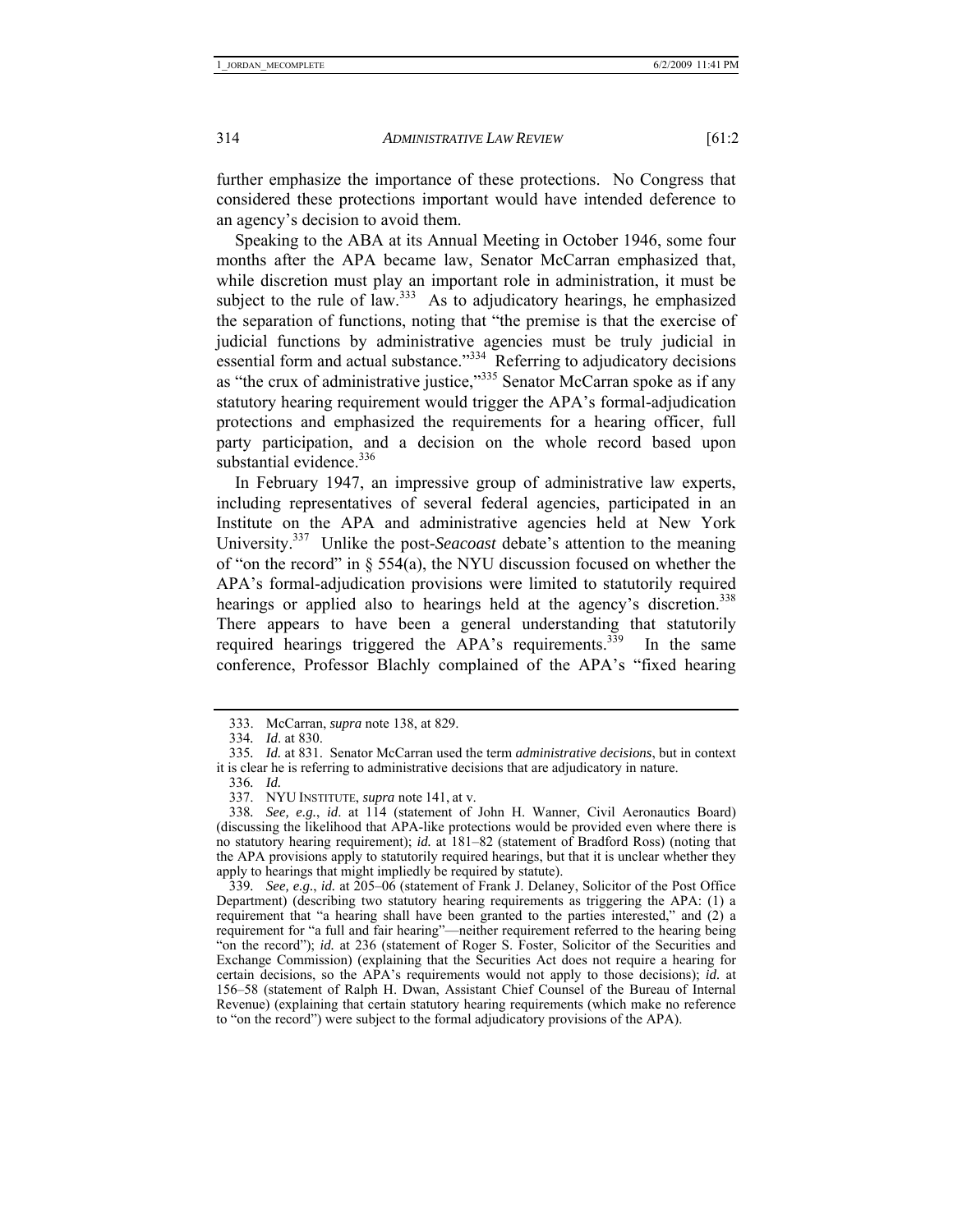procedure instead of a flexible procedure, necessary to meet the different functions that are being carried on."<sup>340</sup> Mr. Benjamin disagreed, characterizing the hearing provisions as "pretty general" and "not confinating] the agency to any particular form of hearing procedure.<sup>3341</sup> To the extent that this discussion bears on the question of deference to an agency's interpretation of a hearing requirement, it suggests that no one expected that an agency could avoid the APA's formal-adjudication provision through its own powers of interpretation. Given the perceived importance of these protections, no one at the time could have imagined that a court would defer to an agency on this question.

In August 1947, Attorney General Tom Clark issued the *Attorney General's Manual on the Administrative Procedure Act (Manual)*<sup>342</sup> to which the Court has accorded great weight in interpreting the APA.<sup>343</sup> Again, there is no direct reference to the prospect of judicial deference, but the *Manual*'s assertion that the APA "sets a pattern designed to achieve relative uniformity in the administrative machinery of the Federal Government"<sup>344</sup> suggests that agencies may not depart through their own interpretations from the uniform application of the APA. More significant, perhaps, is the *Manual*'s explanation of the difference between rulemaking and adjudication, with its emphasis that adjudications involve the "determination of past and present rights and liabilities" and that "[i]n such proceedings, the issues of fact are often sharply controverted."<sup>345</sup> The *Manual* reflects the understanding that a statutory hearing requirement generally triggers the APA's formal-adjudication requirements, concluding that "[i]t is believed that with respect to adjudication the specific statutory requirement of a hearing, without anything more, carries with it the further requirement of decision on the basis of the evidence adduced at the hearing."<sup>346</sup> Advocates have used this language to support a presumption that the formal-adjudication requirements apply unless Congress is clear to the contrary,  $347$  but it is significant here as an indication that no one at the time—not even the Attorney General speaking for the administration could have imagined agencies effectively controlling whether they had to provide adjudicative protections. Quite the contrary, there was a widespread understanding these requirements would apply at least to

<sup>340</sup>*. Id.* at 43.

<sup>341</sup>*. Id.* at 63–64.

 <sup>342.</sup> U.S. DEP'T OF JUSTICE, *supra* note 33, at 7.

 <sup>343.</sup> Vt. Yankee Nuclear Power Corp. v. Natural Res. Def. Council, Inc., 435 U.S. 519, 546 (1978).

 <sup>344.</sup> U.S. DEP'T OF JUSTICE, *supra* note 33, at 5.

<sup>345</sup>*. Id.* at 14–15.

<sup>346</sup>*. Id.* at 42.

 <sup>347.</sup> Seacoast Anti-Pollution League v. Costle, 572 F.2d 872, 877 (1st Cir. 1978).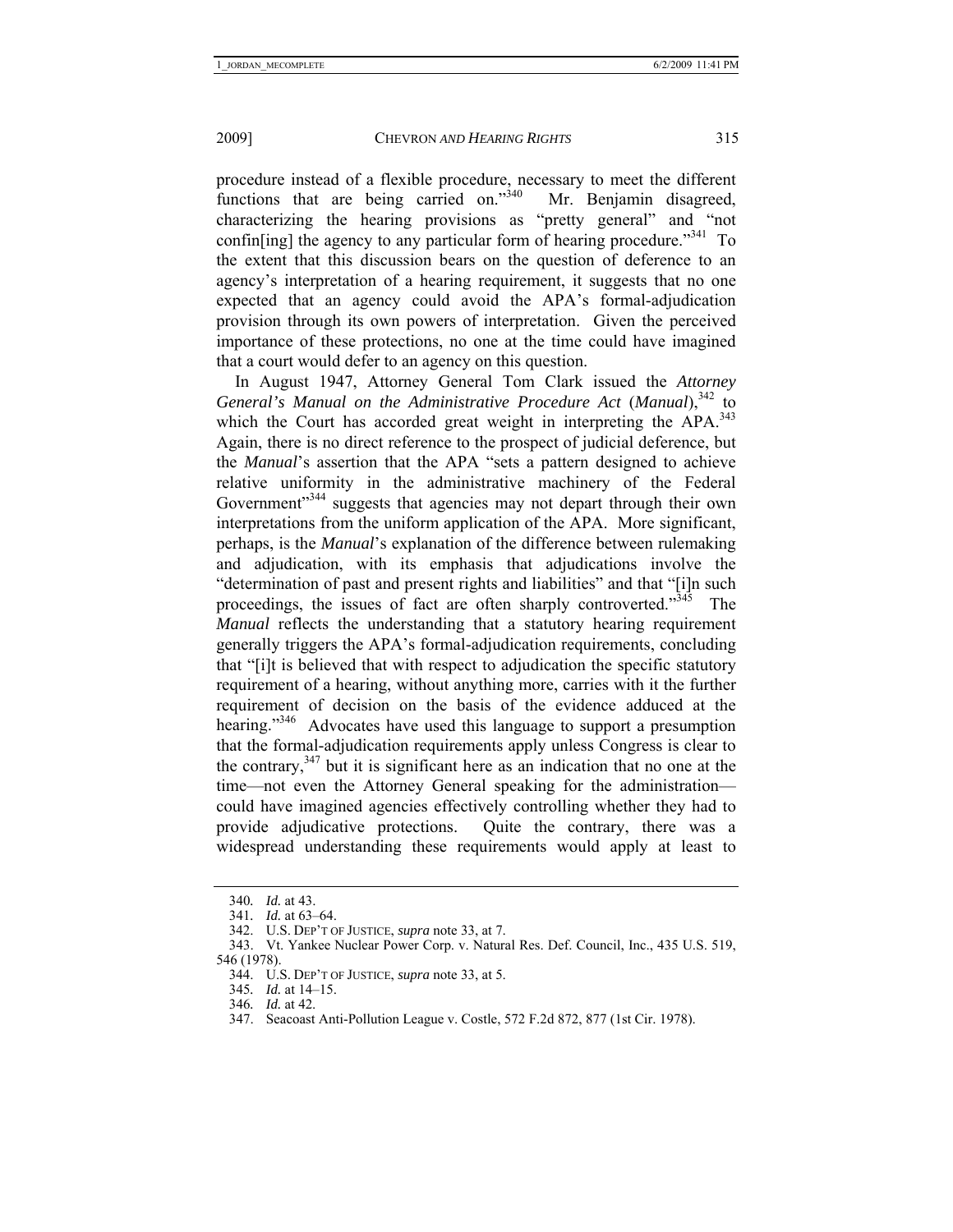significant adjudications and that they represented a significant enhancement of agency legitimacy.<sup>348</sup>

In 1950, the Supreme Court issued its only pronouncement on the application of § 554(a) of the APA in *Wong Yang Sung v. McGrath*, which involved a Chinese citizen ordered deported after a hearing before an "immigration inspector."349 Although the immigration statute at issue in *Wong Yang Sung* did not require a hearing, Wong argued that the INS had failed to comply with the adjudicatory requirements of the APA. After reviewing the long history of the APA, the Court identified two relevant "evils" that were to be addressed by the statute: (1) the need for "greater uniformity of procedure and standardization of administrative practice" and (2) "the practice of embodying in one person or agency the duties of prosecutor and judge."350 Giving primary attention to the latter, the Court concluded that "[i]t is the plain duty of the courts, regardless of their views of the wisdom or policy of the Act, to construe this remedial legislation to eliminate, so far as its text permits, the practices it condemns.<sup> $351$ </sup> The Court then held, in effect, that such a statute must provide for a hearing because the Constitution requires a hearing for the action at issue.<sup>352</sup> This allowed the Court to conclude that the hearing was "required by statute" under  $§$  554(a), thereby triggering the APA's formal-adjudication requirements. $353$ 

Congress promptly overturned the APA's application to deportation proceedings,<sup>354</sup> and *Wong Yang Sung* sank into relative obscurity. Professor Funk has recently argued that the case should be revived in order to improve uniformity and predictability in adjudicatory procedure and to remove the determination of proper procedure from "the whim of the agency providing the adjudication."<sup>355</sup> He particularly expressed concern

351*. Id.* at 41–45.

 <sup>348.</sup> Brown argued that the APA generally continued agency practice, but that [i]ts accomplishment, it is believed, is the establishment of the trial examiner, before whom a hearing is ordinarily held, as the person primarily responsible for the decision of the administrative agency. Thus administrative justice like judicial justice is personalized. The parties are not required to have their disputes disposed of by anonymous persons in the agency's organization, before whom they have never appeared. The writer believes that this is a distinct gain and in the long run will contribute not only to the protection of the individual, but to administrative efficiency as well. Responsibility is best exercised when it can be identified.

Brown, *supra* note 300, at 87; *see also, e.g.*, Dickinson, *supra* note 286, at 435 (emphasizing the problem of combination of functions and the need for "a disinterested appraisal of the facts free from political interference or bureaucratic bias" prior to the APA).

 <sup>349. 339</sup> U.S. 33, 35 (1950).

<sup>350</sup>*. Id.* at 41.

<sup>352</sup>*. Id.* at 49–50.

<sup>353</sup>*. Id.* at 50.

 <sup>354.</sup> Funk, *supra* note 46, at 885–86.

<sup>355</sup>*. Id*. at 881.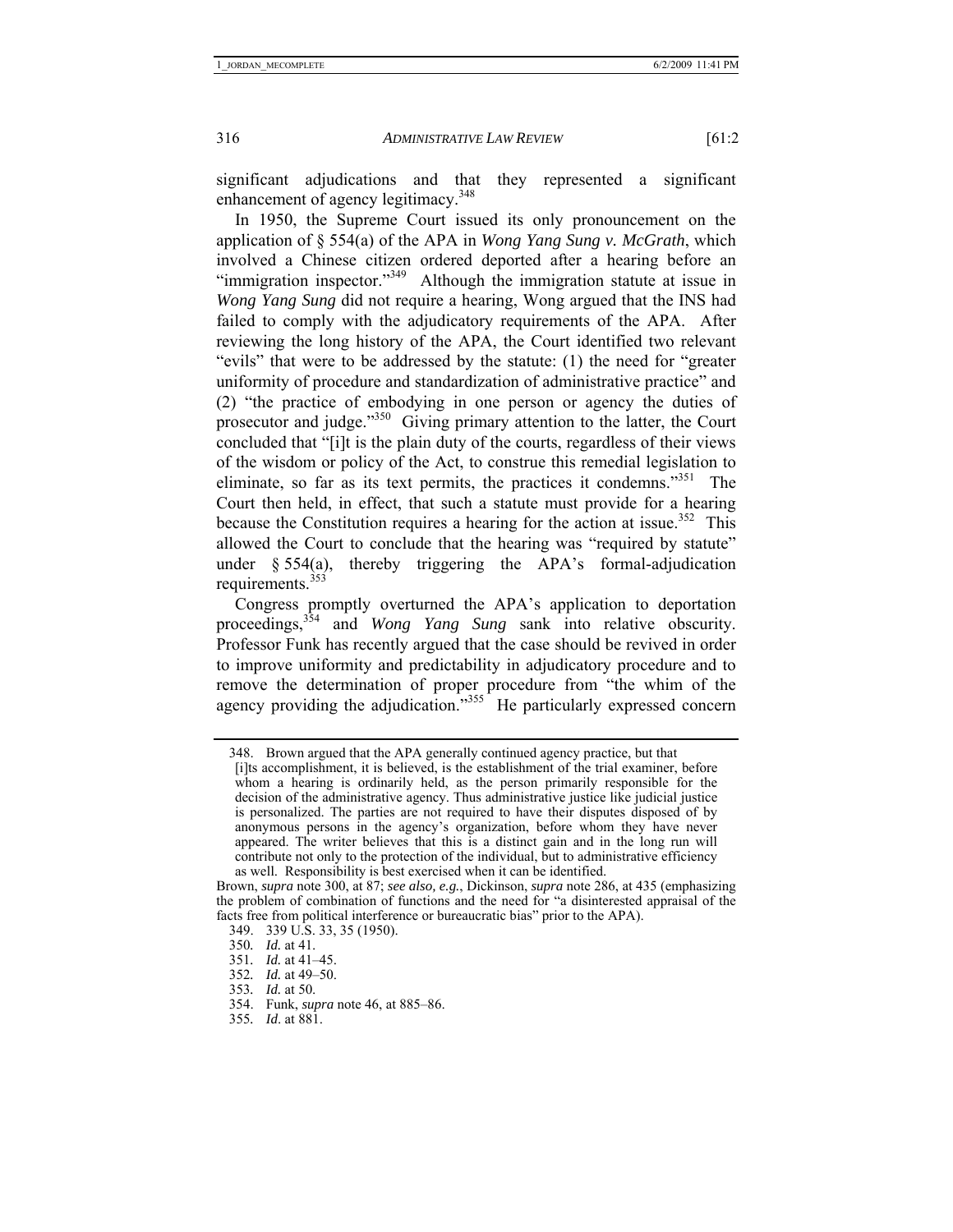that "[a]gencies never choose to have adjudication under the APA. They opposed the adjudicatory requirements of the APA while Congress was considering it. Agencies continued to ignore the APA's requirements until courts enforced it, and they have been quick to avoid adjudicatory requirements where courts have allowed it."<sup>356</sup> Referring to agency concerns about the burdens of formal APA proceedings, Professor Funk cited a study indicating that agencies often are not aware of the considerable flexibility afforded by the APA and asserted "that agencies really were more concerned with the fact that ALJs, over whom the agency has no supervisory control, controlled the proceedings."<sup>357</sup>

The congressional reaction to *Wong Yang Sung*—the only legislative act specifically addressed to the application of  $\S$  554(a) since the APA's enactment in 1946—raises a question about the likely congressional intent concerning that provision. If Congress considered §§ 554, 556, and 557 so insignificant that they should be summarily rejected in particular cases, it would not have been greatly concerned about who should reject those provisions: the agency, the courts, or Congress itself. But context is extremely important here. First, Congress decided those provisions should not apply to deportation. It did not in any way relegate that decision to the agency. Second, the congressional action related only to hearings for illegal aliens who traditionally have far fewer rights and even less political status than citizens or legal residents. By contrast, at the time of the APA and since, most relevant statutory hearing rights have undoubtedly related to business interests or to legal residents, usually citizens. This is true, for example, of the hearing rights at issue in *Seacoast*, *City of West Chicago*, and *Chemical Waste Management*. 358 Whatever Congress's attitude toward deportable aliens, the history of the APA demonstrates that Congress was quite concerned about the hearing rights of American business and American citizens. Nothing about the reaction to *Wong Yang Sung* indicates that Congress would have intended to turn those rights over to the agency subject to only deferential review.

Finally, Congress has twice amended the formal-adjudication provisions of the APA. In 1976, Congress added § 557(d), which expanded the ex parte prohibitions beyond the narrow confines of §  $554(d).$ <sup>359</sup> As described in the House report, this provision was needed in addition to § 554(d) because on-the-record "proceedings cannot be fair or soundly decided . . . when persons outside the agency are allowed to communicate

<sup>356</sup>*. Id.* at 892 (footnotes omitted).

<sup>357</sup>*. Id.* at 892–93.

<sup>358</sup>*. See supra* text accompanying notes 72–84.

 <sup>359.</sup> Pub. L. No. 94-409, § 4, 90 Stat. 1246, 1246–47 (1976) (codified at 5 U.S.C. § 557(d) (2006)).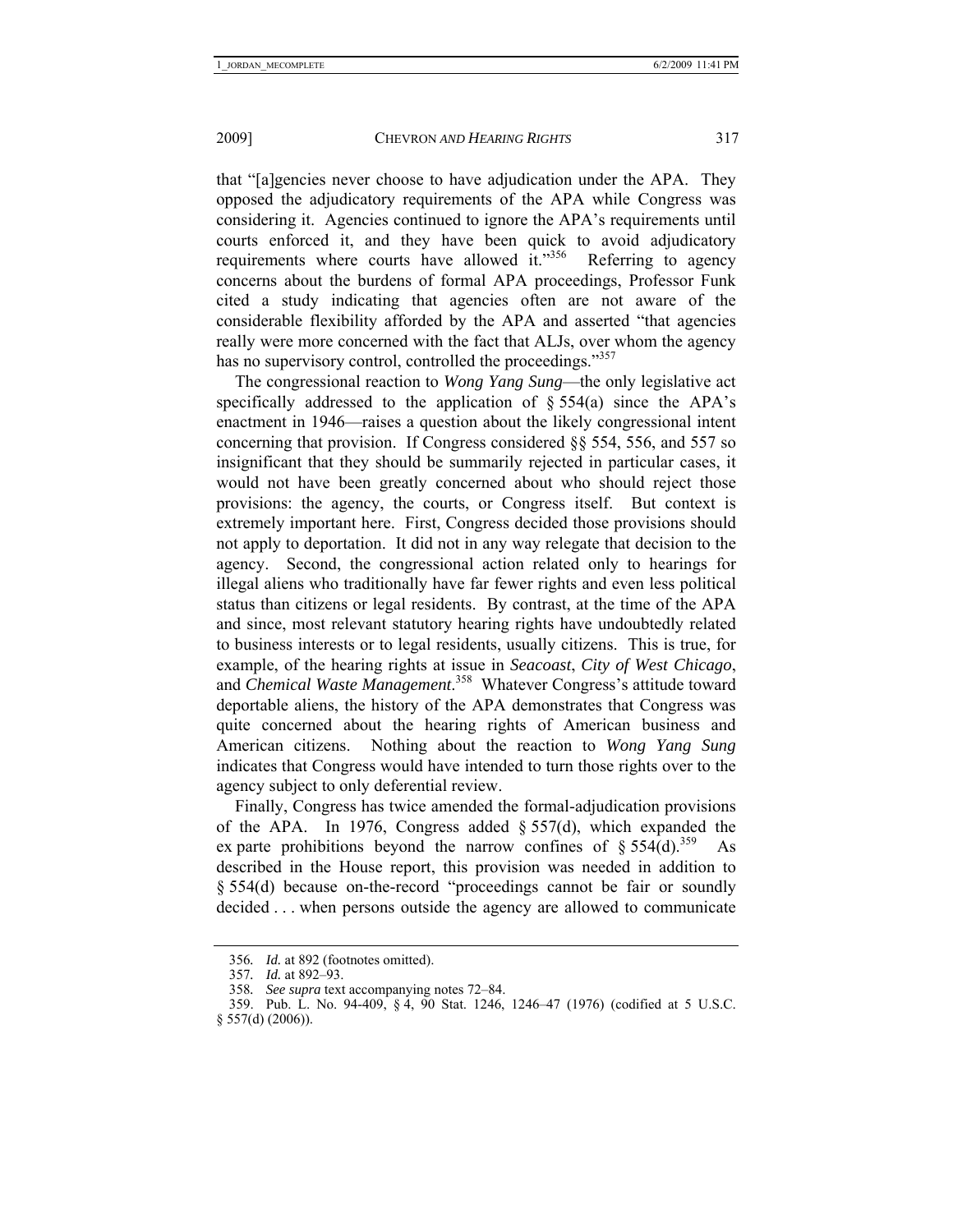with the decision-maker in private and others are denied the opportunity to respond.<sup>3560</sup> Two vears later. Congress replaced the term *hearing* Two years later, Congress replaced the term *hearing examiners* with the term *administrative law judges*, noting in the Senate report that, "[i]n essence, individuals appointed as ALJs hold a position with tenure very similar to that provided for Federal judges under the Constitution."<sup>361</sup> It is quite striking that Congress has thought it important to enhance both the stringency of the APA's legitimacy protections and the status of its formal adjudicators. No Congress with those concerns would relegate to administrative agencies the question of whether those and related protections should be provided to parties appearing before the agencies.

# *3. The APA Creates a Presumption Against Applying* Chevron *Deference to Later Statutory Provisions Requiring Hearings for Adjudicatory Decisions*

The previous discussion establishes that the Congress that enacted the APA would not have intended the courts to defer to an agency's determination that it was not governed by the protections of §§ 554, 556, and 557.362 As in *Seacoast*, *City of West Chicago*, and *Chemical Waste Management*, however, there is the additional question of whether Congress would have intended such deference when it enacted an adjudicatory hearing provision years after enactment of the APA. It is possible that a later Congress would have had a view quite different from that of the 79th Congress in 1946.

In light of the interaction between the APA and any later hearing provision, the latter must be read in light of the former. When Senator McCarran emphasized the need for "independent judicial interpretation" of the APA's limitations and warned against agency "avoidance of the requirements of the bill by any manner or form of indirection,<sup>363</sup> he must have been referring not only to interpretations of the APA itself but also to agency interpretations of other statutes in a manner that would avoid the APA's protections. Otherwise, agencies could avoid the APA with relative ease simply by interpreting other statutes to avoid the APA's requirements.

 <sup>360.</sup> H.R. REP. NO. 94-880, pt. 2, at 17–18 (1976), *as reprinted in* 1976 U.S.C.C.A.N. 2212, 2227.

 <sup>361.</sup> S. REP. NO. 95-697, at 2 (1978), *as reprinted in* 1978 U.S.C.C.A.N. 496, 497; Pub. L. No. 95-251, 92 Stat. 183 (1978) (amending scattered sections of 5 U.S.C. and referring to hearing examiners from the enactment of the Act onward as ALJs).

 <sup>362.</sup> The same is presumably also true of the Congresses that enacted the amendments to the formal-adjudication provisions of the APA. *See supra* text accompanying notes 331– 59.

 <sup>363. 92</sup> CONG. REC. 2159 (1946) (statement of Sen. McCarran), *reprinted in*  ADMINISTRATIVE PROCEDURE ACT: LEGISLATIVE HISTORY, *supra* note 326, at 326.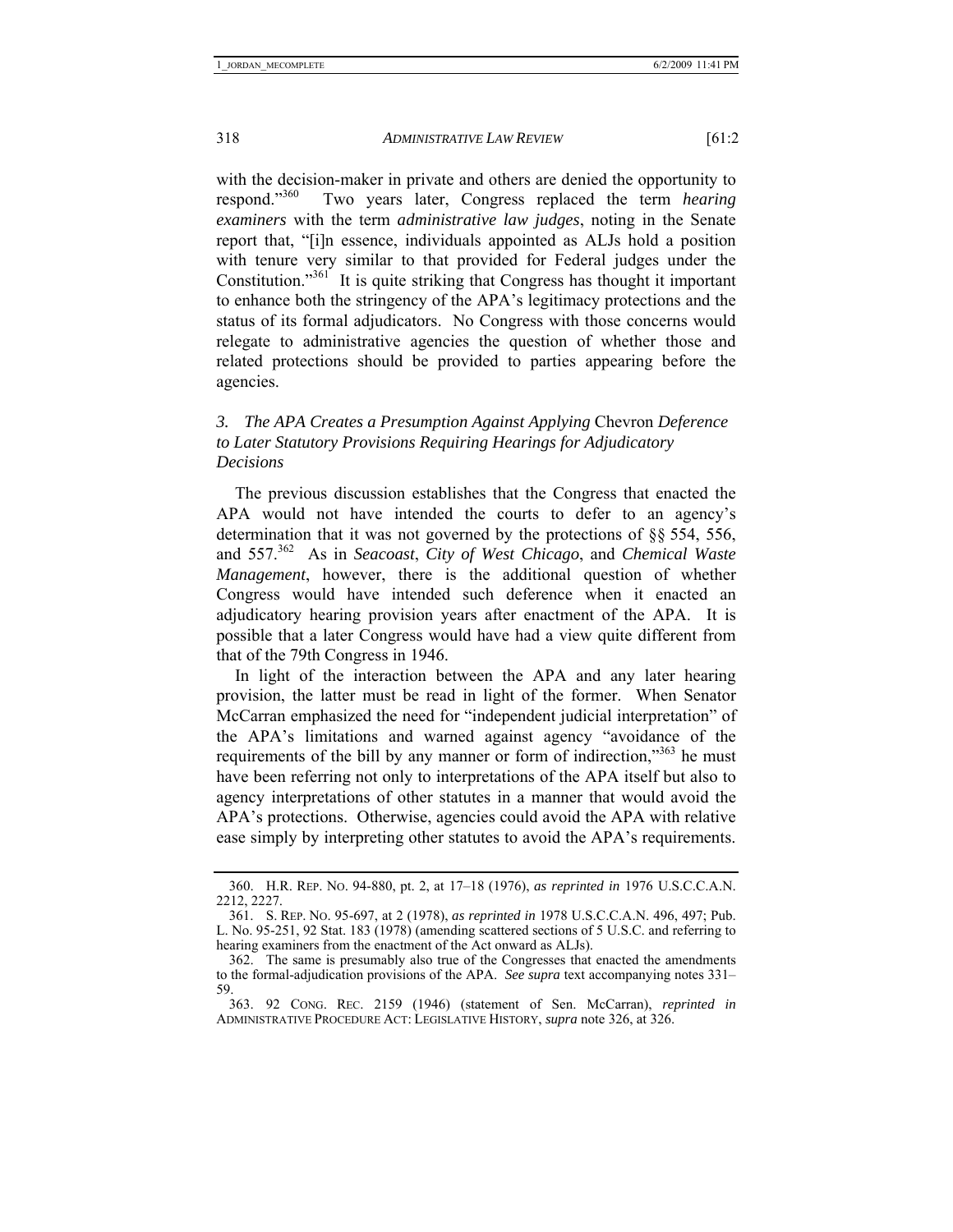Thus, judicial examination of an agency's application of  $\S 554(a)$  to a particular statutory hearing provision must begin with a presumption that Congress did not intend the courts to defer to the agency's interpretation.

The Court has given us two models that support this approach. First, in *Florida East Coast Railway*, <sup>364</sup> the Court addressed the question of whether a statutory hearing right triggered formal process with respect to a rulemaking decision. Carefully distinguishing between rulemaking and adjudication, the Court established, in effect, a presumption that a statutory right to a hearing in connection with a rulemaking authorized after enactment of the APA did not trigger a formal process. In so doing, the Court said that reference to the previously enacted APA "in which Congress devoted itself exclusively to questions such as the nature and scope of hearings, is a satisfactory basis for determining what is meant by the term 'hearing' used in another statute."365 Indeed, *Seacoast* relied upon *Florida East Coast Railway* in adopting a comparable presumption for statutory hearing provisions with respect to adjudications. My proposal is much more modest, simply that *Florida East Coast Railway* demonstrates that it is appropriate to look to the APA in construing hearing provisions and that the APA establishes a baseline under which courts are not to defer to agencies with respect to the  $\S$  554(a) trigger decision unless Congress has clearly indicated that it intended such deference.

The Court's second model appears in the Court's *Chevron* jurisprudence. As a general proposition, the availability of *Chevron* deference is a function of the perceived intent of Congress in enacting the statutory provision at issue. Thus, in *Chevron* itself, Congress presumably intended to delegate substantive regulatory authority to the EPA when it enacted the term *stationary source* in the larger context of the Clean Air Act. The larger statutory context could well give clarity to an otherwise ambiguous term, as was arguably the case, for example, in *MCI*. 366 In both *Chevron* and *MCI*, the contextual analysis of the statutory terms considered the larger regulatory scheme of the substantive statute at issue.

By contrast, in *Brown & Williamson*, 367 the Court drew upon congressional action outside the context of the Food, Drug, and Cosmetic Act in determining that the Act did not authorize the FDA to regulate nicotine as a drug and in rejecting deference to the FDA's interpretation.<sup>368</sup>

 <sup>364. 410</sup> U.S. 224 (1973).

<sup>365</sup>*. Id.* at 240.

 <sup>366.</sup> The majority held that the term *modify* was not ambiguous as applied to an attempt to eliminate tariff-filing requirements in certain circumstances. The majority relied in part on dictionary definitions but also on the fact that tariff filings were a linchpin of the statutory scheme. 512 U.S. 218, 225–33 (1994).

 <sup>367. 529</sup> U.S. 120 (2000).

 <sup>368.</sup> The Court considered, for example, Congress's enactment of the Federal Cigarette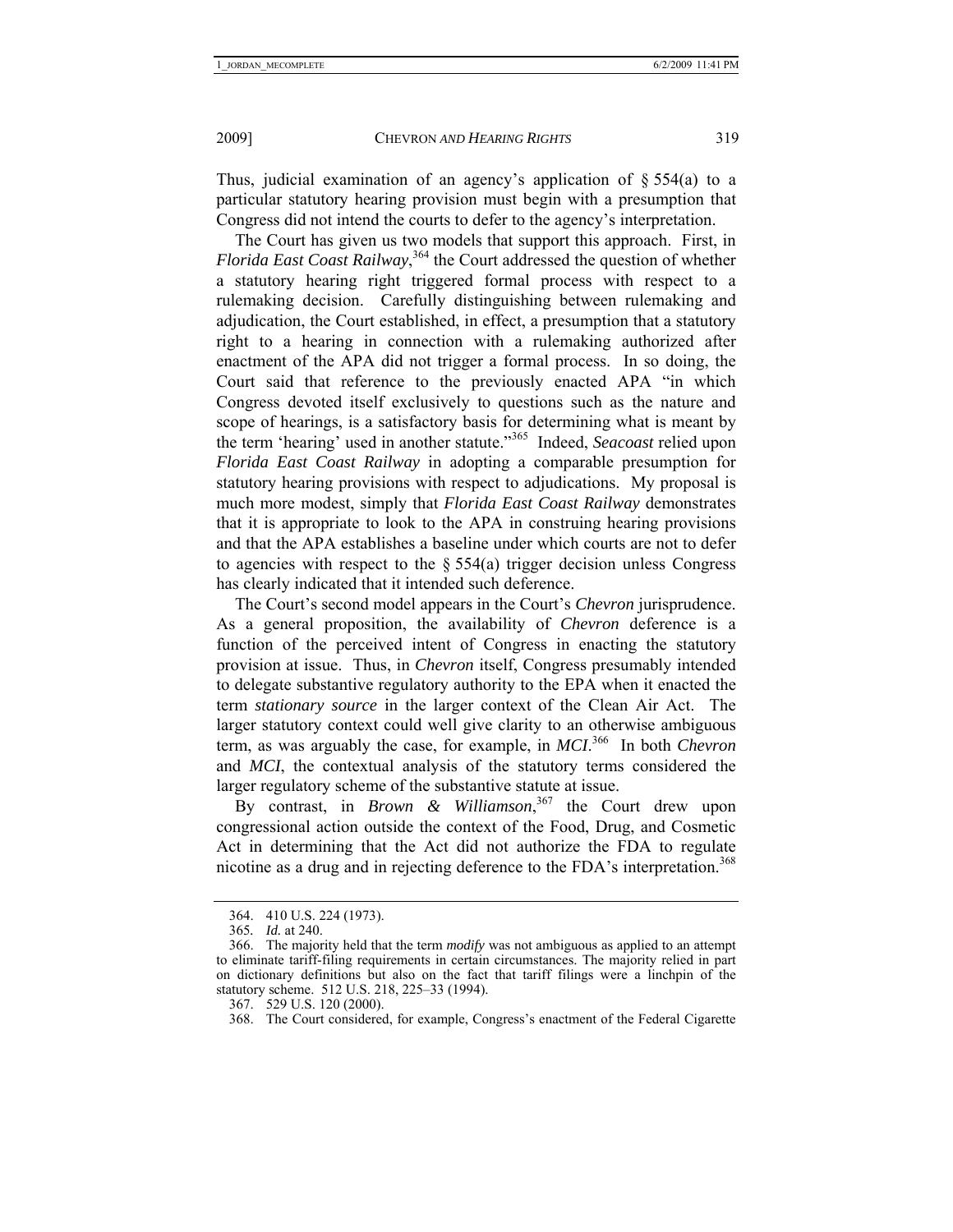Similarly, courts should draw upon the principles established by Congress in enacting the APA. Just as the Court inferred a lack of authority to regulate nicotine from the various congressional enactments discussed in *Brown & Williamson*, the Court should infer a presumption against *Chevron* deference from the history of the APA and the congressional intent at the time of its enactment and later amendment.

#### **CONCLUSION**

In enacting the APA, Congress sought to achieve a balance between the antiregulatory forces—represented by the ABA—and New Deal proponents who trusted agency expertise and sought efficient procedures through which to implement government programs. The result was "a formula upon which opposing social and political forces have come to rest[,] . . . contain[ing] many compromises and generalities and, no doubt, some ambiguities." $369$  Section 554(a) was one of the compromises. It required the legitimizing protections of an independent, impartial hearing officer, a prohibition on combining the functions of investigation, prosecution, and decision, and a prohibition on ex parte contacts. But it imposed those protections only when another statute required an adjudication "to be determined on the record after opportunity to an agency hearing." Although these protections were central to the APA—to the point that Dean Acheson considered issues related to the trial examiner to be at the "very heart of the adjudicative process"<sup>370</sup>—the difficult decision, precisely when to require these protections, was left to a later Congress.

The result has been much uncertainty, with decisions ranging from a presumption of formal process for adjudications, to a requirement for a clear statement from Congress to impose formal process, and ultimately to the proposition that the courts should defer to an agency's judgment about whether its statutory hearing provisions impose these protections. Whatever the validity of the first two positions, the argument for deference is flatly contrary to the history of the APA and to the intent of Congress in enacting the APA. The APA and its later amendments create a presumption that courts should not defer to agency decisions that would

Labeling and Advertising Act (FCLAA), Pub. L. No. 89-92, 79 Stat. 282 (1965), the Public Health Cigarette Smoking Act of 1969, Pub. L. No. 91-222, 84 Stat. 87 (1970), the Alcohol and Drug Abuse Amendments of 1983, Pub. L. No. 98-24, 97 Stat. 175 (1983), the Comprehensive Smoking Education Act, Pub. L. No. 98-474, 98 Stat. 2200 (1984), the Comprehensive Smokeless Tobacco Health Education Act of 1986, Pub. L. No. 99-252, 100 Stat. 30 (1986), and the Alcohol, Drug Abuse, and Mental Health Administration Reorganization Act, Pub. L. No. 102-321, § 202, 106 Stat. 394 (1992). *See also Brown & Williamson*, 529 U.S. at 137–38, 159–60.

 <sup>369.</sup> Wong Yang Sung v. McGrath, 339 U.S. 33, 40–41 (1950).

 <sup>370.</sup> FINAL REPORT, *supra* note 295, at 258.